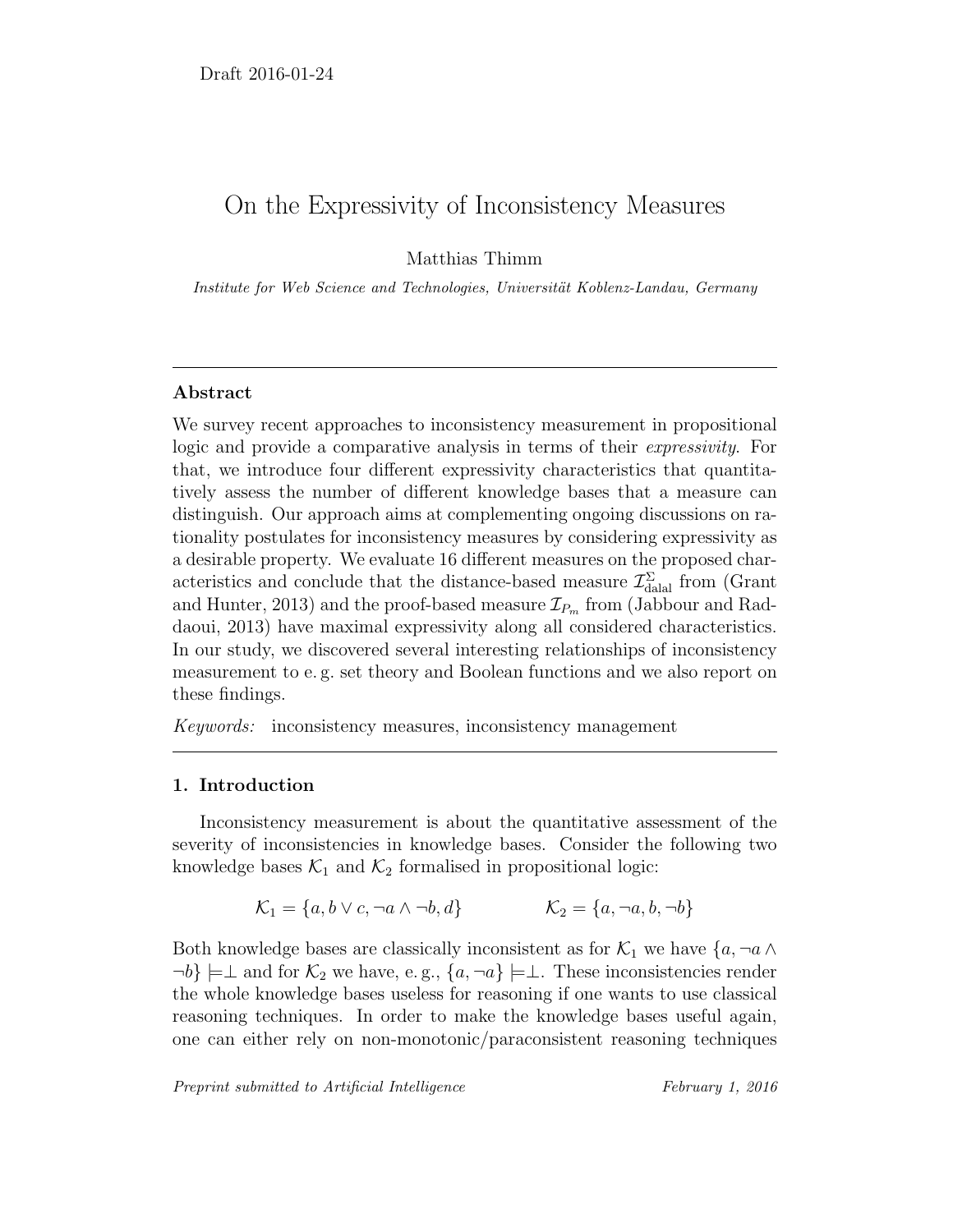(Makinson, 2005; Priest, 1979) or one revises the knowledge bases appropriately to make them consistent (Hansson, 2001). Looking at the knowledge bases  $\mathcal{K}_1$  and  $\mathcal{K}_2$  one can observe that the *severity* of their inconsistency is different. In  $\mathcal{K}_1$ , only two out of four formulas (a and  $\neg a \wedge \neg b$ ) are "participating" in making  $\mathcal{K}_1$  inconsistent while for  $\mathcal{K}_2$  all formulas contribute to its inconsistency. Furthermore, for  $\mathcal{K}_1$  only two propositions (a and b) are conflicting and using e. g. paraconsistent reasoning one could still infer meaningful statements about c and d. For  $\mathcal{K}_2$  no such statement can be made. This leads to the assessment that  $\mathcal{K}_2$  should be regarded more inconsistent than  $\mathcal{K}_1$ .

Inconsistency measures can be used to analyse inconsistencies and to provide insights on how to repair them. An inconsistency measure  $\mathcal I$  is a function on knowledge bases, such that the larger the value  $\mathcal{I}(\mathcal{K})$  the more severe the inconsistency in  $K$ . A lot of different approaches of inconsistency measures have been proposed, mostly for classical propositional logic (Hunter and Konieczny, 2004, 2008, 2010; Ma et al., 2009; Mu et al., 2011; Xiao and Ma, 2012; Grant and Hunter, 2011, 2013; McAreavey et al., 2014; Jabbour et al., 2014), but also for classical first-order logic (Grant and Hunter, 2008), description logics (Ma et al., 2007; Zhou et al., 2009), default logics (Doder et al., 2010), and probabilistic and other weighted logics (Ma et al., 2012; Thimm, 2013; Potyka, 2014). Due to this plethora of inconsistency measures it is hard to determine which measure to use for an application and which measure is meaningful. Rationality postulates have been proposed that address the issue of assessing the quality of a measure—see e. g. (Hunter and Konieczny, 2006; Mu et al., 2011)—but many of these properties have been criticised to address only a specific point of view, see (Besnard, 2014) for a recent discussion on this topic.

In this paper, we take a different perspective on the evaluation of inconsistency measures by considering a *quantitative* analysis of their *expressivity*, that is, we study how many different (inconsistent) knowledge bases can be distinguished by a given inconsistency measure. By the term *expressiv*ity we here refer to the property of a semantical concept—here, an inconsistency measure—and its capability to distinguish syntactical constructs here, knowledge bases—, similarly as it has been done for the analysis of expressivity of semantics for other logical languages, see e. g. skepticism relations for formal argumentation (Baroni and Giacomin, 2008). Our analysis is meant to complement the study on rationality postulates and is, of course, not meaningful on its own as the compliance of measures with the basic in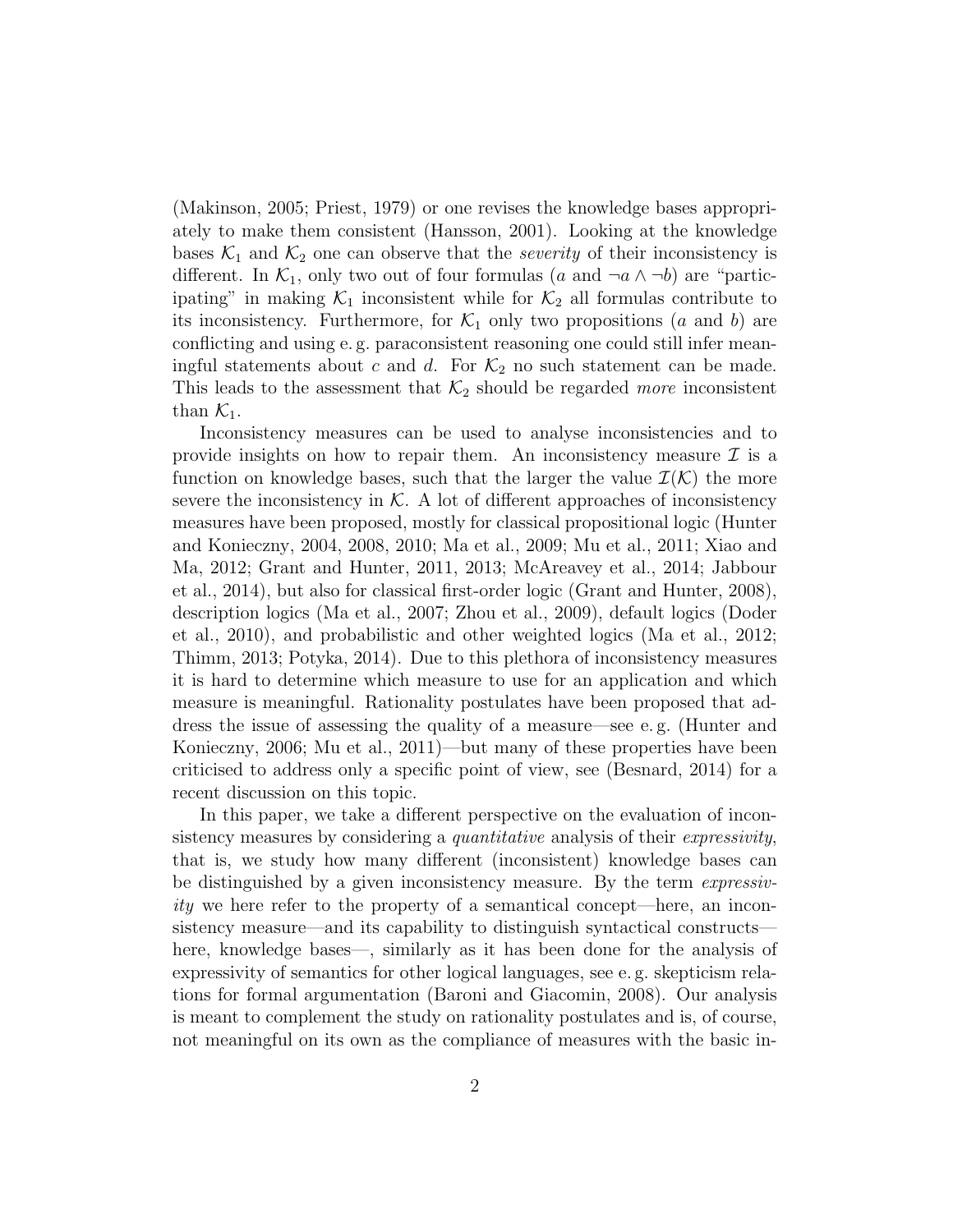tuitions behind inconsistency measures can only be assessed by rationality postulates. However, we introduce expressivity of inconsistency measures as an additional method to evaluate their quality. In particular, we propose four different expressivity characteristics that quantify the relation between the number of different values of an inconsistency measure wrt. different notions of the size of the knowledge base, such as number of formulas or number of propositions. We conduct a thorough comparative analysis of 16 different inconsistency measures from the literature (Hunter and Konieczny, 2008, 2010; Grant and Hunter, 2011; Knight, 2002; Thimm, 2016; Grant and Hunter, 2013; Mu et al., 2011; Jabbour and Raddaoui, 2013; Xiao and Ma, 2012; Doder et al., 2010) and classify these measures in a hierarchy of expressivity. In our study, we made several interesting observations, such as the relation between the measure  $\mathcal{I}_{\text{MI}}$  (Grant and Hunter, 2011) and Sperner families (Sperner, 1928) and of the measure  $\mathcal{I}_{\text{MI}}$  (Grant and Hunter, 2011) with profiles of Boolean functions. One of our results is that the distancebased measure  $\mathcal{I}_{\text{dala}}^{\Sigma}$  from (Grant and Hunter, 2013) and the proof-based measure  $\mathcal{I}_{P_m}$  from (Jabbour and Raddaoui, 2013) have maximal expressivity along all considered characteristics.

In summary, the contributions of this paper are as follows:

- 1. We conduct a focused survey of 16 inconsistency measures from the recent literature (Section 3).
- 2. We propose four different expressivity characteristics, evaluate the considered inconsistency measures wrt. these characteristics, and study our findings (Section 4).
- 3. We classify the evaluated measures into hierarchies of expressivity and thus provide a means to quantitatively compare different measures (Section 5).

We give necessary preliminaries in Section 2 and provide a summary in Section 6. Appendix A contains proofs of technical results and Appendix B lists all example knowledge bases and families of knowledge bases used in the paper. All inconsistency measures discussed in this paper have been implemented and an online interface to try out these measures is available<sup>1</sup>.

<sup>1</sup>http://tweetyproject.org/w/incmes/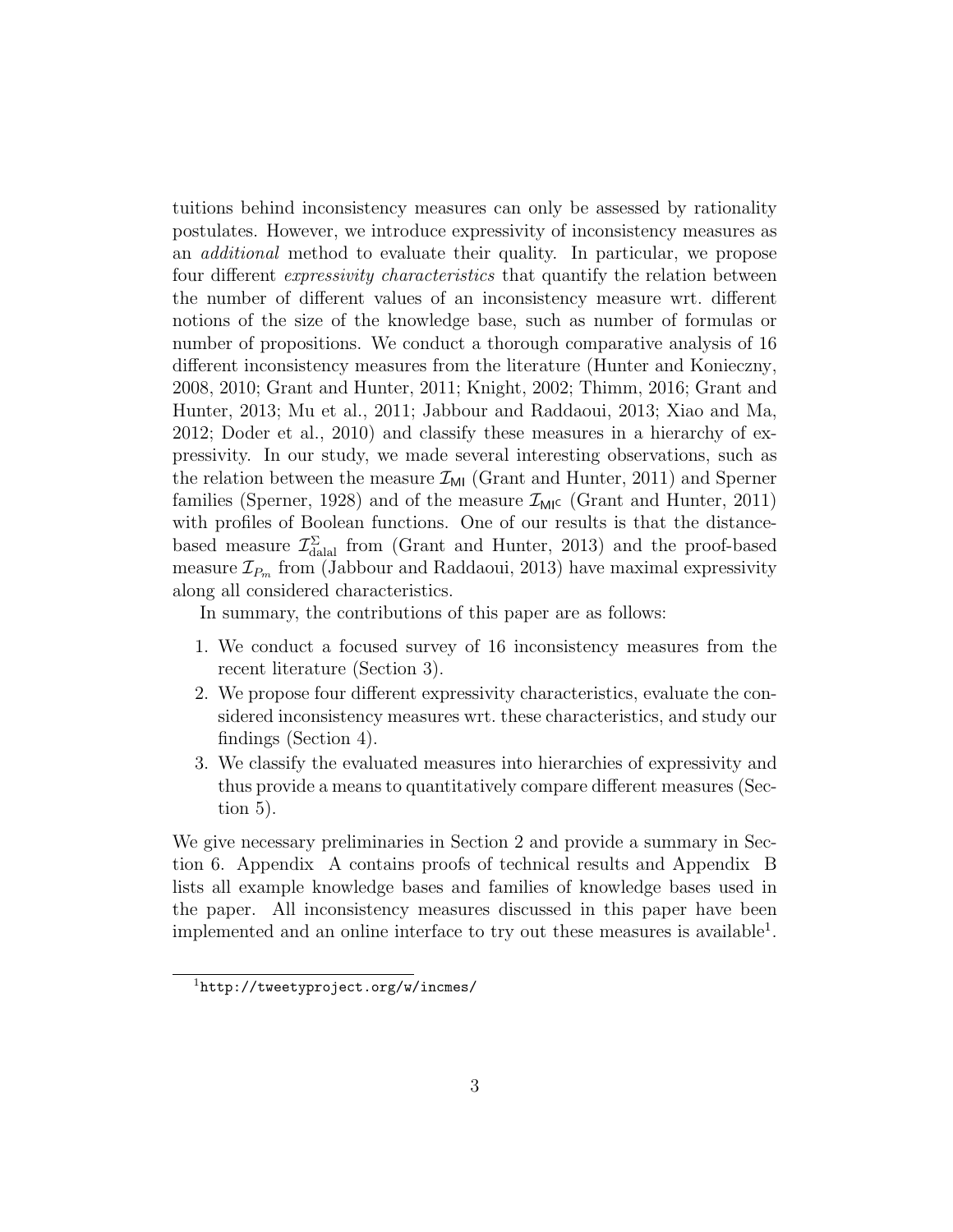#### 2. Preliminaries

Let At be some fixed propositional signature, i. e., a (possibly infinite) set of propositions, and let  $\mathcal{L}(\mathsf{At})$  be the corresponding propositional language constructed using the usual connectives  $\wedge$  (and),  $\vee$  (or), and  $\neg$  (negation).

**Definition 1.** A knowledge base K is a finite set of formulas  $K \subseteq \mathcal{L}(At)$ . Let  $K$  be the set of all knowledge bases.

If X is a formula or a set of formulas we write  $\mathsf{At}(X)$  to denote the set of propositions appearing in  $X$ . Semantics to a propositional language is given by *interpretations* and an *interpretation*  $\omega$  on At is a function  $\omega$ : At  $\rightarrow$  {true, false}. Let  $\Omega(\mathsf{At})$  denote the set of all interpretations for At. An interpretation  $\omega$  satisfies (or is a model of) a proposition  $a \in At$ , denoted by  $\omega \models a$ , if and only if  $\omega(a) =$  true. The satisfaction relation  $\models$  is extended to formulas in the usual way.

As an abbreviation we sometimes identify an interpretation  $\omega$  with its complete conjunction, i.e., if  $a_1, \ldots, a_n \in \mathsf{At}$  are those propositions that are assigned true by  $\omega$  and  $a_{n+1}, \ldots, a_m \in \mathsf{At}$  are those propositions that are assigned false by  $\omega$  we identify  $\omega$  by  $a_1 \dots a_n \overline{a_{n+1}} \dots \overline{a_m}$  (or any permutation of this). For example, the interpretation  $\omega_1$  on  $\{a, b, c\}$  with  $\omega(a) = \omega(c)$  = true and  $\omega(b)$  = false is abbreviated by abc.

For  $\Phi \subseteq \mathcal{L}(\mathsf{At})$  we also define  $\omega \models \Phi$  if and only if  $\omega \models \phi$  for every  $\phi \in \Phi$ . Define furthermore the set of models  $\text{Mod}(X) = \{ \omega \in \Omega(\text{At}) \mid \omega \models X \}$  for every formula or set of formulas X. If  $\text{Mod}(X) = \emptyset$  we also write  $X \models \perp$  and say that  $X$  is inconsistent.

#### 3. Inconsistency Measures

Let  $\mathbb{R}_{\geq 0}^{\infty}$  be the set of non-negative real values including  $\infty$ . Inconsistency measures are functions  $\mathcal{I}: \mathbb{K} \to \mathbb{R}^\infty_{\geq 0}$  that aim at assessing the severity of the inconsistency in a knowledge base  $\mathcal{K}$ , cf. (Grant and Hunter, 2011). The basic idea is that the larger the inconsistency in K the larger the value  $\mathcal{I}(\mathcal{K})$  and  $\mathcal{I}(\mathcal{K})=0$  if and only if K is consistent. However, inconsistency is a concept that is not easily quantified and there have been a couple of proposals for inconsistency measures so far, in particular for classical propositional logic, see e. g. (Besnard, 2014; McAreavey et al., 2014; Jabbour et al., 2014; Hunter et al., 2014) for some recent works. We selected 16 inconsistency measures from the literature in order to conduct our analysis on expressivity, taken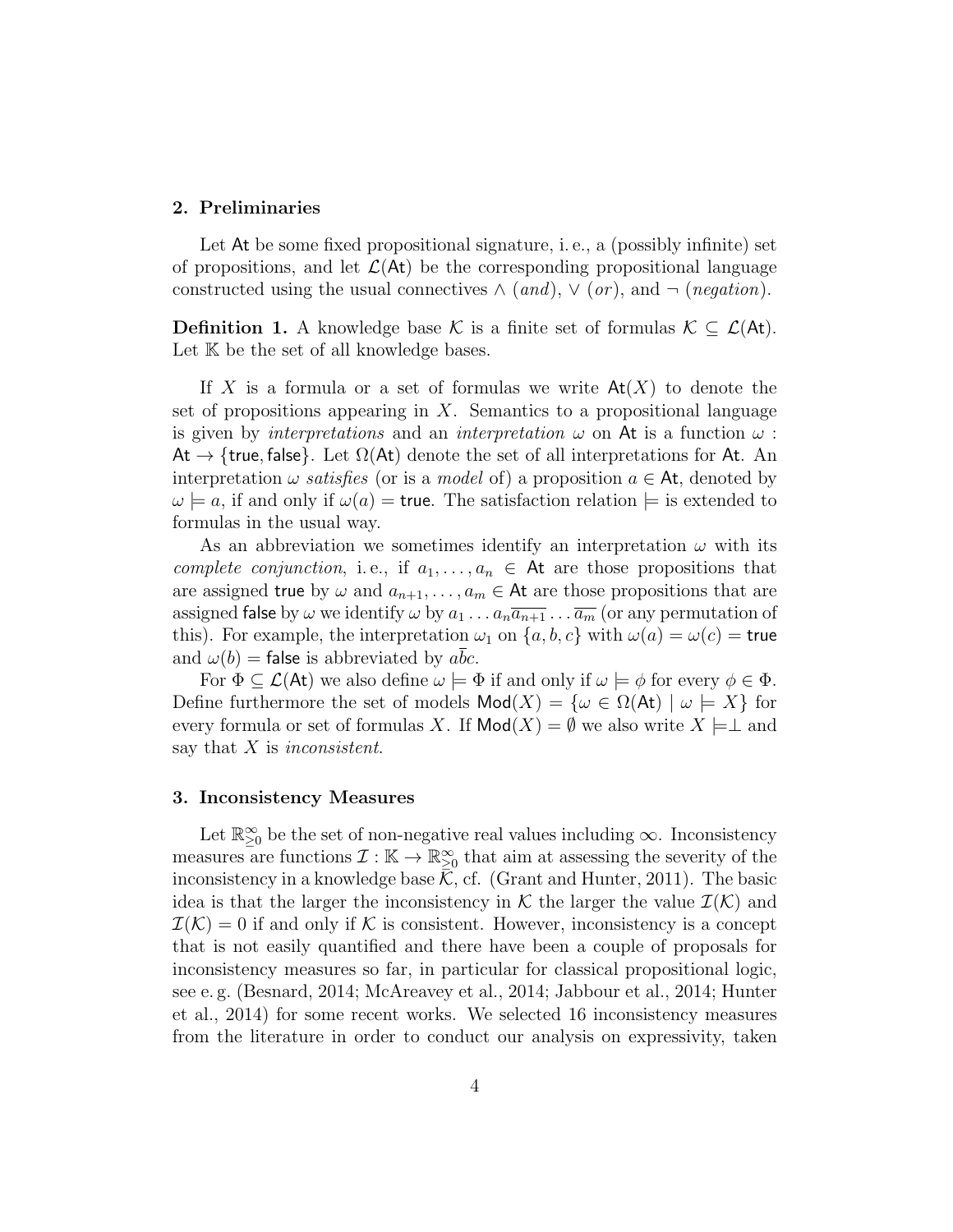from (Hunter and Konieczny, 2008, 2010; Grant and Hunter, 2011; Knight, 2002; Thimm, 2016; Grant and Hunter, 2013; Mu et al., 2011; Jabbour and Raddaoui, 2013; Xiao and Ma, 2012; Doder et al., 2010). We briefly introduce these measures in this section for the sake of completeness, but we refer for a detailed explanation to the corresponding original papers.

To illustrate the different inconsistency measures we will use the knowledge bases  $\mathcal{K}_1$  and  $\mathcal{K}_2$  from the introduction as running examples.

**Example 1.** Let  $At = \{a, b, c, d\}$  and define knowledge bases  $\mathcal{K}_1$  and  $\mathcal{K}_2$  as follows:

$$
\mathcal{K}_1 = \{a, b \lor c, \neg a \land \neg b, d\}
$$

$$
\mathcal{K}_2 = \{a, \neg a, b, \neg b\}
$$

A summary of the formal definitions of the considered inconsistency measures can be found in Table 1. We will discuss these measures in more detail below.

#### 3.1. The drastic inconsistency measure

The basic motivation for measuring inconsistency is to provide a graded assessment of inconsistency and not only a "consistent"/"inconsistent" assessment. However, in order to evaluate more sophisticated measures and the usefulness of rationality postulates (cf. beginning of Section 4), the drastic inconsistency measure  $\mathcal{I}_d$ —that can only distinguish between consistent and inconsistent knowledge bases—is usually used as a baseline approach, cf. e. g. (Hunter and Konieczny, 2008).

**Definition 2.** The *drastic inconsistency measure*  $\mathcal{I}_d : \mathbb{K} \to \mathbb{R}^{\infty}_{\geq 0}$  is defined as

$$
\mathcal{I}_d(\mathcal{K}) = \left\{ \begin{array}{ll} 1 & \text{if } \mathcal{K} \models \perp \\ 0 & \text{otherwise} \end{array} \right.
$$

for  $\mathcal{K} \in \mathbb{K}$ .

In other words,  $\mathcal{I}_d(\mathcal{K}) = 1$  if and only if K is inconsistent (and 0 otherwise).

Example 2. We continue Example 1 and consider

$$
\mathcal{K}_1 = \{a, b \lor c, \neg a \land \neg b, d\}
$$

$$
\mathcal{K}_2 = \{a, \neg a, b, \neg b\}
$$

As both  $\mathcal{K}_1$  and  $\mathcal{K}_2$  are inconsistent we obtain  $\mathcal{I}_d(\mathcal{K}_1) = \mathcal{I}_d(\mathcal{K}_2) = 1$ .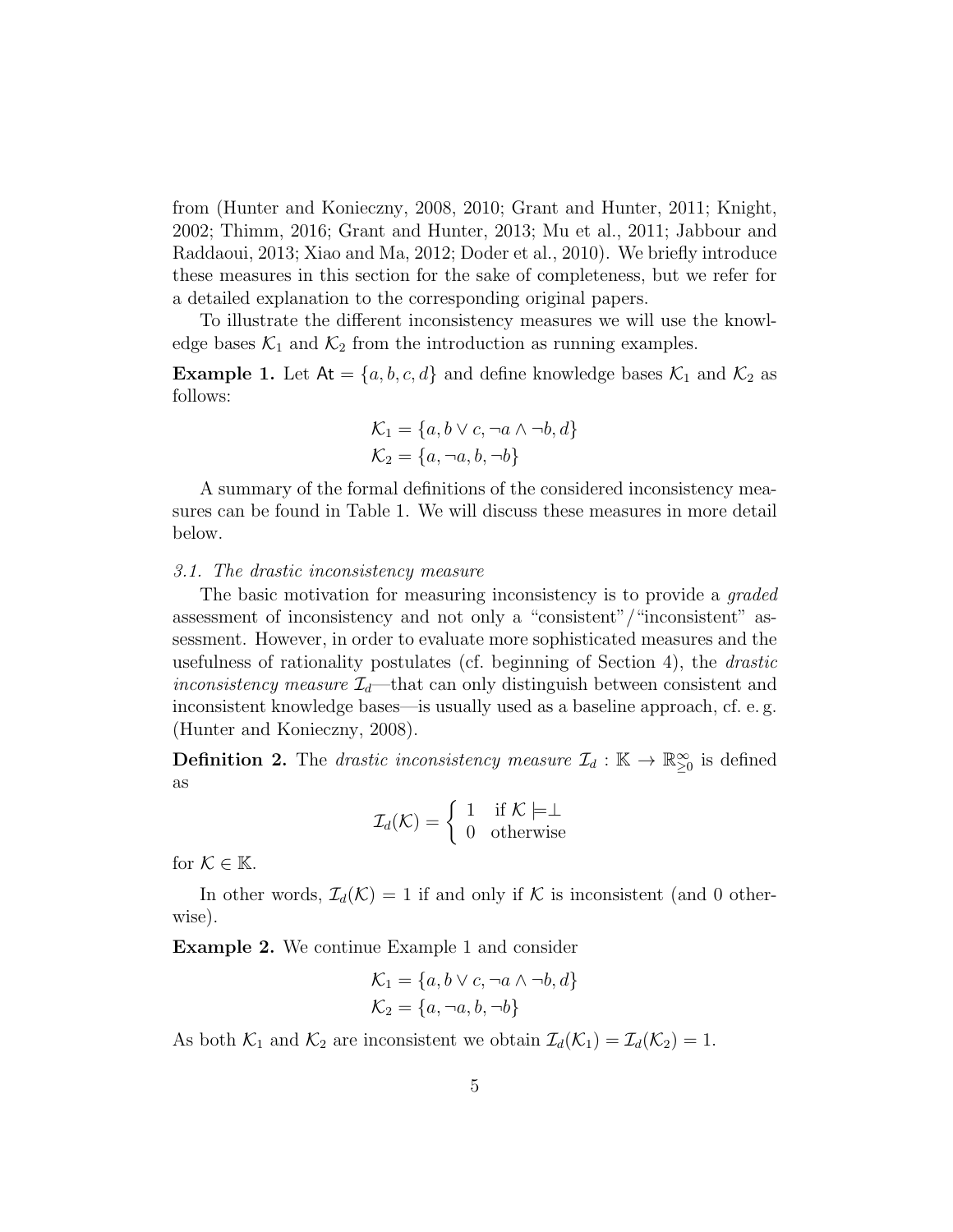$$
\mathcal{I}_{d}(\mathcal{K}) = \begin{cases}\n1 & \text{if } \mathcal{K} \models \bot \\
0 & \text{otherwise}\n\end{cases}
$$
\n
$$
\mathcal{I}_{\text{MI}}(\mathcal{K}) = |\text{MI}(\mathcal{K})|
$$
\n
$$
\mathcal{I}_{\text{MI}}(\mathcal{K}) = \sum_{M \in \text{MI}(\mathcal{K})} \frac{1}{|M|}
$$
\n
$$
\mathcal{I}_{\eta}(\mathcal{K}) = 1 - \max\{\xi \mid \exists P \in \mathcal{P}(\text{At}) : \forall \alpha \in \mathcal{K} : P(\alpha) \ge \xi\}
$$
\n
$$
\mathcal{I}_{c}(\mathcal{K}) = \min\{|v^{-1}(B)| \mid v \models^{3} \mathcal{K}\}
$$
\n
$$
\mathcal{I}_{L P_{m}}(\mathcal{K}) = \mathcal{I}_{c}(\mathcal{K})/|\text{At}(\mathcal{K})|
$$
\n
$$
\mathcal{I}_{mc}(\mathcal{K}) = |\text{MC}(\mathcal{K})| + |\text{SC}(\mathcal{K})| - 1
$$
\n
$$
\mathcal{I}_{p}(\mathcal{K}) = |\text{UL}(K)|
$$
\n
$$
\mathcal{I}_{ns}(\mathcal{K}) = \min\{|H| \mid H \text{ is a hitting set of } \mathcal{K} \} - 1
$$
\n
$$
\mathcal{I}_{\text{dala}}^{ \text{S}}(\mathcal{K}) = \min\{|H| \mid H \text{ is a hitting set of } \mathcal{K} \} - 1
$$
\n
$$
\mathcal{I}_{\text{dala}}^{ \text{S}}(\mathcal{K}) = \min\{\sum_{\alpha \in \mathcal{K}} d_{\text{d}}(\text{Mod}(\alpha), \omega) \mid \omega \in \Omega(\text{At})\}
$$
\n
$$
\mathcal{I}_{\text{dala}}^{ \text{mix}}(\mathcal{K}) = \min\{|\{\alpha \in \mathcal{K} \mid d_{\text{d}}(\text{Mod}(\alpha), \omega) > 0\}| \mid \omega \in \Omega(\text{At})\}
$$
\n
$$
\mathcal{I}_{\text{dala}}(\mathcal{K}) = 1 - \Pi_{\text{i=1}}^{ |\mathcal{K}|} (1 - R_{i}(\mathcal{K})/i)
$$
\n

Table 1: Definitions of the considered inconsistency measures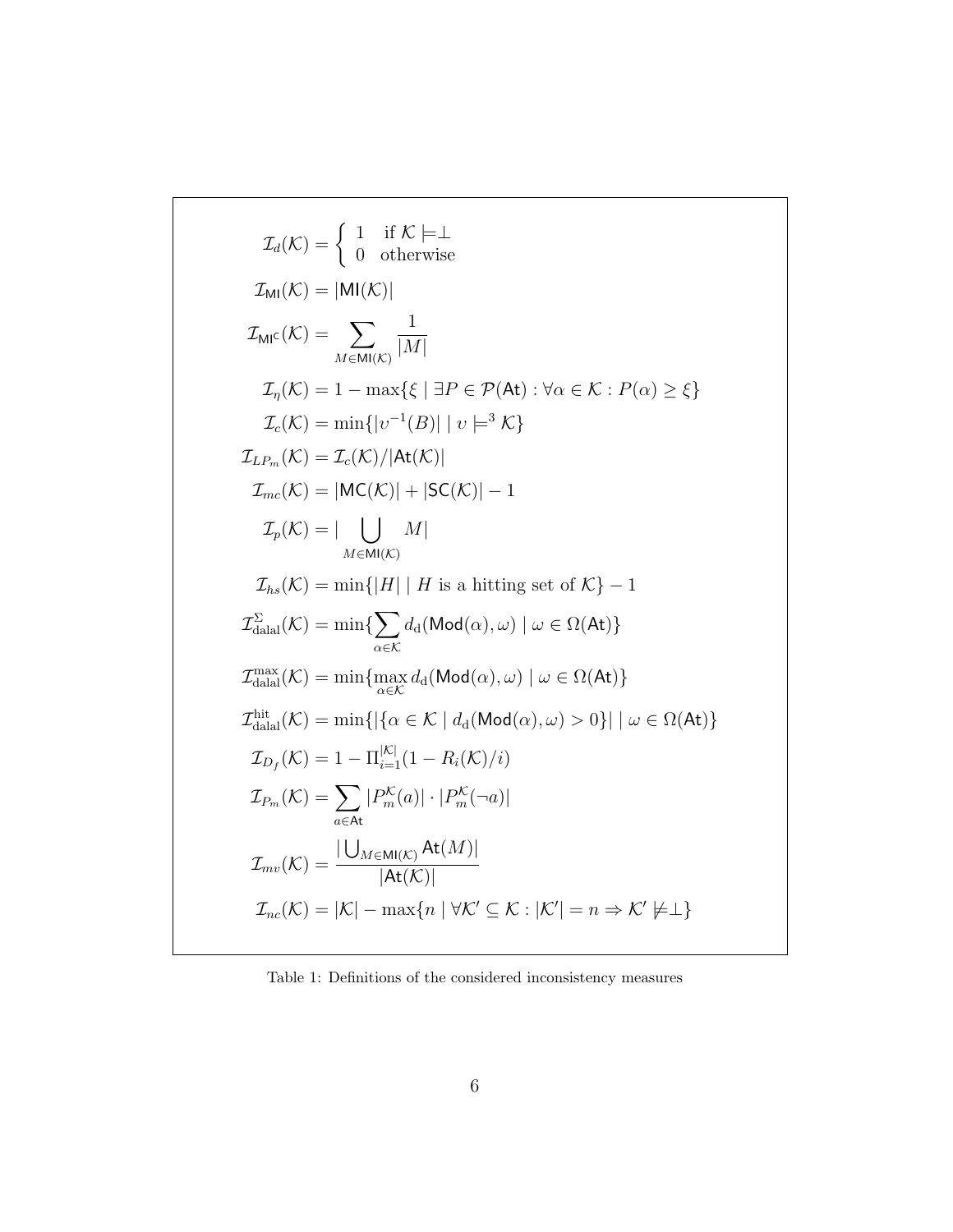#### 3.2. Inconsistency Measures based on Minimal Inconsistencies

One approach to assess the severity of inconsistency in a knowledge base is to focus on its set of *minimal inconsistent subsets*. A set  $M \subseteq \mathcal{K}$  is called minimal inconsistent subset (MI) of K if  $M \models \perp$  and there is no  $M' \subset M$ with  $M' \models \perp$ . Let MI(K) be the set of all MIs of K. Informally speaking, minimal inconsistent subsets contain the essence of the inconsistency in a knowledge base. Every formula participating in creating an inconsistency is part of at least one minimal inconsistent subset.

A straightforward approach to use minimal inconsistent subsets for measuring inconsistency is to take their number as an indicator (Hunter and Konieczny, 2008).

**Definition 3.** The MI-inconsistency measure  $\mathcal{I}_{\text{MI}} : \mathbb{K} \to \mathbb{R}^{\infty}_{\geq 0}$  is defined as

$$
\mathcal{I}_{MI}(\mathcal{K}) = |MI(\mathcal{K})|
$$

for  $\mathcal{K} \in \mathbb{K}$ .

One drawback of  $\mathcal{I}_{\text{MI}}$  is that it treats every inconsistent subset of K equally. A knowledge base with one minimal inconsistent subset of size 2 has the same inconsistency value as another knowledge base with one minimal inconsistent subset of size 10. It is usually acknowledged that a smaller minimal inconsistent subset is more severe than a larger one, cf. (Hunter and Konieczny, 2008). The  $M^{c}$  *inconsistency measure* takes this into account and is defined as follows.

**Definition 4.** The M<sup>c</sup>-inconsistency measure  $\mathcal{I}_{\text{MI}^{\text{C}}} : \mathbb{K} \to \mathbb{R}^{\infty}_{\geq 0}$  is defined as

$$
\mathcal{I}_{\text{MIC}}(\mathcal{K}) = \sum_{M \in \text{MI}(\mathcal{K})} \frac{1}{|M|}
$$

for  $\mathcal{K} \in \mathbb{K}$ .

In other words, for every minimal inconsistent subset M of  $\mathcal{K}$ ,  $1/|M|$  is added up in order to obtain  $\mathcal{I}_{\text{MIC}}(\mathcal{K})$ . In this way, larger minimal inconsistent subset contribute less to the overall inconsistency value than smaller ones.

Example 3. We continue Example 1 and consider

$$
\mathcal{K}_1 = \{a, b \lor c, \neg a \land \neg b, d\}
$$

$$
\mathcal{K}_2 = \{a, \neg a, b, \neg b\}
$$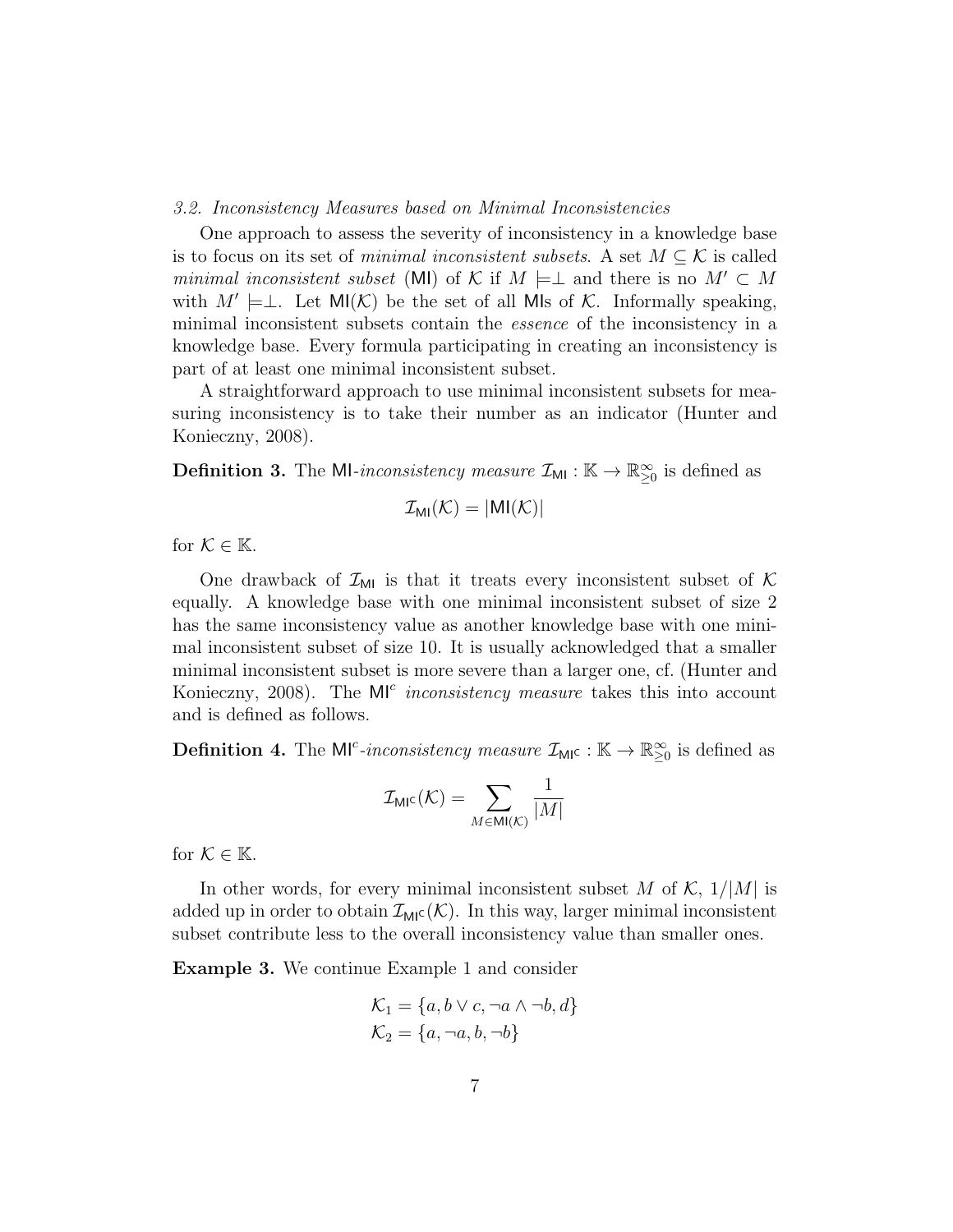Here we have

$$
MI(K_1) = \{\{a, \neg a \land \neg b\}\}\
$$
  

$$
MI(K_2) = \{\{a, \neg a\}, \{b, \neg b\}\}\
$$

Therefore we obtain  $\mathcal{I}_{\text{MI}}(\mathcal{K}_1) = 1$  and  $\mathcal{I}_{\text{MI}}(\mathcal{K}_2) = 2$  and

$$
\mathcal{I}_{\text{MIC}}(\mathcal{K}_1) = \frac{1}{|\{a, \neg a \wedge \neg b\}|} = \frac{1}{2}
$$

$$
\mathcal{I}_{\text{MIC}}(\mathcal{K}_2) = \frac{1}{|\{a, \neg a\}|} + \frac{1}{|\{b, \neg b\}|} = 1
$$

The measure  $\mathcal{I}_{MI}$  has been further extended in (Mu et al., 2011) where not only the sizes of the different minimal inconsistent subsets but also their distribution in a knowledge base has been considered. For every knowledge base K and  $i = 1, \ldots, |\mathcal{K}|$ , define

$$
MI^{(i)}(\mathcal{K}) = \{ M \in MI(\mathcal{K}) \mid |M| = i \}
$$
  

$$
CN^{(i)}(\mathcal{K}) = \{ C \subseteq K \mid |C| = i \land C \neq \perp \}
$$

That is,  $\text{MI}^i(\mathcal{K})$  is the set of minimal inconsistent subsets of  $\mathcal K$  of size i and  $CN^{(i)}(\mathcal{K})$  is the set of consistent subsets of  $\mathcal K$  of size *i*. Furthermore define

$$
R_i(\mathcal{K}) = \begin{cases} 0 & \text{if } |\mathsf{MI}^{(i)}(\mathcal{K})| + |\mathsf{CN}^{(i)}(\mathcal{K})| + |\mathsf{CN}^{(i)}(\mathcal{K})| + |\mathsf{CN}^{(i)}(\mathcal{K})| = 0\\ |\mathsf{MI}^{(i)}(\mathcal{K})| / (|\mathsf{MI}^{(i)}(\mathcal{K})| + |\mathsf{CN}^{(i)}(\mathcal{K})|) & \text{otherwise} \end{cases}
$$

for  $i = 1, \ldots, |\mathcal{K}|$ . The value  $R_i(\mathcal{K})$  thus gives the ratio of minimal inconsistent sets of size  $i$  to the number of minimal inconsistent and consistent subsets of size *i*. Obviously, if for two knowledge bases  $K$  and  $K'$ , a value  $R_i(\mathcal{K})$  is larger than  $R_i(\mathcal{K}')$  (for some i and everything else being equal) than K should be regarded more inconsistent than  $K'$ . The idea of the approach of (Mu et al., 2011) is to weigh these values also wrt. the sizes, i. e., a large  $R_i(\mathcal{K})$  has more impact than a large  $R_i(\mathcal{K})$ , with  $j > i$ .

**Definition 5.** The  $D_f$ -inconsistency measure  $\mathcal{I}_{D_f} : \mathbb{K} \to \mathbb{R}^{\infty}_{\geq 0}$  is defined as

$$
\mathcal{I}_{D_f}(\mathcal{K}) = 1 - \Pi_{i=1}^{|\mathcal{K}|} (1 - R_i(\mathcal{K})/i)
$$

for  $\mathcal{K} \in \mathbb{K}$ .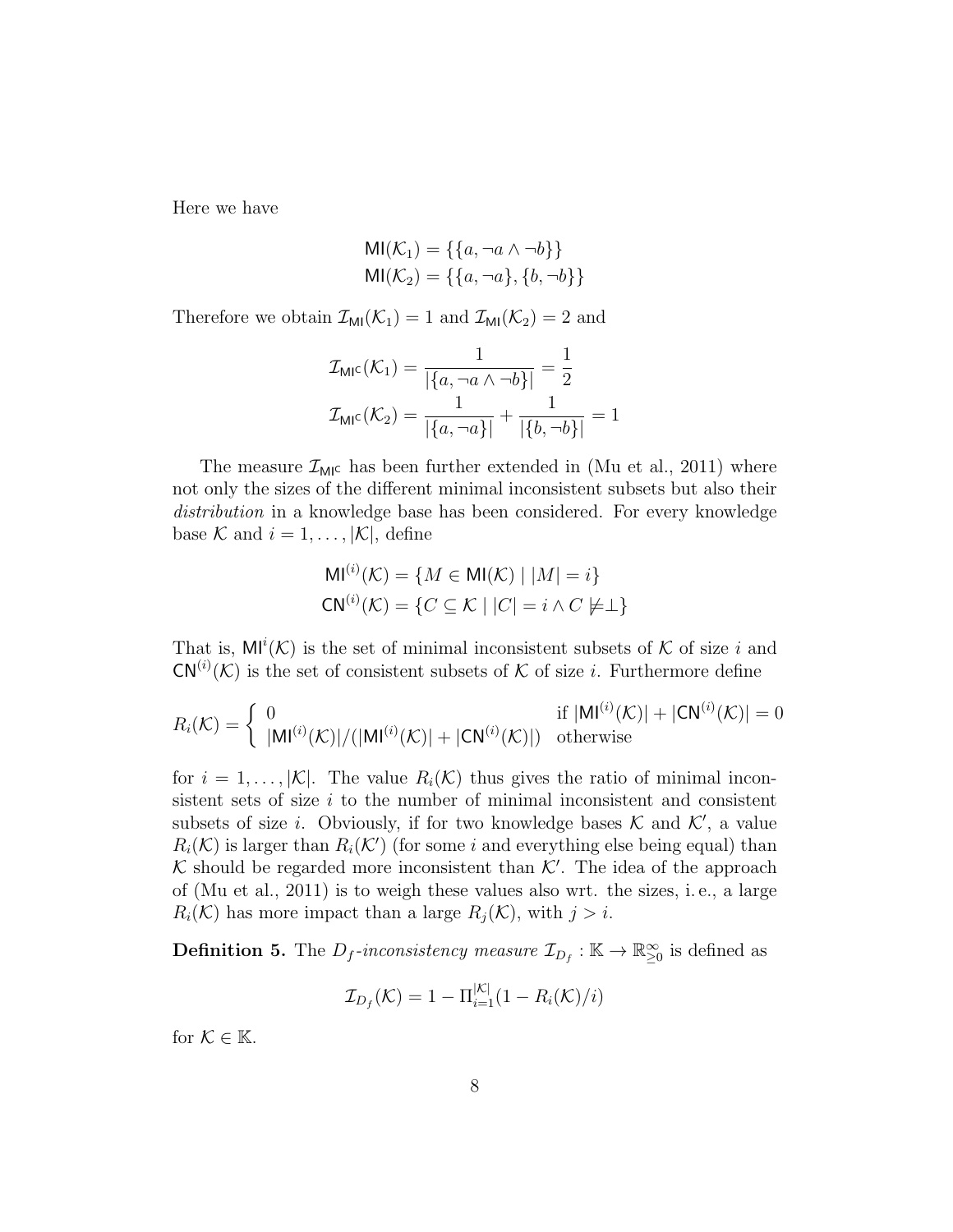Note that the above definition of  $\mathcal{I}_{D_f}$  represents only a single instance of the family introduced in (Mu et al., 2011). Other variants can be obtained by other ways of aggregating the values  $R_1(\mathcal{K}), \ldots, R_{|\mathcal{K}|}(\mathcal{K}).$ 

Example 4. We continue Example 3 and recall

$$
MI(\mathcal{K}_1) = \{\{a, \neg a \land \neg b\}\}\
$$

$$
MI(\mathcal{K}_2) = \{\{a, \neg a\}, \{b, \neg b\}\}\
$$

Then we have

$$
MI^{(2)}(\mathcal{K}_1) = \{ \{a, \neg a \wedge \neg b \} \} \quad \text{and } MI^{(i)}(\mathcal{K}_1) = \emptyset \quad \text{for } i \neq 2
$$
  

$$
MI^{(2)}(\mathcal{K}_2) = \{ \{a, \neg a \}, \{b, \neg b \} \} \quad \text{and } MI^{(i)}(\mathcal{K}_2) = \emptyset \quad \text{for } i \neq 2
$$

Furthermore, we have

$$
CN^{(1)}(\mathcal{K}_1) = \{\{a\}, \{b \lor c\}, \{\neg a \land \neg b\}, \{d\}\}\
$$
  
\n
$$
CN^{(2)}(\mathcal{K}_1) = \{\{a, b \lor c\}, \{a, d\}, \{b \lor c, \neg a \land \neg b\}, \{b \lor c, d\}, \{\neg a \land b, d\}\}\
$$
  
\n
$$
CN^{(3)}(\mathcal{K}_1) = \{\{a, b \lor c, d\}, \{b \lor c, \neg a \land \neg b, d\}\}\
$$
  
\n
$$
CN^{(4)}(\mathcal{K}_1) = \emptyset
$$

and

$$
CN^{(1)}(\mathcal{K}_2) = \{\{a\}, \{\neg a\}, \{b\}, \{\neg b\}\}\
$$
  
\n
$$
CN^{(2)}(\mathcal{K}_2) = \{\{a, b\}, \{a, \neg b\}, \{\neg a, b\}, \{\neg a, \neg b\}\}\
$$
  
\n
$$
CN^{(3)}(\mathcal{K}_2) = \emptyset
$$
  
\n
$$
CN^{(4)}(\mathcal{K}_2) = \emptyset
$$

yielding

$$
R_1(\mathcal{K}_1) = 0
$$
  $R_2(\mathcal{K}_1) = 1/6$   $R_3(\mathcal{K}_1) = 0$   $R_4(\mathcal{K}_1) = 0$ 

and

$$
R_1(\mathcal{K}_2) = 0
$$
  $R_2(\mathcal{K}_2) = 2/6$   $R_3(\mathcal{K}_2) = 0$   $R_4(\mathcal{K}_2) = 0$ 

Finally, we obtain

$$
\mathcal{I}_{D_f}(\mathcal{K}_1) = 1 - (1 - R_1(\mathcal{K}_1))(1 - R_2(\mathcal{K}_1)/2)(1 - R_3(\mathcal{K}_1)/3)(1 - R_4(\mathcal{K}_1)/4)
$$
  
\n
$$
= \frac{1}{6 \cdot 2} = \frac{1}{12}
$$
  
\n
$$
\mathcal{I}_{D_f}(\mathcal{K}_2) = 1 - (1 - R_1(\mathcal{K}_2))(1 - R_2(\mathcal{K}_2)/2)(1 - R_3(\mathcal{K}_2)/3)(1 - R_4(\mathcal{K}_2)/4)
$$
  
\n
$$
= \frac{2}{6 \cdot 2} = \frac{1}{6}
$$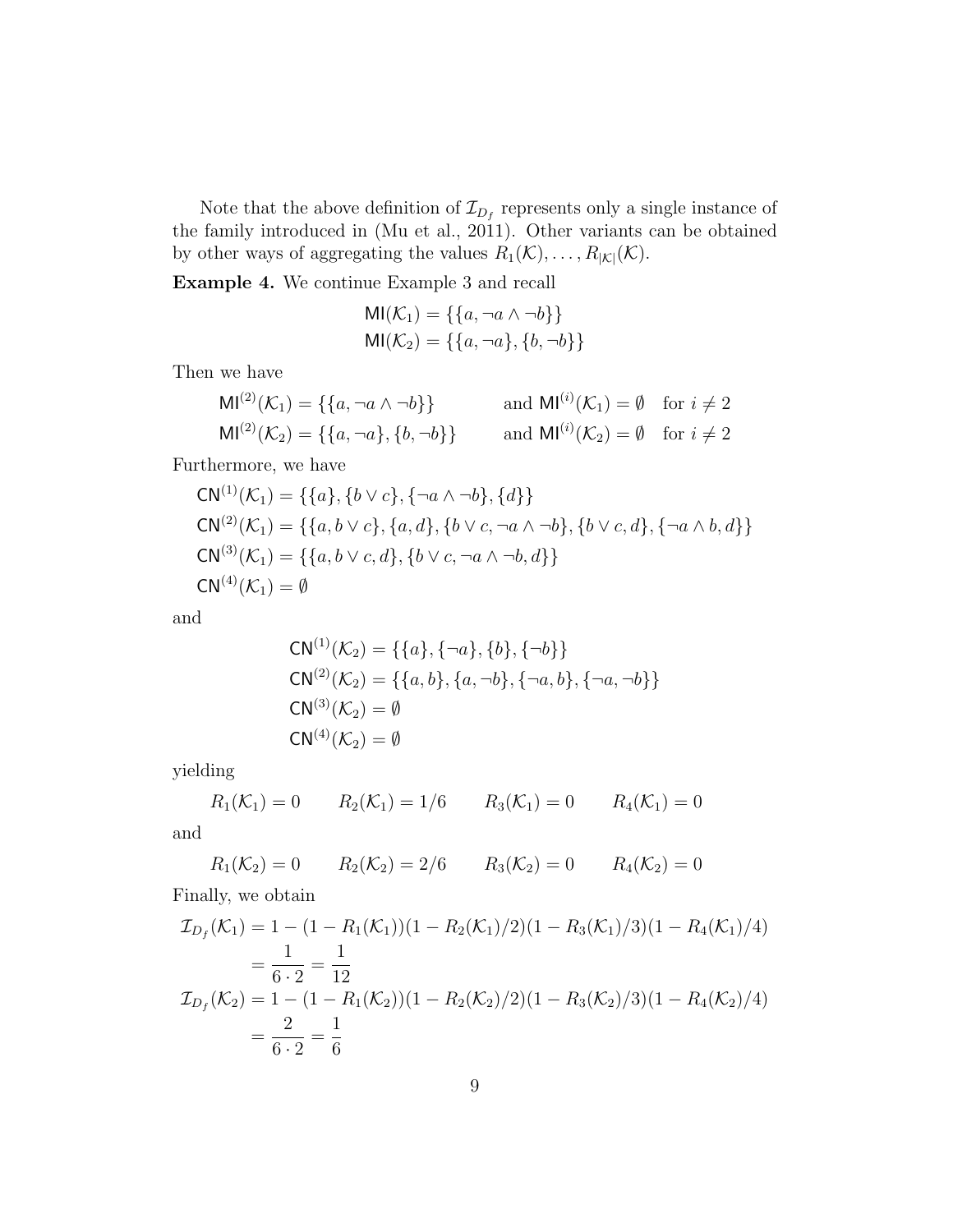Another simple approach for utilizing minimal inconsistent subsets is to use the number of formulas occurring in some minimal inconsistent subsets that is, the number of problematic formulas—as the inconsistency value, cf. e. g. (Grant and Hunter, 2011).

**Definition 6.** The problematic inconsistency measure  $\mathcal{I}_p$  :  $\mathbb{K} \to \mathbb{R}^{\infty}_{\geq 0}$  is defined as

$$
\mathcal{I}_p(\mathcal{K}) = |\bigcup_{M \in \mathsf{MI}(\mathcal{K})} M|
$$

for  $\mathcal{K} \in \mathbb{K}$ .

Example 5. We continue Example 3 and recall

$$
MI(\mathcal{K}_1) = \{\{a, \neg a \land \neg b\}\}\
$$

$$
MI(\mathcal{K}_2) = \{\{a, \neg a\}, \{b, \neg b\}\}\
$$

Then  $\mathcal{I}_p(\mathcal{K}_1) = 2$  and  $\mathcal{I}_p(\mathcal{K}_2) = 4$ .

3.3. Inconsistency Measures based on Maximal Consistency

Another family closely related to the family of measures based on minimal inconsistent subsets is the one based on maximal consistent subsets. Let  $MC(\mathcal{K})$  be the set of maximal consistent subsets of  $\mathcal{K}$ , i.e.

$$
MC(\mathcal{K}) = \{ \mathcal{K}' \subseteq \mathcal{K} \mid \mathcal{K}' \not\models \perp \land \forall \mathcal{K}'' \supsetneq \mathcal{K}' : \mathcal{K}'' \models \perp \}
$$

Note, that a maximal consistent subset can be obtained by removing one formula from each minimal inconsistent subset from the knowledge base. Thus, the number of maximal consistent subsets and the number of minimal inconsistent sets correlate.

Furthermore, let  $SC(K)$  be the set of self-contradictory formulas of K, i. e.

$$
\mathsf{SC}(\mathcal{K}) = \{ \phi \in \mathcal{K} \mid \phi \models \perp \}
$$

An inconsistency measure that takes both maximal consistent subsets and self-contradictory formulas into account can be defined as follows, cf. e. g. (Grant and Hunter, 2011).

**Definition 7.** The MC-inconsistency measure  $\mathcal{I}_{mc} : \mathbb{K} \to \mathbb{R}^{\infty}_{\geq 0}$  is defined as

$$
\mathcal{I}_{mc}(\mathcal{K}) = |MC(\mathcal{K})| + |SC(\mathcal{K})| - 1
$$

for  $\mathcal{K} \in \mathbb{K}$ .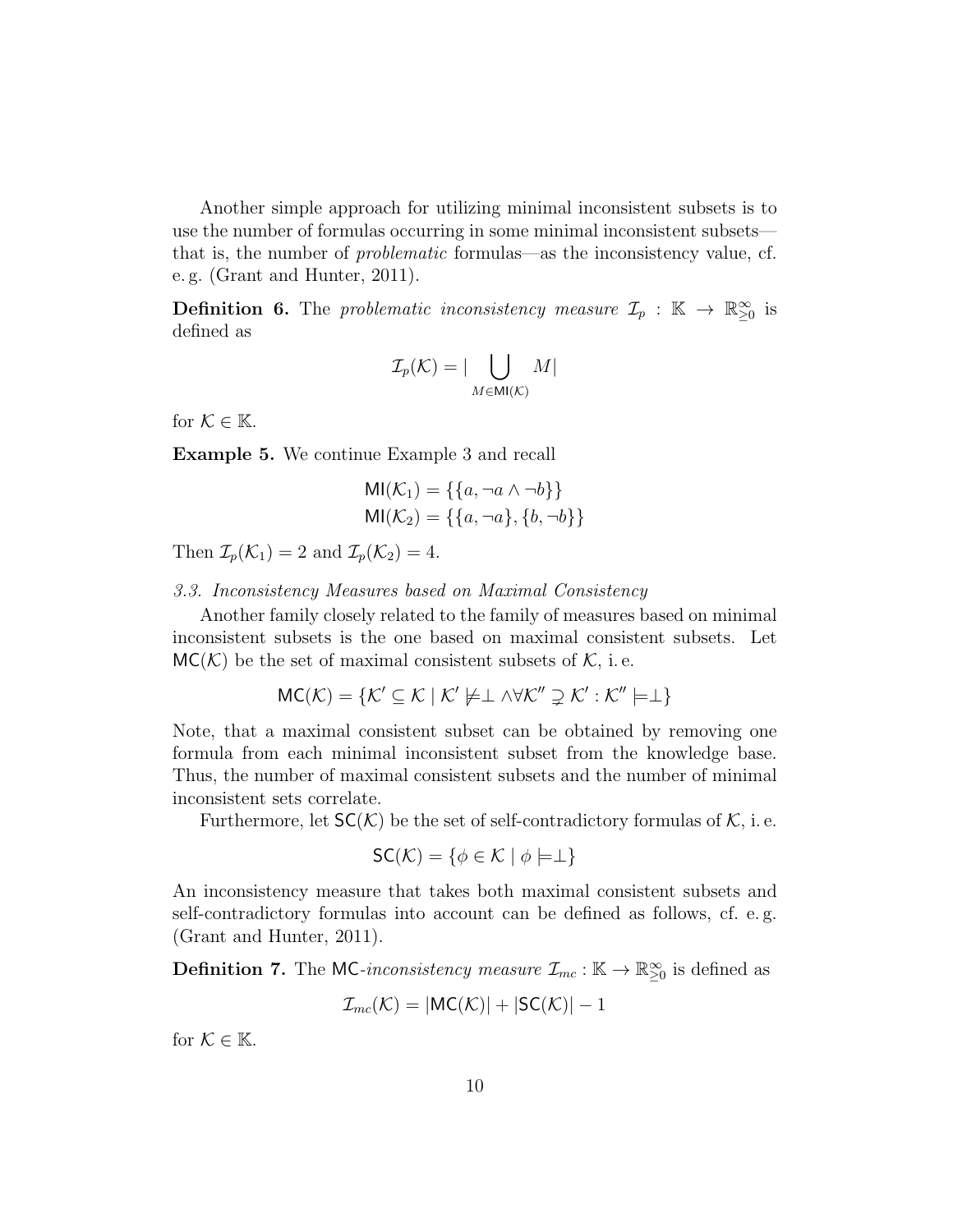Note that the subtraction of 1 in the definition of  $\mathcal{I}_{mc}$  is to ensure that a consistent knowledge base has inconsistency value 0 (a consistent knowledge base has one maximal consistent subset, itself, and no self-contradictory formulas).

Another approach utilizing the idea of maximum consistency is the approach of Doder et al. (2010).

**Definition 8.** The *nc*-inconsistency measure  $\mathcal{I}_{nc} : \mathbb{K} \to \mathbb{R}^{\infty}_{\geq 0}$  is defined as

$$
\mathcal{I}_{nc}(\mathcal{K}) = |\mathcal{K}| - \max\{n \mid \forall \mathcal{K}' \subseteq \mathcal{K} : |\mathcal{K}'| = n \Rightarrow \mathcal{K}' \not\models \perp\}
$$

for  $K \in \mathbb{K}$ .

In other words, the inconsistency of  $K$  is assessed by seeking a maximal value  $n \in \{1, \ldots, |\mathcal{K}|\}$  such that all subsets of size n of K are consistent. The larger this value  $n$ , the smaller the inconsistency. Note that the above definition of  $\mathcal{I}_{nc}$  differs from the original definition in (Doder et al., 2010) (where only the max-term was considered) in order to ensure that consistent knowledge bases receive a value of zero and the inconsistency value increases with increasing inconsistency.

Example 6. We continue Example 1 and consider

$$
\mathcal{K}_1 = \{a, b \lor c, \neg a \land \neg b, d\}
$$

$$
\mathcal{K}_2 = \{a, \neg a, b, \neg b\}
$$

Here we have

$$
MC(K_1) = \{\{a, b \lor c, d\}, \{b \lor c, \neg a \land \neg b, d\}\}\
$$

$$
MC(K_2) = \{\{a, b\}, \{a, \neg b\}, \{\neg a, b\}, \{\neg a, \neg b\}\}\
$$

and  $SC(\mathcal{K}_1) = SC(\mathcal{K}_2) = \emptyset$ . Therefore we obtain

$$
\mathcal{I}_{mc}(\mathcal{K}_1) = 1
$$
  

$$
\mathcal{I}_{mc}(\mathcal{K}_2) = 3
$$

Furthermore, note that for both  $\mathcal{K}_1$  and  $\mathcal{K}_2$  we can find subsets of size 2 that are inconsistent:  $\{a, \neg a \wedge \neg b\}$  for  $\mathcal{K}_1$  and  $\{a, \neg a\}$  for  $\mathcal{K}_2$ . Furthermore, all one-element subsets of  $\mathcal{K}_1$  and  $\mathcal{K}_2$  are consistent, respectively. Therefore, we obtain

$$
\mathcal{I}_{nc}(\mathcal{K}_1) = 3
$$
  

$$
\mathcal{I}_{nc}(\mathcal{K}_2) = 3
$$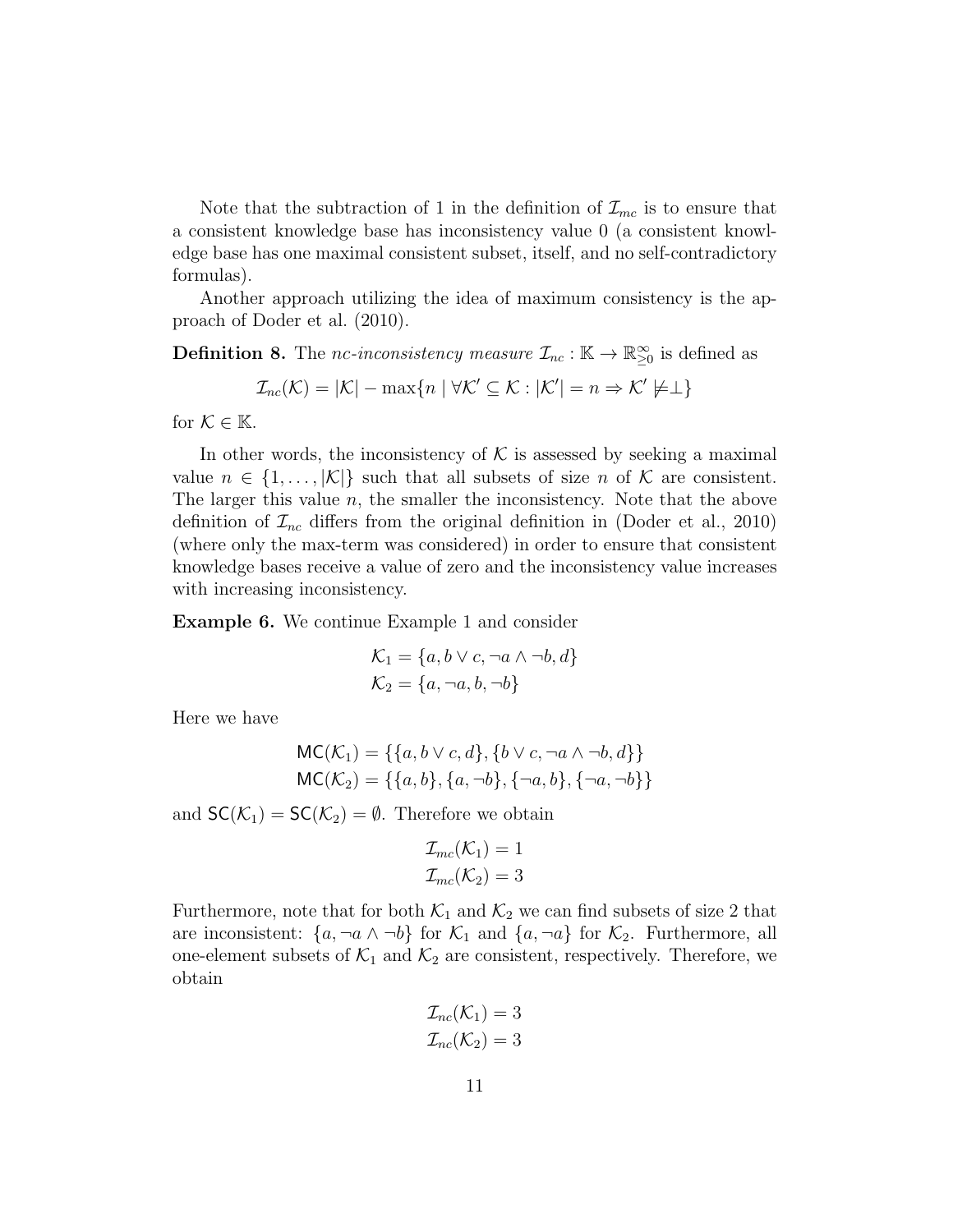#### 3.4. Probabilistic Inconsistency Measures

One of the first approaches to measuring inconsistency is Knight's measure  $\mathcal{I}_n$ , which is based on probability functions over the underlying propositional language (Knight, 2002). Recall that  $\Omega(\mathsf{At})$  is the set of interpretations of the propositional language  $\mathcal{L}(At)$ . A probability function P on  $\mathcal{L}(At)$  is a function  $P : \Omega(\mathsf{At}) \to [0, 1]$  with  $\sum_{\omega \in \Omega(\mathsf{At})} P(\omega) = 1$ . We extend P to assign a probability to any formula  $\phi \in \mathcal{L}(\mathsf{At})$  by defining

$$
P(\phi) = \sum_{\omega \models \phi} P(\omega)
$$

Let  $\mathcal{P}(At)$  be the set of all those probability functions. The idea of (Knight, 2002) is to seek a probability function that maximizes the probability of each formula of a knowledge base  $\mathcal K$ . If we can find a probability function that assigns probability 1 to each formula this means that the knowledge base is consistent. If the knowledge base is inconsistent, then the probability mass must be distributed (recall that an inconsistent set of formulas cannot be satisfied by a single interpretation  $\omega$ ; thus the probability  $P(\omega)$  can only be associated with a subset of this set). Therefore, the smaller the maximal probability that can be assigned to all formulas the more inconsistent the knowledge base.

**Definition 9.** The *η*-inconsistency measure  $\mathcal{I}_\eta : \mathbb{K} \to \mathbb{R}^\infty_{\geq 0}$  is defined as

$$
\mathcal{I}_{\eta}(\mathcal{K}) = 1 - \max\{\xi \mid \exists P \in \mathcal{P}(\mathsf{At}) : \forall \alpha \in \mathcal{K} : P(\alpha) \ge \xi\}
$$

for  $\mathcal{K} \in \mathbb{K}$ .

Note that we modified the definition of  $\mathcal{I}_{\eta}$  slightly compared to the original definition in order to ensure that consistent knowledge bases receive an inconsistency value of zero.

Instead of seeking a probability function to maximize the probabilities of the formulas in  $K$ , one can simplify this idea and seek only a minimal set of interpretations that need to receive a positive probability in order to ensure that every formula has a positive probability (Thimm, 2016). In other words, a subset  $H \subseteq \Omega(\mathsf{At})$  is called a *hitting set* of K if for every  $\phi \in \mathcal{K}$ there is  $\omega \in H$  with  $\omega \models \phi$ . Focusing only on minimizing the number of interpretations needed to form a hitting set we can define another measure as follows.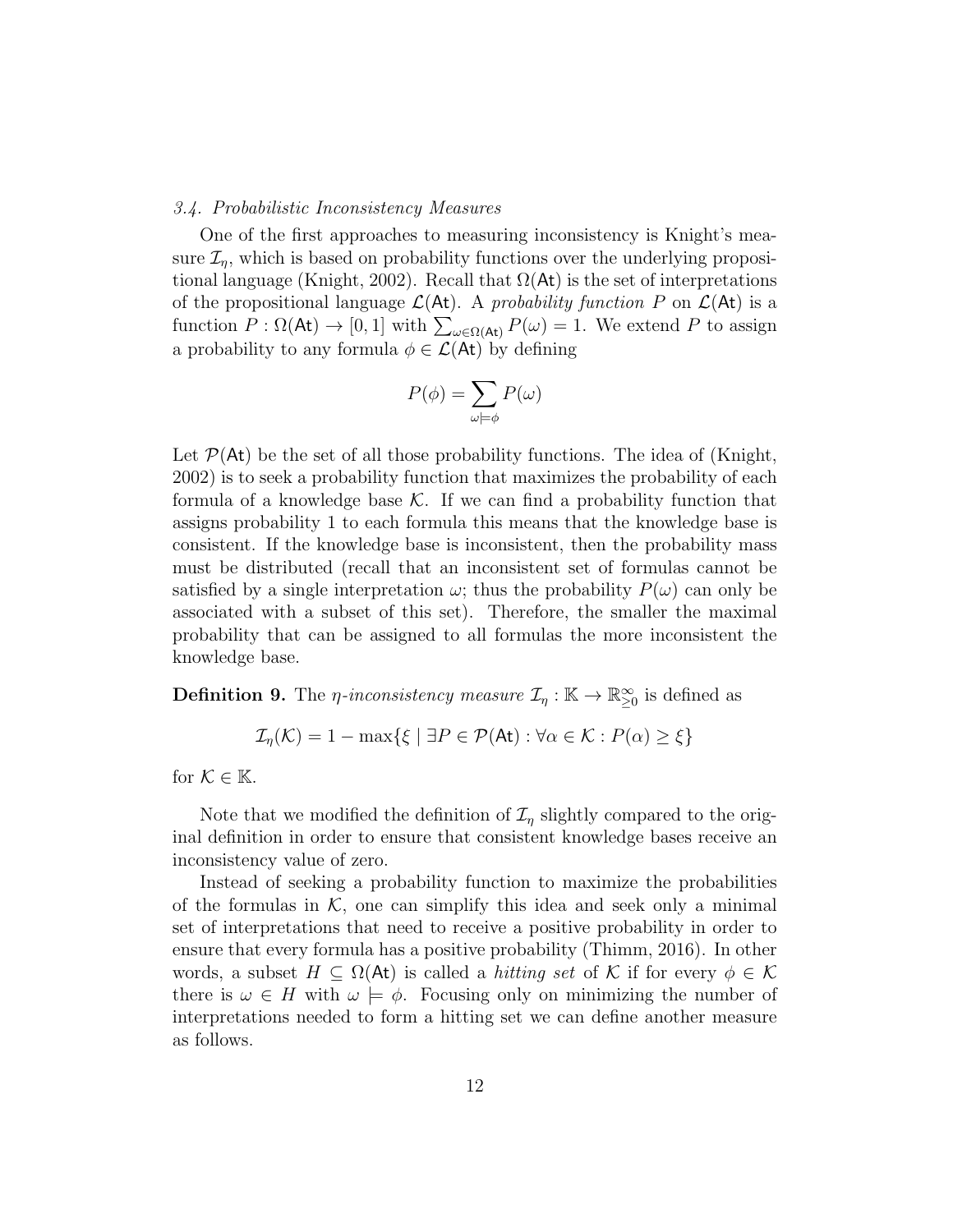**Definition 10.** The *hitting-set inconsistency measure*  $\mathcal{I}_{hs}$  :  $\mathbb{K} \to \mathbb{R}^{\infty}_{\geq 0}$  is defined as

$$
\mathcal{I}_{hs}(\mathcal{K}) = \min\{|H| \mid H \text{ is a hitting set of } \mathcal{K}\} - 1
$$

for  $\mathcal{K} \in \mathbb{K}$  with  $\min \emptyset = \infty$ .

Note that  $\mathcal{I}_{hs}(\mathcal{K}) = \infty$  if and only if K contains a self-contradictory formula, i.e.,  $\alpha \in \mathcal{K}$  with  $\alpha \models \perp$ . In this case, no hitting set of  $\mathcal{K}$  exists.

Example 7. We continue Example 1 and consider

$$
\mathcal{K}_1 = \{a, b \lor c, \neg a \land \neg b, d\}
$$

$$
\mathcal{K}_2 = \{a, \neg a, b, \neg b\}
$$

Consider the probability function  $P_1 \in \mathcal{P}(\{a, b, c, d\})$  defined via

$$
P_1(abcd) = P_1(\overline{a}bcd) = 0.5
$$
  
 
$$
P_1(\omega) = 0 \text{ for } \omega \in \Omega(\{a, b, c, d\}) \setminus \{abcd, \overline{a}\overline{b}cd\}
$$

Then we obtain

$$
P_1(a) = P_1(\neg a \land \neg b) = 0.5
$$
  

$$
P_1(b \lor c) = P_1(d) = 1
$$

and thus  $P_1(\phi) \geq 0.5$  for all  $\phi \in \mathcal{K}_1$ . Furthermore, there can be no other P' that assigns larger probability to all  $\phi \in \mathcal{K}_1$ . Hence, we have  $\mathcal{I}_{\eta}(\mathcal{K}_1)$  =  $1 - 0.5 = 0.5$ . The function  $P_1$  can also be used to determine  $\mathcal{I}_\eta(\mathcal{K}_2) = 0.5$ .

The set  $H_1 = \{abcd, \overline{a}bcd\}$  is also a hitting set of both  $\mathcal{K}_1$  and  $\mathcal{K}_2$  and there is no smaller set that is a hitting set. Therefore we obtain  $\mathcal{I}_{hs}(\mathcal{K}_1)$  =  $\mathcal{I}_{hs}(\mathcal{K}_2)=1.$ 

#### 3.5. Variable-based Inconsistency Measures

Another approach to assess the severity of inconsistency is to take the number of propositions from At that participate in the inconsistency. The approach of (Xiao and Ma, 2012) is to take the ratio of the propositions appearing in a minimal inconsistent subset wrt. the total number of propositions as the inconsistency value.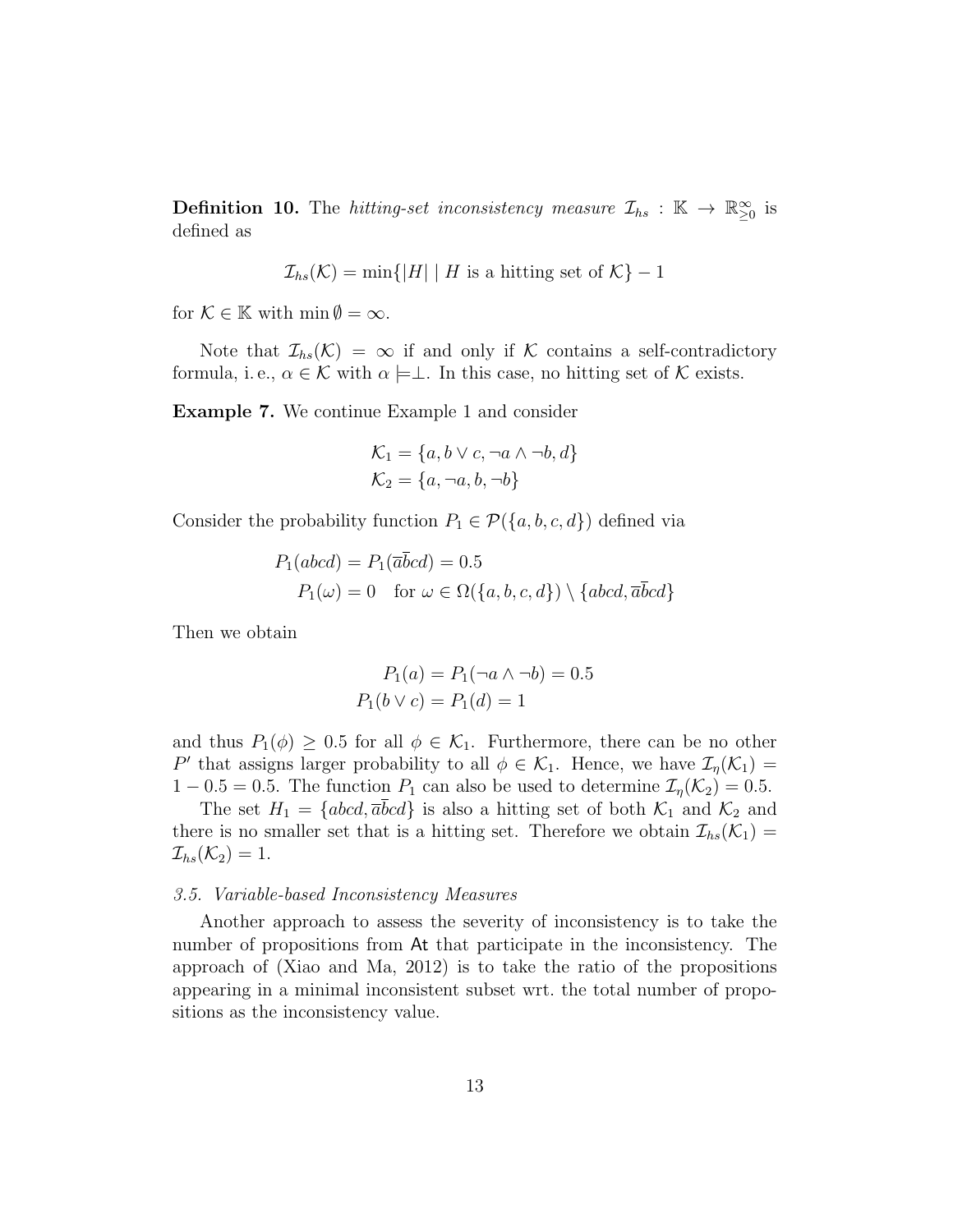| $\alpha$                  |   | $v(\alpha \wedge \beta)$ | $v(\alpha \vee \beta)$ | $\alpha$       | $\eta$ |
|---------------------------|---|--------------------------|------------------------|----------------|--------|
| T                         | Т | T                        | Ͳ                      | $\overline{T}$ | F      |
| T                         |   | В                        | T                      | В              | R      |
| T                         | F | F                        | T                      | F              | Т      |
| B                         |   | В                        | T                      |                |        |
| B                         | R | R                        | R                      |                |        |
| B                         | F | F                        | R                      |                |        |
| $\boldsymbol{\mathrm{F}}$ | Т | F                        | T                      |                |        |
| F                         | В | F                        | R                      |                |        |
| F                         | F | F                        | F                      |                |        |

Table 2: Truth tables for propositional three-valued logic (Priest, 1979).

**Definition 11.** The *mv inconsistency measure*  $\mathcal{I}_{mv} : \mathbb{K} \to \mathbb{R}^{\infty}_{\geq 0}$  is defined as

$$
\mathcal{I}_{mv}(\mathcal{K}) = \frac{|\bigcup_{M \in \text{MI}(\mathcal{K})} \text{At}(M)|}{|\text{At}(\mathcal{K})|}
$$

for  $K \in \mathbb{K}$ .

In other words,  $\mathcal{I}_{mv}(\mathcal{K})$  is the ratio of the signature involved in minimal inconsistent subsets.

Instead of utilizing minimal inconsistent subsets one can also using paraconsistent semantics to identify the part of the signature involved in inconsistency. In this paper, we will only consider the *contension measure*  $\mathcal{I}_{c}$ —cf. e.g. (Grant and Hunter, 2011)—and its normalized variant  $\mathcal{I}_{LP_m}$  from (Hunter and Konieczny, 2010) as representatives of this family of measures. Similar approaches relying on the same ideas can be found in e. g. (Ma et al., 2007, 2011).

The contension measure  $\mathcal{I}_c$  utilizes three-valued interpretations for propositional logic (Priest, 1979). A three-valued interpretation  $v$  on At is a function  $v : \mathsf{At} \to \{T, F, B\}$  where the values T and F correspond to the classical true and false, respectively. The additional truth value B stands for both and is meant to represent a conflicting truth value for a proposition. The function  $v$  is extended to arbitrary formulas as shown in Table 2. Then, an interpretation v satisfies a formula  $\alpha$ , denoted by  $v \models^3 \alpha$  if either  $v(\alpha) = T$  or  $v(\alpha) = B$ . Then inconsistency can be measured by seeking an interpretation  $v$  that assigns  $B$  to a minimal number of propositions.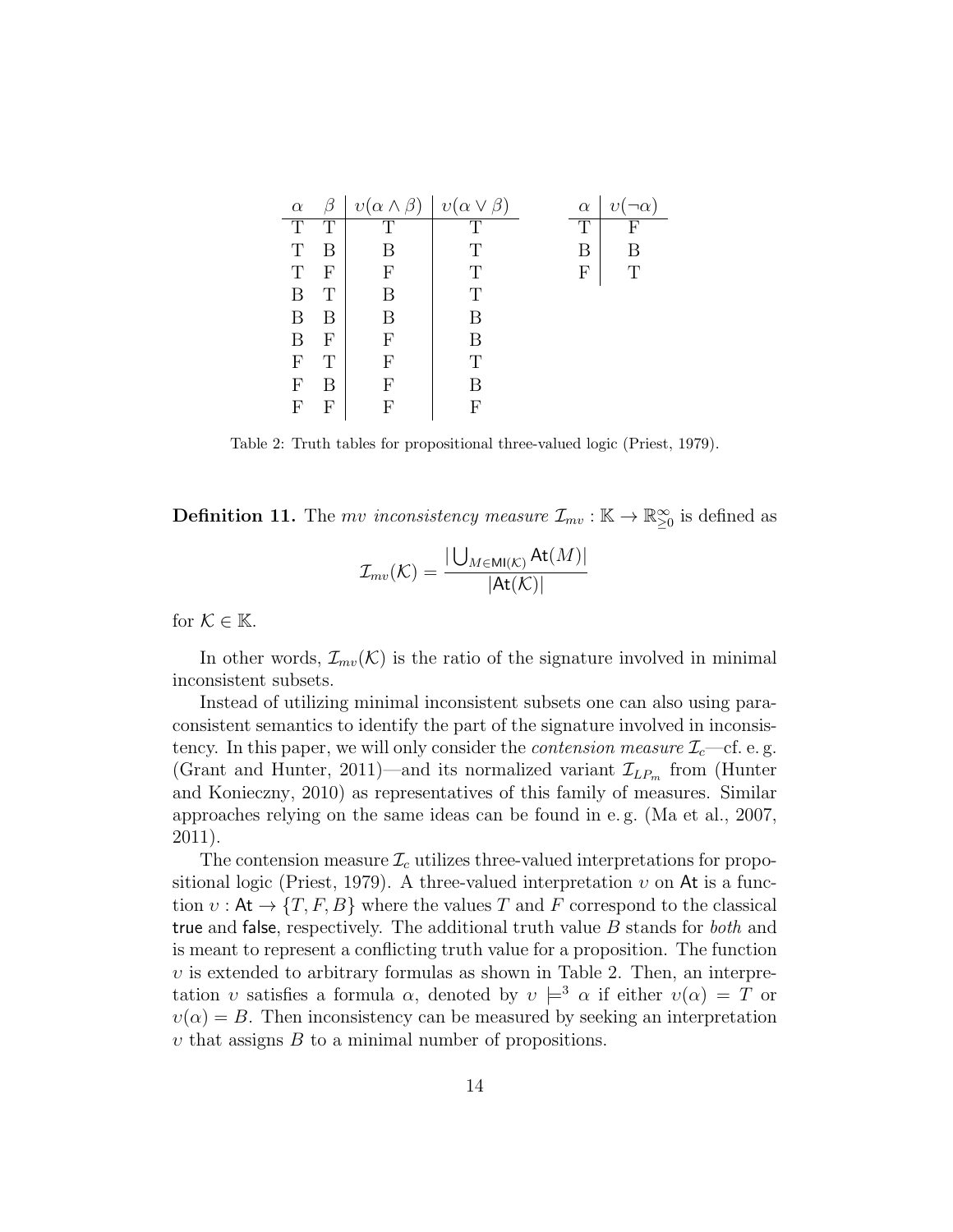**Definition 12.** The *contension inconsistency measure*  $\mathcal{I}_c$  :  $\mathbb{K} \to \mathbb{R}^{\infty}_{\geq 0}$  is defined as

$$
\mathcal{I}_c(\mathcal{K}) = \min\{|v^{-1}(B)| \mid v \models^3 \mathcal{K}\}\
$$

for  $K \in \mathbb{K}$ .

In (Hunter and Konieczny, 2010) a variant  $\mathcal{I}_{LP_m}$  of this measure was defined that further normalizes the inconsistency value by the number of propositions appearing in  $K$ .

**Definition 13.** The normalized contension inconsistency measure  $\mathcal{I}_{LP_m}$ :  $\mathbb{K} \to \mathbb{R}_{\geq 0}^{\infty}$  is defined as

$$
\mathcal{I}_{LP_m}(\mathcal{K}) = \frac{\mathcal{I}_c(\mathcal{K})}{|\mathsf{At}(\mathcal{K})|}
$$

for  $K \in \mathbb{K}$ .

Example 8. We continue Example 1 and consider

$$
\mathcal{K}_1 = \{a, b \lor c, \neg a \land \neg b, d\}
$$

$$
\mathcal{K}_2 = \{a, \neg a, b, \neg b\}
$$

and recall

$$
MI(\mathcal{K}_1) = \{\{a, \neg a \land \neg b\}\}\
$$

$$
MI(\mathcal{K}_2) = \{\{a, \neg a\}, \{b, \neg b\}\}\
$$

Then we have

$$
\mathcal{I}_{mv}(\mathcal{K}_1) = \frac{|\{a, b\}|}{|\{a, b, c, d\}|} = 1/2
$$

$$
\mathcal{I}_{mv}(\mathcal{K}_2) = \frac{|\{a, b\}|}{|\{a, b\}|} = 1
$$

Furthermore, consider  $v_1$ :  $\{a, b, c, d\} \rightarrow \{T, F, B\}$  defined via

$$
v_1(a) = B
$$
  $v_1(b) = F$   $v_1(c) = v_1(d) = T$ 

Then  $v_1 \models^3 \phi$  for all  $\phi \in \mathcal{K}_1$  and there is no other  $v'$  that assigns B to fewer propositions, yielding  $\mathcal{I}_c(\mathcal{K}_1) = 1$  and  $\mathcal{I}_{LP_m}(\mathcal{K}_1) = 1/4$ . For  $v_2 : \{a, b\} \to$  $\{T, F, B\}$  defined via

$$
\upsilon_2(a) = \upsilon_2(b) = B
$$

we have  $v_2 \models^3 \phi$  for all  $\phi \in \mathcal{K}_2$  and there is no other  $v'$  that assigns B to fewer propositions, yielding  $\mathcal{I}_c(\mathcal{K}_2) = 2$  and  $\mathcal{I}_{LP_m}(\mathcal{K}_2) = 2/2 = 1$ .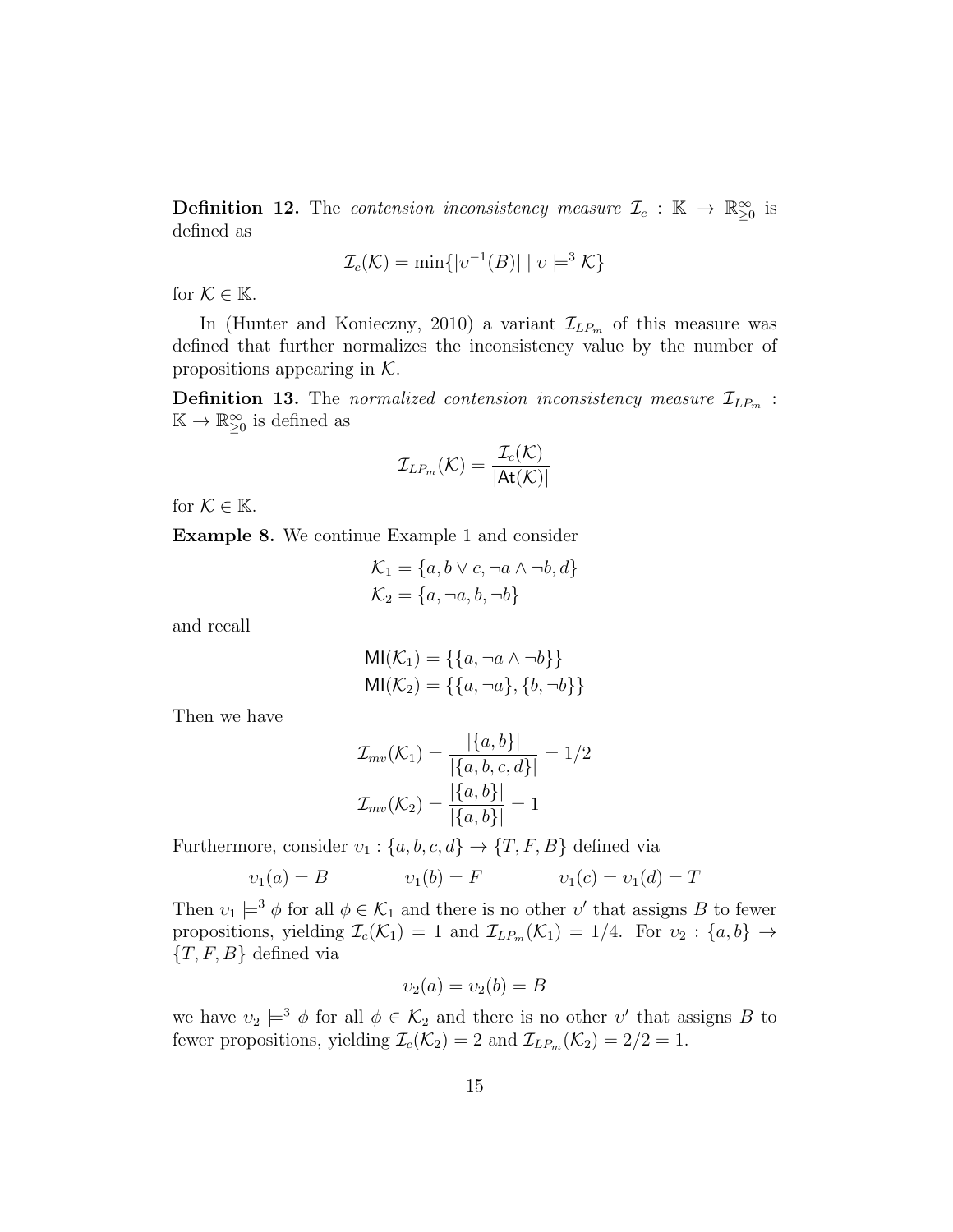#### 3.6. Distance-based Inconsistency Measures

In (Grant and Hunter, 2013) three families of inconsistency measures are defined that are based on a notion of distance to consistency. More precisely, an interpretation distance d is a function  $d : \Omega(\mathsf{At}) \times \Omega(\mathsf{At}) \to [0, \infty)$  that satisfies  $(\text{let } \omega, \omega', \omega'' \in \Omega(\mathsf{At}))$ 

- 1.  $d(\omega, \omega') = 0$  if and only if  $\omega = \omega'$  (reflexivity),
- 2.  $d(\omega, \omega') = d(\omega', \omega)$  (symmetry), and
- 3.  $d(\omega, \omega'') \leq d(\omega, \omega') + d(\omega', \omega'')$  (triangle inequality).

One prominent example of such a distance is the *Dalal distance*  $d_d$  defined via

$$
d_{\mathrm{d}}(\omega, \omega') = |\{a \in \mathsf{At} \mid \omega(a) \neq \omega'(a)\}|
$$

for all  $\omega, \omega' \in \Omega(\mathsf{At})$ . In other words,  $d_d(\omega, \omega')$  is the number of propositions where  $\omega$  and  $\omega'$  assign different truth values. If  $X \subseteq \Omega(\mathsf{At})$  is a set of interpretations we define  $d_d(X, \omega) = \min_{\omega' \in X} d_d(\omega', \omega)$  (if  $X = \emptyset$  we define  $d_d(X, \omega) = \infty$ . While Grant and Hunter (2013) consider arbitrary distances, we will focus here on the Dalal distance for reasons of simplicity.

The basic idea of the approaches in (Grant and Hunter, 2013) is to measure and aggregate the distances of the models of the formulas in a knowledge base K. For example, if a knowledge base K has two formulas and their models have a large distance to each other, then  $K$  should be regarded as more inconsistent compared to a knowledge base  $K'$  with two formulas, where this is not the case. More precisely, the first approach from (Grant and Hunter, 2013) considered here seeks an interpretation  $\omega$  such that the sum of all distances of the sets of models to  $\omega$  is minimal.

**Definition 14.** The  $\Sigma$ -distance inconsistency measure  $\mathcal{I}_{\text{datal}}^{\Sigma} : \mathbb{K} \to \mathbb{R}_{\geq 0}^{\infty}$  is defined as

$$
\mathcal{I}_{\mathrm{dala}}^{\Sigma}(\mathcal{K}) = \min \left\{ \sum_{\alpha \in \mathcal{K}} d_{\mathrm{d}}(\mathsf{Mod}(\alpha), \omega) \mid \omega \in \Omega(\mathsf{At}) \right\}
$$

for  $\mathcal{K} \in \mathbb{K}$ .

Another approach of (Grant and Hunter, 2013) is to seek an interpretation  $\omega$  such that the maximum distance of the sets of models is minimal.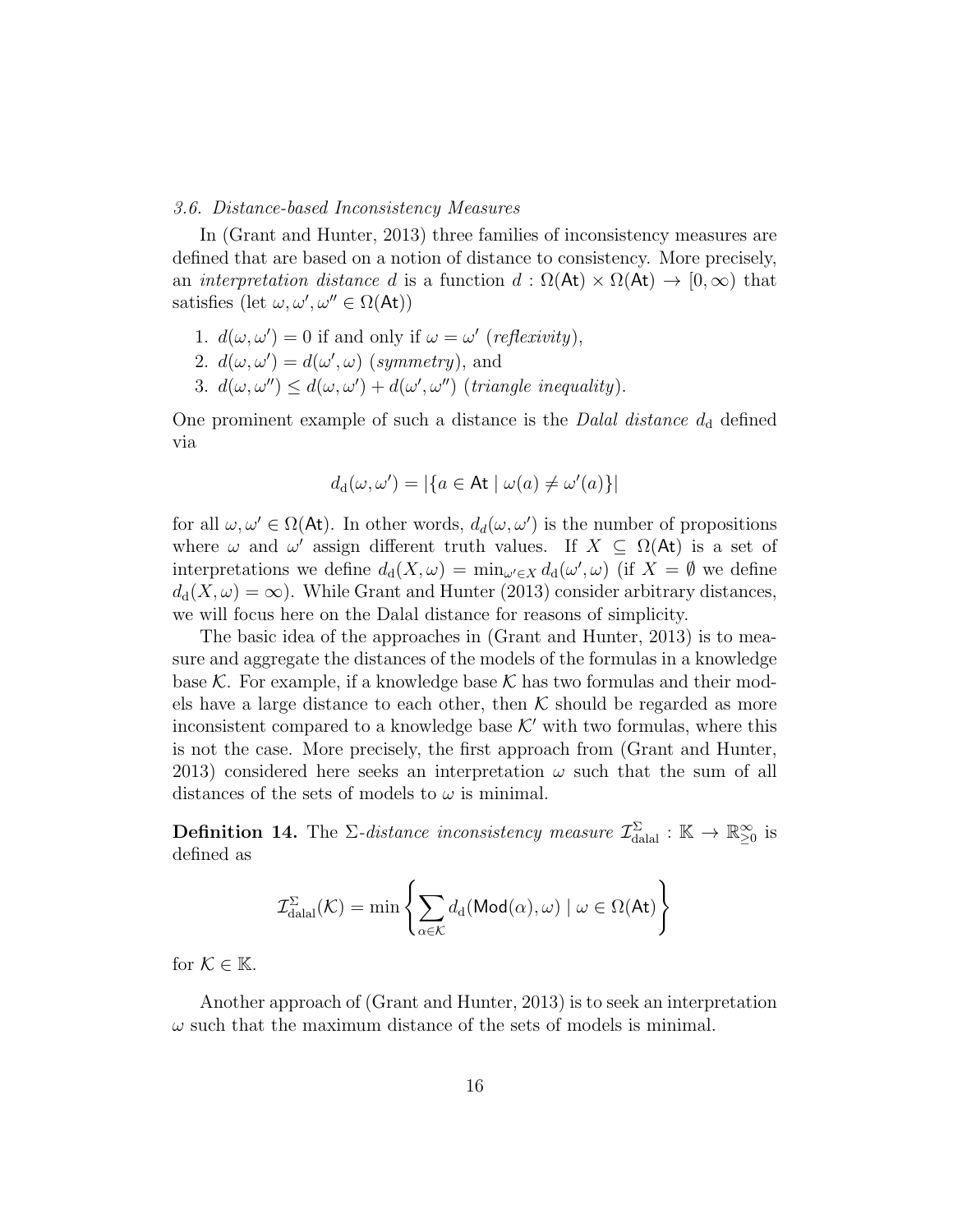**Definition 15.** The max-distance inconsistency measure  $\mathcal{I}_{\text{dala}}^{\text{max}} : \mathbb{K} \to \mathbb{R}^{\infty}_{\geq 0}$ is defined as

$$
\mathcal{I}_{\text{dala}}^{\max}(\mathcal{K}) = \min \left\{ \max_{\alpha \in \mathcal{K}} d_d(\text{Mod}(\alpha), \omega) \mid \omega \in \Omega(\text{At}) \right\}
$$

for  $K \in \mathbb{K}$ .

The final approach of (Grant and Hunter, 2013) is to minimize the number of formulas, where their corresponding sets of models have a positive distance.

**Definition 16.** The *hit-distance inconsistency measure*  $\mathcal{I}_{\text{dala}}^{\text{hit}} : \mathbb{K} \to \mathbb{R}^{\infty}_{\geq 0}$  is defined as

$$
\mathcal{I}_{\text{dala}}^{\text{hit}}(\mathcal{K}) = \min \left\{ \left| \{ \alpha \in \mathcal{K} \mid d_d(\text{Mod}(\alpha), \omega) > 0 \} \right| \mid \omega \in \Omega(\text{At}) \right\}
$$

for  $\mathcal{K} \in \mathbb{K}$ .

Example 9. We continue Example 1 and consider

$$
\mathcal{K}_1 = \{a, b \lor c, \neg a \land \neg b, d\}
$$

$$
\mathcal{K}_2 = \{a, \neg a, b, \neg b\}
$$

Observe that for the interpretation  $\omega_1 = a\overline{b}cd \in \Omega({a, b, c, d})$  we have

$$
d_{\mathrm{d}}(\mathrm{Mod}(a), \omega_1) = 0
$$

$$
d_{\mathrm{d}}(\mathrm{Mod}(b \vee c), \omega_1) = 0
$$

$$
d_{\mathrm{d}}(\mathrm{Mod}(\neg a \wedge \neg b), \omega_1) = 1
$$

$$
d_{\mathrm{d}}(\mathrm{Mod}(d), \omega_1) = 0
$$

and therefore  $\sum_{\alpha \in \mathcal{K}_1} d_{\mathbf{d}}(\text{Mod}(\alpha), \omega_1) = 1$ . There is no other interpretation  $\omega'$  with a smaller total distance, so we have  $\mathcal{I}^{\Sigma}_{\text{dala}}(\mathcal{K}_1) = 1$ . Furthermore, we have  $\max_{\alpha \in \mathcal{K}_1} d_d(\text{Mod}(\alpha), \omega_1) = 1$  and there is also no other interpretation  $\omega'$  with a smaller maximum distance. Hence, we have  $\mathcal{I}_{\text{dual}}^{\text{max}}(\mathcal{K}_1) = 1$  and similarly  $\mathcal{I}_{\text{dual}}^{\text{hit}}(\mathcal{K}_1) = 1$ . For  $\mathcal{K}_2$  we obtain

$$
\mathcal{I}_{\text{dala}}^{\Sigma}(\mathcal{K}_2) = 2
$$

$$
\mathcal{I}_{\text{dala}}^{\max}(\mathcal{K}_2) = 1
$$

with a similar argumentation as above. For  $\mathcal{I}^{\text{hit}}_{\text{dala}}(\mathcal{K}_2)$  observe that every interpretation  $\omega$  must always falsify exactly one formula in  $\{a, \neg a\}$  and exactly one formula in  $\{b, \neg b\}$ . Therefore we obtain  $\mathcal{I}^{\text{hit}}_{\text{dalal}}(\mathcal{K}_2) = 2$ .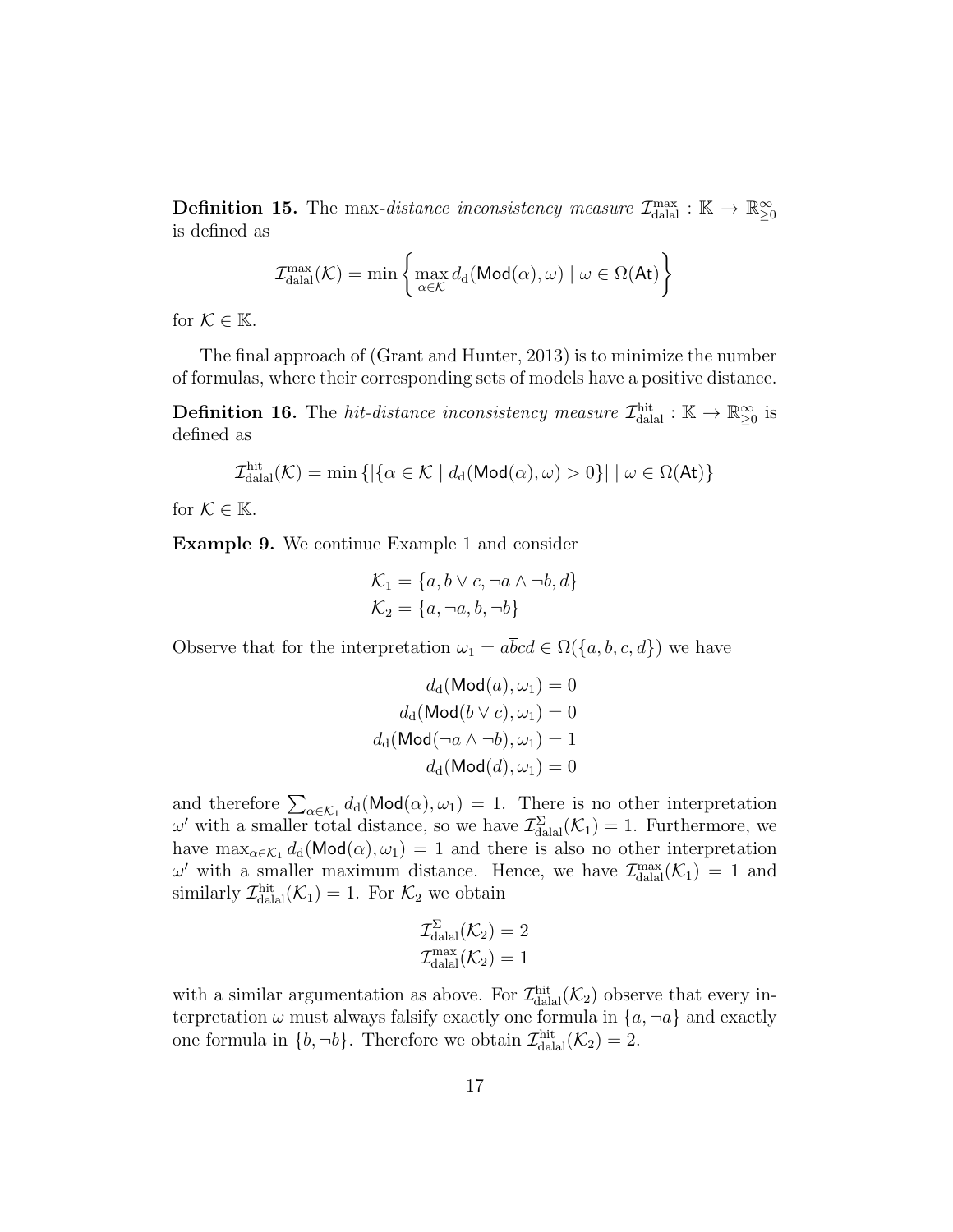#### 3.7. Proof-based Inconsistency Measures

The final measure we consider in this paper is the proof-based measure from (Jabbour and Raddaoui, 2013). The basic idea is to count, for all propositions  $x \in At$ , both the number of *minimal proofs* for x and its negation  $\neg x$ . If there are many proofs for both, this indicates a large inconsistency in the knowledge base. In the context of (Jabbour and Raddaoui, 2013) a minimal proof for  $\alpha \in \{x, \neg x \mid x \in \mathsf{At}\}\$ in K is a set  $\pi \subseteq \mathcal{K}$  such that

- 1.  $\alpha$  appears as a literal in  $\pi$
- 2.  $\pi \models \alpha$ , and
- 3.  $\pi$  is minimal wrt. set inclusion.

Note that this definition does not require that  $\pi$  is consistent. In particular, the set  $\{a \wedge \neg a\}$  is a minimal proof for both a and  $\neg a$ . Note furthermore, that item 1.) requires that  $\alpha$  appears in the exact same form in  $\pi$ , e.g. a appears in  $a \wedge b$  but not in  $\neg a \wedge b$  (this is a syntactic criterion).

Let  $P_m^{\mathcal{K}}(x)$  be the set of all minimal proofs of x in  $\mathcal{K}$ . The proof-based measure of (Jabbour and Raddaoui, 2013) can then be defined by summing up the products of the number of minimal proofs for complementary literals.

**Definition 17.** The proof-based inconsistency measure  $\mathcal{I}_{P_m}$  :  $\mathbb{K} \to \mathbb{R}^{\infty}_{\geq 0}$  is defined as

$$
\mathcal{I}_{P_m}(\mathcal{K}) = \sum_{a \in \mathsf{At}} |P_m^{\mathcal{K}}(a)| \cdot |P_m^{\mathcal{K}}(\neg a)|
$$

for  $\mathcal{K} \in \mathbb{K}$ .

Note that the definition of  $\mathcal{I}_{P_m}$  is not the original definition but a characterisation also provided in (Jabbour and Raddaoui, 2013).

Example 10. We continue Example 1 and consider

$$
\mathcal{K}_1 = \{a, b \lor c, \neg a \land \neg b, d\}
$$

$$
\mathcal{K}_2 = \{a, \neg a, b, \neg b\}
$$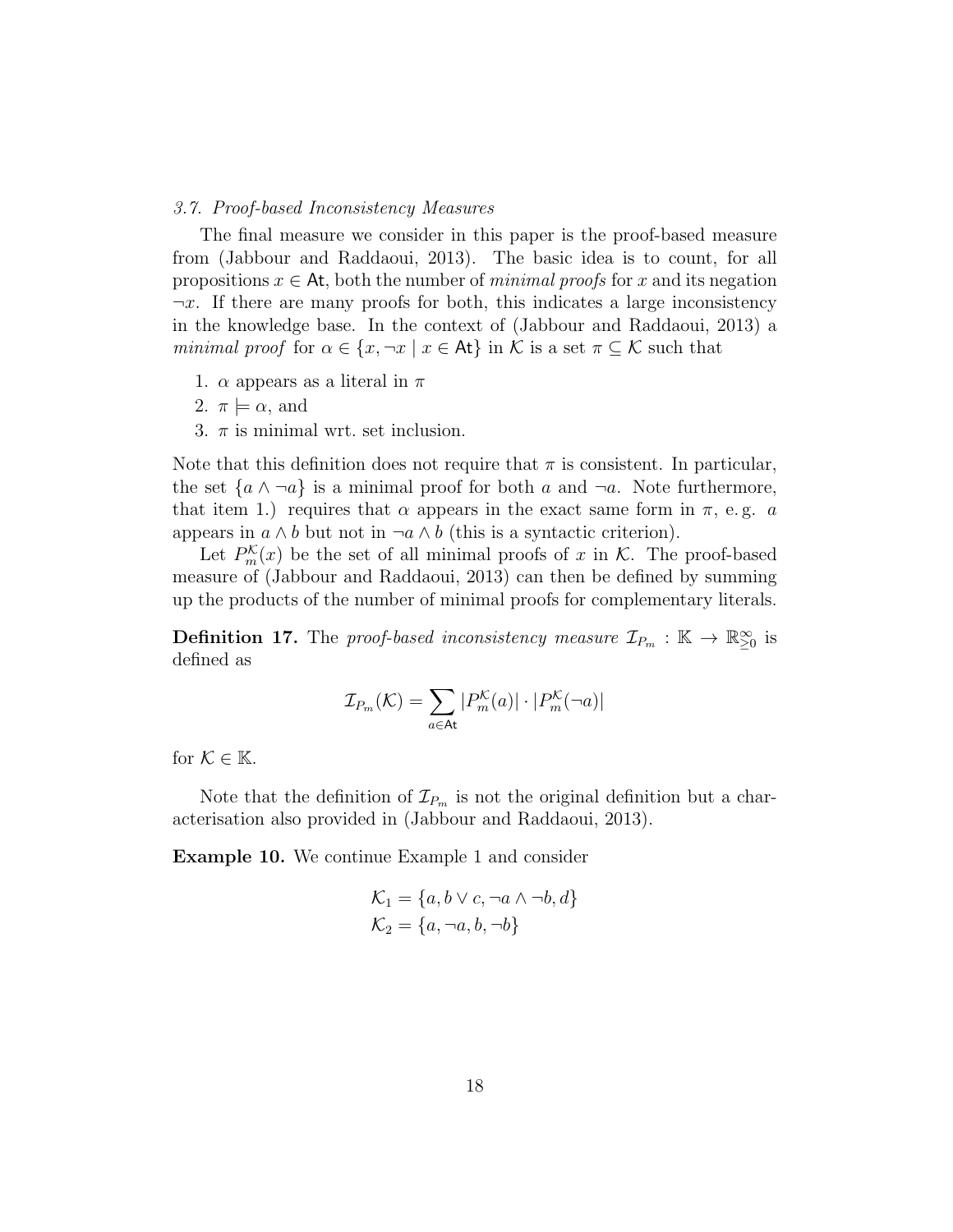Observe that

$$
P_m^{K_1}(a) = \{\{a\}\}\
$$
  
\n
$$
P_m^{K_1}(\neg a) = \{\{\neg a \land \neg b\}\}\
$$
  
\n
$$
P_m^{K_1}(b) = \{\{a, b \lor c, \neg a \land \neg b\}\}\
$$
  
\n
$$
P_m^{K_1}(\neg b) = \{\{\neg a \land \neg b\}\}\
$$
  
\n
$$
P_m^{K_1}(c) = \{\{a, b \lor c, \neg a \land \neg b\}\}\
$$
  
\n
$$
P_m^{K_1}(\neg c) = \emptyset
$$
  
\n
$$
P_m^{K_1}(d) = \{\{d\}\}\
$$
  
\n
$$
P_m^{K_1}(\neg d) = \emptyset
$$

and

$$
P_m^{K_2}(a) = \{\{a\}\}\
$$
  
\n
$$
P_m^{K_2}(\neg a) = \{\{\neg a\}\}\
$$
  
\n
$$
P_m^{K_2}(b) = \{\{b\}\}\
$$
  
\n
$$
P_m^{K_2}(\neg b) = \{\{\neg b\}\}\
$$

It follows that

$$
\mathcal{I}_{P_m}(\mathcal{K}_1) = 1 \cdot 1 + 1 \cdot 1 + 1 \cdot 0 + 1 \cdot 0 = 2
$$
  

$$
\mathcal{I}_{P_m}(\mathcal{K}_2) = 1 \cdot 1 + 1 \cdot 1 = 2
$$

#### 4. Expressivity Characteristics

In the literature, inconsistency measures are usually analytically evaluated on a set of *rationality postulates*.<sup>2</sup> Some basic example postulates given in (Hunter and Konieczny, 2006) are the following (let  $\mathcal I$  be any inconsistency measure)

**Consistency**  $\mathcal{I}(\mathcal{K}) = 0$  if and only if  $\mathcal{K}$  is consistent

Monotony if  $\mathcal{K} \subseteq \mathcal{K}'$  then  $\mathcal{I}(\mathcal{K}) \leq \mathcal{I}(\mathcal{K}')$ 

<sup>2</sup>Some few works also consider empirical evaluation on computational performance and accuracy of algorithms approximating existing inconsistency measures, see e. g. (Ma et al., 2009; McAreavey et al., 2014; Thimm, 2016)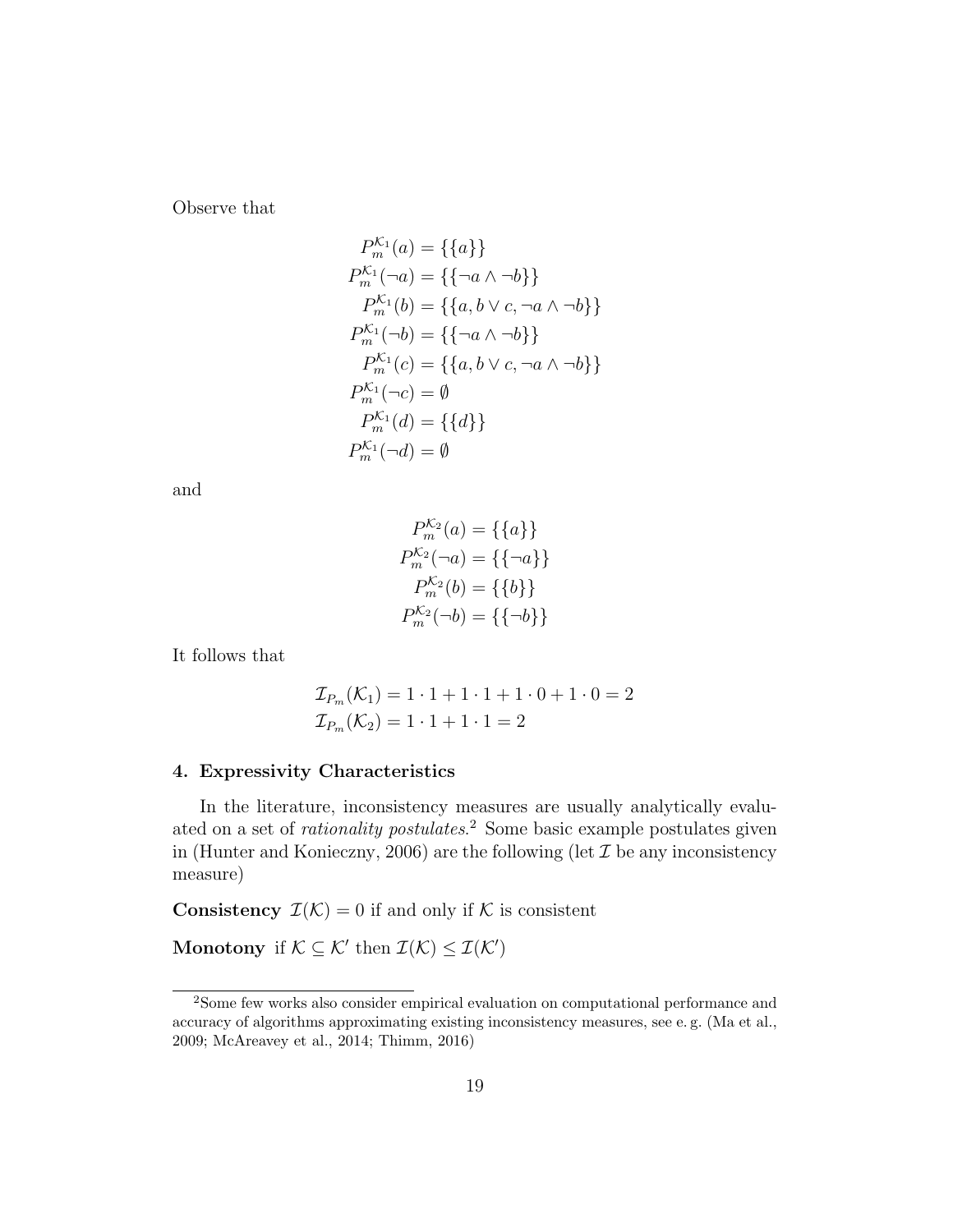### **Independence** for all  $\alpha \in \mathcal{K}$ , if  $\alpha \notin M$  for every  $M \in MI(\mathcal{K})$  then  $\mathcal{I}(\mathcal{K}) =$  $\mathcal{I}(\mathcal{K}\setminus\{\alpha\})$

Satisfaction of the property consistency ensures that all consistent knowledge bases receive a minimal inconsistency value and every inconsistent knowledge base receives a positive inconsistency value (we already implicitly required satisfaction of this postulate in the definition of an inconsistency measure). The postulate monotony states that the value of inconsistency can only increase when adding new information. Independence states that removing "harmless" formulas from a knowledge base does not change the value of inconsistency. Besides these three postulates a series of other postulates have been proposed in the literature, see e. g. (Hunter and Konieczny, 2006; Mu et al., 2011; Besnard, 2014). However, some of these postulates are disputed as each of them usually covers only a single aspect of inconsistency, such as independence, which focuses on the role of minimal inconsistent subsets. An excellent discussion on the rationality of various postulates for inconsistency measures can be found in (Besnard, 2014). Besides Besnard, several other authors have also criticised the rationality of individual postulates—discussions can be found in almost all papers cited before—and so there is some disagreement on which postulates are meaningful and which are not. One the one hand this calls for more work on rationality postulates and, on the other hand, it also suggests to investigate additional means for comparison. In the following, we propose a novel quantitative approach to evaluate and compare inconsistency measures that aims at complementing the existing approach of rationality postulates.

The drastic inconsistency measure  $\mathcal{I}_d$  (see Table 1) is usually considered as a very naive baseline approach for inconsistency measurement. Surprisingly, this measure already satisfies many rationality postulates such as consistency, monotony, and independence (the proofs are straightforward). What sets it apart from other more sophisticated inconsistency measures is that it cannot differentiate between different inconsistent knowledge bases. However, this demand is exactly what inconsistency measures are supposed to satisfy. While the *qualitative* behaviour of inconsistency measures is being discussed quite deeply using rationality postulates, their quantitative properties in terms of expressivity have been almost neglected so far.<sup>3</sup> With

<sup>3</sup>Some few rationality postulates such as Attenuation (Mu et al., 2011) are addressing this issue only in some very limited form and from a particular point of view.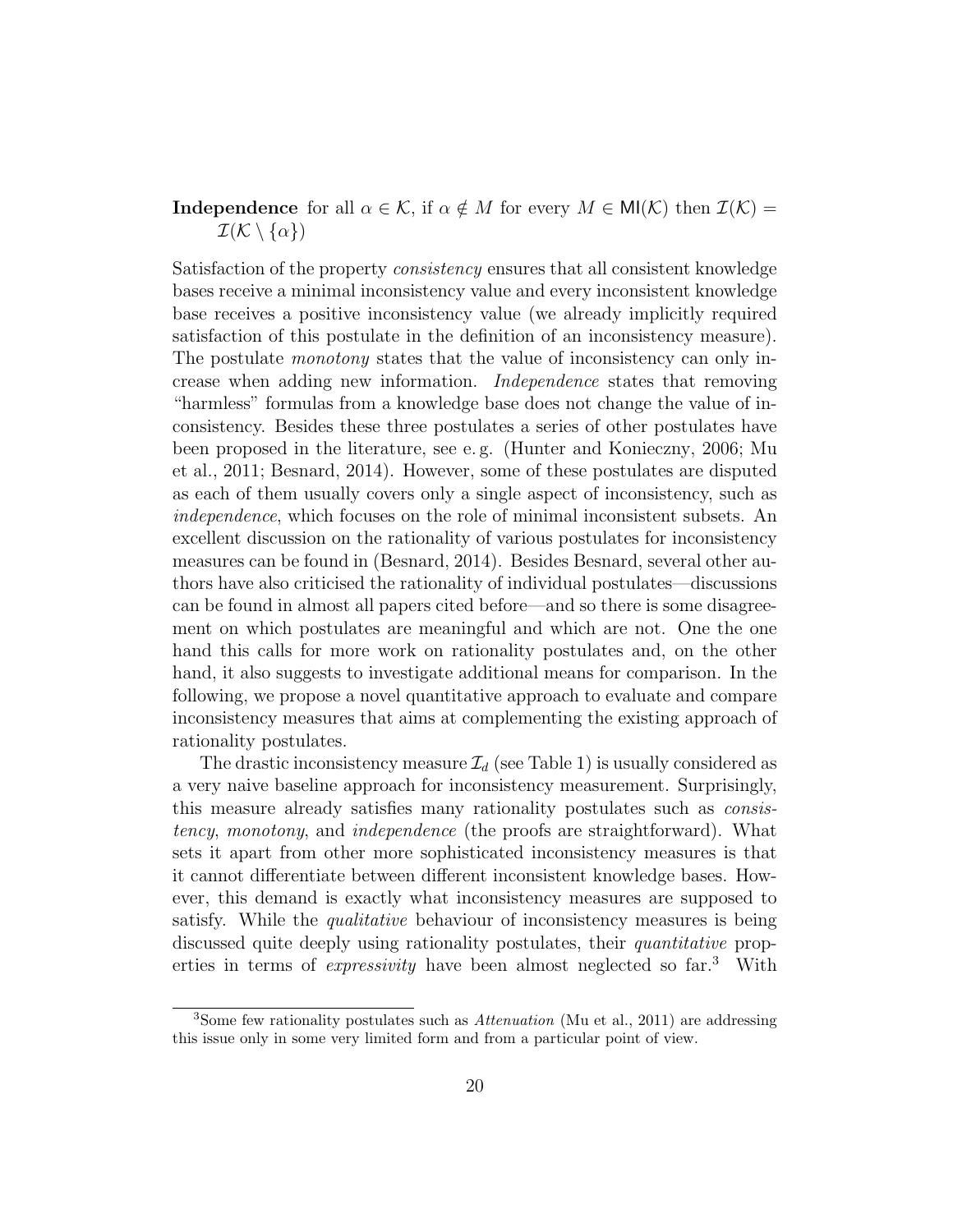expressivity of inconsistency measures we here mean the number of different values an inconsistency measure can attain. We investigate the expressivity of inconsistency measures along four different dimensions of subclasses of knowledge bases.

**Definition 18.** Let  $\phi$  be a formula. The *length*  $I(\phi)$  of  $\phi$  is recursively defined as

$$
I(\phi) = \begin{cases} 1 & \text{if } \phi \in \mathsf{At} \\ 1 + I(\phi') & \text{if } \phi = \neg \phi' \\ 1 + I(\phi_1) + I(\phi_2) & \text{if } \phi = \phi_1 \land \phi_2 \\ 1 + I(\phi_1) + I(\phi_2) & \text{if } \phi = \phi_1 \lor \phi_2 \end{cases}
$$

Definition 19. Define the following subclasses of the set of all knowledge bases **K**:

$$
\mathbb{K}^v(n) = \{ \mathcal{K} \in \mathbb{K} \mid |\text{At}(\mathcal{K})| \le n \}
$$
  

$$
\mathbb{K}^f(n) = \{ \mathcal{K} \in \mathbb{K} \mid |\mathcal{K}| \le n \}
$$
  

$$
\mathbb{K}^l(n) = \{ \mathcal{K} \in \mathbb{K} \mid \forall \phi \in \mathcal{K} : \text{I}(\phi) \le n \}
$$
  

$$
\mathbb{K}^p(n) = \{ \mathcal{K} \in \mathbb{K} \mid \forall \phi \in \mathcal{K} : |\text{At}(\phi)| \le n \}
$$

In other words,  $\mathbb{K}^v(n)$  is the set of all knowledge bases that mention at most *n* different propositions,  $\mathbb{K}^{f}(n)$  is the set of all knowledge bases that contain at most *n* formulas,  $\mathbb{K}^{l}(n)$  is the set of all knowledge bases that contain only formulas with maximal length n, and  $\mathbb{K}^p(n)$  is the set of all knowledge bases that contain only formulas that mention at most n different propositions each. The motivation for considering these particular subclasses of knowledge bases is that each of them considers a different aspect of the size of a knowledge base. As a syntactical object, a knowledge base is a set of formulas, and both the number of formulas (considered by the class  $\mathbb{K}^{f}(n)$ ) and the length of each formula  $(\mathbb{K}^l(n))$  are the essential parameters that define its size. From a semantical point of view, the number of propositions appearing in each formula  $(\mathbb{K}^p(n))$  and in the complete knowledge base  $(\mathbb{K}^v(n))$  define the scope of the knowledge. Larger numbers for both of them also indicate larger scope and thus greater size. Inconsistency measures should adhere to the size of the knowledge base in terms of their expressivity. For example, the number of possible inconsistency values of a particular measure should not decrease when moving from a set  $\mathbb{K}^v(n)$  to set  $\mathbb{K}^v(n')$  with  $n' > n$ , as knowledge bases with  $n'$  formulas should provide a larger variety in terms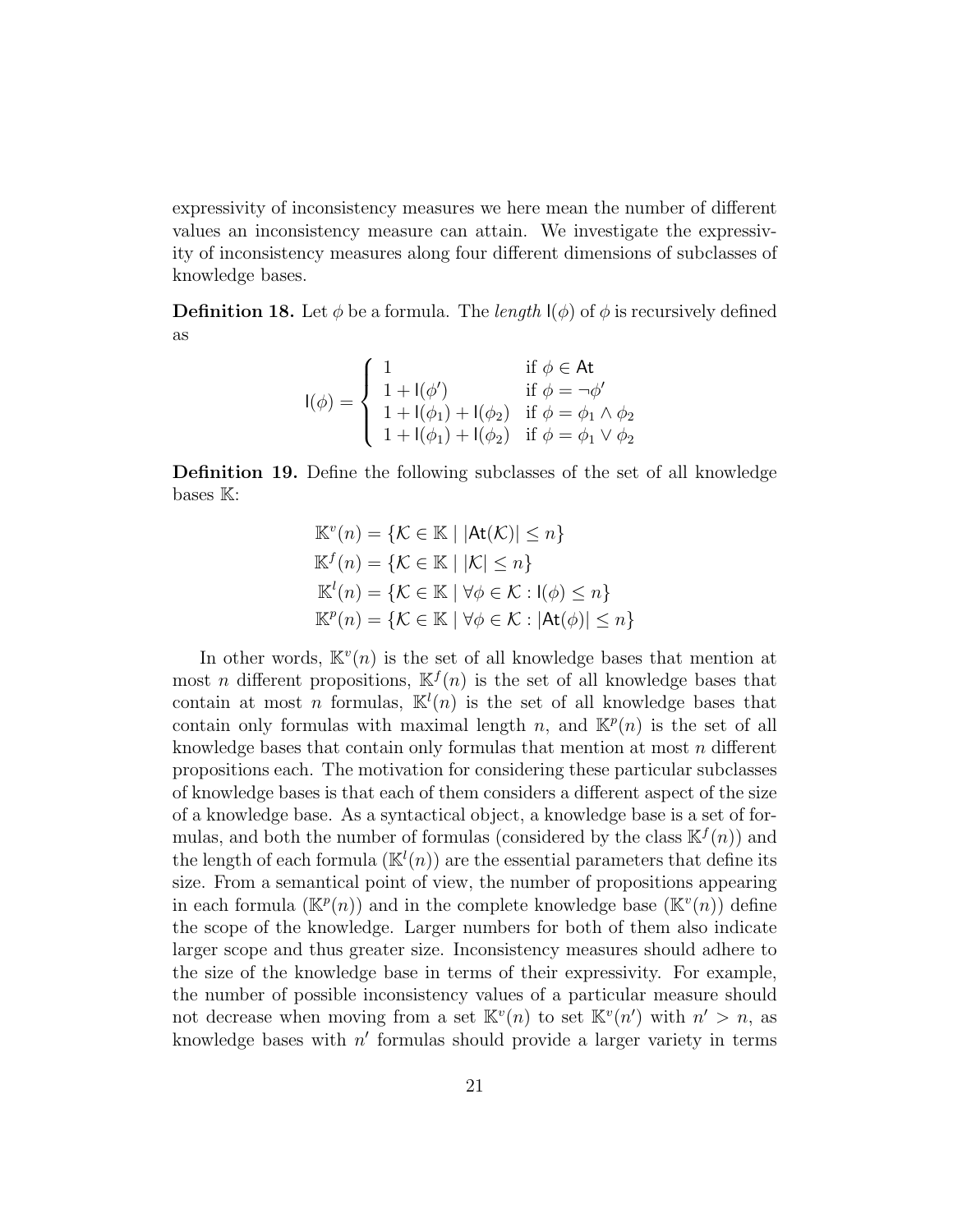of inconsistency as knowledge bases of size n. Indeed, this property is true for all considered measures as  $\mathbb{K}^v(n) \subseteq \mathbb{K}^v(n')$  (the same holds for all classes above).

The aim of our expressivity analysis is to investigate the number of different values that a specific inconsistency measure can attain on different subclasses of knowledge bases. We formalise this idea using *expressivity char*acteristics as follows.

**Definition 20.** Let  $\mathcal{I}$  be an inconsistency measure and  $n > 0$ . Let  $\alpha \in$  $\{v, f, l, p\}$ . The *α-characteristic*  $C^{\alpha}(\mathcal{I}, n)$  of  $\mathcal{I}$  wrt. *n* is defined as

$$
\mathcal{C}^{\alpha}(\mathcal{I}, n) = |\{\mathcal{I}(\mathcal{K}) \mid \mathcal{K} \in \mathbb{K}^{\alpha}(n)\}|
$$

In other words,  $\mathcal{C}^{\alpha}(\mathcal{I},n)$  is the number of different inconsistency values  $\mathcal{I}$ assigns to knowledge bases from  $\mathbb{K}^{\alpha}(n)$ . Note that these characteristics are not always the same as the *maximal* value of an inconsistency measure on a specific set of knowledge bases, even if the codomain of the measure is the natural numbers. Indeed, it can be the case that intermediate values cannot be attained.

**Example 11.** Consider  $\mathcal{I}_{\eta}$  which has the codomain [0, 1] as each value  $\mathcal{I}_{\eta}(\mathcal{K})$ can be associated with a probability value, cf. Table 1. In (Knight, 2002) it can be associated with a probability value, cf. Table 1. In (Knight, 2002) it<br>has already been shown that  $\mathcal{I}_\eta(\mathcal{K})$  is always a rational number, so  $\sqrt{2}/2 \notin$ Im  $\mathcal{I}_{\eta}$ <sup>4</sup> Furthermore, the possible values of  $\mathcal{I}_{\eta}$  are further constrained when considering specific subclasses from above. For example, for every arbitrary knowledge base  $\mathcal K$  which contains at most 2 formulas, the only possible values of  $\mathcal{I}_{\eta}(\mathcal{K})$  are  $0, 1/2, 1$ , so we have  $\mathcal{C}^f(\mathcal{I}_{\eta}, 2) = 3$ .

We now come to the main contribution of this paper, which is a thorough study of the 16 considered inconsistency measures in terms of our four proposed expressivity characteristics.

**Theorem 1.** The  $\alpha$ -characteristics  $\mathcal{C}^{\alpha}(\mathcal{I}, n)$  ( $\alpha \in \{f, v, l, p\}$ ) for the inconsistency measures  $\mathcal{I}_d$ ,  $\mathcal{I}_{\text{MI}}$ ,  $\mathcal{I}_{\text{MI}}$ ,  $\mathcal{I}_{\eta}$ ,  $\mathcal{I}_c$ ,  $\mathcal{I}_{LP_m}$ ,  $\mathcal{I}_{mc}$ ,  $\mathcal{I}_p$ ,  $\mathcal{I}_{hs}$ ,  $\mathcal{I}_{\text{d}al}^{\Sigma}$ ,  $\mathcal{I}_{\text{d}al}^{\text{max}}$ ,  $\mathcal{I}_{\text{d}alal}^{\text{hit}}$ ,  $\mathcal{I}_{D_{f}}, \mathcal{I}_{P_{m}}, \mathcal{I}_{mv}, \textit{ and } \mathcal{I}_{nc} \textit{ are as shown in Table 3.}$ 

The complete proof of the above theorem can be found in the appendix. However, some of these proofs provide some interesting insights into the

<sup>&</sup>lt;sup>4</sup>lm  $f$  is the image of a function  $f$ .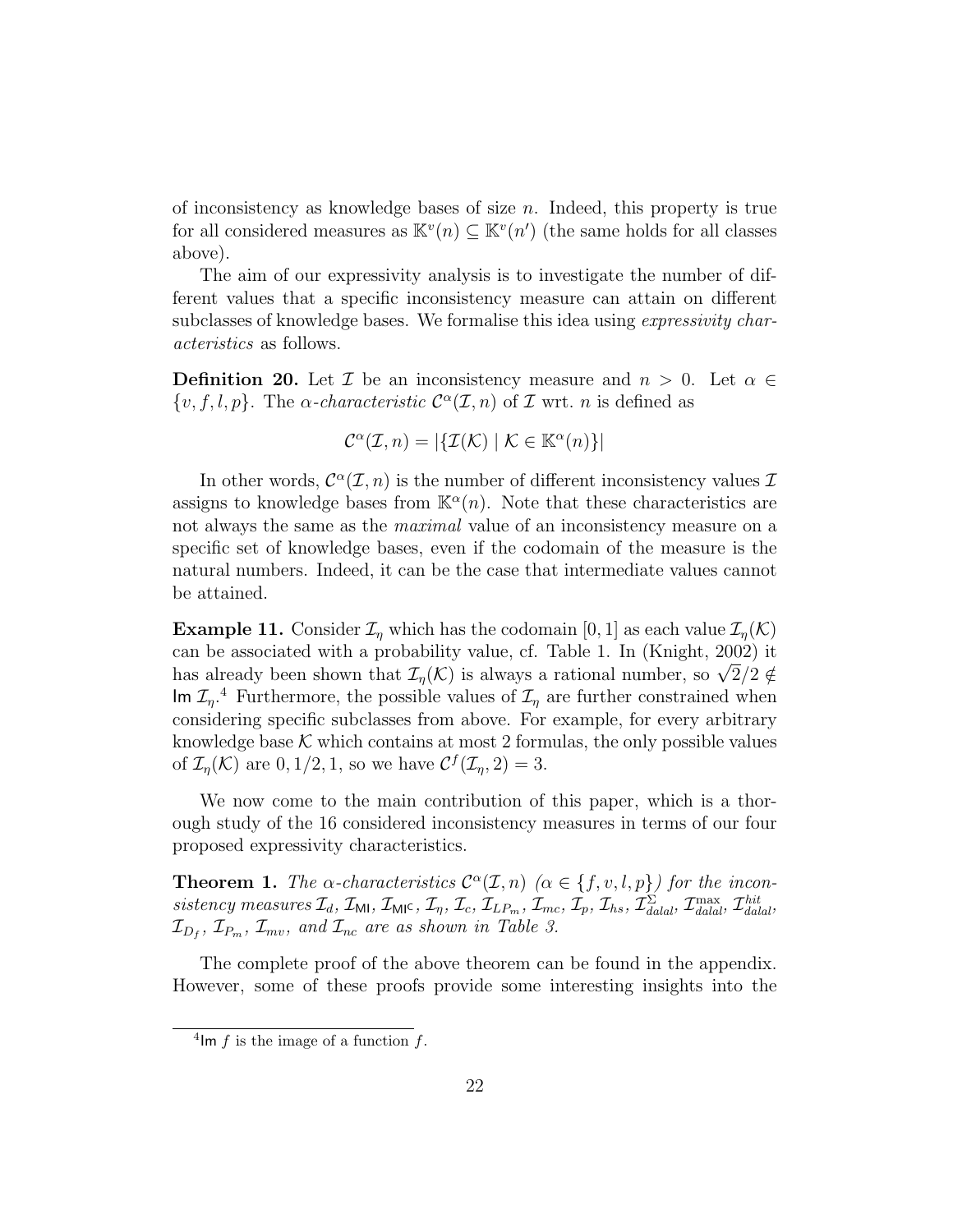|                                                                                                                                               | $\mathcal{C}^v(\mathcal{I},n)$ | $\mathcal{C}^f(\mathcal{I},\mathbf{n})$               | $\mathcal{C}^l(\mathcal{I},n)$ | $\mathcal{C}^p(\mathcal{I},\mathbf{n})$ |
|-----------------------------------------------------------------------------------------------------------------------------------------------|--------------------------------|-------------------------------------------------------|--------------------------------|-----------------------------------------|
| $\mathcal{I}_d$                                                                                                                               | $\overline{2}$                 | $\overline{2}$                                        | $\overline{2^*}$               | $\overline{2}$                          |
| $\mathcal{I}_{\sf MI}$                                                                                                                        | $\infty$                       | $\binom{n}{\lfloor n/2\rfloor}+1$                     | $\infty^*$                     | $\infty$                                |
| $\mathcal{I}_{\mathsf{MI}^{\mathsf{C}}}$                                                                                                      | $\infty$                       | $\leq \Psi(n)^{\ddagger}$                             | $\infty^*$                     | $\infty$                                |
| $\mathcal{I}_\eta$                                                                                                                            | $\Phi(2^n)^\dagger$            | $\leq \Phi(\binom{n}{\lfloor n/2 \rfloor})^{\dagger}$ | $\infty^{**}$                  | $\infty^*$                              |
| $\mathcal{I}_c$                                                                                                                               | $n+1$                          | $\infty$                                              | $\infty^*$                     | $\infty$                                |
| $\mathcal{I}_{LPm}$                                                                                                                           | $\Phi(n)$                      | $\infty$                                              | $\infty^*$                     | $\infty$                                |
| $\mathcal{I}_{mc}$                                                                                                                            | $\infty$                       | $\binom{n}{\lfloor n/2\rfloor}^{**}$                  | $\infty^*$                     | $\infty$                                |
| $\mathcal{I}_p$                                                                                                                               | $\infty$                       | $n+1$                                                 | $\infty^*$                     | $\infty$                                |
| $\mathcal{I}_{hs}$                                                                                                                            | $2^n + 1$                      | $n+1$                                                 | $\infty$ <sup>**</sup>         | $\infty^*$                              |
| $\mathcal{I}_{\text{dala}}^{\Sigma} \ \mathcal{I}_{\text{dala}}^{\max} \ \mathcal{I}_{\text{dala}}^{\min} \ \mathcal{I}_{\text{dala}}^{\min}$ | $\infty$                       | $\infty^*$                                            | $\infty^*$                     | $\infty$                                |
|                                                                                                                                               | $n+2$                          | $\infty^*$                                            | $\lfloor (n+7)/3 \rfloor^{**}$ | $n+2$                                   |
|                                                                                                                                               | $\infty$                       | $n+1$                                                 | $\infty^*$                     | $\infty$                                |
| $\mathcal{I}_{D_f}$                                                                                                                           | $\infty$                       | $\leq \Psi(n)^{\ddagger}$                             | $\infty^*$                     | $\infty$                                |
| $\mathcal{I}_{P_m}$                                                                                                                           | $\infty$                       | $\infty$                                              | $\infty^*$                     | $\infty$                                |
| $\mathcal{I}_{mv}$                                                                                                                            | $n+1$                          | $\infty^*$                                            | $\infty^*$                     | $\infty$                                |
| $\mathcal{I}_{nc}$                                                                                                                            | $\infty$                       | $n+1$                                                 | $\infty^*$                     | $\infty$                                |

Table 3: Characteristics of inconsistency measures  $(n \geq 1)$ \*only for  $n > 1$  $*$ \*\*only for  $n > 3$ 

 $\phi(\tau)$  is the number of fractions in the Farey series of order x and can be defined as  $\Phi(x) = |\{k/l \mid l = 1, \ldots, x, k = 0, \ldots, l\}|$ , see e.g. http://oeis.org/A005728

 $\mathfrak{p}(\mathfrak{m})$  is the number of profiles of monotone Boolean functions of n variables, see e.g. http://oeis.org/A220880

behaviour of particular inconsistency measures and provide relations to other specific mathematical branches. Therefore, we will discuss these insights in more detail in the following subsections before we continue with the actual discussion on comparing expressivity in Section 5.

#### 4.1. Sperner Families and Minimal Inconsistent Sets

Many of the inconsistency measures discussed above use the notion of minimal inconsistent subset as a central tool for assessing the inconsistency of a knowledge base. In its simplest implementation, the inconsistency measure  $\mathcal{I}_{\mathsf{M}I}$  is defined to be exactly the number of the minimal inconsistent subsets of a knowledge base. Accordingly, in order to determine the number  $C^{f}(\mathcal{I}_{\text{MI}}, n)$ it is necessary to investigate how many different minimal inconsistent subsets a knowledge base with  $n$  formulas may possess. This question has already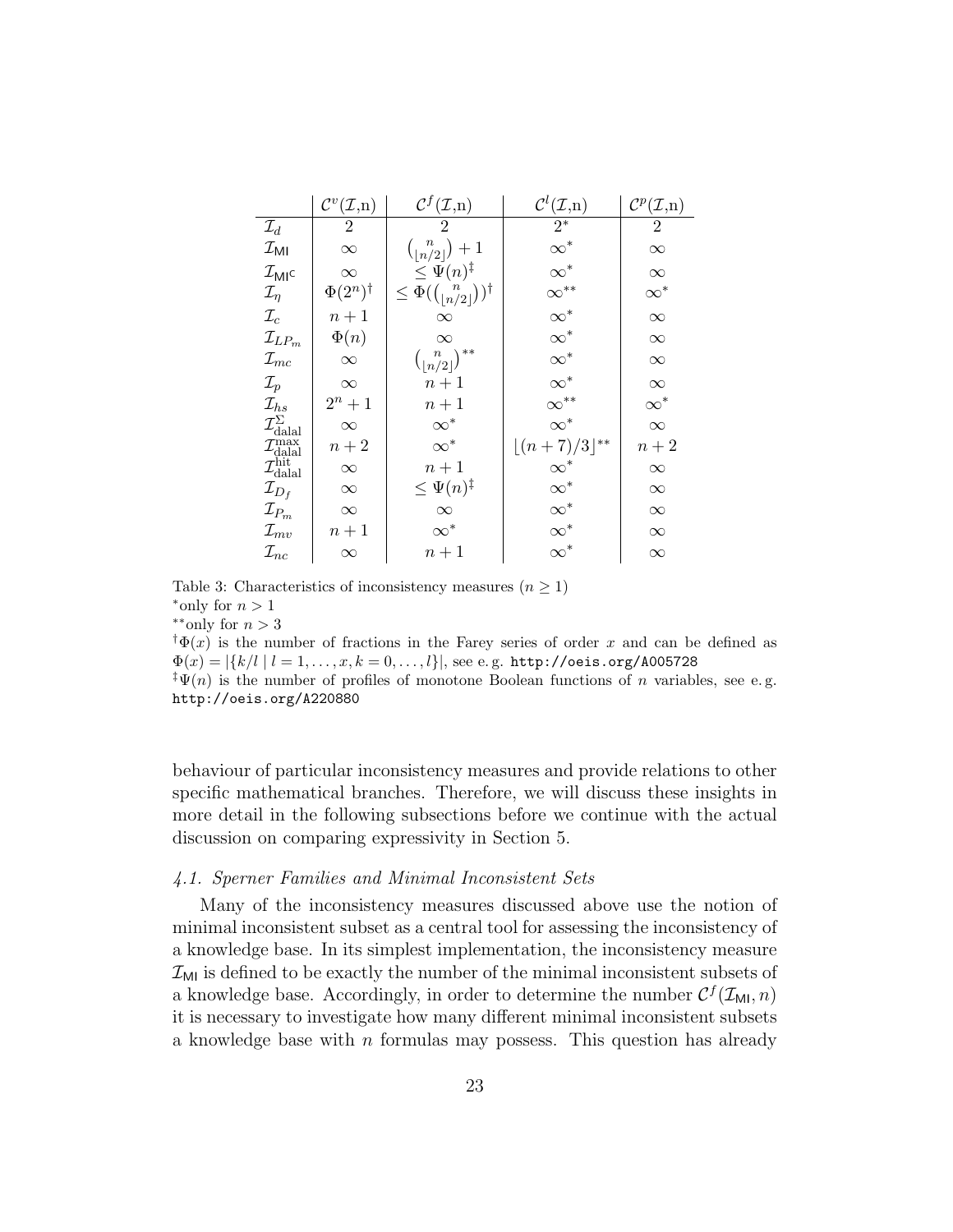been investigated from a more abstract perspective in set theory under the notion of *Sperner families* (also called *independent systems*).

**Definition 21.** Let  $S = \{S_1, \ldots, S_n\}$  with  $n \geq 1$  be a family of sets over a set  $X \neq \emptyset$ , i. e.,  $S_i \subseteq X$  for all  $i = 1, ..., n$ . The family S is called a Sperner family over X if for all  $S, S' \in \mathcal{S}$  with  $S \neq S'$ ,  $S \nsubseteq S'$ .

In other words,  $S$  is a Sperner family if none of its elements is contained in another. It can easily be seen that for every inconsistent knowledge base K the set  $\mathsf{MI}(\mathcal{K})$  is also a Sperner family over K: for  $M, M' \in \mathsf{MI}(\mathcal{K})$  with  $M \neq M'$  it cannot hold  $M \subseteq M'$ , otherwise M' would not be a minimal inconsistent set. Note that a consistent knowledge base yields  $M(\mathcal{K}) = \emptyset$ which is not covered by the above definition.

As  $MI(K)$  is a Sperner family over K its maximal cardinality is bounded by the maximal cardinality of any Sperner family over  $K$ . For the latter we have the following result.

**Theorem 2** (Sperner (1928)). Let X be a set with  $n = |X|$ .

- 1. There is a Sperner family  $S_{\text{max}}$  over X with  $|S_{\text{max}}| = {n \choose |n|}$  $\binom{n}{\lfloor n/2 \rfloor}$ .
- 2. For every Sperner family S' over X,  $|S'| \leq |\mathcal{S}_{\text{max}}|$ .

A corollary of the above theorem is that  $|\text{MI}(\mathcal{K})| \leq (\frac{|\mathcal{K}|}{|\mathcal{K}|})$  $\frac{|\mathcal{K}|}{\mathcal{K}|/2|}$  for every knowledge base K. Also taking into account that  $|M|K\rangle|$  is always a nonnegative integer we can directly entail  $\mathcal{C}^f(\mathcal{I}_{\mathsf{MI}}, n) \leq {n \choose \lfloor n/\ell \rfloor}$  $\binom{n}{\lfloor n/2\rfloor}+1$  (the addition of 1 is due to the fact that a consistent knowledge base K yields  $\mathcal{I}_{\text{MI}}(\mathcal{K}) = 0$ , which is not covered by the above theorem).

Interestingly, the set  $MI(\mathcal{K})$  is not only a Sperner family, but every Sperner family can be represented as  $\mathsf{MI}(\mathcal{K})$  of some knowledge base  $\mathcal{K}$ . Let  $X =$  $\{\alpha_1, \ldots, \alpha_n\}$  be any set and let S be a Sperner family over X. Consider a propositional signature  $At = \{a_1, \ldots, a_n\}$  where each proposition  $a_i \in At$ corresponds to the element  $\alpha_i \in X$ . Consider now a knowledge base  $\mathcal{K}_n^{\mathcal{S}} =$  $\{\phi_1, \ldots, \phi_n\}$  defined via

$$
\phi_i = a_i \wedge \bigwedge_{M \in \mathcal{S}, \alpha_i \in M} \bigvee_{\alpha_j \in M \setminus \{\alpha_i\}} \neg a_j
$$

 $5\mathcal{S}_{\text{max}}$  can be constructed by taking the set of all subsets  $S \subseteq X$  with  $|S| = \lfloor n/2 \rfloor$ .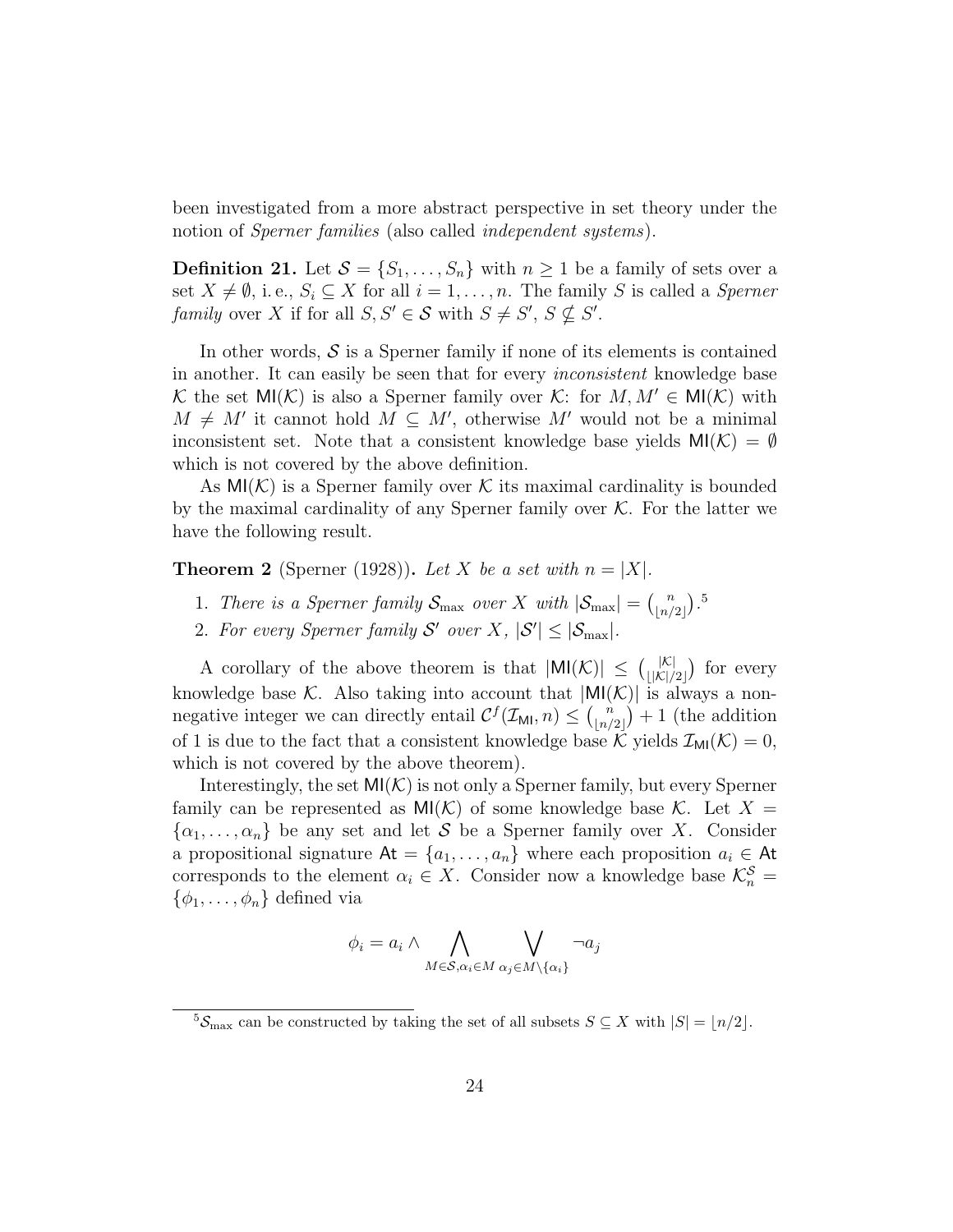for  $i = 1, \ldots, n$ . Every  $\phi_i$  states that  $a_i$  is accepted and for each set M in S which contains  $\alpha_i$  at least one of the other elements must not be accepted. Thus, every  $\phi_i$  lists the conditions under which any set containing  $\alpha_i$  does not contain an element of the Sperner family.

**Example 12.** Let  $X = {\alpha, \beta, \gamma, \delta}$  be a set and consider the Sperner family  $\mathcal{S} = \{S_1, S_2, S_3\}$  over X defined via

$$
S_1 = \{ \beta, \gamma, \delta \} \qquad \qquad S_2 = \{ \alpha, \beta \} \qquad \qquad S_3 = \{ \alpha, \gamma \}
$$

Consider now the signature  $At = \{a, b, c, d\}$  where the proposition a corresponds to  $\alpha$ ,  $b$  to  $\beta$ ,  $c$  to  $\gamma$ , and  $d$  to  $\delta$ . Then  $\mathcal{K}_{4}^{\mathcal{S}} = \{\phi_1, \phi_2, \phi_3, \phi_4\}$  is defined via

$$
\phi_1 = a \land \neg b \land \neg c
$$
  
\n
$$
\phi_2 = b \land (\neg c \lor \neg d) \land \neg a
$$
  
\n
$$
\phi_3 = c \land (\neg b \lor \neg d) \land \neg a
$$
  
\n
$$
\phi_4 = d \land (\neg b \lor \neg c)
$$

For example,  $\phi_3$  states that if some set S contains  $\gamma$  (c), either not  $\beta$  or not  $\delta$  (¬b  $\vee$  ¬d), and not  $\alpha$  (¬a), then S does not contain any element of S.

By construction, it follows that  $M = {\alpha_{k_1}, \ldots, \alpha_{k_m}}$  (for some  $k_1, \ldots, k_m \in$  $\{1,\ldots,n\}$  is an element of the Sperner family S if and only if the set  $\{\phi_{k_1}, \ldots, \phi_{k_m}\}\$ is a minimal inconsistent subset of  $\mathcal{K}_n^{\mathcal{S}} = \{\phi_1, \ldots, \phi_n\}.$ 

**Example 13.** We continue Example 12 and consider  $S_1 = {\beta, \gamma, \delta} \in \mathcal{S}$ . The set  $S_1$  corresponds to the set  $\{\phi_2, \phi_3, \phi_4\} \subseteq \mathcal{K}_4^S$  with

$$
\phi_2 = b \land (\neg c \lor \neg d) \land \neg a
$$

$$
\phi_3 = c \land (\neg b \lor \neg d) \land \neg a
$$

$$
\phi_4 = d \land (\neg b \lor \neg c)
$$

As one can see  $\{\phi_2, \phi_3, \phi_4\}$  is also a minimal inconsistent subset of  $\mathcal{K}_4^{\mathcal{S}}$ . Further, the set of minimal inconsistent subsets of  $\mathcal{K}_{4}^{\mathcal{S}}$  is indeed

$$
MI(\mathcal{K}_4^S) = \{\{\phi_2, \phi_3, \phi_4\}, \{\phi_1, \phi_2\}, \{\phi_1, \phi_3\}\}\
$$

which is in direct correspondence to  $S$ .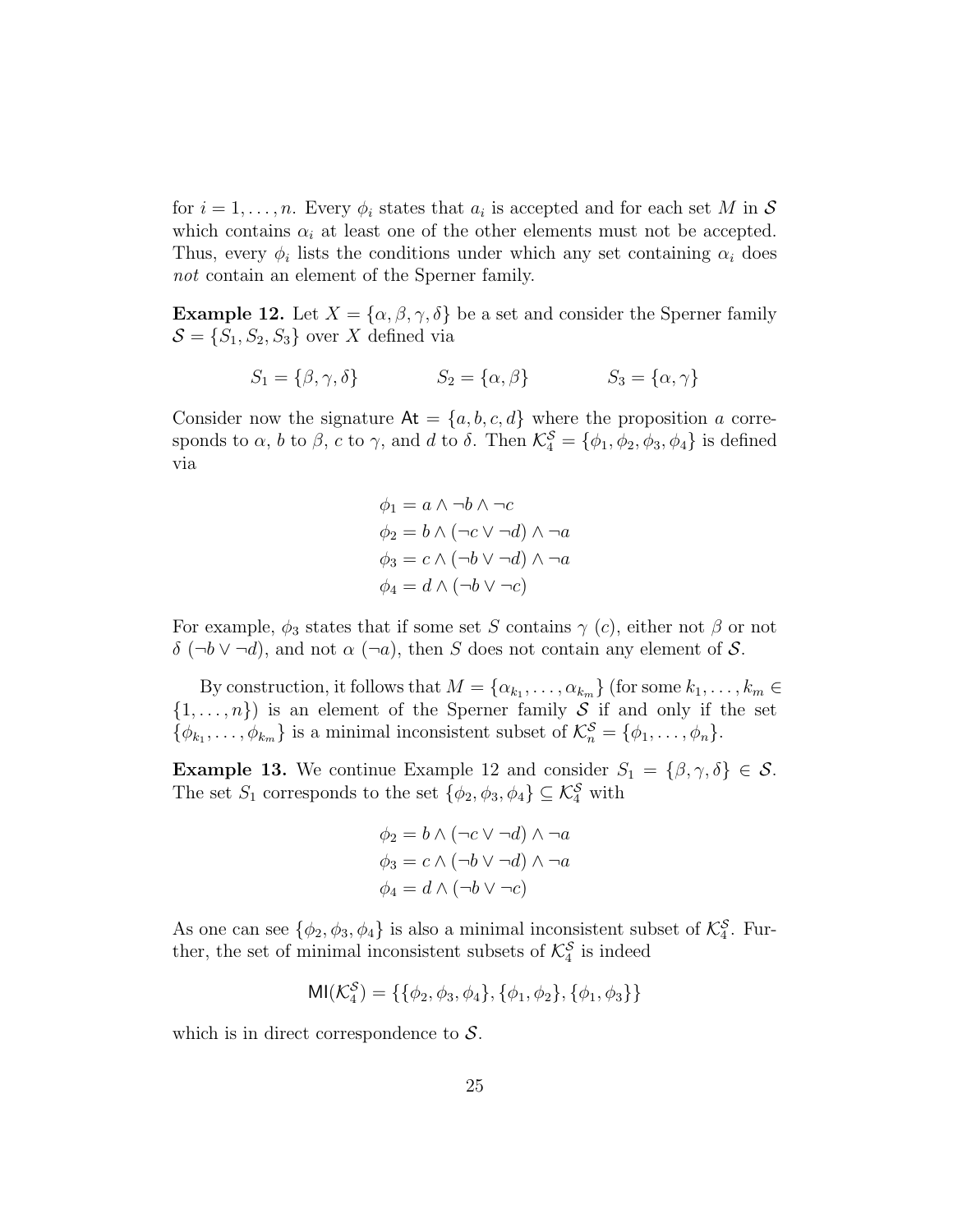From these observations it follows that  $\mathcal{I}_{\text{MI}}(\mathcal{K}_n^{\mathcal{S}}) = |\text{MI}(\mathcal{K}_n^{\mathcal{S}})| = |\mathcal{S}|$ . Observe that if S is a Sperner family over X and  $S \in S$  then  $S \setminus \{S\}$  is also a Sperner family over  $X$  (provided that it is non-empty). Then for a set  $X$  with  $|X| = n$  and for every  $i = 1, \ldots, \binom{n}{\lfloor n \rfloor}$  $\binom{n}{\lfloor n/2 \rfloor}$  we can define a Sperner family  $\mathcal{S}_i$  over X with  $|\mathcal{S}_i| = i$ . This means in our setting, for every  $i = 1, \ldots, {n \choose |n|}$  $\binom{n}{|n/2|}$  we can define a knowledge base K with  $|K| = n$  such that  $\mathcal{I}_{\text{MI}}(\mathcal{K}) = i$ . Together with the fact that 0 is also a possible value of  $\mathcal{I}_{\mathsf{M}1}$  we obtain  $\mathcal{C}^f(\mathcal{I}_{\mathsf{M}1}, n) = {n \choose \lfloor n \rfloor}$  $\binom{n}{\lfloor n/2\rfloor}+1.$ 

Furthermore, also the set of maximal consistent subsets  $MC(K)$  of a knowledge base  $K$  form a Sperner family over  $K$ , which is the reason why the value  $\mathcal{C}^f(\mathcal{I}_{mc}, n) = \binom{n}{n}$  $\binom{n}{\lfloor n/2 \rfloor}$  is almost the same as  $\mathcal{C}^f(\mathcal{I}_{\mathsf{M},n})$  (please see the appendix for the detailed proof of  $\mathcal{C}^{f}(\mathcal{I}_{mc}, n) = \binom{n}{\lfloor n/\rfloor}$  $\binom{n}{\lfloor n/2 \rfloor}$ .

#### 4.2. Monotone Boolean Functions and Minimal Inconsistent Sets

Another interesting observation is the relation of the measures  $\mathcal{I}_{MI}$  and  $\mathcal{I}_{D_f}$  with the number  $\Psi(n)$  of profiles of monotone Boolean functions of n variables (Stephen and Yusun, 2012). Let us recall some basics on Boolean functions.

**Definition 22.** A *Boolean function* f of n variables  $(n \in \mathbb{N}_0)$  is a function  $f: \{0,1\}^n \to \{0,1\}.$ 

Let  $B(n)$  be the set of all Boolean functions of n variables. It can easily be seen that  $|B(n)| = 2^{2^n}$ .

**Definition 23.** A Boolean function f of n variables  $(n \in \mathbb{N}_0)$  is monotone if for every  $i = 1, \ldots, n$  we have

$$
f(x_1, \ldots, x_{i-1}, 0, x_{i+1}, \ldots, x_n) \le f(x_1, \ldots, x_{i-1}, 1, x_{i+1}, \ldots, x_n)
$$

Let  $MB(n)$  be the set of all monotone Boolean functions of n variables. Obviously  $|MB(n)| \leq |B(n)|$ . However, no closed form for  $m(n)$  $|MB(n)|$ —which is also called *Dedekind number*<sup>6</sup> (Dedekind, 1897)—is known and only values up to  $n = 8$  could be determined yet, cf. (Stephen and Yusun, 2012). The Dedekind number  $m(n)$  has also a meaning in the context of Sperner families (see previous subsection). In fact,  $m(n)$  is also the number of *different* Sperner families over a set X with  $|X| = n$ .

<sup>6</sup>See also http://oeis.org/A000372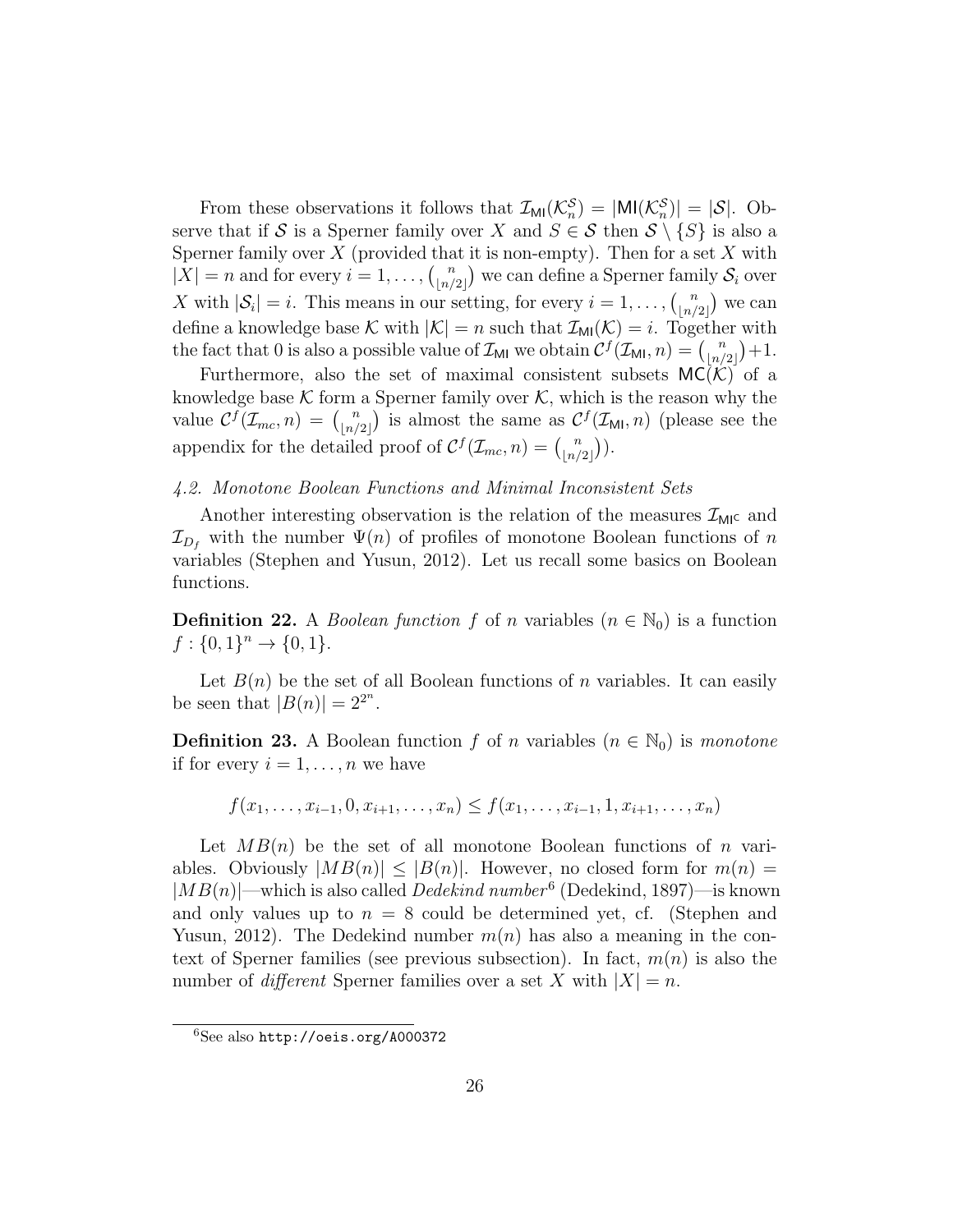For the issue of analyzing inconsistency measures, the Dedekind number  $m(n)$  itself is not directly applicable as it is somewhat syntax-sensitive. More precisely, consider the set  $X = {\alpha, \beta, \gamma}$  and the two Sperner families  $\{\{\alpha,\beta\}\}\$ and  $\{\{\beta,\gamma\}\}\$ . Each of these families count one in the Dedekind number  $m(3)$ . From the perspective of inconsistency measurement, the sets of minimal inconsistent subsets  $M(\mathcal{K}_1) = {\{\{\alpha, \beta\}\}\}\$ and  $M(\mathcal{K}_2) = {\{\{\alpha, \gamma\}\}\}\$ for some knowledge bases  $\mathcal{K}_1, \mathcal{K}_2 \in \mathbb{K}^f(3)$  are *indistinguishable* for all inconsistency measures solely based on utilizing minimal inconsistent sets. While for  $\mathcal{I}_{\text{MI}}$  only the *number* of minimal inconsistent sets is important, even for more elaborate measures such as  $\mathcal{I}_{\text{MIC}}$  and  $\mathcal{I}_{D_f}$  these sets are equivalent as they coincide in both the number of minimal inconsistent sets and the cardinalities of each of those. Recall that in order to define the measure  $\mathcal{I}_{D_f}$  we defined for a knowledge base  $K$  the sets

$$
\mathsf{MI}^{(i)}(\mathcal{K}) = \{ M \in \mathsf{MI}(\mathcal{K}) \mid |M| = i \}
$$

for  $i = 1, \ldots, |\mathcal{K}|$ . Given these values, we can also redefine the inconsistency measure  $\mathcal{I}_{\text{MI}}$ c via

$$
\mathcal{I}_{\text{MIC}}(\mathcal{K}) = \sum_{i=1}^{|\mathcal{K}|} \frac{|\text{MI}^{(i)}(\mathcal{K})|}{i}
$$

Let us call  $\text{profile}(\mathcal{K}) = (|\text{MI}^{(1)}(\mathcal{K})|, \dots, |\text{MI}^{(|\mathcal{K}|)}(\mathcal{K})|) \in \mathbb{N}_0^{|\mathcal{K}|}$  $\int_{0}^{\infty}$  the MI-*profile* of K. One can see that  $\mathcal{I}_{\text{MIC}}$  depends only on profile  $(\mathcal{K})$  and not the actual structure of the minimal inconsistent subsets.<sup>7</sup> However, this property of indifference has a corresponding property in the context of Boolean functions.

**Definition 24.** Two Boolean functions  $f_1, f_2$  of n variables  $(n \in \mathbb{N}_0)$  are equivalent, denoted by  $f_1 \sim f_2$ , if there is a permutation  $\sigma : \{1, \ldots, n\} \to$  $\{1, \ldots, n\}$  such that

$$
f_1(x_1,\ldots,x_n)=f_2(x_{\sigma(1)},\ldots,x_{\sigma(n)})
$$

for all  $x_1, \ldots, x_n \in \{0, 1\}.$ 

<sup>&</sup>lt;sup>7</sup>The same holds for  $\mathcal{I}_{D_f}$  as an MI-profile  $(M^0(\mathcal{K}), \ldots, M^{n}(\mathcal{K}))$  also uniquely determines the corresponding  $CN$ -profile  $(CN^0(\mathcal{K}), \ldots, CN^n(\mathcal{K}))$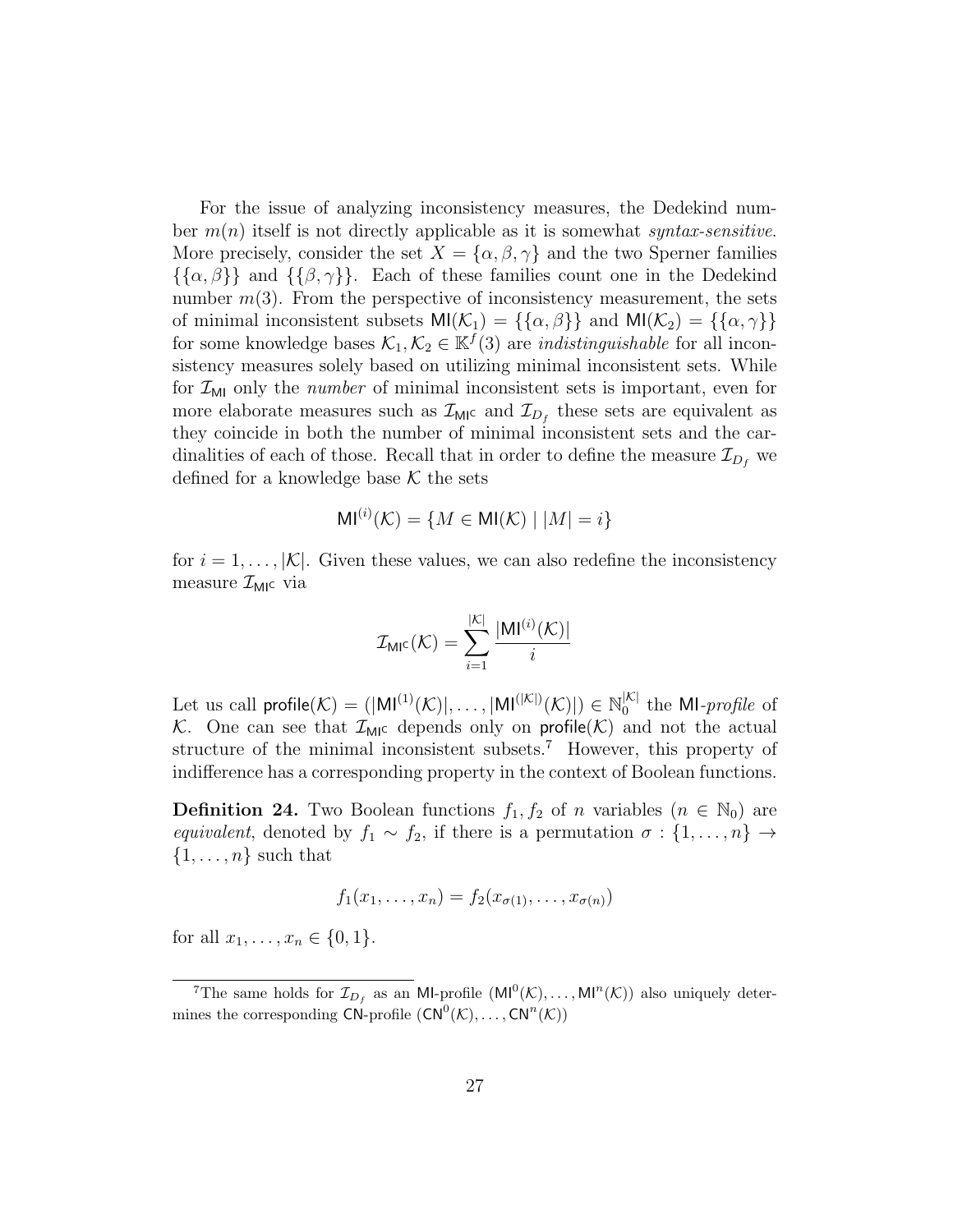Let  $MB(n)/\sim$  be the quotient set of  $MB(n)$  wrt.  $\sim$ , i.e.

$$
MB(n)/_{\sim} = \{ [f]_{\sim} | f \in MB(n) \}
$$

where  $[f]_{\sim}$  is the *equivalence class* (also called *profile*) of f, i.e.,  $[f]_{\sim} = \{f' \in$  $MB(n) | f' \sim f$ . Then  $\Psi(n)$  is defined as  $\Psi(n) = |MB(n)/\sim|$ , i.e.,  $\Psi(n)$  is the number of profiles of monotone Boolean functions of  $n$  variables. As for the Dedekind number  $m(n)$ , no closed form for  $\Psi(n)$  is known (Stephen and Yusun,  $2012$ <sup>8</sup>. However, we can observe an intriguing relationship of this number to inconsistency measures via

$$
\Psi(n) = |\{\text{profile}(\mathcal{K}) \mid \mathcal{K} \in \mathbb{K}^f(n)\}|
$$

In other words, the number of different MI-profiles of knowledge bases of size  $n$  is the same as the number of profiles of monotone Boolean functions of  $n$ variables. In order to see this, recall that there is a one-to-one correspondence of  $\mathsf{MI}(\mathcal{K})$  with Sperner families. It has already been mentioned that there is also a relationship between Sperner families and monotone Boolean functions. More precisely, let S be any Sperner family over  $X = \{a_1, \ldots, a_n\}$  and define a Boolean function  $f_s$  via

$$
f_{\mathcal{S}}(x_1,\ldots,x_n) = \begin{cases} 1 & \text{if } \exists S \in \mathcal{S} : S \subseteq \{a_i \mid x_i = 1\} \\ 0 & \text{otherwise} \end{cases} \tag{1}
$$

for all  $x_1, \ldots, x_n \in \{0, 1\}$ . In other words, the function  $f_{\mathcal{S}}(x_1, \ldots, x_n)$  evaluates to 1 if there is a member  $S \in \mathcal{S}$  such that the corresponding variables of the elements of S are 1. Observe that  $f_{\mathcal{S}}$  is monotone for every Sperner family S. Moreover, it can also be seen that for every monotone Boolean function  $f$ there is a uniquely determined Sperner family S such that  $f = f_{\mathcal{S}}$ . Consider now two monotone Boolean functions  $f_1, f_2$  with  $f_1 \sim f_2$ . Then these correspond to two Sperner families  $S_1, S_2$  over X, where  $S_2$  can be obtained from  $S_1$  by only permuting the elements of X. The only invariant between the Sperner families corresponding to the functions in  $|f|_∞$  is the number of sets in each, and the sizes of each set. In the context of minimal inconsistent sets, this means that there is a one-to-one correspondence between any MI-profile and an equivalence class  $[f]_∼$ , leading to Equation (1).

For the specific case of  $\mathcal{I}_{\mathsf{MI}^c}$  it has to be observed that the assignment of an MI-profile to the inconsistency value is not injective, i. e., there may be more than one MI-profile that is mapped to the same inconsistency value.

<sup>8</sup>See also http://oeis.org/A220880.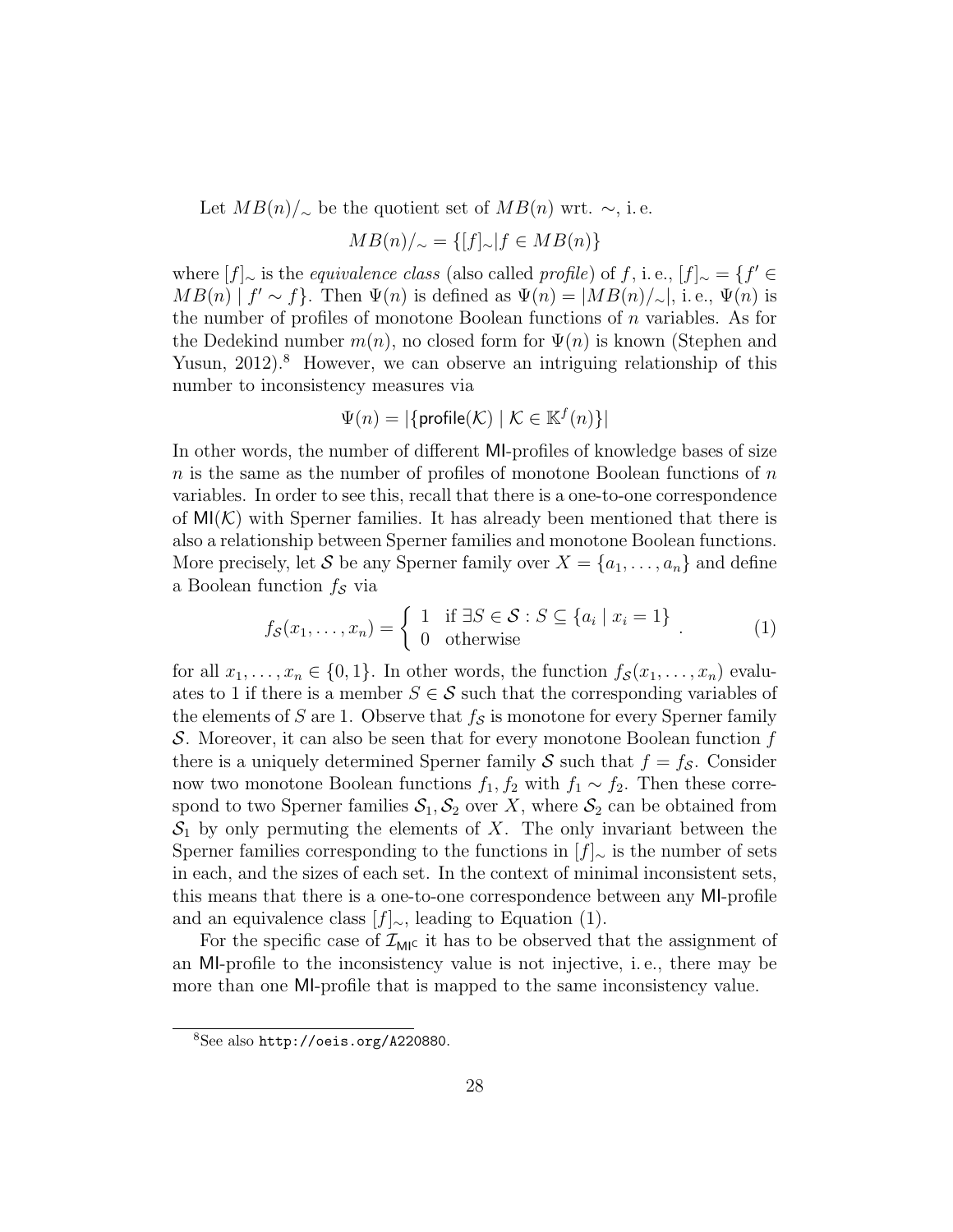| $\boldsymbol{n}$ | $\mathcal{C}^f(\mathcal{I}_{\mathsf{MI}^{\mathsf{C}}},n)$ | $\Psi(n)$ |
|------------------|-----------------------------------------------------------|-----------|
|                  |                                                           | 2         |
| $\overline{2}$   |                                                           | 4         |
| 3                |                                                           | Q         |
| 4                | 15                                                        | 25        |
| 5                | 43                                                        | 95        |

Table 4: Values of  $C^f(\mathcal{I}_{\mathsf{MIC}}, n)$  and  $\Psi(n)$  for  $n = 1, \ldots, 5$ .

**Example 14.** Consider the knowledge bases  $\mathcal{K}_3, \mathcal{K}_4 \in \mathbb{K}^f(5)$  defined via

$$
\mathcal{K}_3 = \{a, \neg a, b, c, d\}
$$
  

$$
\mathcal{K}_4 = \{a, b, c, \neg a \lor \neg b \lor \neg c, \neg (a \land b \land c)\}
$$

Here we have

$$
MI(K_3) = \{\{a, \neg a\}\}\
$$
  

$$
MI(K_4) = \{\{a, b, c, \neg a \lor \neg b \lor \neg c\}, \{a, b, c, \neg (a \land b \land c)\}\}\
$$

and therefore

$$
profile(K_3) = (0, 1, 0, 0, 0)
$$
  
 $profile(K_4) = (0, 0, 0, 2, 0)$ 

yielding  $\mathcal{I}_{\text{MIC}}(\mathcal{K}_3) = \mathcal{I}_{\text{MIC}}(\mathcal{K}_4) = 1/2.$ 

This behavior is the reason that  $\Psi(n)$  is only an upper bound for  $C^{f}(\mathcal{I}_{\mathsf{MI}^{\mathsf{C}}},n)$ in Theorem 1. As for  $m(n)$  and  $\Psi(n)$ , no closed form for  $C^{f}(\mathcal{I}_{\mathsf{MI}^{\mathsf{C}}},n)$  could be found in our investigation. Using a computational brute-force approach we could however determine the first five values for  $C^f(\mathcal{I}_{\text{MIC}}, n)$   $(n = 1, \ldots, 5)$ which are listed in Table 4 together with their corresponding upper bounds  $\Psi(n)$ . The measure  $\mathcal{I}_{\text{MI}}$  is quite simplistic in its way to aggregate an MIprofile into a single inconsistency measure. A more elaborated measure is  $\mathcal{I}_{D_f}$  (see Definition 5) where this aggregation is more fine-grained. For this measure, we obtain  $C^{f}(\mathcal{I}_{\mathsf{MIC}}, n) \leq C^{f}(\mathcal{I}_{D_f}, n) \leq \Psi(n)$ , i.e.,  $\mathcal{I}_{D_f}$  is more expressive than  $\mathcal{I}_{\text{MI}}$  but still bounded by  $\Psi(n)$ . Note again that Definition 5 represents only a single instance of a more general family of inconsistency measures presented in (Mu et al., 2011). Using an injective function  $h$  from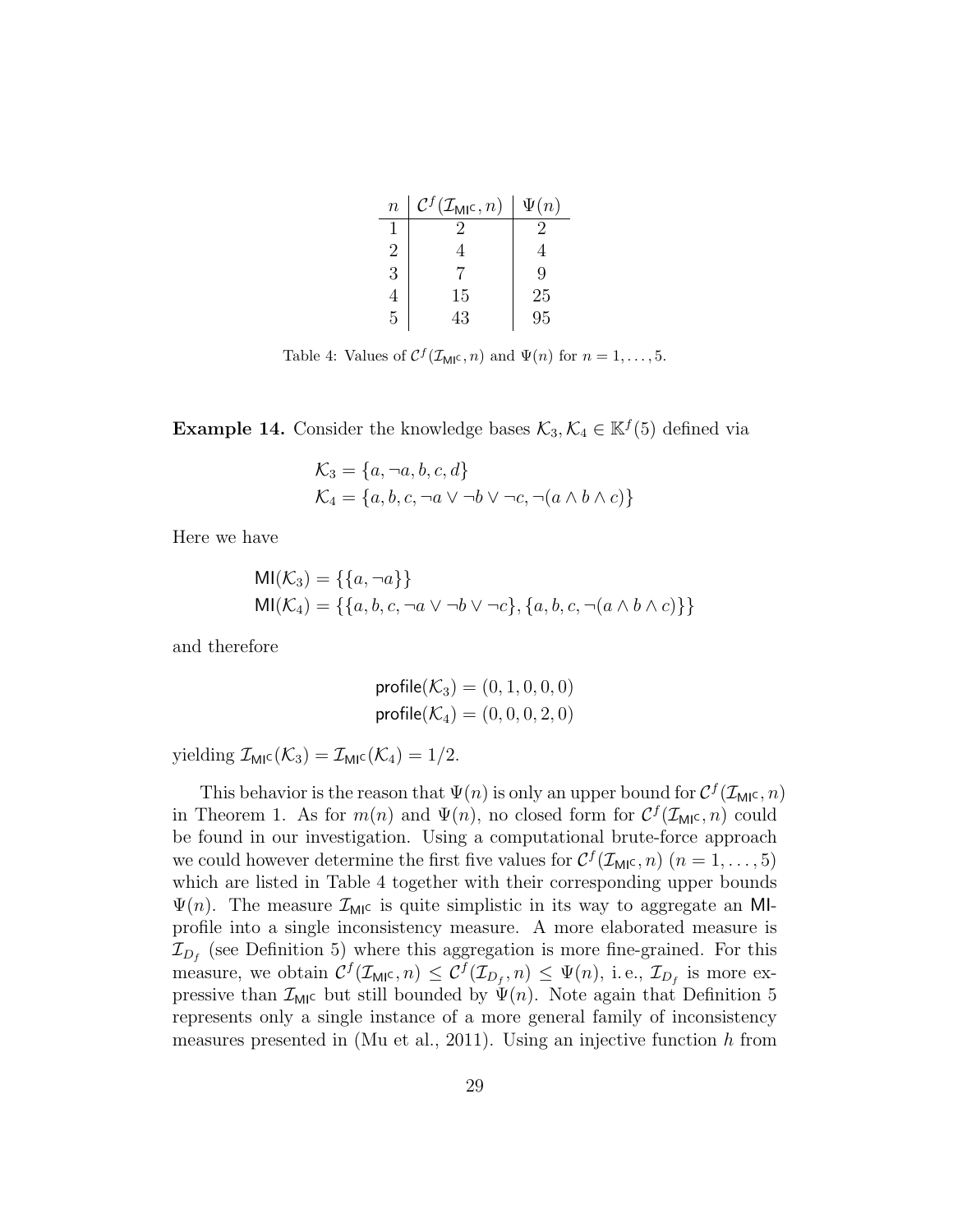the set of MI-profiles to real numbers one can instantiate this family with an instance  $\mathcal{I}'_{D_f}$  where we could actually have  $\mathcal{C}^f(\mathcal{I}'_{D_f}, n) = \Psi(n)$ .<sup>9</sup> In any case,  $\Psi(n)$  is always an upper bound for every measure following the paradigm of  $\mathcal{I}_{D_f}.$ 

#### 4.3. Knight's Inconsistency Measure and the Farey Series

Let us now turn to another interesting relationship, namely that of the inconsistency measure  $\mathcal{I}_\eta$  (Knight, 2002) with the Farey series<sup>10,11</sup>. The latter is defined as the series of numbers generated by the function  $\Phi : \mathbb{N} \to \mathbb{N}$ defined via

$$
\Phi(x) = |\{k/l \mid l = 1, \dots, x, k = 0, \dots, l\}|
$$

for all  $x \in \mathbb{N}$ . In other words,  $\Phi(x)$  is the number of *different* fractional expressions in  $[0, 1]$  with maximal denominator x (where both nominator and denominator are natural numbers). For example, for  $x = 3$  we have

$$
\left\{\frac{0}{1}, \frac{1}{1}, \frac{0}{2}, \frac{1}{2}, \frac{2}{2}, \frac{0}{3}, \frac{1}{3}, \frac{2}{3}, \frac{3}{3}\right\} = \left\{0, \frac{1}{3}, \frac{1}{2}, \frac{2}{3}, 1\right\}
$$

yielding  $\Phi(3) = 5$ . Let us now recall the measure  $\mathcal{I}_{\eta}$  which is defined as

$$
\mathcal{I}_{\eta}(\mathcal{K}) = 1 - \max\{\xi \mid \exists P \in \mathcal{P}(\mathsf{At}) : \forall \alpha \in \mathcal{K} : P(\alpha) \ge \xi\}
$$

for every  $\mathcal{K} \in \mathbb{K}$ . So in order to determine  $\mathcal{I}_n(\mathcal{K})$  we are seeking a probability function  $P \in \mathcal{P}(\mathsf{At})$  that maximizes the minimum probability it assigns to formulas in K. For the remainder of this section, let  $P_K$  be any probability function that maximizes the minimum probability of all formulas of  $K$ , i.e., we have  $\mathcal{I}_{\eta}(\mathcal{K}) = 1 - \xi_{\mathcal{K}}$  with  $\xi_{\mathcal{K}} = \min\{P_{\mathcal{K}}(\alpha) \mid \alpha \in \mathcal{K}\}.$ 

A first observation one can make about  $P_{\mathcal{K}}$  and  $\mathcal{I}_{n}$ —which also sets it apart from many other inconsistency measures—is that it does not care for the syntactic representation of formulas. More precisely, for any knowledge

<sup>&</sup>lt;sup>9</sup>Note that injective functions of the form  $h : \mathbb{N}^k \to \mathbb{R}$  do indeed exist for arbitrary (and infinite)  $k$  but require complex constructions. However, it is questionable whether there are instances that would lead to meaningful inconsistency measures.

 $10$ See http://oeis.org/A005728 for more information on the Farey series.

<sup>&</sup>lt;sup>11</sup>The measure  $\mathcal{I}_{LP_m}$  also has a relationship with the Farey series via  $\mathcal{C}^v(\mathcal{I}_{LP_m}, n)$  $\Phi(n)$ , but it is quite straightforwardly explained. See the proof of Theorem 1 for details.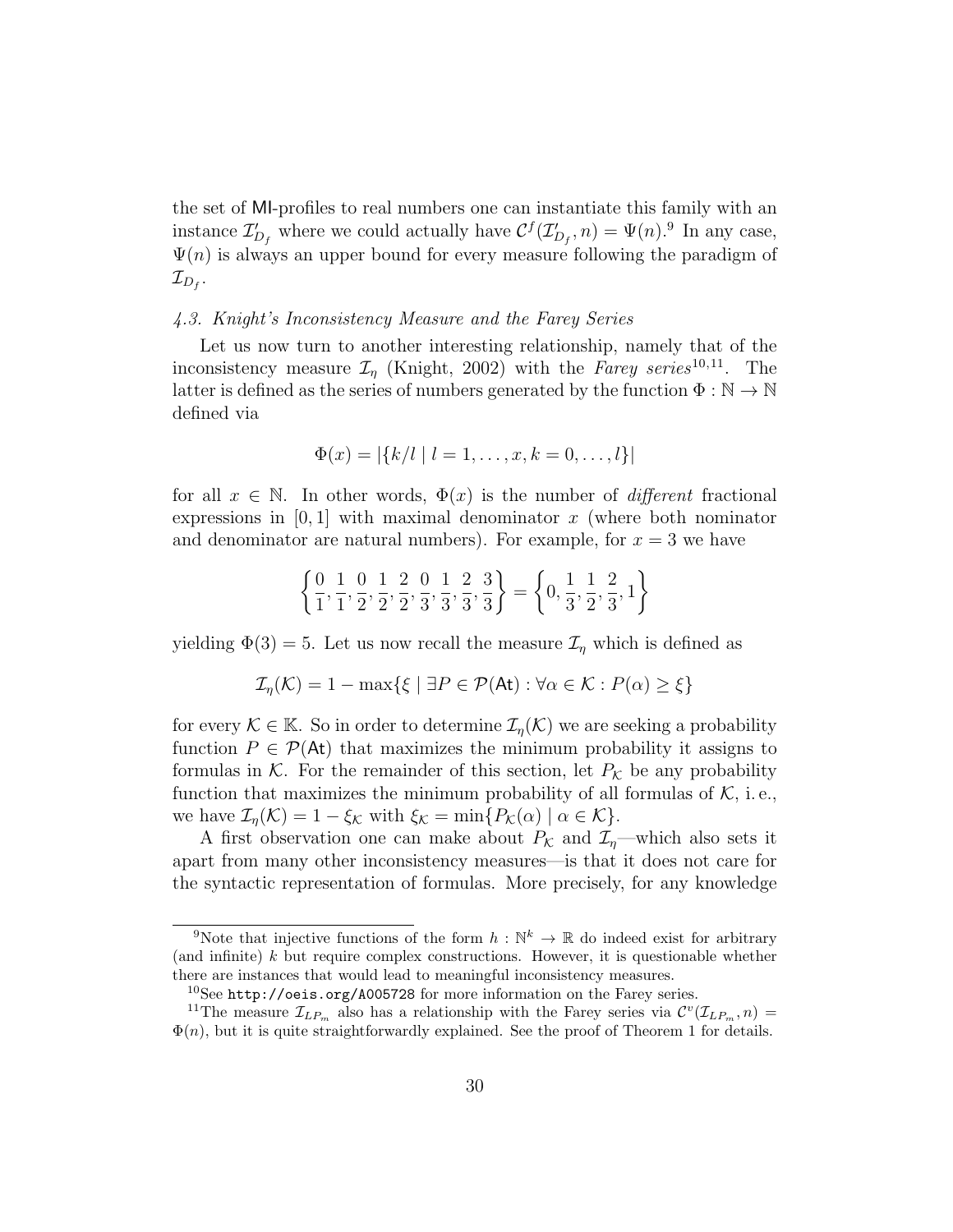base K, formulas  $\phi$ ,  $\phi'$  with  $\phi \equiv \phi'$  we have  $\mathcal{I}_{\eta}(\mathcal{K} \cup {\phi}) = \mathcal{I}_{\eta}(\mathcal{K} \cup {\phi'}$  as  $P(\phi) = P(\phi')$  for every probability function. Moreover, we also have  $\mathcal{I}_{\eta}(\mathcal{K} \cup$  $\{\phi\}\n= \mathcal{I}_{\eta}(\mathcal{K} \cup \{\phi, \phi'\})$  for the same reason; adding syntactic variations of already present formulas does not change the inconsistency value. It follows that we can identify every formula  $\phi \in \mathcal{K}$  with its set of models  $\mathsf{Mod}(\phi)$  in all matters related to determining  $\mathcal{I}_{\eta}(\mathcal{K})$ . By abusing notation we therefore can rewrite  $\mathcal K$  as

$$
\mathcal{K}' = \{ \mathsf{Mod}(\phi) \mid \phi \in \mathcal{K} \} \subseteq \mathfrak{P}(\Omega(\mathsf{At}))
$$

where  $\mathfrak{P}(X)$  is the power set of a set X and At is the signature of the underlying propositional language. Assume that  $At = \{a_1, \ldots, a_n\}$ , then  $\Omega(\mathsf{At})$  has  $2^n$  elements and every  $\mathsf{Mod}(\phi)$  is a subset of those.

Let us first consider the question of how  $K'$  and K could look like if we want to have  $\xi_{\mathcal{K}'} = k/l$  for  $l \in \{1, ..., 2^n\}$  and  $k \in \{1, ..., l\}$ . Consider an arbitrary set  $\{\omega_1, \ldots, \omega_l\} \subseteq \Omega(\mathsf{At})$  of interpretations (as  $l \leq 2^n$  there are enough different interpretations) and define  $P_{\mathcal{K}}(\omega) = 1/l$  for all  $\omega \in$  $\{\omega_1,\ldots,\omega_l\}$  and  $P_{\mathcal{K}'}(\omega')=0$  for all remaining  $\omega'$ . Then  $P_{\mathcal{K}'}$  is indeed a probability function that assigns equal probability to all  $\{\omega_1, \ldots, \omega_l\}$ . Then define a formula  $\phi$  in such a way that  $\mathsf{Mod}(\phi)$  is any k-element subset of  $\{\omega_1, \ldots, \omega_l\}$ . Then we obtain  $P_{\mathcal{K}}(\phi) = k/l$ . Populating K with all  $\phi$  that can be defined as such, we obtain a knowledge base K with  $\xi_{\mathcal{K}} = k/l$ .

**Example 15.** Consider the propositional signature  $At_3 = \{a_1, a_2, a_3\}$ , i.e., we have  $n = 3$  and  $2^n = 8$ . Choose  $\xi_{\mathcal{K}'} = 5/6$  (note that  $6 \in \{1, ..., 8\}$ ) and  $5 \in \{1, \ldots, 6\}$  and consider the following 6 interpretations  $\omega_1, \ldots, \omega_6 \in$  $\Omega(\mathsf{At}_3)$ :

$$
\omega_1 = a_1 a_2 a_3 \qquad \qquad \omega_2 = a_1 a_2 \overline{a_3} \qquad \qquad \omega_3 = a_1 \overline{a_2} a_3
$$

$$
\omega_4 = a_1 \overline{a_2} a_3 \qquad \qquad \omega_5 = \overline{a_1} a_2 a_3 \qquad \qquad \omega_6 = \overline{a_1} a_2 \overline{a_3}
$$

The following sets  $M_1, \ldots, M_6$  are all 5-element subsets of  $\omega_1, \ldots, \omega_6$ :

| $M_1 = {\omega_1, \omega_2, \omega_3, \omega_4, \omega_5}$ | $M_2 = {\omega_1, \omega_2, \omega_3, \omega_4, \omega_6}$ |  |
|------------------------------------------------------------|------------------------------------------------------------|--|
| $M_3 = {\omega_1, \omega_2, \omega_3, \omega_5, \omega_6}$ | $M_4 = {\omega_1, \omega_2, \omega_4, \omega_5, \omega_6}$ |  |
| $M_5 = {\omega_1, \omega_3, \omega_4, \omega_5, \omega_6}$ | $M_6 = {\omega_2, \omega_3, \omega_4, \omega_5, \omega_6}$ |  |

Consider formulas  $\phi_i$  with  $\mathsf{Mod}(\phi_i) = M_i$  for  $i = 1, \ldots, 6$ . For example, we have  $\phi_1 = a_1 \vee (a_2 \wedge a_3)$ . For the knowledge base  $\mathcal{K} = \{\phi_1, \ldots, \phi_6\}$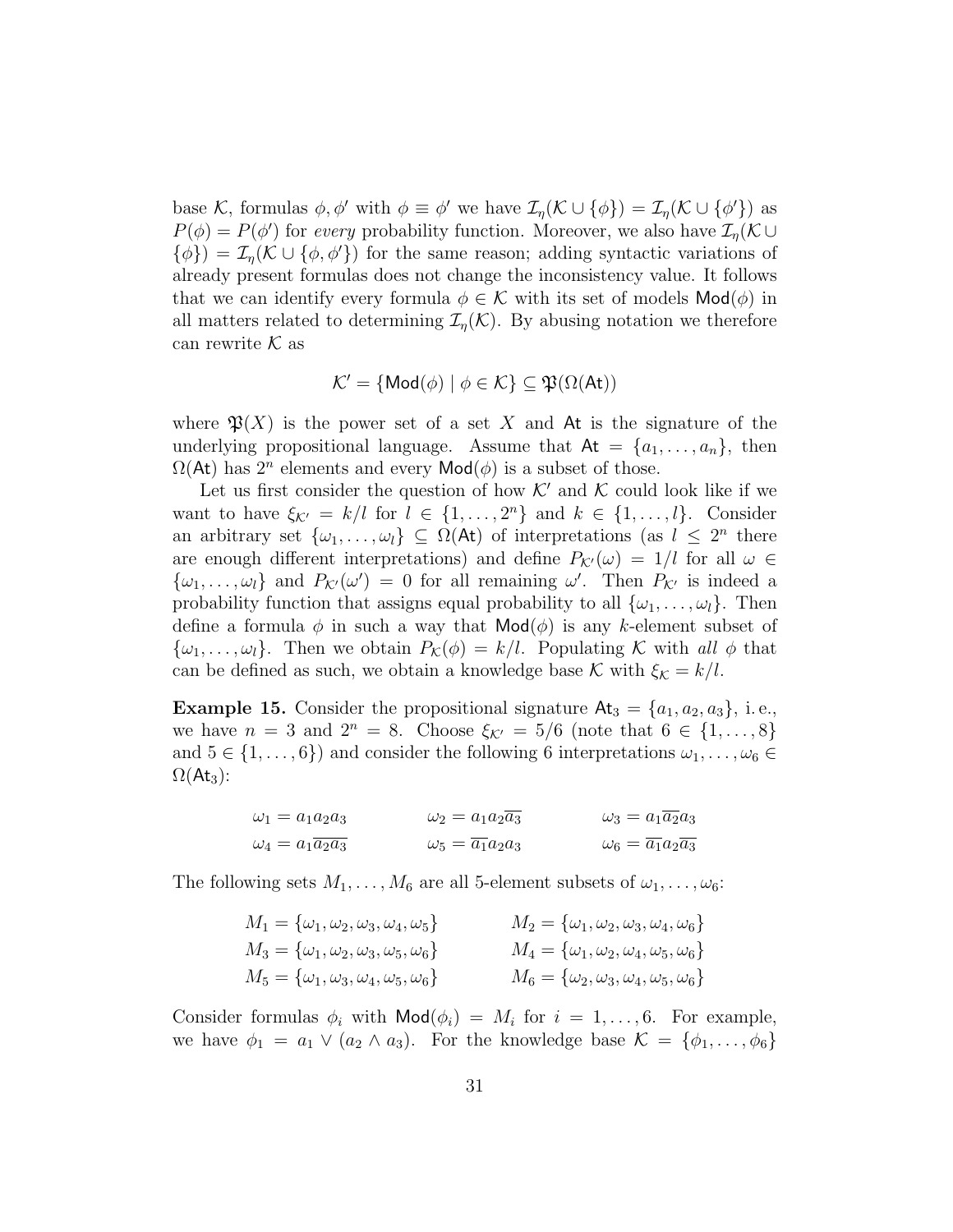consider the probability function  $P_{\mathcal{K}}$  with  $P_{\mathcal{K}}(\omega_1) = \ldots = P_{\mathcal{K}}(\omega_6) = 1/6$  and  $P(\omega) = 0$  for  $\omega \in \Omega(\mathsf{At}_3) \setminus {\omega_1, \dots \omega_6}$ . By construction we have  $P_{\mathcal{K}}(\phi_1) =$  $\ldots = P_{\mathcal{K}}(\phi_6) = 5/6$ . Note also that there cannot be any other probability function that gives larger probability to all formulas.

So given a signature  $\mathsf{At} = \{a_1, \ldots, a_n\}$  and any  $l \in \{1, \ldots, 2^n\}$  and  $k \in \mathsf{Set}$  $\{1,\ldots,l\}$  we can construct a knowledge base K such that  $\xi_{\mathcal{K}} = k/l$  (and therefore  $\mathcal{I}_{\eta}(\mathcal{K}) = 1 - k/l$ . This gives us  $\mathcal{C}^v(\mathcal{I}_{\eta}, n) \geq \Phi(2^n)$ .

The remaining question is whether there are numbers  $x \in [0,1]$  that are not of the form  $x = k/l$  with  $l \in \{1, ..., 2^n\}$  and  $k \in \{1, ..., l\}$  and for which a knowledge base K can be found such that  $\xi_{\mathcal{K}} = x$ . Knight already showed in (Knight, 2002) that  $\xi_{\mathcal{K}}$  must always be a rational number in the unit interval, so it is clear that  $x = p/q$  for some  $p, q \in \mathbb{N}$  with  $p \leq q$ . So what about e.g.  $x = 1/(2^n + 1)$ ? It can be shown (see the complete proof in the appendix) that due to combinatorial reasons a value such as  $1/(2<sup>n</sup> + 1)$ cannot be attained for  $\xi_K$  if the underlying signature has n elements. For example, the uniform probability function P with  $P(\omega) = 1/2^n$  already yields  $P(\phi) \geq 1/2^n$  for every formula  $\phi \in \mathcal{K}$  as it has at least one model (note that if K contains a contradictory formula we always have  $\xi_{\mathcal{K}} = 0$ .

Although the expressivity of  $\mathcal{I}_\eta$  is characterized by  $\Phi(2^n)$  it has to be noted that  $\Phi(2^n)$  increases quite rapidly which makes  $\mathcal{I}_\eta$  a quite expressive inconsistency measure (see Section 5).

#### 4.4. Normal Forms for Knowledge Bases

Many proofs of statements in Theorem 1 (in particular those showing infinite characteristics) involve the construction of particular families of knowledge bases that exhibit extreme inconsistency values, such as for  $C^f(\mathcal{I}_{\text{dala}}^{\Sigma}, n) =$  $\infty$  (for  $n > 1$ ). Recall that  $\mathcal{I}_{\text{dala}}^{\Sigma}$  is defined by determining an interpretation  $\omega \in \Omega(\mathsf{At})$  such that each formula  $\phi \in \mathcal{K}$  has minimal distance to  $\omega$  (measured in the number of propositions that have to be flipped in  $\omega$  order to obtain a model of  $\phi$ ). Then  $\mathcal{I}_{\text{datal}}^{\Sigma}$  is the sum of all these distances.

In the proof of  $C^f(\mathcal{I}_{\text{dala}}^{\Sigma}, n) = \infty$  (for  $n > 1$ ) the following family of knowledge bases  $\mathcal{K}_i$  is used:

$$
\mathcal{K}_i^1 = \{a_1 \wedge \ldots \wedge a_i, \neg a_1 \wedge \ldots \wedge \neg a_i\}
$$

for  $i \in \mathbb{N}$ . Note that each  $\mathcal{K}_i^1$  consists of only two formulas but the number of mentioned propositions increases with increasing  $i$ . It can be seen that for every interpretation  $\omega \in \Omega(\mathsf{At})$  the sum of its distances to both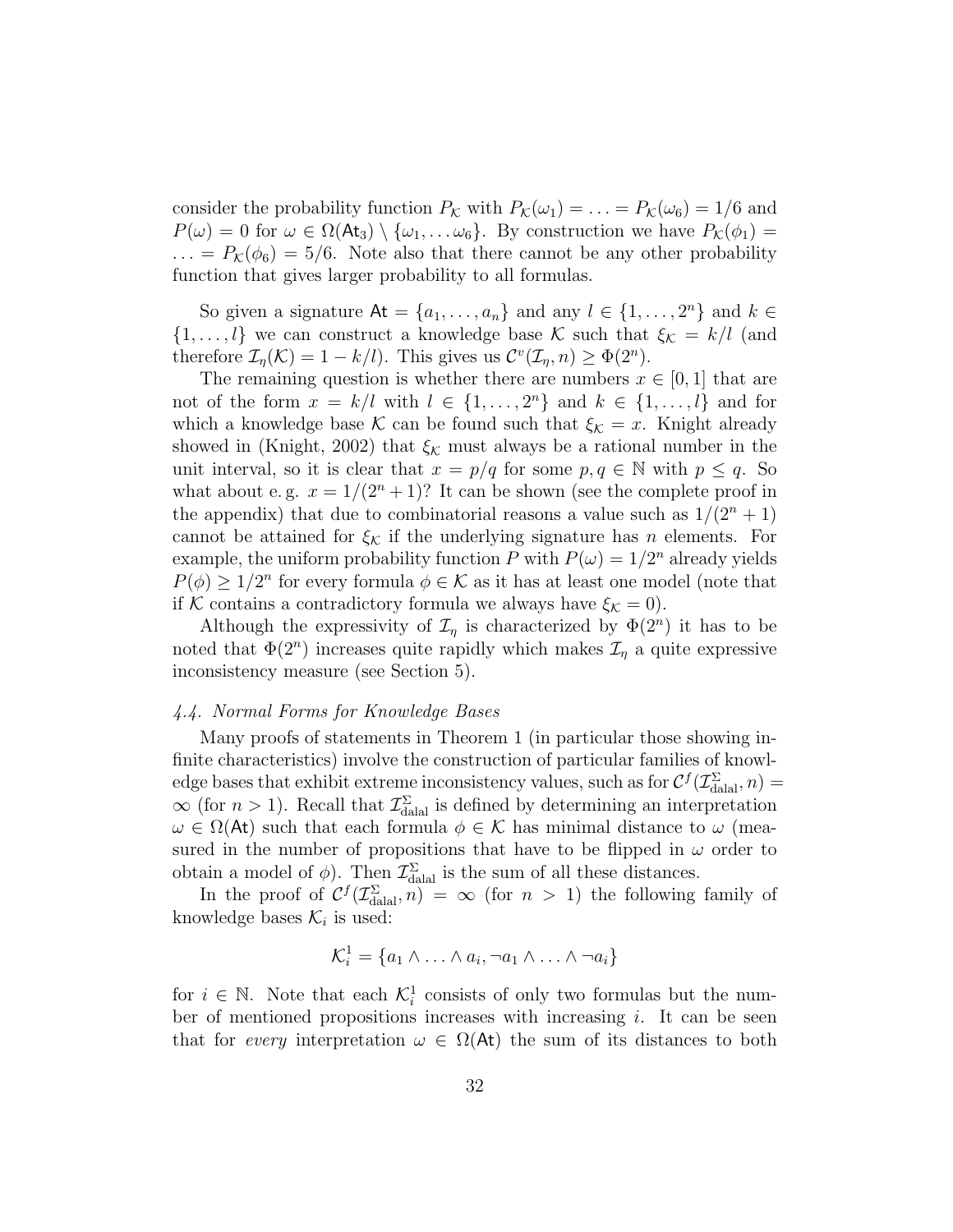formulas amounts to exactly *i*, i.e.,  $\mathcal{I}_{\text{dual}}^{\Sigma}(\mathcal{K}_i^1) = i$  and for  $i \to \infty$  we obtain  $\mathcal{I}_{\text{dala}}^{\Sigma}(\mathcal{K}_{i}^{1}) \to \infty$  and thus  $\mathcal{C}^{f}(\mathcal{I}_{\text{dala}}^{\Sigma}, n) = \infty$ .

Constructions such as the above can be used to characterize normal forms of knowledge bases for inconsistency measures. For example, the above family  $\mathcal{K}_i^1$  for  $i \in \mathbb{N}$  exhaustively describes the image of  $\mathcal{I}_{\text{datal}}^{\Sigma}$ , i.e.,

$$
\text{Im } \mathcal{I}^{\Sigma}_{\text{dala}} = \{ \mathcal{I}^{\Sigma}_{\text{dala}}(\mathcal{K}^1_0), \mathcal{I}^{\Sigma}_{\text{dala}}(\mathcal{K}^1_1), \mathcal{I}^{\Sigma}_{\text{dala}}(\mathcal{K}^1_2), \ldots \}
$$

Note that  $\mathcal{K}_0^1 = \emptyset$ . Every other knowledge base can be transformed into one of these knowledge bases while retaining its inconsistency value. While this transformation, of course, does not maintain semantic equivalence (even in a paraconsistent context), it can be used for illustration purposes. In each  $\mathcal{K}_i^1$ the inconsistency is boiled down to its essential core as it is measured by  $\mathcal{I}_{\text{dala}}^{\Sigma}$ . Inspecting this normal form, instead of the original knowledge base where the inconsistency might be obfuscated, can lead to better understanding of the severity of the inconsistency. We leave a deeper investigation of this matter for future work.

#### 4.5. About the Distinction between  $\{\alpha, \beta\}$  and  $\{\alpha \wedge \beta\}$

By studying Table 3 it can be observed that almost all inconsistency measures have trivial characteristic values, i.e., a value of  $\infty$ , wrt.  $\mathcal{C}^l$  and  $\mathcal{C}^p$ , and the characteristics  $\mathcal{C}^v$  and  $\mathcal{C}^f$  seem to be much better suited for assessing the expressivity. The reason for this is that for many inconsistency measures some conjunctions  $\alpha \wedge \beta$  can be replaced by two distinct formulas  $\alpha$  and  $\beta$  without decreasing the inconsistency value, so large inconsistency values can be attained by either having few long formulas or many short formulas. As  $\mathcal{C}^l$  and  $\mathcal{C}^p$  only consider the formula-length as fixed (or the number of propositions per formula), arbitrary different inconsistency values can be attained by considering arbitrary large knowledge bases. The only exception, besides the drastic inconsistency measure  $\mathcal{I}_d$ , is the measure  $\mathcal{I}_{\text{d\nu}}^{\text{max}}$ . Recall that the measure  $\mathcal{I}^{\max}_{\text{dual}}$  is defined as the maximal distance of an optimally chosen  $\omega \in \Omega(\mathsf{At})$  to each formula of the knowledge base. If formulas are short, i. e., they each mention only few propositions, this distance is bounded, independently of the number of formulas in the knowledge base.

The important distinction between a set of formulas  $\{\alpha, \beta\}$  and the conjunction  $\alpha \wedge \beta$  has already been recognized within e.g. the fields of inconsistent-tolerant reasoning and belief revision (Konieczny et al., 2005; Delgrande and Jin, 2012). For example, in the context of contracting from a knowledge base  $\mathcal{K}_5 = \{a, b\}$  the inference a, the usually accepted result should be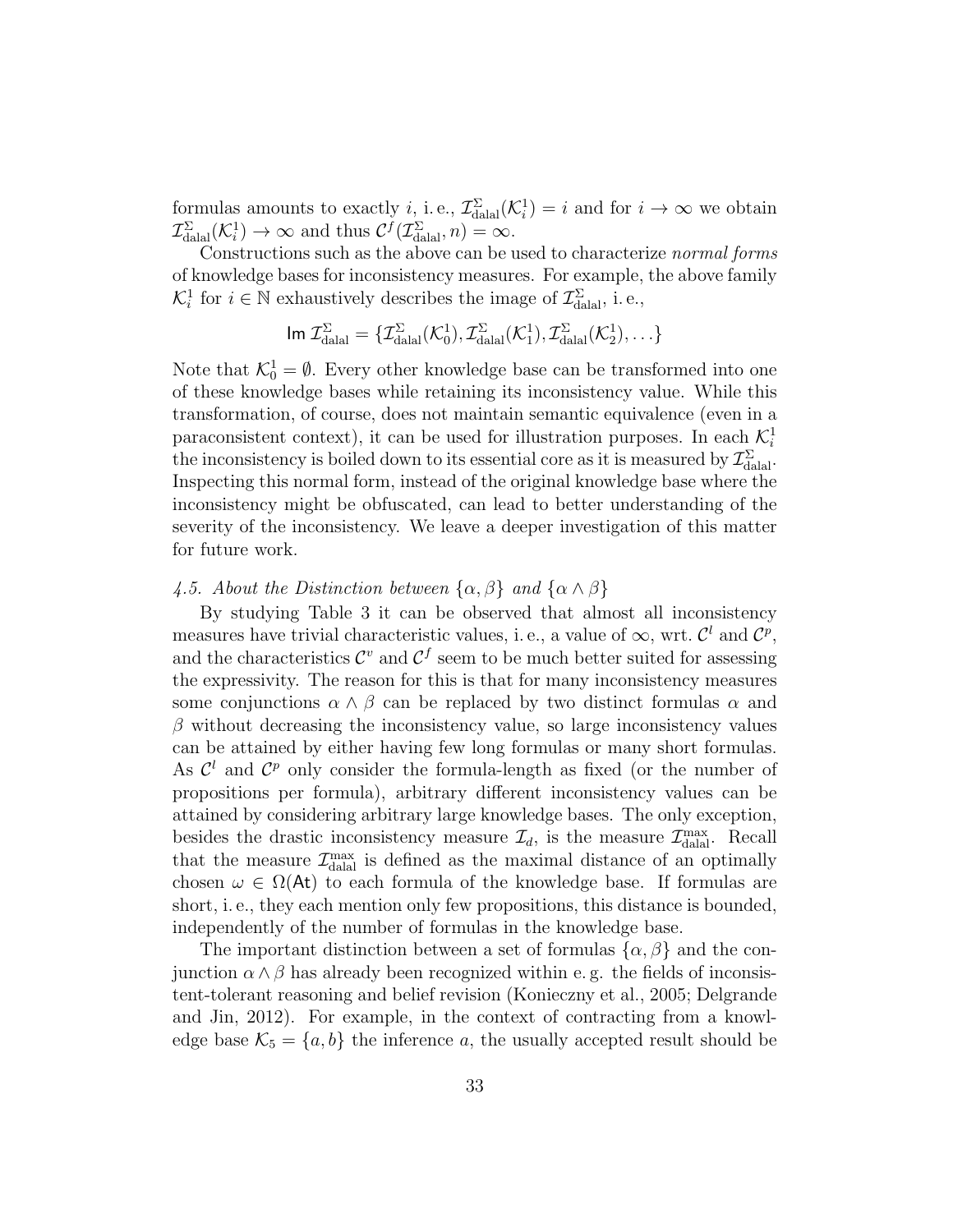$\mathcal{K}_5 - a = \{b\}.$  However, contracting from a knowledge base  $\mathcal{K}_6 = \{a \wedge b\}$ the inference a would result in  $\mathcal{K}_6 - a = \emptyset$ . More generally, a conjunction  $\alpha \wedge \beta$  establishes a relationship between the formulas  $\alpha$  and  $\beta$  and stipulates that they have to appear together (if one does not appear then the other one should also not appear). For a more detailed discussion see (Konieczny et al., 2005; Delgrande and Jin, 2012).

Our study on the characteristics  $\mathcal{C}^l$  and  $\mathcal{C}^p$  (for details see the proofs in the appendix) shows that many inconsistency measures do not recognize this difference and, moreover, behave quite incoherently in the general case of adding either separate formulas or a conjunction of the formulas to a knowledge base. Consider the following three properties for inconsistency measures. Let Z be an inconsistency measure,  $\mathcal{K} \in \mathbb{K}$ , and  $\phi, \psi \in \mathcal{L}(\mathsf{At})$  be arbitrary.

 $\wedge$ -Indifference  $\mathcal{I}(\mathcal{K} \cup {\alpha, \beta}) = \mathcal{I}(\mathcal{K} \cup {\alpha \wedge \beta}).$ 

 $\wedge$ -Penalty  $\mathcal{I}(\mathcal{K} \cup {\alpha, \beta}) \leq \mathcal{I}(\mathcal{K} \cup {\alpha \wedge \beta}).$ 

 $\wedge$ -Mitigation  $\mathcal{I}(\mathcal{K} \cup {\alpha, \beta}) > \mathcal{I}(\mathcal{K} \cup {\alpha \wedge \beta}).$ 

Note that Besnard (2014) proposed ∧-Indifference under the name  $Adi$ tion Invariancy as a desirable property. However, we do not aim to discuss which (if any) of these properties may be desirable.

But interestingly, only very few of the discussed measures satisfy any of them.

#### Theorem 3.

- 1. The measures  $\mathcal{I}_d$ ,  $\mathcal{I}_c$ , and  $\mathcal{I}_{LP_m}$  satisfy ∧-Indifference, ∧-Penalty, and ∧-Mitigation.
- 2. The measures  $\mathcal{I}_\eta$ ,  $\mathcal{I}_{hs}$ , and  $\mathcal{I}_{\text{d\nu}}^{\text{max}}$  satisfy  $\wedge$ -Penalty, but not  $\wedge$ -Mitigation.
- 3. The measures  $\mathcal{I}^{hit}_{dala}$  and  $\mathcal{I}_{P_m}$  satisfy ∧-Mitigation, but not ∧-Penalty.
- 4. None of the measures  $\mathcal{I}_{ML}$ ,  $\mathcal{I}_{ML}$ ,  $\mathcal{I}_{mc}$ ,  $\mathcal{I}_{p}$ ,  $\mathcal{I}_{\text{d}l}^{\Sigma}$ ,  $\mathcal{I}_{D_f}$ ,  $\mathcal{I}_{mv}$ ,  $\mathcal{I}_{nc}$  satisfies any of ∧-Indifference, ∧-Penalty, or ∧-Mitigation.

As a consequence, the inconsistency values for many measures change quite arbitrarily when a conjunction  $\alpha \wedge \beta$  is replaced by it conjuncts  $\alpha$  and β.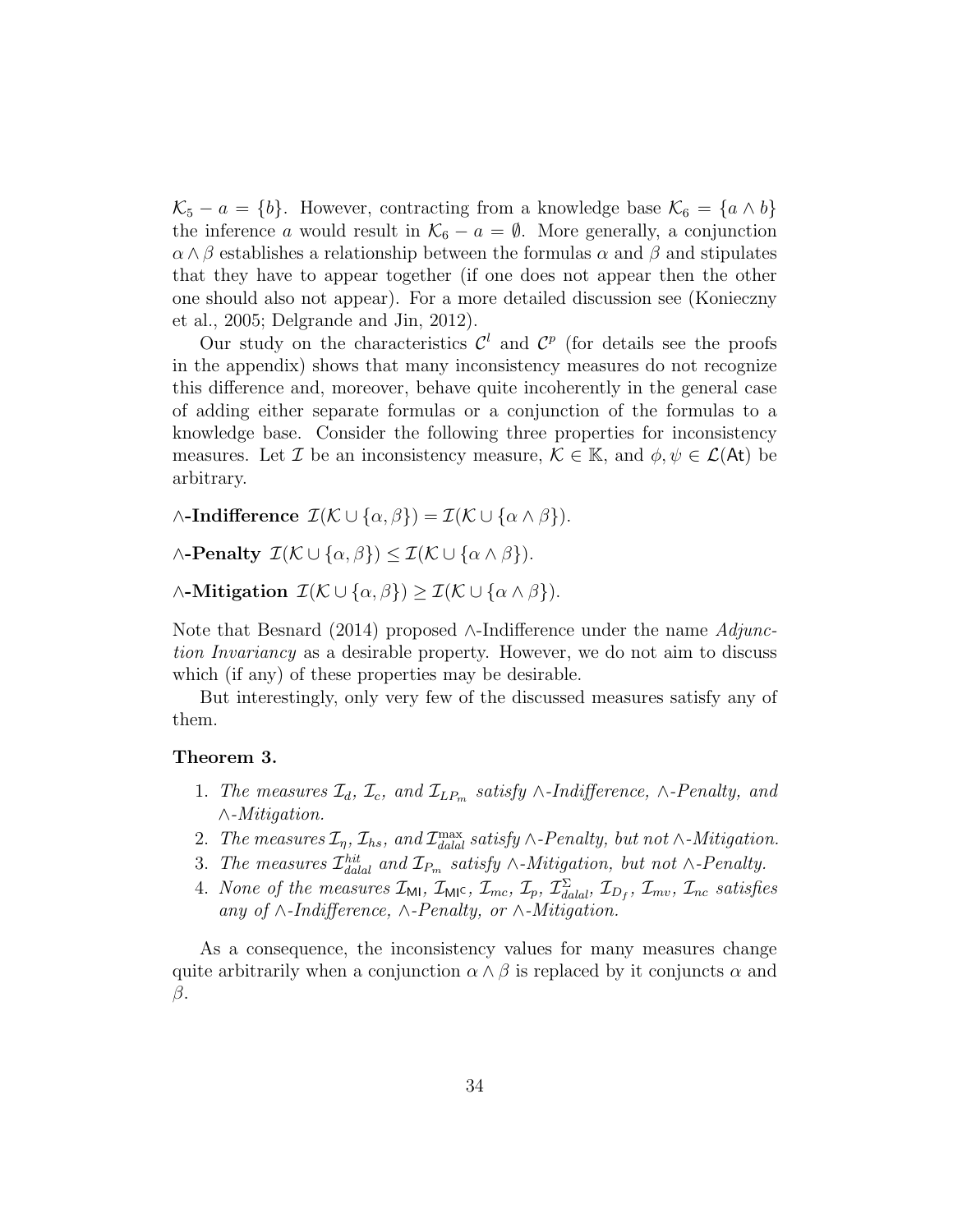**Example 16.** Consider the knowledge base  $K_7$  given via

$$
\mathcal{K}_7 = \{a, \neg a\}
$$

and

$$
MI(\mathcal{K}_7) = \{\{a, \neg a\}\}\tag{2}
$$

$$
MI(\mathcal{K}_7 \cup \{a, b\}) = \{\{a, \neg a\}\}\
$$
 (3)

$$
MI(\mathcal{K}_7 \cup \{a \wedge b\}) = \{\{a, \neg a\}, \{a \wedge b, \neg a\}\}\
$$
\n
$$
(4)
$$

$$
\text{MI}(\mathcal{K}_7 \cup \{a \wedge \neg a, \neg \neg a\}) = \{\{a, \neg a\}, \{\neg a, \neg \neg a\}, \{a \wedge \neg a\}\}\tag{5}
$$

$$
\text{MI}(\mathcal{K}_7 \cup \{a \land \neg a \land \neg \neg a\}) = \{\{a, \neg a\}, \{a \land \neg a \land \neg \neg a\}\}\
$$
(6)

As one can see, the set  $\mathsf{MI}(\mathcal{K})$  may change quite differently when adding separate formulas or conjunctions to  $K$ . In Equations (3) and (4) the addition of a conjunction leads to more minimal inconsistent sets than the addition of separate formulas. In Equations (5) and (6) it is exactly the other way around. It follows that for measures  $\mathcal I$  based on minimal inconsistent subsets—such as  $\mathcal{I}_{\text{MI}}$ —there is no general relationship such as  $\mathcal{I}(\mathcal{K} \cup {\alpha, \beta}) \leq \mathcal{I}(\mathcal{K} \cup {\alpha \wedge \beta})$ or  $\mathcal{I}(\mathcal{K} \cup {\alpha, \beta}) \geq \mathcal{I}(\mathcal{K} \cup {\alpha \wedge \beta})$  for arbitrary knowledge bases K and formulas  $\alpha$  and  $\beta$ .

#### 5. Expressivity Orders

Let us now come back to the original motivation of comparing inconsistency measures wrt. their expressivity. Definition 20 provides the basis for a comparative analysis of inconsistency measures wrt. their expressivity, which we address with the following definition.

**Definition 25.** An inconsistency measure  $\mathcal{I}$  is at least as expressive as an inconsistency measure  $\mathcal{I}'$  wrt. a characteristic  $\mathcal{C}^{\alpha}$  ( $\alpha \in \{f, v, l, p\}$ ), denoted by  $\mathcal{I} \succeq_{\alpha} \mathcal{I}'$ , if there is  $n_0 \in \mathbb{N}$  such that for all  $n > n_0$ ,  $\mathcal{C}^{\alpha}(\mathcal{I}, n) \geq \mathcal{C}^{\alpha}(\mathcal{I}', n)$ .

If both  $\mathcal{I} \succeq_{\alpha} \mathcal{I}'$  and  $\mathcal{I}' \succeq_{\alpha} \mathcal{I}$ , we say that  $\mathcal{I}$  and  $\mathcal{I}'$  are equally expressive wrt.  $\mathcal{C}^{\alpha}$  and denote this by  $\mathcal{I} \sim_{\alpha} \mathcal{I}'$ . If  $\mathcal{I} \succeq_{\alpha} \mathcal{I}'$  but not  $\mathcal{I} \sim_{\alpha} \mathcal{I}'$  we write  $\mathcal{I} \succ_{\alpha} \mathcal{I}'$  (*I* is strictly more expressive than  $\mathcal{I}'$ ). Note that the expressivity order  $\succeq$  is not to be confused with the refinement order  $\succeq$  sometimes used for pairwise comparisons of inconsistency measures, see e. g. (Thimm, 2016). The refinement order  $\subseteq$  is defined as  $\mathcal{I}_1 \subseteq \mathcal{I}_2$  iff  $\mathcal{I}_2(\mathcal{K}) \geq \mathcal{I}_2(\mathcal{K}')$  implies  $\mathcal{I}_1(\mathcal{K}) \geq \mathcal{I}_1(\mathcal{K}')$  for all  $\mathcal{K}, \mathcal{K}'$ . If  $\mathcal{I}_1 \sqsubseteq \mathcal{I}_2$  this means that  $\mathcal{I}_2$  is a refinement of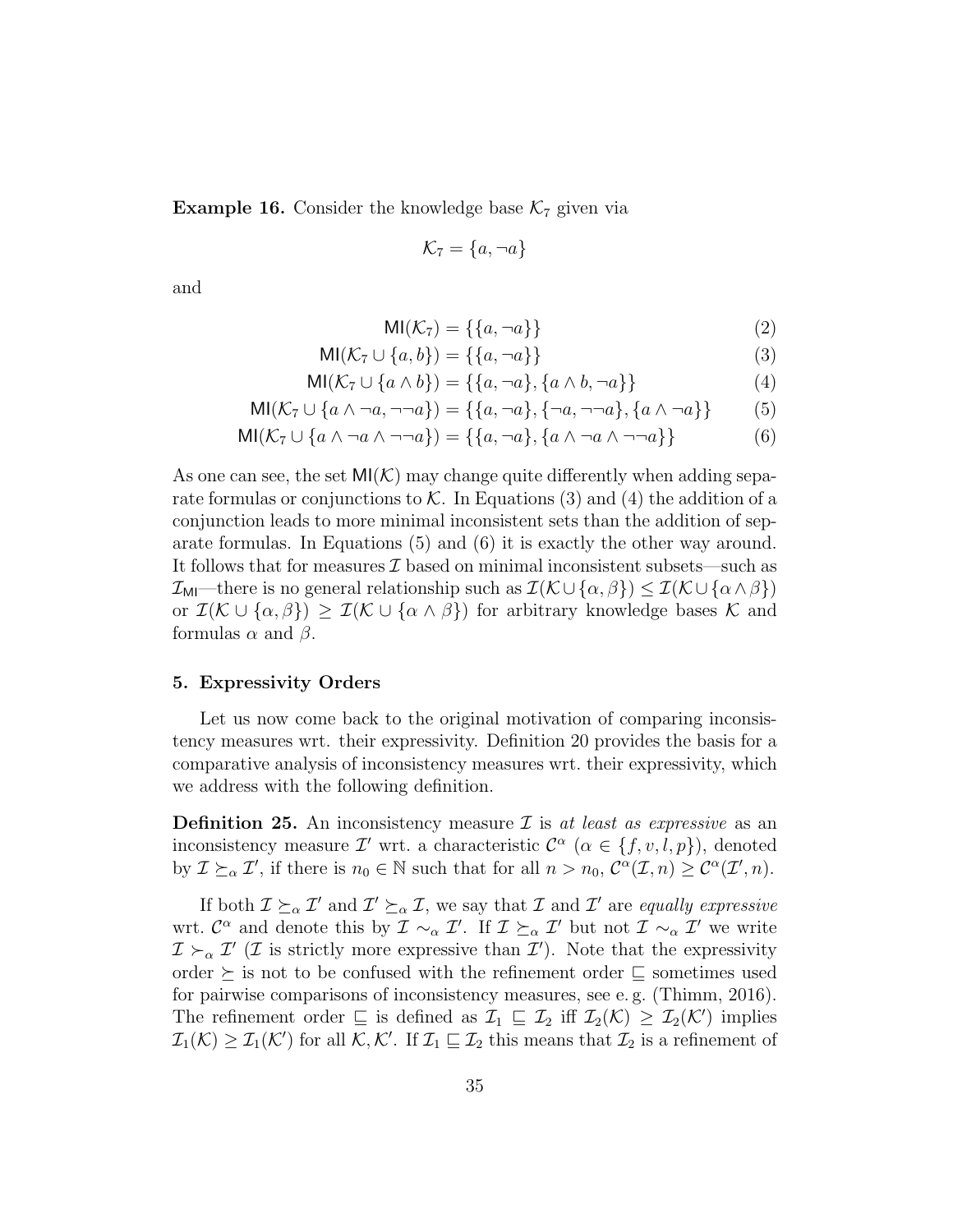$$
\boxed{\mathcal{I}_{\text{MI}}, \mathcal{I}_{\text{MIC}}, \mathcal{I}_{mc}, \mathcal{I}_{p}, \mathcal{I}_{\text{dala}}, \mathcal{I}_{\text{dala}}, \mathcal{I}_{D_f}, \mathcal{I}_{P_m}, \mathcal{I}_{nc} \rightarrow_v \boxed{\mathcal{I}_{\eta}} \succ_v \boxed{\mathcal{I}_{hs}}}
$$
\n
$$
\succ_v \boxed{\mathcal{I}_{LP_m} \succ_v \boxed{\mathcal{I}_{\text{L}}}_{\text{dala}}} \succ_v \boxed{\mathcal{I}_{\text{dala}}} \succ_v \boxed{\mathcal{I}_{\text{dala}}} \succ_v \boxed{\mathcal{I}_{\text{d}}}_{\text{dala}}, \mathcal{I}_{\text{dwa}} \rightarrow_v \boxed{\mathcal{I}_{\text{d}}}_{\text{dala}}, \mathcal{I}_{\text{dwa}} \rightarrow_v \boxed{\mathcal{I}_{\text{d}}}
$$
\n
$$
\boxed{\mathcal{I}_{c}, \mathcal{I}_{LP_m}, \mathcal{I}_{\text{dala}}^{\Sigma}, \mathcal{I}_{\text{max}}^{\max}, \mathcal{I}_{P_m}, \mathcal{I}_{mv} \rightarrow_f \boxed{\mathcal{I}_{\text{MI}}} \succ_f \boxed{\mathcal{I}_{mc}} \succ_f \boxed{\mathcal{I}_{p}, \mathcal{I}_{hs}, \mathcal{I}_{\text{dala}}, \mathcal{I}_{\text{nc}} \succ_f \boxed{\mathcal{I}_{d}}}
$$
\n
$$
\boxed{\mathcal{I}_{c}, \mathcal{I}_{LP_m}, \mathcal{I}_{\text{dala}}, \mathcal{I}_{P_m}, \mathcal{I}_{mv}, \mathcal{I}_{p}, \mathcal{I}_{hs}, \mathcal{I}_{\text{dala}}, \mathcal{I}_{nc}, \mathcal{I}_{D_f}, \mathcal{I}_{\text{MI}}, \mathcal{I}_{mc} \rightarrow_l \boxed{\mathcal{I}_{\text{dala}}}_{\text{dala}} \succ_l \boxed{\mathcal{I}_{d}}}
$$
\n
$$
\boxed{\mathcal{I}_{c}, \mathcal{I}_{LP_m}, \mathcal{I}_{\text{dala}}, \mathcal{I}_{P_m}, \mathcal{I}_{mv}, \mathcal{I}_{p}, \mathcal{I}_{hs}, \mathcal{I}_{\text{dala}}, \mathcal{I}_{nc}, \mathcal{I}_{D_f}, \mathcal{I}_{\text{MI}}, \mathcal{I}_{mc} \rightarrow_p \boxed{\mathcal{I}_{\text{dala}}}_{\text{dala}} \succ_p \boxed{\mathcal{I}_{
$$

Figure 1: Expressivity orders of the investigated inconsistency measures; measures within the same box are equally expressive wrt. the particular expressivity characteristic

 $\mathcal{I}_1$ . Note that  $\succeq_{\alpha}$  compares measures in a quantitative way and also allows comparison of measures that induce totally different orders on knowledge bases. However, it is also easy to see that  $\mathcal{I}_1 \subseteq \mathcal{I}_2$  implies  $\mathcal{I}_2 \succeq_{\alpha} \mathcal{I}_1$  (for all  $\alpha \in \{f, v, l, p\}$ ).

By exploiting the results from Theorem 1 we obtain the following simple corollary.

Corollary 1. The expressivity orders wrt.  $\alpha$ -characteristics  $\mathcal{C}^{\alpha}(\mathcal{I},n)$  ( $\alpha \in$  ${f, v, l, p}$  for the inconsistency measures  $\mathcal{I}_d$ ,  $\mathcal{I}_{\text{MI}}, \mathcal{I}_{\text{MI}^c}, \mathcal{I}_\eta, \mathcal{I}_c, \mathcal{I}_{\text{LP}_m}, \mathcal{I}_{\text{mc}}$ ,  $\mathcal{I}_p$ ,  $\mathcal{I}_{h s}$ ,  $\mathcal{I}_{\textit{d} \textit{d} \textit{a} \textit{l}}^{\Sigma}$ ,  $\mathcal{I}_{\textit{d} \textit{d} \textit{a} \textit{l}}$ ,  $\mathcal{I}_{D_f}$ ,  $\mathcal{I}_{P_m}$ ,  $\mathcal{I}_{mv}$ , and  $\mathcal{I}_{nc}$  are as shown in Figure 1.

The proof of the above corollary is omitted as the results follow directly from Theorem 1.

In Figure 1 the order  $\succ_f$  does not show the placement of the measures  $\mathcal{I}_{D_f}$ ,  $\mathcal{I}_{\text{MI}}$ c, and  $\mathcal{I}_{\eta}$  as we only provided upper bounds for the corresponding characteristics in Theorem 1. However, we can give the following partial classification.

 $\textbf{Corollary 2. } \textit{For } \mathcal{I} \in \{\mathcal{I}_c, \mathcal{I}_{LP_m}, \mathcal{I}_{dala}^{\Sigma}, \mathcal{I}_{dalal}, \mathcal{I}_{P_m}, \mathcal{I}_{mv}\}, \text{ } \mathcal{I} \succ_f \mathcal{I}_{D_f}, \text{ } \mathcal{I} \succ_f$  $\mathcal{I}_{\text{MI}}$ c,  $\mathcal{I} \succ_f \mathcal{I}_n$ .

The proof of the above corollary is straightforward as, e. g., we provided a finite bound for  $C^{f}(\mathcal{I}_n, n)$  (for every n) while  $C^{f}(\mathcal{I}_c, n)$  is unbounded. Empirical evidence suggests also the following relationships, but a formal proof has yet to be found.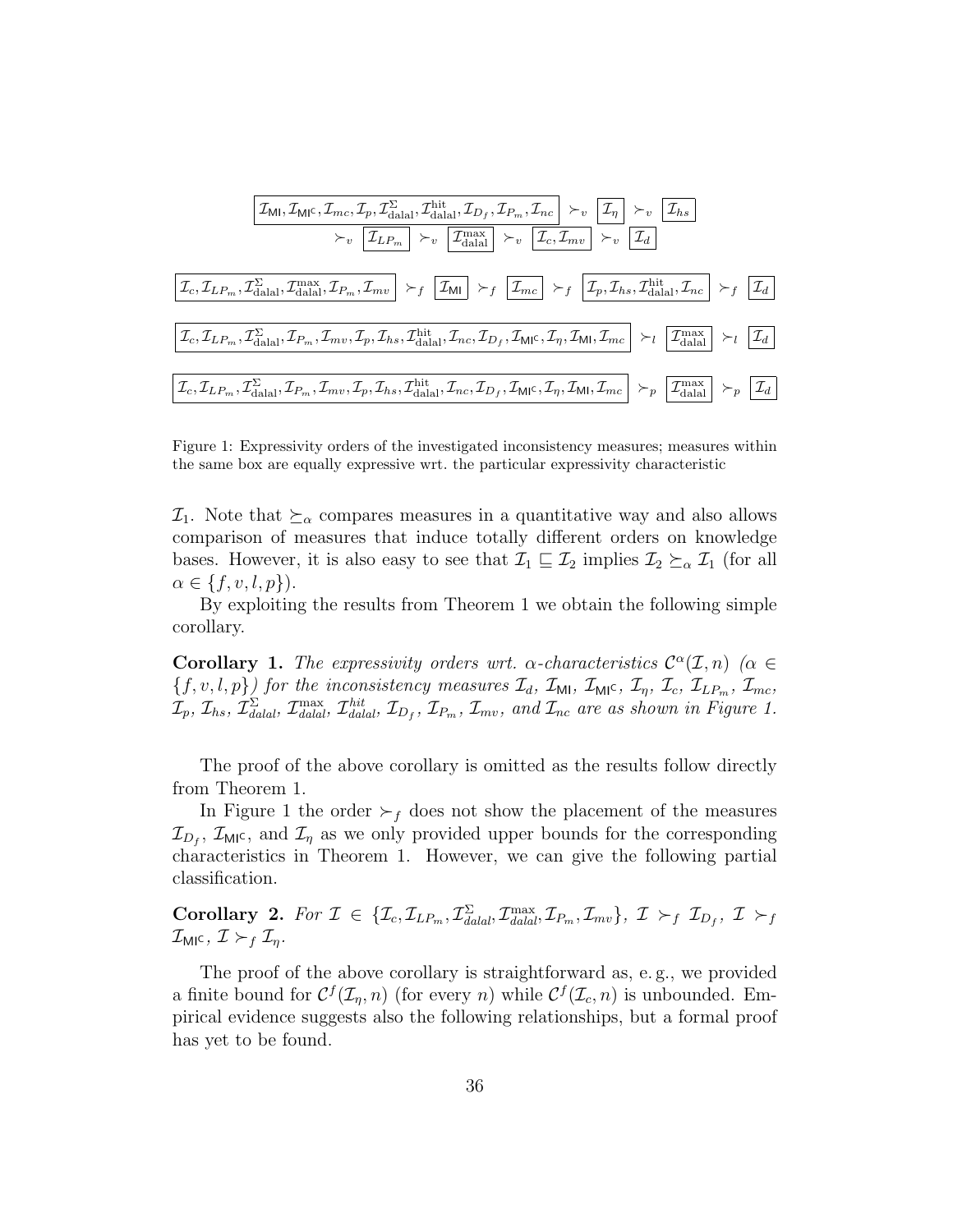Conjecture 1.  $\mathcal{I}_{D_f} \succ_f \mathcal{I}_{\text{MIC}} \succ_f \mathcal{I}_{\gamma} \succ_f \mathcal{I}_{\text{MI}}$ .

Figure 1 shows that the measures  $\mathcal{I}^{\Sigma}_{\text{datal}}$  and  $\mathcal{I}_{P_m}$  are the only measures that have maximal expressivity wrt. all four expressivity characteristics (among the considered inconsistency measures) and, as expected, the drastic inconsistency measure  $\mathcal{I}_d$  is the least expressive one. One can also observe that for many measures their positioning in the orders  $\succ_v$  and  $\succ_p$  is complementary, i. e., if a measure has high expressivity wrt.  $\mathcal{C}^f$  it has low expressivity wrt.  $\mathcal{C}^v$ (consider e.g.  $\mathcal{I}_c$  and  $\mathcal{I}_p$ ). This is due to the fact that many measures measure only a specific aspect of inconsistency and usually belong either to the MI-based family of inconsistency measures—which focus on using minimal inconsistent subsets for measuring—or the variable-based family—which focus on conflicting propositions—, cf. (Hunter and Konieczny, 2008). Therefore, they are constrained in their expressivity if one of these dimensions is limited. For example, if the number of formulas in a knowledge base is restricted, so is the number of minimal inconsistent subsets.

Again, it should be noted that expressivity characteristics are meant to complement the investigation of rationality postulates, not to replace them. Rationality postulates are important to analyze the meaningfulness of the values of inconsistency measures, while our characteristics provide a quantitative assessment of their expressivity. However, we believe that the concept of expressivity characteristics and the results reported in this work will nurture general comparative analyses of inconsistency measures.

The expressivity characteristics considered in this paper each tackle one specific aspect of size of a knowledge base. Of course, one can also combine these characteristics to obtain hybrid versions via

$$
\mathcal{C}^{\alpha,\alpha'}(\mathcal{I},n,m) = |\{\mathcal{I}(\mathcal{K}) \mid \mathcal{K} \in \mathbb{K}^{\alpha}(n) \cap \mathbb{K}^{\alpha'}(m)\}|
$$

with  $\alpha, \alpha' \in \{v, f, l, p\}, \alpha \neq \alpha'$ , and  $n, m > 0$ . For example,  $\mathcal{C}^{v,f}(\mathcal{I},n,m)$ is the number of different inconsistency values on knowledge bases which mention at most n propositions and consist of at most m formulas. A simple observation on these new characteristics is the following one.

**Proposition 1.** Let 
$$
\alpha, \alpha' \in \{v, f, l, p\}, \alpha \neq \alpha'
$$
, and  $n, m > 0$ . Then  

$$
\mathcal{C}^{\alpha, \alpha'}(\mathcal{I}, n, m) \leq \min \{ \mathcal{C}^{\alpha}(\mathcal{I}, n), \mathcal{C}^{\alpha'}(\mathcal{I}, m) \}
$$

The proof of the above proposition is straightforward. An investigation of these hybrid and other characteristics—and the resulting expressivity orders—is left for future work.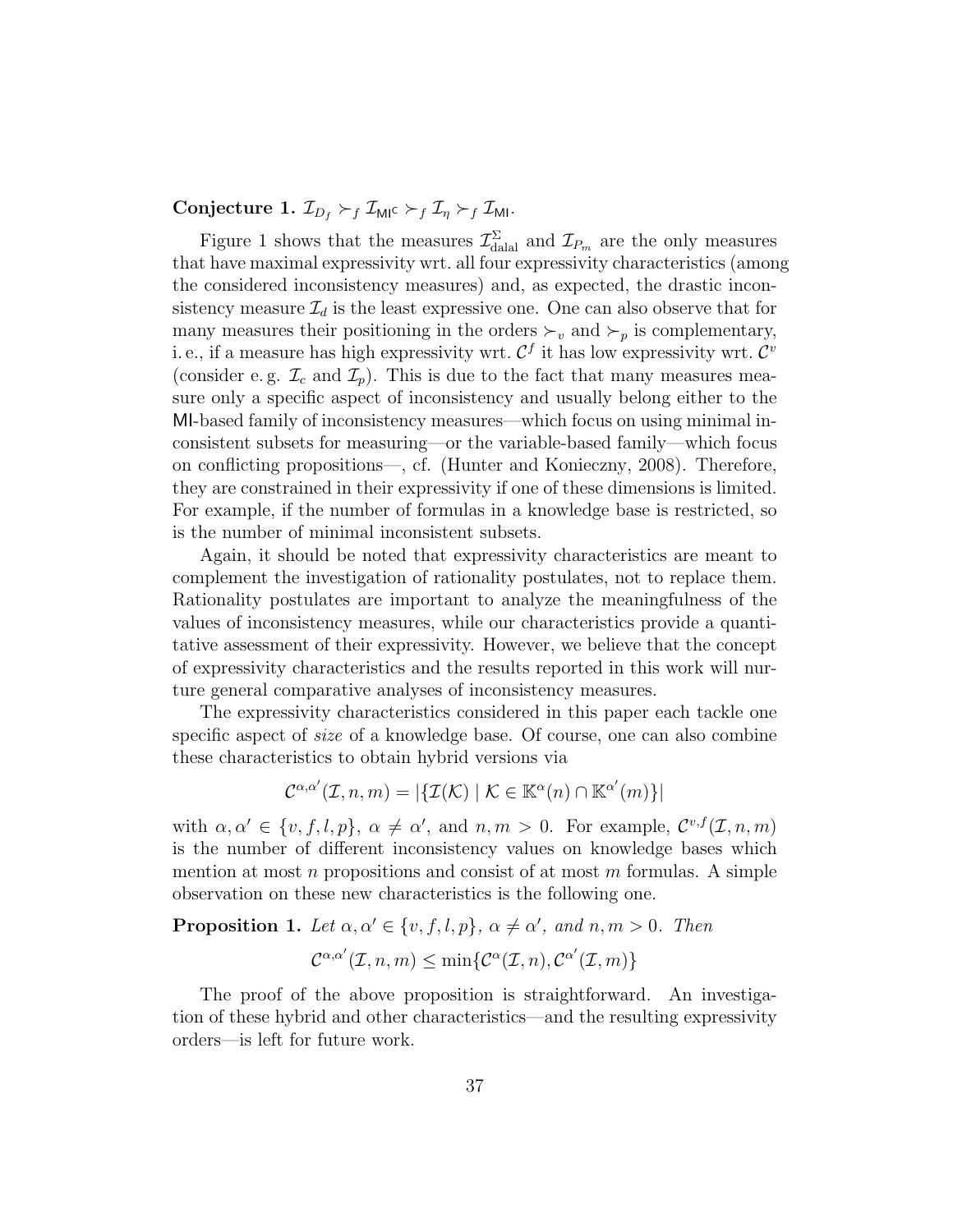#### 6. Summary and Conclusion

We conducted a focused but extensive comparative analysis of 16 inconsistency measures from the recent literature in terms of their expressivity. For that, we introduced 4 different expressivity characteristics and conducted an analytical evaluation of the considered measures wrt. these expressivity characteristics. Our findings revealed some interesting relationships of inconsistency measures to, e. g., set theory and monotone Boolean functions. Finally, the measures  $\mathcal{I}^{\Sigma}_{\text{dala}}$  (Grant and Hunter, 2013) and  $\mathcal{I}_{P_m}$  (Jabbour and Raddaoui, 2013) have been proven to be maximally expressive wrt. all our characteristics.

Expressivity characteristics provide a novel evaluation method for assessing the quality of inconsistency measures. It has to be noted again, however, that high expressivity alone is not a sufficient criterion for doing this. It is straightforward to construct measures that exhibit maximal expressivity along all discussed dimensions, but fail to comply with the intuitions one expects from inconsistency measures. The use of rationality postulates—such as the ones presented and discussed in (Hunter and Konieczny, 2006; Mu et al., 2011; Besnard, 2014)—must still serve as first-level evaluation criterion. If measures satisfy the same (or a similar set of) rationality postulates, expressivity can be used to make further quality assessments.

To the best of our knowledge, our work is the most extensive comparative analysis of inconsistency measures so far. All inconsistency measures discussed in this paper have been implemented and an online interface to try out these measures is available<sup>12</sup>.

#### Acknowledgments

I thank the anonymous reviewers for their valuable comments to improve a previous version of this paper.

#### References

Baroni, P., Giacomin, M., 2008. A Systematic Classification of Argumentation Frameworks where Semantics agree. In: Proceedings of the Second International Conference on Computational Models of Argument (COMMA'08). pp. 37–48.

<sup>12</sup>http://tweetyproject.org/w/incmes/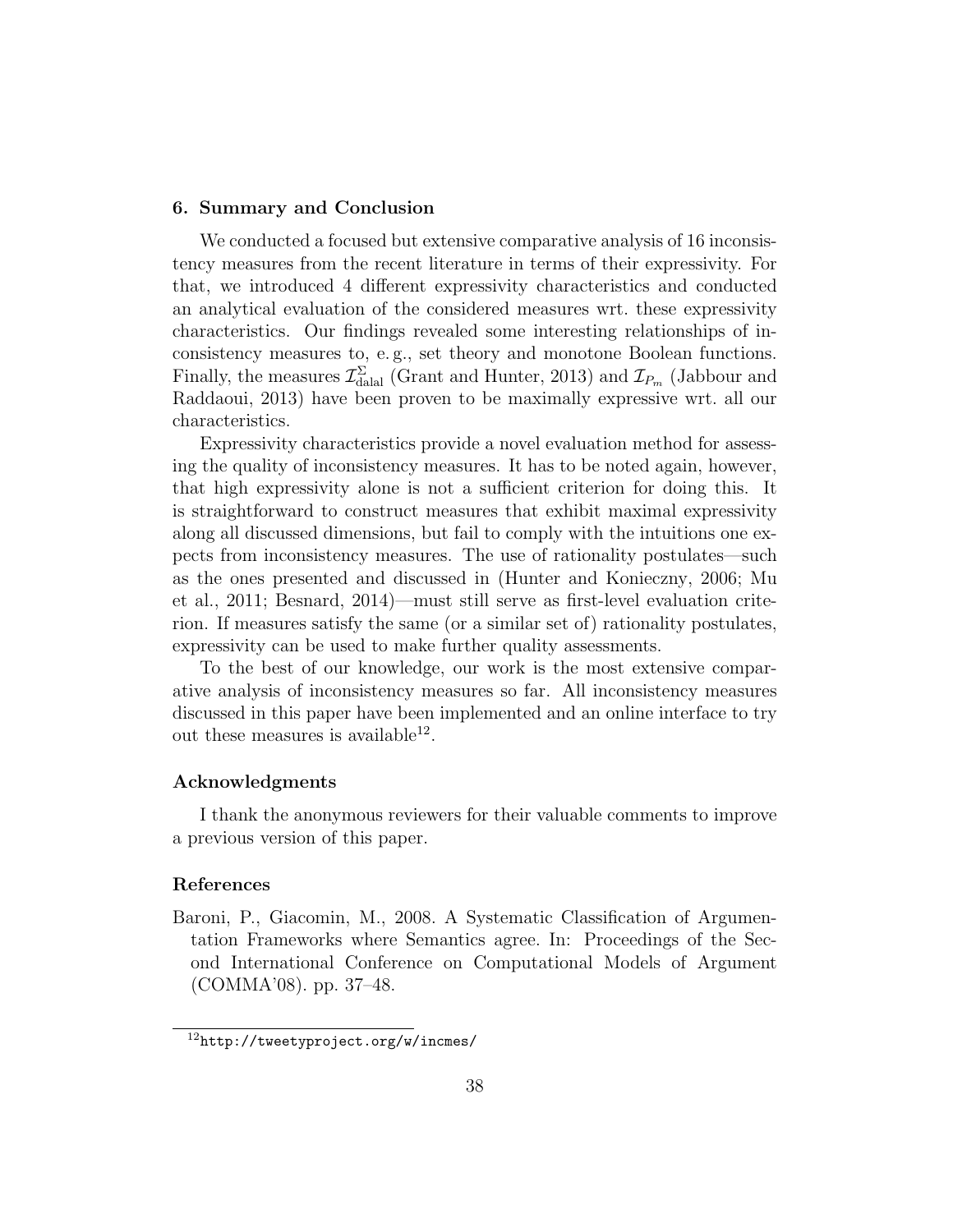- Besnard, P., 2014. Revisiting postulates for inconsistency measures. In: Logics in Artificial Intelligence. Vol. 8761 of LNCS. Springer, pp. 383–396.
- Dedekind, R., 1897. Über Zerlegungen von Zahlen durch ihre grössten gemeinsamen Teiler. In: Gesammelte Werke 2. pp. 103–148.
- Delgrande, J., Jin, Y., 2012. Parallel Belief Revision: Revising by Sets of Formulas. Artificial Intelligence 176, 2223–2245.
- Doder, D., Raskovic, M., Markovic, Z., Ognjanovic, Z., 2010. Measures of inconsistency and defaults. International Journal of Approximate Reasoning 51, 832–845.
- Grant, J., Hunter, A., May 2008. Analysing inconsistent first-order knowledgebases. Artificial Intelligence 172 (8-9), 1064–1093.
- Grant, J., Hunter, A., 2011. Measuring consistency gain and information loss in stepwise inconsistency resolution. In: Proceedings of the 11th European Conference on Symbolic and Quantitative Approaches to Reasoning with Uncertainty (ECSQARU 2011). No. 6717 in LNAI. Springer, pp. 362–373.
- Grant, J., Hunter, A., 2013. Distance-based measures of inconsistency. In: Proceedings of the 12th Europen Conference on Symbolic and Quantitative Approaches to Reasoning with Uncertainty (ECSQARU'13). Vol. 7958 of LNCS. Springer, pp. 230–241.
- Hansson, S. O., 2001. A Textbook of Belief Dynamics. Kluwer Academic Publishers.
- Hunter, A., Konieczny, S., 2004. Approaches to measuring inconsistent information. In: Inconsistency Tolerance. Vol. 3300 of LNCS. Springer, pp. 189–234.
- Hunter, A., Konieczny, S., 2006. Shapley inconsistency values. In: Proceedings of the 10th International Conference on Knowledge Representation (KR'06). AAAI Press, pp. 249–259.
- Hunter, A., Konieczny, S., 2008. Measuring inconsistency through minimal inconsistent sets. In: Proceedings of the Eleventh International Conference on Principles of Knowledge Representation and Reasoning (KR'2008). AAAI Press, pp. 358–366.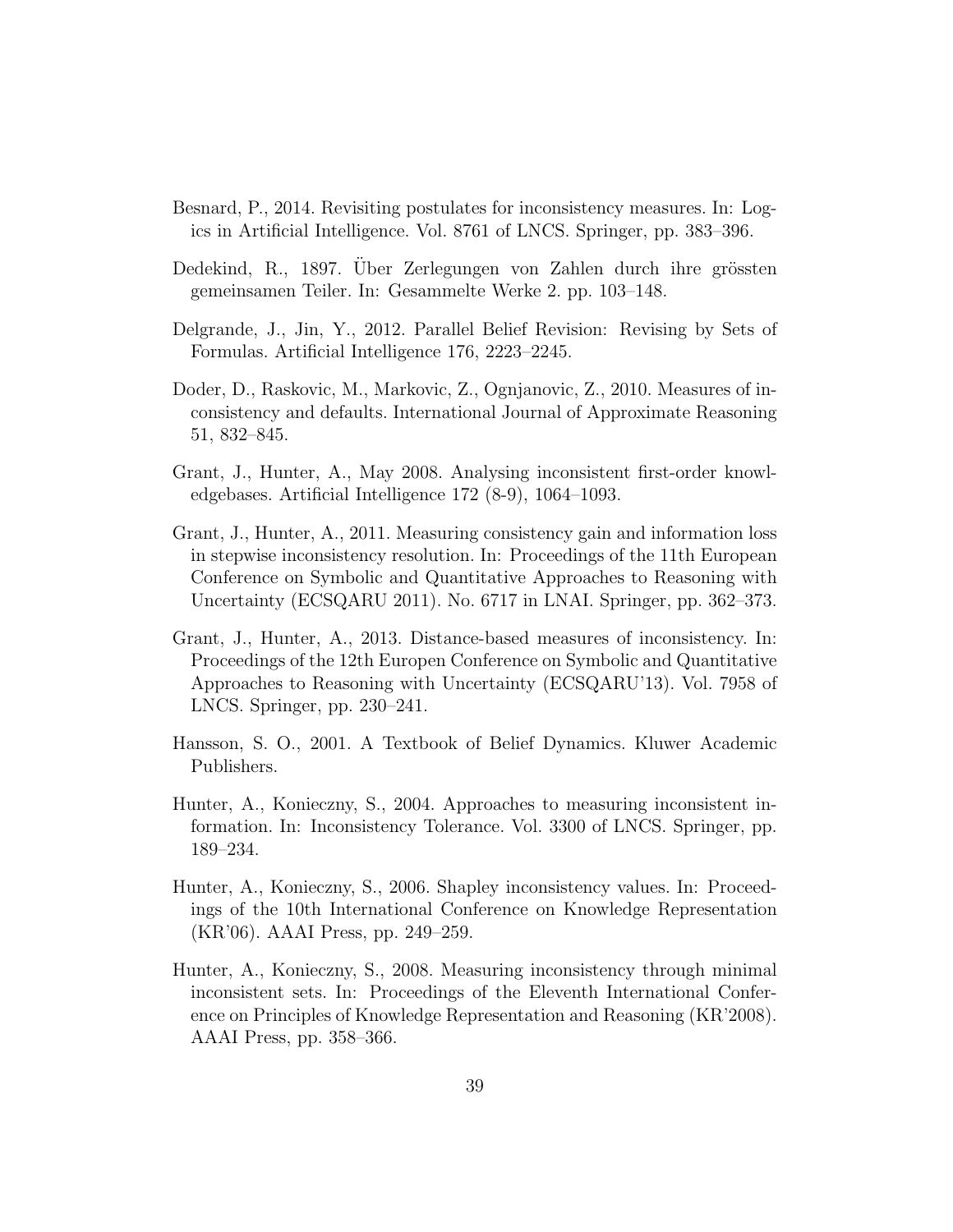- Hunter, A., Konieczny, S., July 2010. On the measure of conflicts: Shapley inconsistency values. Artificial Intelligence 174 (14), 1007–1026.
- Hunter, A., Parsons, S., Wooldridge, M., 2014. Measuring inconsistency in multi-agent systems. Künstliche Intelligenz 28, 169–178.
- Jabbour, S., Ma, Y., Raddaoui, B., Sais, L., 2014. Prime implicates based inconsistency characterization. In: Proceedings of the 21st European Conference on Artificial Intelligence (ECAI'14). pp. 1037–1038.
- Jabbour, S., Raddaoui, B., 2013. Measuring inconsistency through minimal proofs. In: Proceedings of the 12th European Conference on Symbolic and Quantitative Approaches to Reasoning with Uncertainty. ECSQARU'13. Springer, pp. 290–301.
- Knight, K. M., July 2002. A theory of inconsistency. Ph.D. thesis, University Of Manchester.
- Konieczny, S., Lang, J., Marquis, P., 2005. Reasoning under inconsistency: the forgotten connective. In: Proceedings of the 19th International Joint Conference of Artificial Intelligence (IJCAI'05). pp. 484–489.
- Ma, J., Liu, W., Miller, P., 2012. A characteristic function approach to inconsistency measures for knowledge bases. In: Proceedings of the 6th International Conference on Scaleable Uncertainty Management (SUM'12).
- Ma, Y., Qi, G., Hitzler, P., Dec. 2011. Computing inconsistency measure based on paraconsistent semantics. Journal of Logic and Computation 21 (6), 1257–1281.
- Ma, Y., Qi, G., Hitzler, P., Lin, Z., 2007. Measuring inconsistency for description logics based on paraconsistent semantics. In: Proceedings of the 9th European Conference on Symbolic and Quantitative Approaches to Reasoning with Uncertainty. ECSQARU '07. Springer, pp. 30–41.
- Ma, Y., Qi, G., Xiao, G., Hitzler, P., Lin, Z., 2009. An anytime algorithm for computing inconsistency measurement. In: Knowledge Science, Engineering and Management. No. 5914 in LNCS. Springer, pp. 29–40.
- Makinson, D., 2005. Bridges from Classical to Nonmonotonic Logic. College Publications.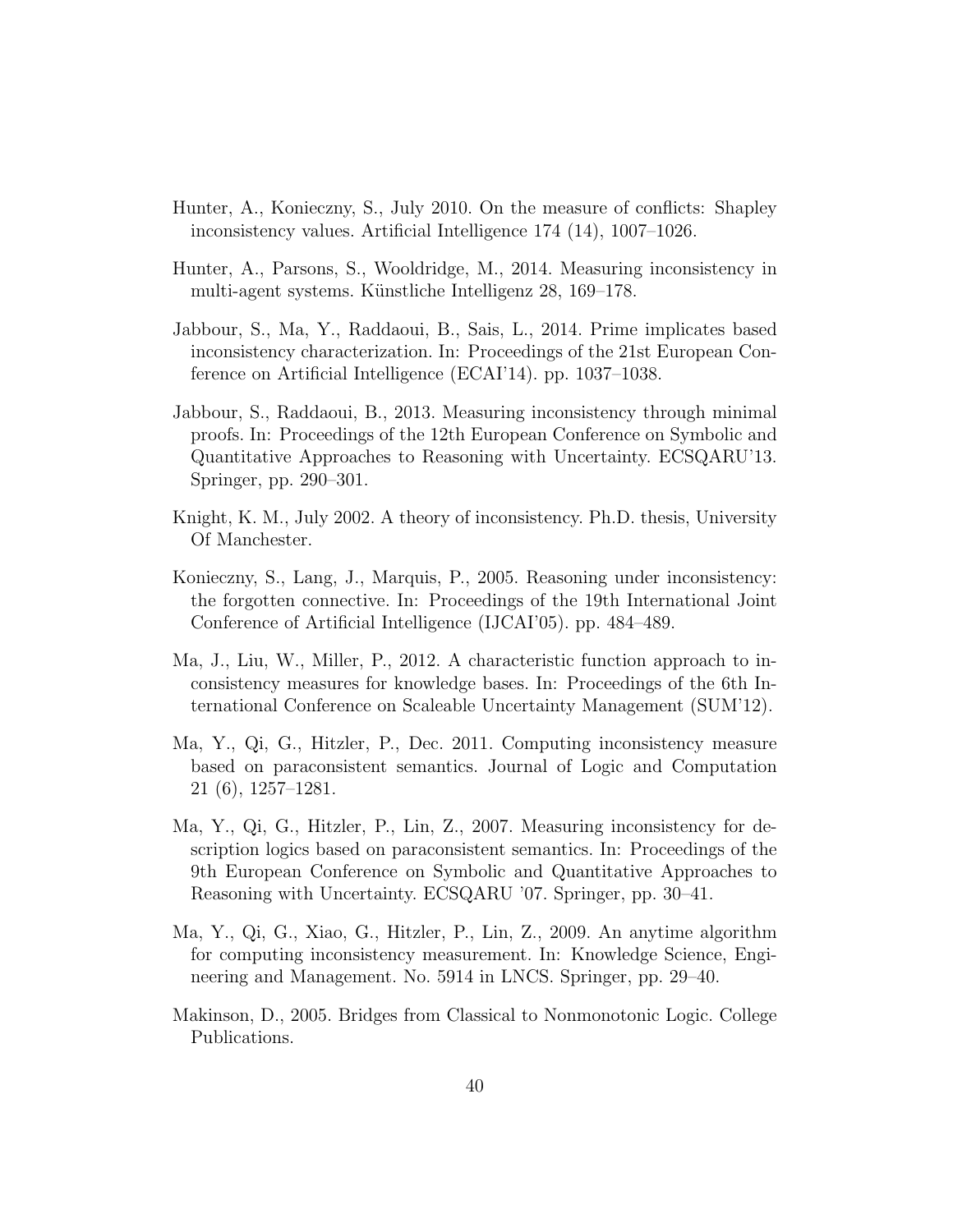- McAreavey, K., Liu, W., Miller, P., 2014. Computational approaches to finding and measuring inconsistency in arbitrary knowledge bases. International Journal of Approximate Reasoning 55, 1659–1693.
- Mu, K., Liu, W., Jin, Z., Bell, D., 2011. A Syntax-based Approach to Measuring the Degree of Inconsistency for Belief Bases. International Journal of Approximate Reasoning 52 (7), 978–999.
- Potyka, N., 2014. Linear programs for measuring inconsistency in probabilistic logics. In: Proceedings of the 14th International Conference on Principles of Knowledge Representation and Reasoning.
- Priest, G., 1979. Logic of Paradox. Journal of Philosophical Logic 8, 219–241.
- Sperner, E., 1928. Ein Satz über Untermengen einer endlichen Menge (in German). Mathematische Zeitschrift 27 (1), 544–548.
- Stephen, T., Yusun, T., 2012. Counting inequivalent monotone boolean functions. Tech. rep., arXiv:1209.4623.
- Thimm, M., April 2013. Inconsistency measures for probabilistic logics. Artificial Intelligence 197, 1–24.
- Thimm, M., January 2016. Stream-based Inconsistency Measurement. In: International Journal of Approximate Reasoning 68, 68–87.
- Xiao, G., Ma, Y., 2012. Inconsistency measurement based on variables in minimal unsatisfiable subsets. In: Proceedings of the 20th European Conference on Artificial Intelligence (ECAI'12).
- Zhou, L., Huang, H., Qi, G., Ma, Y., Huang, Z., Qu, Y., 2009. Measuring inconsistency in dl-lite ontologies. In: Proceedings of the 2009 IEEE/WIC/ACM International Joint Conference on Web Intelligence and Intelligent Agent Technology - Volume 01. IEEE Computer Society, pp. 349–356.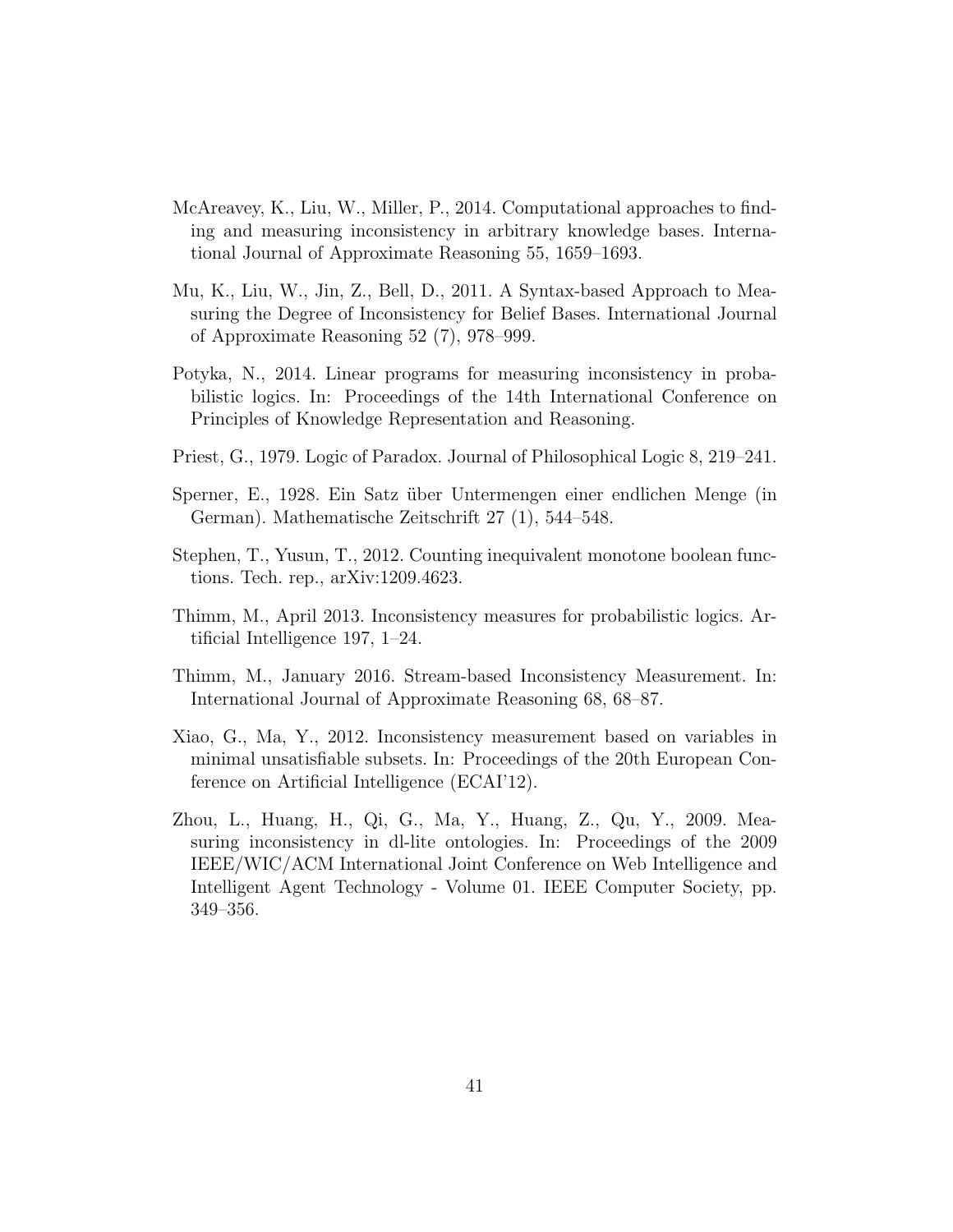|                                                                                                              | $\mathcal{C}^v(\mathcal{I},n)$ | $\mathcal{C}^f(\mathcal{I},n)$                         | $\mathcal{C}^l(\mathcal{I},n)$ | $\mathcal{C}^p(\mathcal{I},n)$ |
|--------------------------------------------------------------------------------------------------------------|--------------------------------|--------------------------------------------------------|--------------------------------|--------------------------------|
| $\mathcal{I}_d$                                                                                              | 2                              | $\overline{2}$                                         | $2^*$                          | $\overline{2}$                 |
| $\mathcal{I}_{\mathsf{MI}}$                                                                                  | $\infty$                       | $\binom{n}{\lfloor n/2\rfloor}+1$                      | $\infty^*$                     | $\infty$                       |
| $\mathcal{I}_{MI}$ c                                                                                         | $\infty$                       | $\leq \Psi(n)^{\ddagger}$                              | $\infty^*$                     | $\infty$                       |
| $\mathcal{I}_\eta$                                                                                           | $\Phi(2^n)^\dagger$            | $\leq \Phi({n \choose \lfloor n/2 \rfloor})^{\dagger}$ | $\infty^*$<br>$\infty^*$       | $\infty^*$                     |
| $\mathcal{I}_c$                                                                                              | $n+1$                          | $\infty$                                               |                                | $\infty$                       |
| $\mathcal{I}_{LPm}$                                                                                          | $\Phi(n)$                      | $\infty$                                               | $\infty^*$                     | $\infty$                       |
| $\mathcal{I}_{mc}$                                                                                           | $\infty$                       | $\binom{n}{\lfloor n/2 \rfloor}^{**}$                  | $\infty^*$                     | $\infty$                       |
| $\mathcal{I}_p$                                                                                              | $\infty$                       | $n+1$                                                  | $\infty^*$                     | $\infty$                       |
| $\mathcal{I}_{hs}$                                                                                           | $2^n + 1$                      | $n+1$                                                  | $\infty^{**}$ $\infty^*$       | $\infty^*$                     |
|                                                                                                              | $\infty$                       | $\infty^*$                                             |                                | $\infty$                       |
| $\mathcal{I}_{\rm{dala}}^{\Sigma} \ \mathcal{I}_{\rm{dala}}^{\rm{max}} \ \mathcal{I}_{\rm{dala}}^{\rm{hit}}$ | $n+2$                          | $\infty^*$                                             | $\lfloor (n+7)/3 \rfloor^{**}$ | $n+2$                          |
|                                                                                                              | $\infty$                       | $n+1$                                                  |                                | $\infty$                       |
| $\mathcal{I}_{D_f}$                                                                                          | $\infty$                       | $\leq \Psi(n)^{\ddagger}$                              | $\infty^*$                     | $\infty$                       |
| $\mathcal{I}_{P_m}$                                                                                          | $\infty$                       | $\infty$                                               | $\infty^*$                     | $\infty$                       |
| $\mathcal{I}_{mv}$                                                                                           | $n+1$                          | $\infty^*$                                             | $\infty^*$                     | $\infty$                       |
| $\mathcal{I}_{nc}$                                                                                           | $\infty$                       | $n+1$                                                  | $\infty^*$                     | $\infty$                       |

Table A.5: Characteristics of inconsistency measures  $(n \geq 1)$ \*only for  $n > 1$ 

 $*$ \*∗only for  $n > 3$ 

 $\dagger \Phi(x)$  is the number of fractions in the Farey series of order x and can be defined as  $\Phi(x) = |\{k/l \mid l = 1, \ldots, x, k = 0, \ldots, l\}|$ , see e.g. http://oeis.org/A005728 <sup>‡</sup> $\Psi(n)$  is the number of profiles of monotone Boolean functions of *n* variables, see e.g.

http://oeis.org/A220880

#### Appendix A. Proofs of Technical Results

**Theorem 1.** The  $\alpha$ -characteristics  $\mathcal{C}^{\alpha}(\mathcal{I}, n)$  ( $\alpha \in \{f, v, l, p\}$ ) for the inconsistency measures  $\mathcal{I}_d$ ,  $\mathcal{I}_{\mathsf{M1}}$ ,  $\mathcal{I}_{\mathsf{M1}}$ ,  $\mathcal{I}_{\eta}$ ,  $\mathcal{I}_c$ ,  $\mathcal{I}_{LP_m}$ ,  $\mathcal{I}_{mc}$ ,  $\mathcal{I}_p$ ,  $\mathcal{I}_{hs}$ ,  $\mathcal{I}_{\text{d}al}^{\Sigma}$ ,  $\mathcal{I}_{\text{d}al}^{\text{max}}$ ,  $\mathcal{I}_{\text{d}alal}^{\text{hit}}$ ,  $\mathcal{I}_{D_f}, \mathcal{I}_{P_m}, \mathcal{I}_{mv},$  and  $\mathcal{I}_{nc}$  are as shown in Table A.5.

*Proof.* Let  $n > 0$  except in proofs regarding  $\mathcal{C}^l$  where  $n > 1$  is assumed (note that  $\mathcal{C}^l(\mathcal{I},1) = 1$  for every measure  $\mathcal{I}$  as every  $\mathcal{K} \in \mathbb{K}^l(1)$  does not contain a negation and is therefore always consistent).

1.  $\mathcal{C}^v(\mathcal{I}_d, n) = 2$ 

By definition,  $\mathcal{I}_d$  has co-domain  $\{0, 1\}$  and therefore  $\mathcal{C}^v(\mathcal{I}_d, n) \leq 2$ . For the knowledge bases  $\mathcal{K}_8 = \{a\}$  and  $\mathcal{K}_9 = \{a \wedge \neg a\}$  we get  $\mathcal{I}_d(\mathcal{K}_8) = 0$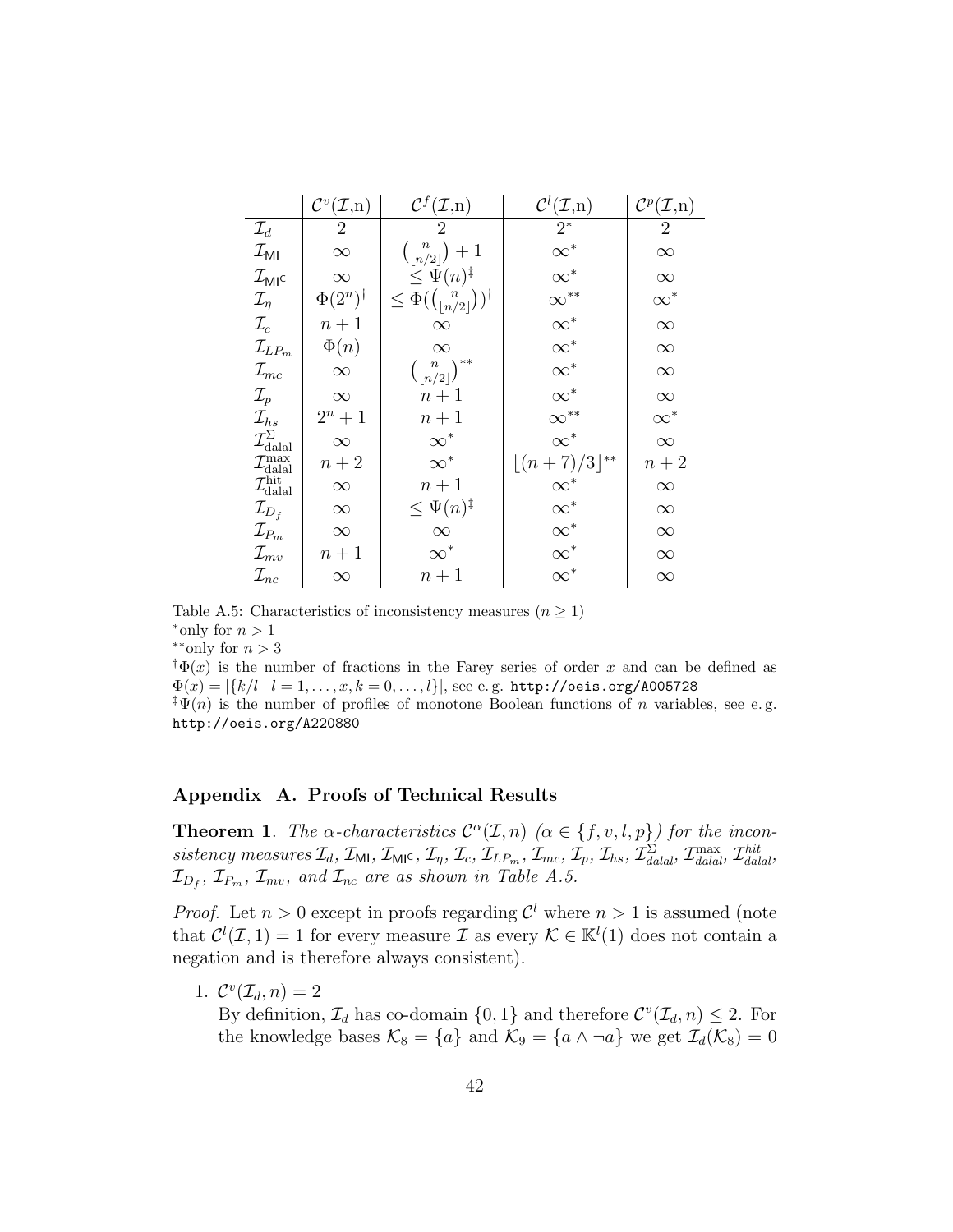and  $\mathcal{I}_d(\mathcal{K}_9) = 1$  and therefore  $\mathcal{C}^v(\mathcal{I}_d, n) \geq 2$ . As  $\mathcal{K}_8$  and  $\mathcal{K}_9$  use only one proposition the statement is true for all  $n > 0$ .

- 2.  $\mathcal{C}^f(\mathcal{I}_d, n) = 2$ Analogous to 1.
- 3.  $\mathcal{C}^l(\mathcal{I}_d,n)=2$ Note that  $n > 1$  is assumed as trivially  $\mathcal{C}^l(\mathcal{I}_d, 1) = 1$ . Analogous to 1 but consider  $\mathcal{K}_8 = \{a\}$  and  $\mathcal{K}_7 = \{a, \neg a\}.$
- 4.  $\mathcal{C}^p(\mathcal{I}_d, n) = 2$ Analogous to 1.
- 5.  $\mathcal{C}^v(\mathcal{I}_{\mathsf{MI}}, n) = \infty$

Consider for  $i \in \mathbb{N}$  the knowledge bases  $\mathcal{K}_i^2 = \{\neg a, a, a \wedge a, a \wedge a \wedge a\}$  $a, \ldots, \bigwedge_{j=1}^{i} a \}.$  Then  $\mathcal{I}_{\mathsf{MI}}(\mathcal{K}_{i}^{2}) = i$  and  $\lim_{i \to \infty} \mathcal{I}_{\mathsf{MI}}(\mathcal{K}_{i}^{2}) = \infty$ . As each  $\mathcal{K}_i^2$  only uses one proposition the statement is true for every  $n > 0$ .

6. 
$$
\mathcal{C}^f(\mathcal{I}_{\mathsf{MI}}, n) = \binom{n}{|n/2|} + 1
$$

Note that for every inconsistent knowledge base K the set  $MI(K)$  is a Sperner family of K, i.e. a set S of subsets from a set T for which  $X \subseteq Y$  for no two  $X, Y \in S$ . According to Sperner's theorem the maximal cardinality (which is also attained) of any Sperner family of a set T with  $|T| = n$  is  $\binom{n}{\lfloor n/2 \rfloor}$  $\binom{n}{\lfloor n/2 \rfloor}$  (Sperner, 1928). If K is consistent we have  $\text{MI}(\mathcal{K}) = \emptyset$  and  $\mathcal{I}_{\text{MI}}(\mathcal{K}) = 0$ , yielding  $\mathcal{C}^f(\mathcal{I}_{\text{MI}}, n) \leq {n \choose \lfloor n/2 \rfloor}$  $\binom{n}{|n/2|}+1$ . To show  $\mathcal{C}^f(\mathcal{I}_{\mathsf{MI}}, n) \geq \binom{n}{\lfloor n / 2 \rfloor}$  $\binom{n}{\lfloor n/2\rfloor}+1$  we show that every Sperner family can be represented through  $\textsf{MI}(\mathcal{K})$  of a knowledge base K. Let  $T = \{\alpha_1, \ldots, \alpha_n\}$ be a set and define a propositional signature  $At = \{a_1, \ldots, a_n\}$ . Let S be any Sperner family of T with cardinality  $\binom{n}{\lfloor n/2\rfloor}$  $\binom{n}{\lfloor n/2 \rfloor}$ . Define a knowledge base  $\mathcal{K}_n^S = \{\phi_1, \ldots, \phi_n\}$  via

$$
\phi_i = a_i \wedge \bigwedge_{M \in S, \alpha_i \in M} \bigvee_{\alpha_j \in M \setminus \{\alpha_i\}} \neg a_j
$$

for  $i = 1, \ldots, n$ . Informally, every  $\phi_i$  states that  $a_i$  is accepted and for each set M in S which contains  $\alpha_i$  at least one of the other elements must not be accepted. If follows that  $M = \{\alpha_{k_1}, \ldots, \alpha_{k_m}\}\$ (for some  $k_1, \ldots, k_m \in \{1, \ldots, n\}$ ) is an element of S if and only if the set  $\{\phi_{k_1}, \ldots, \phi_{k_m}\}\$ is a minimal inconsistent set. It follows that  $\mathcal{I}_{\textsf{MI}}(\mathcal{K}_n^S) = |\textsf{MI}(\mathcal{K}_n^S)| = |S| = \binom{n}{\lfloor n/2 \rfloor}$  $\binom{n}{|n/2|}$ . As removing any element from a Sperner family still yields a Sperner family, every value between 1 and  $\binom{n}{\lfloor n/2\rfloor}$  $\binom{n}{\lfloor n/2\rfloor}$  can be attained. Together with the fact that 0 is also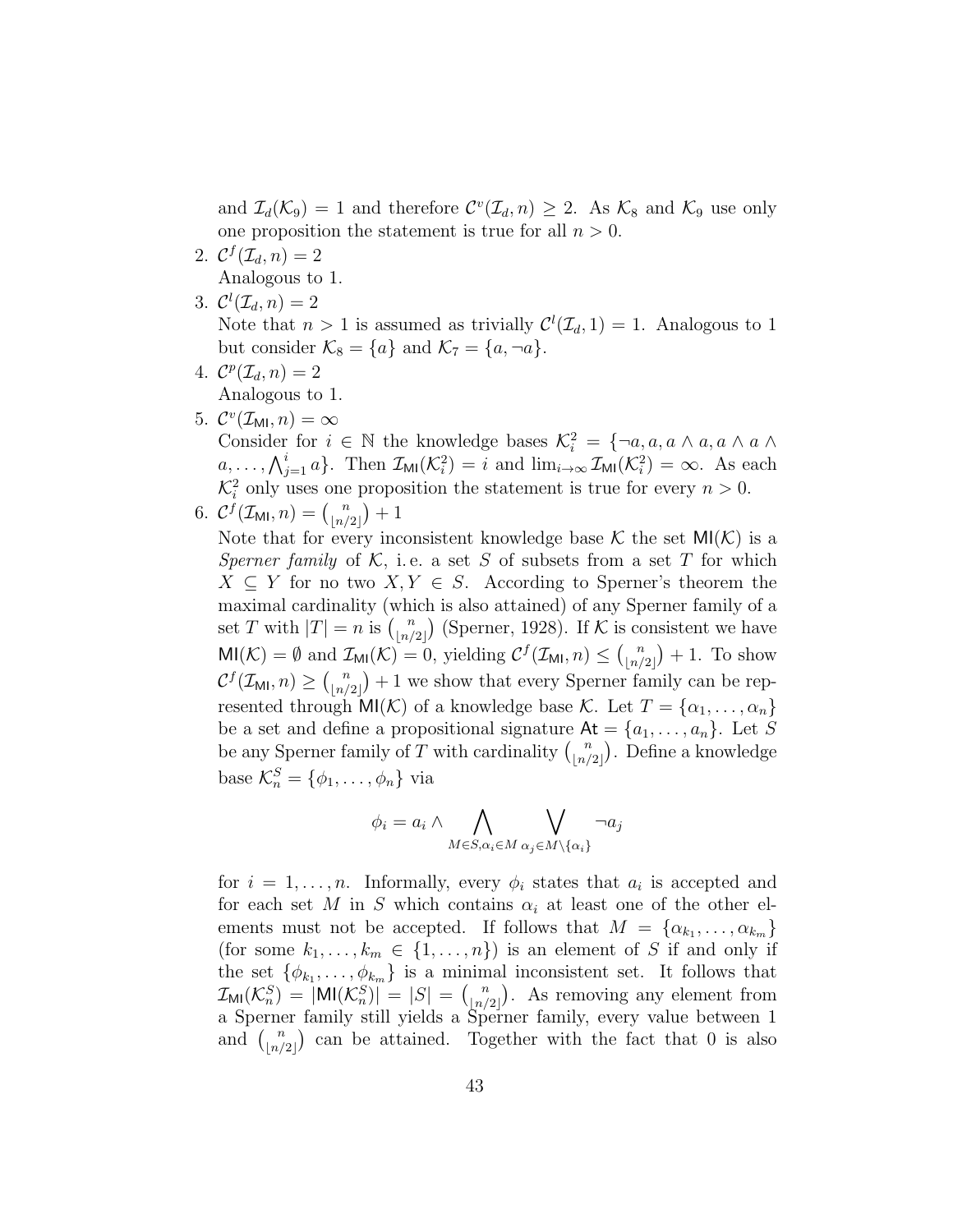a possible value of  $\mathcal{I}_{\text{MI}}$  we obtain  $\mathcal{C}^f(\mathcal{I}_{\text{MI}}, n) \geq {\binom{n}{n}}$  $\binom{n}{\lfloor n/2\rfloor}+1$  and thus  $\mathcal{C}^f(\mathcal{I}_{\mathsf{MI}}, n) = \binom{n}{\lfloor n \rfloor}$  $\binom{n}{\lfloor n/2 \rfloor} + 1.$ 

7.  $\mathcal{C}^l(\mathcal{I}_{\mathsf{MI}},n)=\infty$ 

Note that  $n > 1$  is assumed as trivially  $\mathcal{C}^l(\mathcal{I}_{\mathsf{M}^l}, 1) = 1$ . Consider the family of knowledge bases  $\mathcal{K}_i^3 = \{a_1, \ldots, a_i, \neg a_1, \ldots, \neg a_i\}$  for  $i \in \mathbb{N}$ . Then  $\mathcal{I}_{\text{MI}}(\mathcal{K}_i^3) = i$  and  $\mathcal{C}^l(\mathcal{I}_{\text{MI}}, n) = \infty$  as only formulas of maximum length two have been used.

- 8.  $\mathcal{C}^p(\mathcal{I}_{\mathsf{MI}}, n) = \infty$ Analogous to 7 (note that every formula in  $\mathcal{K}^3_i$  mentions only one proposition).
- 9.  $\mathcal{C}^v(\mathcal{I}_{\mathsf{MI}^c},n)=\infty$ Consider the family of knowledge bases  $\mathcal{K}_i^2$  from 5. Observe that  $\mathcal{I}_{\text{MIC}}(\mathcal{K}_i^2) = i/2$  and therefore  $\mathcal{C}^v(\mathcal{I}_{\text{MIC}}, n) = \infty$ .
- 10.  $C^f(\mathcal{I}_{\mathsf{MI}^{\mathsf{C}}}, n) \leq \Psi(n)$

Consider the vector  $\mathsf{profile}(\mathcal{K}) = (\mathsf{MI}^0(\mathcal{K}), \ldots, \mathsf{MI}^n(\mathcal{K}))$ , called MI-profile of K in the following, where  $\mathsf{MI}^i(\mathcal{K})$  is the set of *i*-size minimal inconsistent subsets of  $K$ . Note that every MI-profile induces the inconsistency value wrt.  $\mathcal{I}_{MI}$  of its corresponding knowledge base by  $\mathcal{I}_{\text{MIC}}(\mathcal{K}) = \sum_{i=1}^{n} |\text{MI}^{i}(\mathcal{K})| \cdot 1/i$ . Furthermore, note that two distinct MI-profiles may yield the same inconsistency value, e.g.  $(1, 0, 0)$  and  $(0, 2, 0)$  yield the same inconsistency value 1. It follows that

$$
C^{f}(\mathcal{I}_{\mathsf{M}^{\mathsf{IC}}}, n) \leq |\{ (|\mathsf{M}\mathsf{I}^0(\mathcal{K})|, \dots, |\mathsf{M}\mathsf{I}^n(\mathcal{K})|) \mid
$$
  

$$
(\mathsf{M}\mathsf{I}^0(\mathcal{K}), \dots, \mathsf{M}\mathsf{I}^n(\mathcal{K})) \text{ is an}
$$
  

$$
\mathsf{M}\mathsf{I}\text{-profile for some }\mathcal{K} \in \mathbb{K}^{f}(n)\}|
$$

As discussed in 6, for every knowledge base K the set  $M(\mathcal{K})$  is a Sperner family. It is well-known that there is an equivalence between Sperner families and monotone boolean functions, cf. (Stephen and Yusun, 2012). In (Stephen and Yusun, 2012) the number of inequivalent monotone boolean functions has been investigated, see also http://oeis.org/A220880. These numbers are the same of inequivalent Sperner families as well. Here, two Sperner families  $MI(K)$  and  $MI(K')$  are equivalent if they yield the same MI-profiles. The number of different MI-profiles is also the number on the right-hand side of the above equation, thus showing the claim  $C^{f}(\mathcal{I}_{\mathsf{MI}^{\mathsf{C}}}, n) \leq \Psi(n)$  where  $\Psi(n)$  is the number of inequivalent monotone Boolean functions on *n* variables.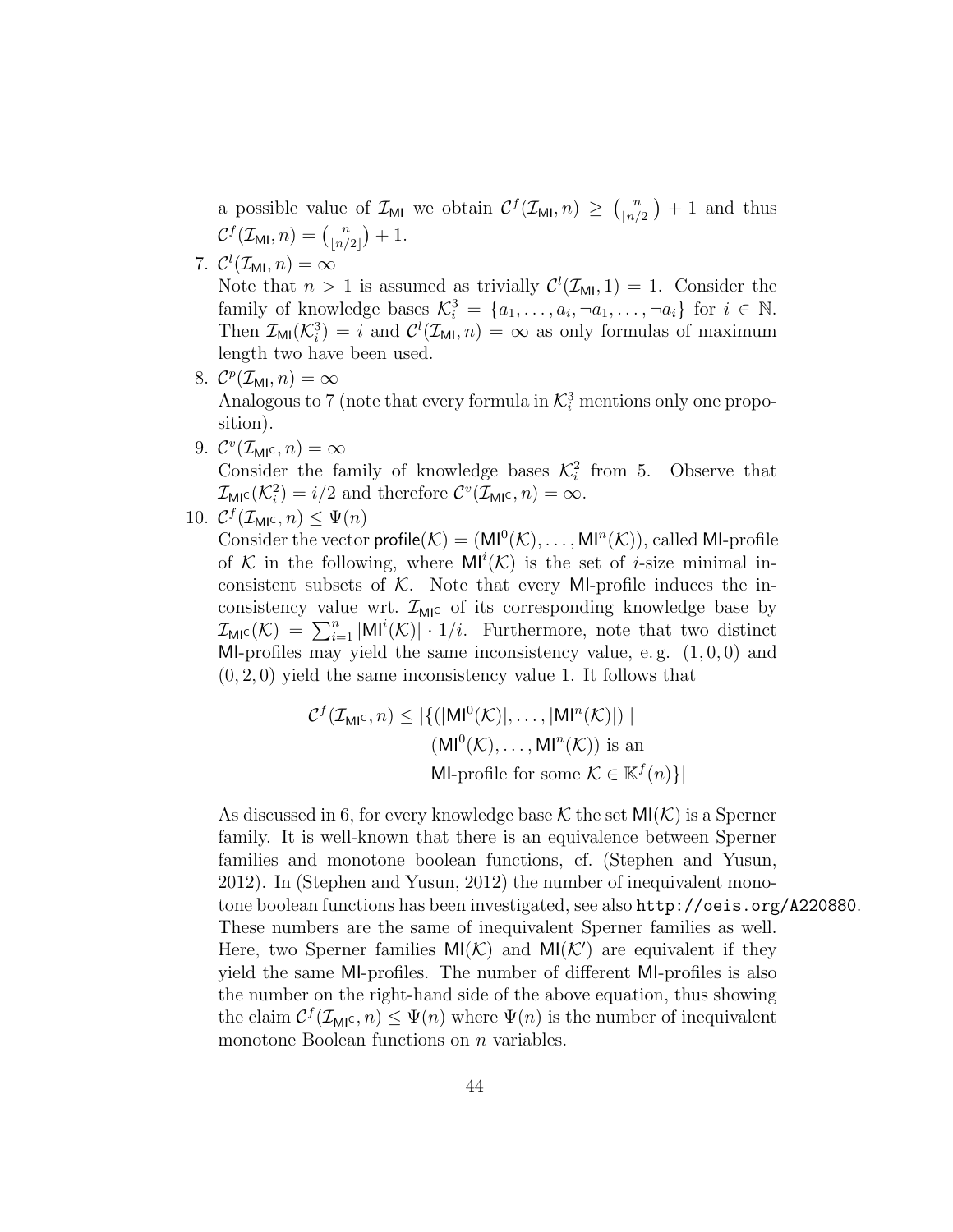11.  $\mathcal{C}^l(\mathcal{I}_{\mathsf{MI}^{\mathsf{C}}},n) = \infty$ 

Note that  $n > 1$  is assumed as trivially  $\mathcal{C}^l(\mathcal{I}_{\text{MI}^c}, 1) = 1$ . Consider then the family of knowledge bases  $\mathcal{K}_i^3$  from 7 and observe that  $\mathcal{I}_{\text{MI}^c}(\mathcal{K}_i^3)$  =  $i/2$  and therefore  $\mathcal{C}^l(\mathcal{I}_{\mathsf{MI}^{\mathsf{C}}},n) = \infty$ .

- 12.  $\mathcal{C}^p(\mathcal{I}_{\text{MI}}^c, n) = \infty$ Analogous to 11 (note that every formula in  $\mathcal{K}_i^3$  mentions only one proposition).
- 13.  $\mathcal{C}^v(\mathcal{I}_\eta,n) = \Phi(2^n)$

We first show  $\mathcal{C}^v(\mathcal{I}_n, n) \leq \Phi(2^n)$ . In (Knight, 2002) it has already been shown that  $\mathcal{I}_n(\mathcal{K}) \in [0,1] \cap \mathbb{Q}$  for every K (Definition 2.7 and Theorem 2.28). Hence, assume  $\eta = k/l$  and  $\mathcal{I}_{\eta}(\mathcal{K}) = 1 - \eta$  for  $k, l \in \mathbb{N}$ and  $k \leq l$ . We also assume for now that K contains no contradictory formula. Furthermore, we assume that  $K$  contains no free formulas (as  $\mathcal{I}_n$  satisfies independence they have no influence on the inconsistency value, cf. (Thimm, 2013)). Let  $P$  be a probability function such that  $P(\phi) \geq k/l$  for all  $\phi \in \mathcal{K}$ . It can be assumed that there is no  $\omega \in \Omega(\mathsf{At})$ such that  $P(\omega) > 0$  but  $\omega \not\models \phi$  for every  $\phi \in \mathcal{K}$  (otherwise one could set  $P(\omega) = 0$  and distribute the "probability mass"  $P(\omega)$  on the remaining interpretations which have already a positive probability; this cannot change the fact that  $P(\phi) \geq k/l$  for all  $\phi \in \mathcal{K}$ ). So for all  $\omega \in \Omega(\mathsf{At}),$ if  $P(\omega) > 0$  then  $\omega \models \phi$  for some  $\phi \in \mathcal{K}$ . Define  $F_{\mathcal{K}}(\omega) = \{ \phi \in$  $\mathcal{K} \mid \omega \models \phi$  for all  $\omega \in \Omega(\mathsf{At})$ , i.e.,  $F_{\mathcal{K}}(\omega)$  is the set of formulas in K that are satisfied by  $\omega$ . We can furthermore assume that for all  $\omega, \omega' \in \Omega(\mathsf{At})$  with  $P(\omega) > 0$  and  $P(\omega') > 0$  we have  $F_{\mathcal{K}}(\omega) \nsubseteq F_{\mathcal{K}}(\omega')$ (otherwise we could set  $P(\omega) = 0$  and add the probability mass  $P(\omega)$  to  $P(\omega')$ , without decreasing the probabilities of the formulas). Assume furthermore, that among all probability functions that satisfy the above constraints, P is one such that  $|\{\omega|P(\omega) > 0\}|$  is minimal.

Now consider the case  $|\{\omega \mid P(\omega) > 0\}| = 2$ , i.e., there are two interpretations  $\omega_1, \omega_2$  that receive positive probability. For every formula  $\phi \in \mathcal{K}$ , either  $\phi \in F_{\mathcal{K}}(\omega_1)$ , or  $\phi \in F_{\mathcal{K}}(\omega_2)$ , or  $\phi \in F_{\mathcal{K}}(\omega_1) \cap F_{\mathcal{K}}(\omega_2)$ . Note that the latter case cannot be possible for all  $\phi \in \mathcal{K}$  as otherwise  $F_{\mathcal{K}}(\omega_1) = F_{\mathcal{K}}(\omega_2)$ . Furthermore, there is one formula  $\phi' \in \mathcal{K}$  with  $P(\phi') = P(\omega_1)$  and one formula  $\phi'' \in \mathcal{K}$  with  $P(\phi'') = P(\omega_2)$ , otherwise we would have  $F_K(\omega_1) \subseteq F_K(\omega_2)$  or  $F_K(\omega_2) \subseteq F_K(\omega_1)$ . As  $P(\phi)$  has to be maximal for all  $\phi \in \mathcal{K}$  we can conclude  $P(\omega_1) = P(\omega_2)$  and therefore  $\eta = 1/2$ .

Now consider the case  $|\{\omega \mid P(\omega) > 0\}| = 3$ , i.e., there are three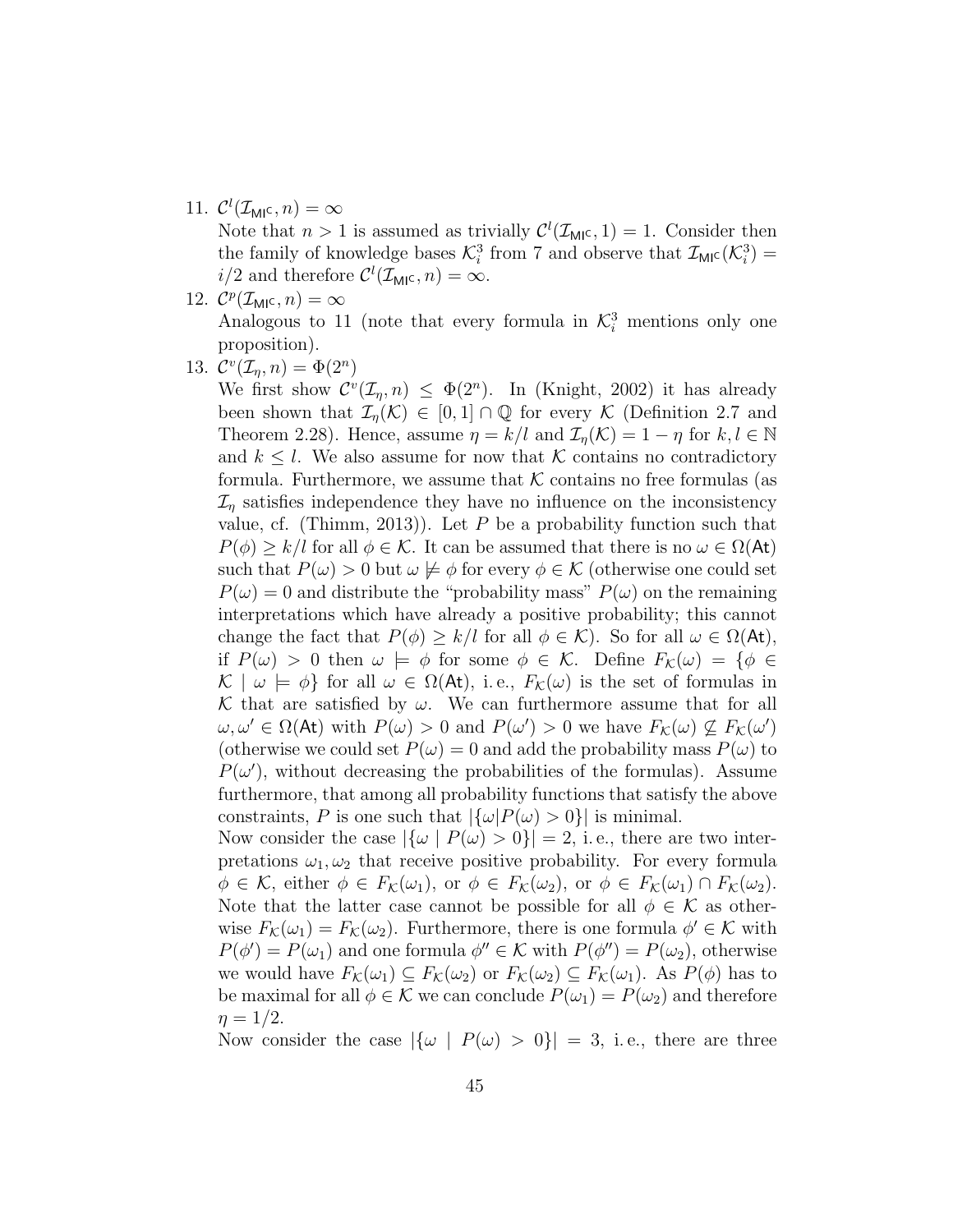interpretations  $\omega_1, \omega_2, \omega_3$  that receive positive probability. For each  $\phi \in \mathcal{K}$  let  $\Delta_P(\phi) = {\omega \in \Omega(\mathsf{At}) \mid P(\omega) > 0, \omega \models \phi}, \text{ i.e., } \Delta_P(\phi) \text{ is}$ such that  $P(\phi) = \sum_{\omega \in \Delta_P(\phi)} P(\omega)$ . Note that it cannot be the case that  $|\Delta_P(\phi)| = 3$  for any  $\phi \in \mathcal{K}$  (otherwise  $\phi$  would be free in  $\mathcal{K}$ ) or that  $|\Delta_P(\phi)| = 0$  (then  $\phi$  would be self-contradictory). Consider the following sub-cases:

(a) for all  $\phi \in \mathcal{K}$  we have  $|\Delta_P(\phi)| = 1$ :

Then for all  $\phi \in \mathcal{K}$  we have  $P(\phi) = P(\omega)$  for some  $\omega \in {\omega_1, \omega_2, \omega_3}$ and as there are no subset relations between any  $F_K(\omega_1)$ ,  $F_K(\omega_2)$ , and  $F_K(\omega_3)$ , it follows that  $P(\omega_1) = P(\omega_2) = P(\omega_3) = 1/3$  maximizes each probability and we have  $\eta = 1/3$ .

- (b) for all  $\phi \in \mathcal{K}$  we have  $|\Delta_P(\phi)| = 2$ : Then for all  $\phi \in \mathcal{K}$  we have  $P(\phi) = P(\omega) + P(\omega')$  for some  $\omega, \omega' \in$  $\{\omega_1, \omega_2, \omega_3\}$  with  $\omega \neq \omega'$  and as there are no subset relations between any  $F_{\mathcal{K}}(\omega_1)$ ,  $F_{\mathcal{K}}(\omega_2)$ , and  $F_{\mathcal{K}}(\omega_3)$ , it follows that  $P(\omega_1)$  =  $P(\omega_2) = P(\omega_3) = 1/3$  maximizes each probability and we have  $\eta = 2/3$ .
- (c) otherwise:

Let  $\phi_1 \in \mathcal{K}$  with  $|\Delta_P(\phi_1)| = 1$ . Without loss of generality assume  $\Delta_P(\phi_1) = {\omega_1}$ . As  $F_K(\omega_2) \not\subseteq F_K(\omega_1)$  there is  $\phi_2 \in F_K(\omega_2)$  with  $\phi_2 \notin F_{\mathcal{K}}(\omega_1)$ . Consider the case that for all  $\phi \in F_{\mathcal{K}}(\omega_3)$  either  $\phi \in F_{\mathcal{K}}(\omega_1)$  or  $\phi \in F_{\mathcal{K}}(\omega_2)$ . Then P' defined via  $P'(\omega_1) = 0.5$ ,  $P'(\omega_2) = 0.5$ , and  $P'(\omega) = 0$  for all other  $\omega$  yields  $P'(\phi) \geq 0.5$ for all  $\phi \in \mathcal{K}$ . Assuming P obtains a larger probability for all formulas implies that  $P(\omega) > 0.5$  (in order to have  $P(\phi_1) > 0.5$ ), but then  $P(\phi_2)$  < 0.5. So we have a contradiction since P is supposed to be minimal wrt.  $|\{\omega|P(\omega) > 0\}|$ . It follows that there is  $\phi_3 \in F_K(\omega_3)$  with  $\phi_3 \notin F_K(\omega_1)$  and  $\phi_3 \notin F_K(\omega_2)$ , so  $P(\phi_3) = P(\omega_3)$ . Similarly, it can be assumed that  $\phi_2 \notin F_K(\omega_3)$ as well. As  $P(\phi_1) = P(\omega_1)$ ,  $P(\phi_2) = P(\omega_2)$ , and  $P(\phi_3) = P(\omega_3)$ it follows that  $P(\omega_1) = P(\omega_2) = P(\omega_3) = 1/3$  maximizes each probability and we have  $\eta = 1/3$ .

So for  $|\{\omega \mid P(\omega) > 0\}| = 3$  we have that  $\eta \in \{1/3, 2/3\}$ . Inductively it follows that for  $|\{\omega \mid P(\omega) > 0\}| = h$  we have  $\eta \in \{1/h, \ldots, (h-1)/h\}.$ As a signature with *n* propositions has  $2<sup>n</sup>$  different interpretations, and together with the cases of a consistent knowledge base (inconsistency value 0) and one that contains a contradictory formula (inconsistency value 1) we obtain  $C^{v}(\mathcal{I}_{\eta}, n) \leq |\{k/l \mid l = 1, ..., 2^{n}, k = 0, ..., l\}|$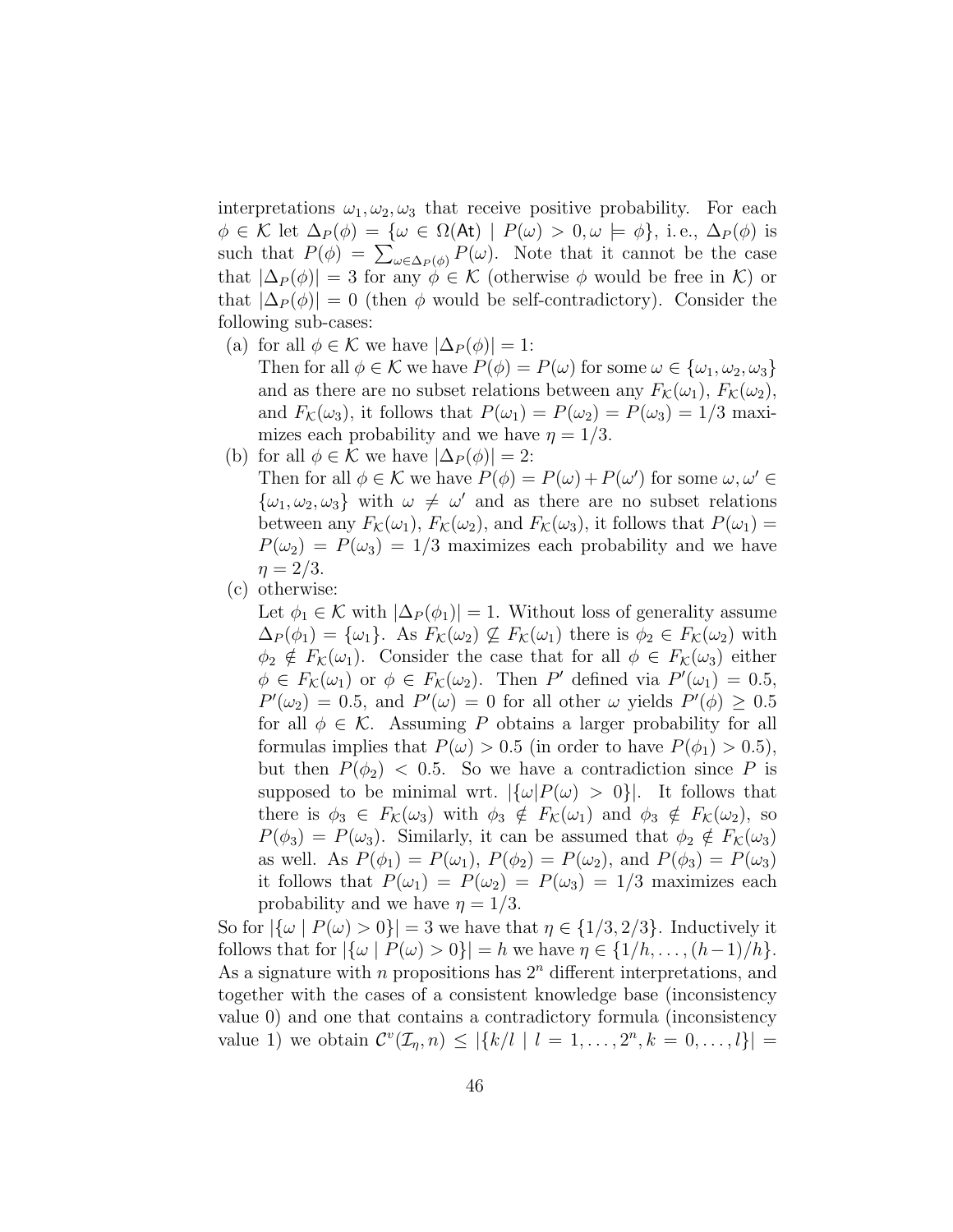$\Phi(2^n)$ .

We now show that  $\mathcal{C}^v(\mathcal{I}_\eta,n) \geq \Phi(2^n)$ . For that let  $\eta = k/l$  for  $l \in$  $\{1,\ldots,2^n\}$  and  $k \in \{1,\ldots,l\}$ . Let  $X = \{\omega_1,\ldots,\omega_l\} \subseteq \Omega(\mathsf{At})$  be any set of l different interpretations. Define P via  $P(\omega) = 1/l$  if  $\omega \in X$  and  $P(\omega) = 0$  otherwise. Define K via  $\phi \in \mathcal{K}$  if and only if

$$
\phi = \bigvee_{\omega \in X_k} \phi_{\omega}
$$

where  $X_k$  is a k-element subset of X and  $\phi_\omega$  is the complete conjunction that has  $\omega \in \Omega(\mathsf{At})$  as its only model (note that  $\hat{\mathcal{K}}$  contains  $\binom{l}{k}$  $\binom{l}{k}$  formulas, one for each k-element subset of X). Observe that for all  $\phi \in \mathcal{K}$  we have

$$
P(\phi) = P(\bigvee_{\omega \in X_k} \phi_{\omega}) = \sum_{\omega \in X_k} P(\phi_{\omega}) = k/l
$$

and that this is obviously the maximal possible value for  $\hat{K}$ . It follows that  $\mathcal{I}_{\eta}(\hat{\mathcal{K}}) = 1 - k/l$  and therefore  $\mathcal{C}^v(\mathcal{I}_{\eta}, n) \geq \Phi(2^n)$ .

14.  $C^f(\mathcal{I}_\eta,n) \leq \Phi(\binom{n}{\lfloor n/\ell\rfloor})$  $\binom{n}{\lfloor n/2 \rfloor}$ 

Analogous to 13. However, note that the maximal number of interpretations that may receive a positive probability is bounded by the number of different  $F_K(\omega)$  for  $\omega \in \Omega(\mathsf{At})$ . As the set of  $F_K(\omega)$  with  $P(\omega) > 0$  form a Sperner family (no two elements have a subset relation) the maximal cardinality of this set is  $\binom{n}{\lfloor n/2 \rfloor}$  $\binom{n}{|n/2|}$ , cf. (Sperner, 1928).

15.  $\mathcal{C}^l(\mathcal{I}_\eta,n) = \infty$ 

Note that  $n > 1$  is assumed as trivially  $\mathcal{C}^l(\mathcal{I}_n, 1) = 1$ . For  $n = 2$  observe that either  $\mathcal{I}_n(\mathcal{K}) = 0$  (for consistent  $\mathcal{K}$ ) or  $\mathcal{I}_n(\mathcal{K}) = 0.5$ . For the latter, note that  $K$  can only be inconsistent if and only if there is at least one (possibly more)  $a \in \mathsf{At}$  such that  $a, \neg a \in \mathcal{K}$  (or semantically equivalent formulas). Then any probability function P with  $P(\phi)$ maximal for all  $\phi \in \mathcal{K}$  has to satisfy  $P(a) = P(\neg a) = 0.5$ . Therefore we have  $\mathcal{C}^l(\mathcal{I}_n, 2) = 2$ . For  $n = 3$  we additionally have the case that a three-element minimal inconsistent subset  $\{\neg a_1, \neg a_2, a_1 \lor a_2\}$  may occur with corresponding inconsistency value  $1/3$ , thus  $\mathcal{C}^l(\mathcal{I}_\eta,n) = 3$ . For  $n > 3$  consider the family of knowledge bases  $\mathcal{K}_i^4 = \{\neg a_1 \lor a_2, \neg a_2 \lor a_3\}$  $a_3, \ldots, \neg a_{i-1} \lor a_i, \neg a_i \land a_1$ . Note that  $\mathcal{K}_i^4$  is a minimal inconsistent set. By Theorem 2.12 of (Knight, 2002)  $\mathcal{I}_{\eta}(\mathcal{K}_{i}^{4}) = 1/|\mathcal{K}_{i}^{4}| = 1/i$  and therefore  $\mathcal{C}^l(\mathcal{I}_\eta,n) = \infty$ .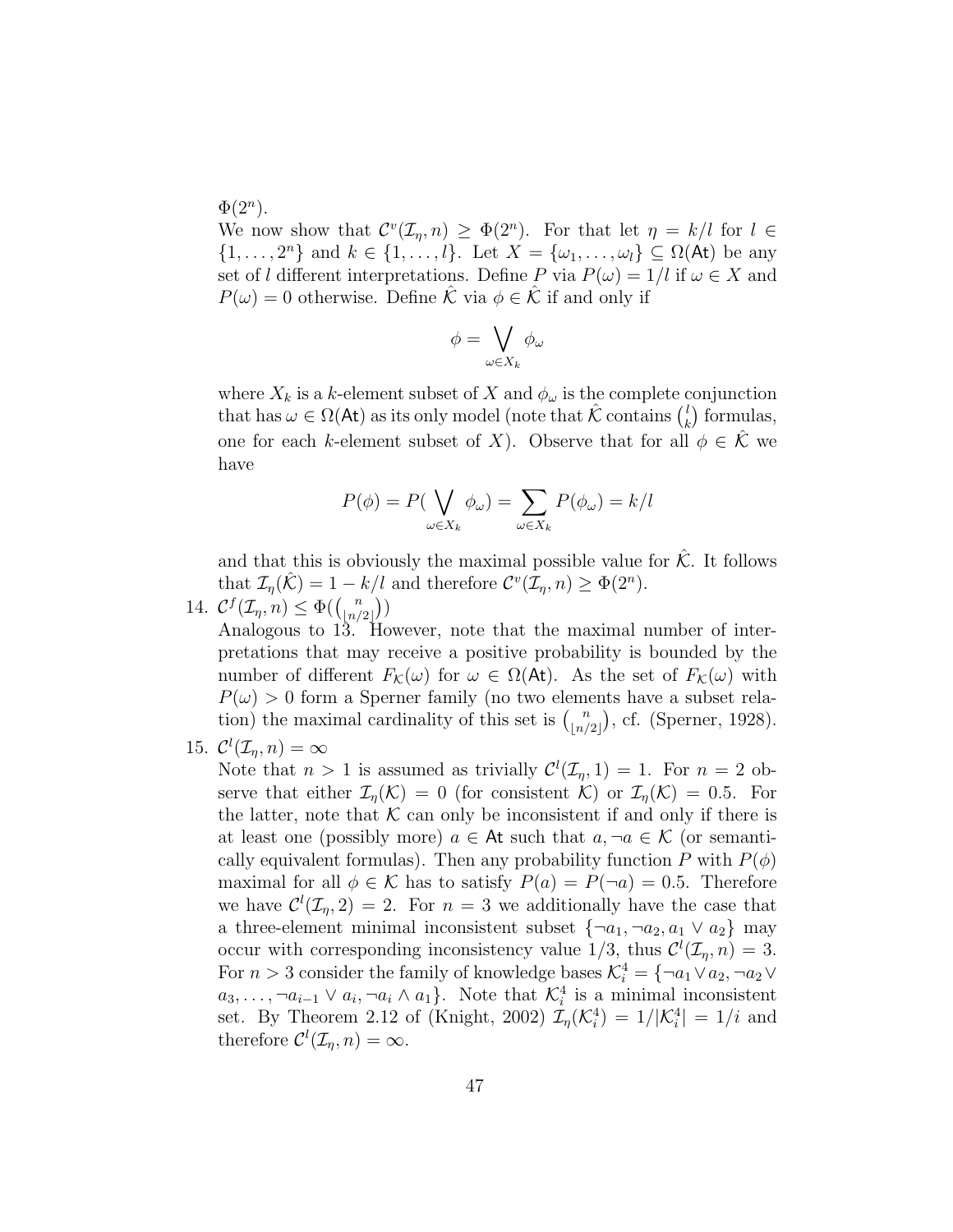# 16.  $\mathcal{C}^p(\mathcal{I}_\eta,n) = \infty$

First, for  $n = 1$  observe that either  $\mathcal{I}_n(\mathcal{K}) = 0$  (for consistent  $\mathcal{K}$ ),  $\mathcal{I}_{\eta}(\mathcal{K}) = 1$  (for K containing a contradictory formula), or  $\mathcal{I}_{\eta}(\mathcal{K}) = 0.5$ . For the latter, note that  $K$  can only be inconsistent without containing a contradictory formula if and only if there is at least one (possibly more)  $a \in \mathsf{At}$  such that  $a, \neg a \in \mathcal{K}$  (or semantically equivalent formulas). Then any probability function P with  $P(\phi)$  maximal for all  $\phi \in \mathcal{K}$  has to satisfy  $P(a) = P(\neg a) = 0.5$ . For  $n > 1$  consider the family of knowledge bases  $\mathcal{K}_i^4$  from 15. Note that  $\mathcal{K}_i^4$  is a minimal inconsistent set. By Theorem 2.12 of (Knight, 2002)  $\mathcal{I}_{\eta}(\mathcal{K}_{i}^{4}) = 1/|\mathcal{K}_{i}^{4}| = 1/i$  and therefore  $\mathcal{C}^p(\mathcal{I}_\eta,n) = \infty$ .

17.  $\mathcal{C}^{v}(\mathcal{I}_{c}, n) = n + 1$ 

Consider the propositional signature  $At = \{a_1, \ldots, a_n\}$  and for each  $i = 0, \ldots, n$  consider the knowledge base  $\mathcal{K}_i^5 = \{a_1 \wedge \neg a_1, \ldots, a_i \wedge \neg a_i\}$ (with  $\mathcal{K}_0^5 = \emptyset$ ). Then  $\mathcal{I}_c(\mathcal{K}_i^5) = i$  as every  $a_1, \ldots, a_i$  has to be set to **B** in every model of  $\mathcal{K}_i^5$ . Together with the fact that every model can assign the value B to at most  $|At| = n$  different propositions we have  $\mathcal{C}^v(\mathcal{I}_c, n) = n + 1.$ 

18.  $\mathcal{C}^f(\mathcal{I}_c, n) = \infty$ 

Consider the family of knowledge bases  $\mathcal{K}_i^6 = \{a_1 \wedge \ldots \wedge a_i \wedge \neg a_1 \wedge \ldots \wedge a_i\}$  $\neg a_i$ . Then  $\mathcal{I}_c(\mathcal{K}_i^6) = i$  for  $i > 0$  and  $\lim_{i \to \infty} \mathcal{I}_c(\mathcal{K}_i^6) = \infty$ . As each  $\mathcal{K}_i^6$ has only one formula the statement is true for every  $n > 0$ .

19.  $\mathcal{C}^l(\mathcal{I}_c, n) = \infty$ 

Note that  $n > 1$  is assumed as trivially  $\mathcal{C}^l(\mathcal{I}_c, 1) = 1$ . Consider the family of knowledge bases  $\mathcal{K}_i^3 = \{a_1, \ldots, a_i, \neg a_1, \ldots, \neg a_i\}$  for  $i \in \mathbb{N}$ . Then  $\mathcal{I}_c(\mathcal{K}_i^3) = i$  and  $\mathcal{C}^l(\mathcal{I}_c, n) = \infty$  as only formulas of maximum length two have been used.

20.  $\mathcal{C}^p(\mathcal{I}_c, n) = \infty$ 

Analogous to 19 (note that every formula in  $\mathcal{K}_i^3$  mentions only one proposition).

21.  $\mathcal{C}^f(\mathcal{I}_{LP_m}, n) = \Phi(n)$ 

Recall from item that  $\mathcal{I}_c(\mathcal{K}) \in \{0,\ldots,n\}$  for  $\mathcal{K} \in \mathbb{K}^v(n)$  and note  $|\mathsf{At}(\mathcal{K})| \in \{1,\ldots,n\}$  and  $\mathcal{I}_c(\mathcal{K}) \leq |\mathsf{At}(\mathcal{K})|$ . Together we obtain  $\mathcal{I}_{LP_m}(\mathcal{K}) =$  $\mathcal{I}_c(\mathcal{K})/|\mathsf{At}(\mathcal{K})| \in \{k/l \mid l = 1,\ldots, |\mathsf{At}(\mathcal{K})|, k = 0,\ldots,l\}$  and therefore  $C^f(\mathcal{I}_{LP_m}, n) \leq \Phi(n) = |\{k/l \mid l = 1, \ldots, n, k = 0, \ldots, l\}|.$  To see  $C^{f}(\mathcal{I}_{LP_m}, n) \geq \Phi(n)$  consider the family of knowledge bases  $\mathcal{K}_{i,j}^{16} =$  ${a_1,\ldots,a_i,\neg a_1,\ldots,\neg a_i}$  for  $i,j\in\mathbb{N}, i\leq j$  and observe that  $\mathcal{I}_{LP_m}(\widetilde{\mathcal{K}}_{i,j}^{16})=$  $i/j$ .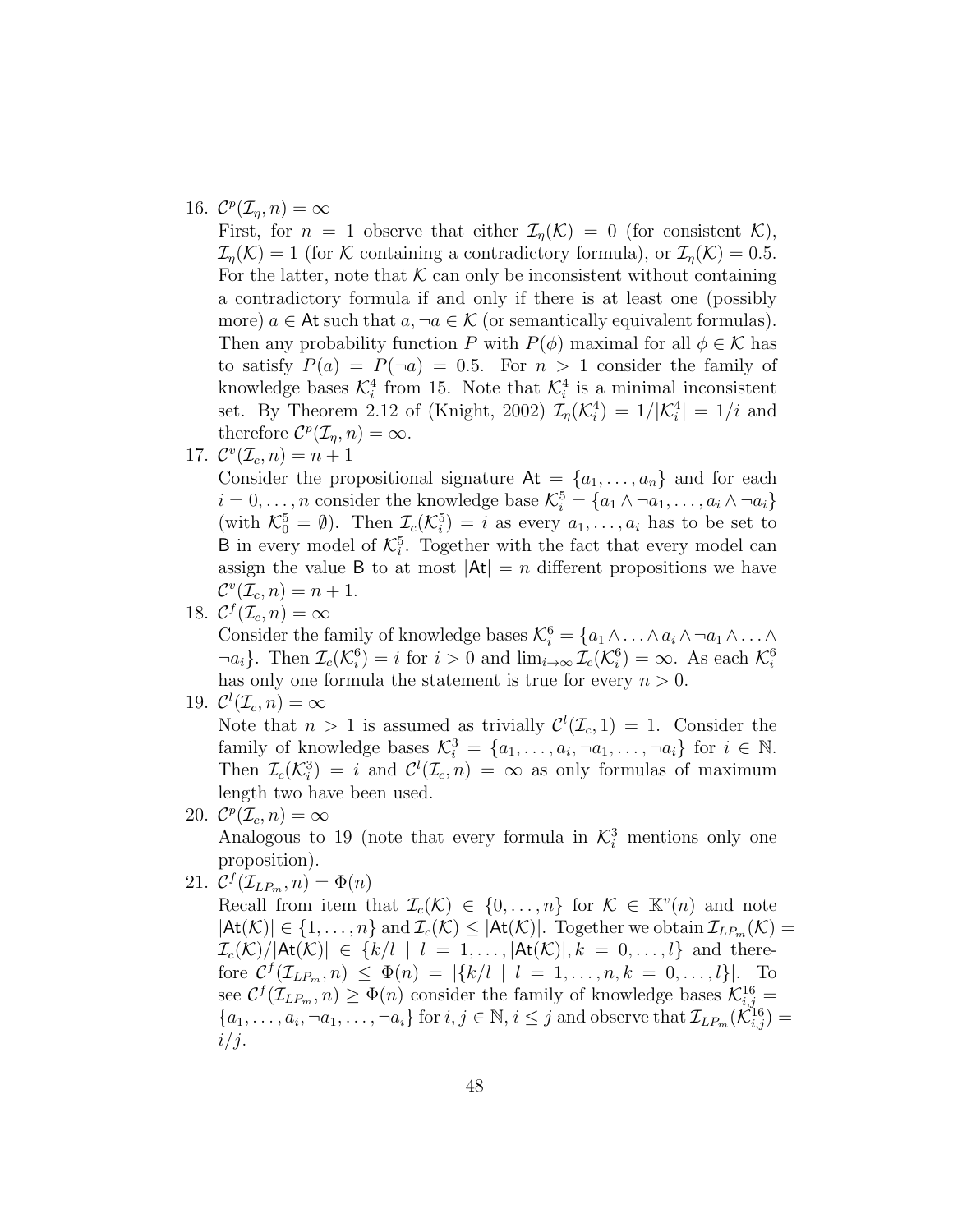22.  $\mathcal{C}^f(\mathcal{I}_{LP_m}, n) = \infty$ 

Consider the family of knowledge bases  $\mathcal{K}_i^{15} = \{\neg a_1 \land a_1 \land a_2 \land \dots \land a_i\}.$ Then  $\mathcal{I}_{LP_m}(\mathcal{K}_i^{15}) = 1/i$  for  $i > 0$ . As each  $\mathcal{K}_i^{15}$  has only one formula the statement is true for every  $n > 0$ .

- 23.  $\mathcal{C}^l(\mathcal{I}_{LP_m}, n) = \infty$ Note that  $n > 1$  is assumed as trivially  $\mathcal{C}^l(\mathcal{I}_{LP_m}, 1) = 1$ . Consider the family of knowledge bases  $\mathcal{K}_i^{12} = \{\neg a_1, a_1, a_2, \ldots, a_i\}$  for  $i \in \mathbb{N}$ . Then  $\mathcal{I}_{LP_m}(\mathcal{K}_i^{12}) = 1/i$  and  $\mathcal{C}^l(\mathcal{I}_{LP_m}, n) = \infty$  as only formulas of maximum length two have been used.
- 24.  $\mathcal{C}^p(\mathcal{I}_{LP_m}, n) = \infty$ Analogous to 23 (note that every formula in  $\mathcal{K}_i^{12}$  mentions only one proposition).
- 25.  $\mathcal{C}^v(\mathcal{I}_{mc}, n) = \infty$

Consider the family of knowledge bases  $\mathcal{K}_i^7 = \{a \land \neg a, a \land a \land \neg a \land a\}$  $\neg a, \ldots \bigwedge_{j=1}^{i} a \wedge \neg a$  and observe that  $\mathcal{I}_{mc}(\mathcal{K}_i^7) = |\mathsf{SC}(\mathcal{K}_i^7)| = i+1$  (all formulas in  $\mathcal{K}_i^7$  are self-contradicting and only the empty subset is a maximal consistent subset). It follows that  $\mathcal{C}^v(\mathcal{I}_{mc}, n) = \infty$ .

26.  $\mathcal{C}^f(\mathcal{I}_{mc}, n) = \binom{n}{\lfloor n / n \rfloor}$  $\binom{n}{|n/2|}$ 

Note first, that if  $K$  contains only self-contradictory formulas we have  $MC(\mathcal{K}) = \emptyset$ . Otherwise, analogously to 6, observe that for every other consistent or inconsistent knowledge base  $\mathcal K$  the set  $MC(\mathcal K)$  is a *Sperner* family of K, i.e. a set S of subsets from a set T for which  $X \subseteq Y$  for no two  $X, Y \in S$ . According to Sperner's theorem the maximal cardinality (which is also attained) of any Sperner family of a set T with  $|T| = n$ is  $\binom{n}{\lfloor n/2\rfloor}$  $\binom{n}{\lfloor n/2 \rfloor}$  (Sperner, 1928). Hence we have  $0 \leq |\mathsf{MC}(\mathcal{K})| \leq \binom{n}{\lfloor n/2 \rfloor}$  $\binom{n}{\lfloor n/2 \rfloor}$ . Also analogously to 6 observe that every value can be attained by some knowledge base. For that let  $S$  be any Sperner family of cardinality  $\lfloor n/2 \rfloor$  of a set  $T = \{\alpha_1, \ldots, \alpha_n\}$ . Let  $\mathsf{At} = \{a_1, \ldots, a_n\}$  and define a knowledge base  $\hat{\mathcal{K}}_n^S = \{\phi_1, \ldots, \phi_n\}$  with

$$
\phi_i = \bigvee_{\alpha_i \in M \in S} (\bigwedge_{\alpha_j \in M} a_j \wedge \bigwedge_{\alpha_j \notin M} \neg a_j)
$$

for  $i = 1, \ldots, n$ . Informally, every  $\phi_i$  lists all sets  $M \in S$  that include  $\alpha_i$ . Then a set  $M \subseteq \hat{\mathcal{K}}_n^S$  is a maximal consistent subset if and only if it corresponds to an element of S. As removing any element from a Sperner family still yields a Sperner family, we have  $\{|MC(\mathcal{K})| \mid \mathcal{K} \in$  $\mathbb{K}^f(n)$  =  $\{i \in \mathbb{N} \mid 0 \leq i \leq {n \choose n}$  $\binom{n}{|n/2|}$ .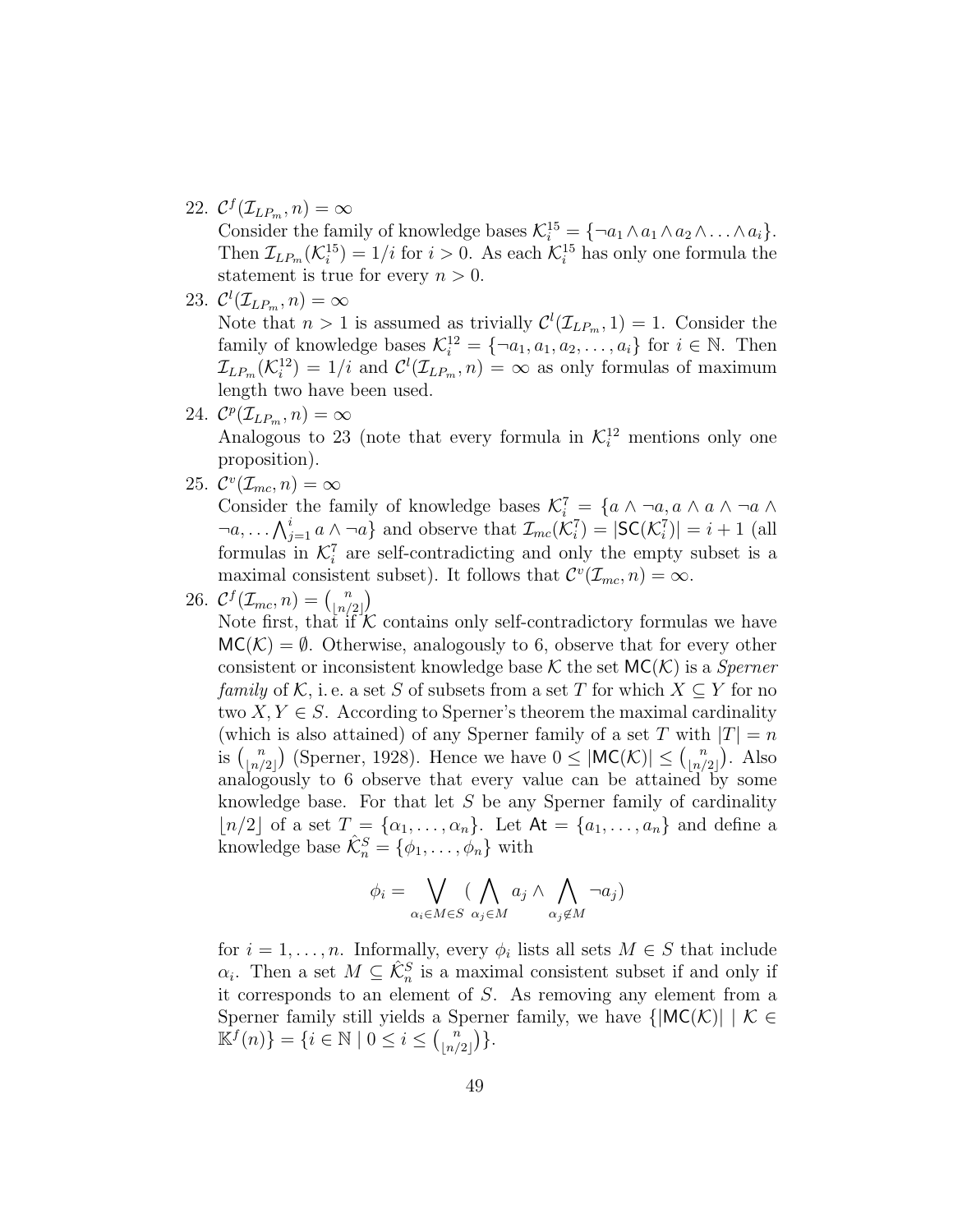Note that for  $|K| = n$ ,  $0 \leq |SC(K)| \leq n$  (and every value can be attained). However, we cannot simply obtain the value  $\mathcal{C}^f(\mathcal{I}_{mc}, n)$ by adding the upper bounds of  $|MC(\mathcal{K})|$  and  $|SC(\mathcal{K})|$  as these two values are dependent. Observe that if K with  $|\mathcal{K}| = n$  contains a self-contradictory formula  $\phi$  then  $\phi$  cannot be part of any maximal consistent subset of K, i.e., we have  $MC(K) = MC(K \setminus \{\phi\})$ . In general, we have that if  $K$  contains k contradictory formulas then  $|\textsf{MC}(\mathcal{K})| \leq {n-k \choose (n-k)!}$  $\binom{(n-k)}{|(n-k)/2|}$ . Define  $c_{mc}^{n,k} = \binom{(n-k)}{|(n-k)/2|}$ .  $\binom{(n-k)}{(n-k)/2}$  and then we obtain the following characterization of  $\mathcal{C}^f(\mathcal{I}_{mc}, n)$ :

$$
C^{f}(\mathcal{I}_{mc}, n) = \max\{c_{mc}^{n,0}, c_{mc}^{n,1} + 1, c_{mc}^{n,2} + 2, \dots, c_{mc}^{n,n} + n\}
$$

That is, the value  $C^{f}(\mathcal{I}_{mc}, n)$  is either  $c_{mc}^{n,0}$  (considering no self-contradictory formulas) or  $c_{mc}^{n,1} + 1$  (considering one self-contradictory formula), etc.. Observe that the first element of the above maximum is dominant for  $n > 3$ . For  $n = 1$  we obtain  $C^{f}(\mathcal{I}_{mc}, n) = 2$  (a knowledge base with one formula is either consistent, i.e.,  $MC(\mathcal{K}) = {\mathcal{K}}$ ,  $SC(\mathcal{K}) = \emptyset$ , and thus  $\mathcal{I}_{mc}(\mathcal{K})=0$ ; or it is inconsistent with  $MC(\mathcal{K})=\{\emptyset\}$ ,  $SC(\mathcal{K})=\mathcal{K}$ , and thus  $\mathcal{I}_{mc}(\mathcal{K})=1$ . Note that either the empty set or the whole set are the only possible maximal consistent subsets. For  $n = 2$  we obtain  $\mathcal{C}^f(\mathcal{I}_{mc}, n) = 3$ : either K is consistent  $(\mathcal{I}_{mc}(\mathcal{K}) = 0)$ , or it contains one self-contradictory formula  $(\mathcal{I}_{mc}(\mathcal{K}) = 1)$ , or it contains two contradictory formulas  $(\mathcal{I}_{mc}(\mathcal{K})=2)$ . Note that the maximal number of consistent subsets of K is 2 (for the case that K is a two-element minimal inconsistent set), but then there cannot be self-contradictory formulas and we have  $\mathcal{I}_{mc}(\mathcal{K}) = 1$ . For  $n = 3$  we obtain  $\mathcal{C}^{f}(\mathcal{I}_{mc}, n) = 4$ (for a consistent knowledge base and knowledge bases with 1 to 3 selfcontradictory formulas and one maximal consistent subset). Note that the maximal number of consistent subsets of  $K$  is 3, e.g. all two-element subsets, but then  $K$  cannot contain any self-contradictory formula and we have  $\mathcal{I}_{mc}(\mathcal{K}) = 2$  which we can also obtain by having two self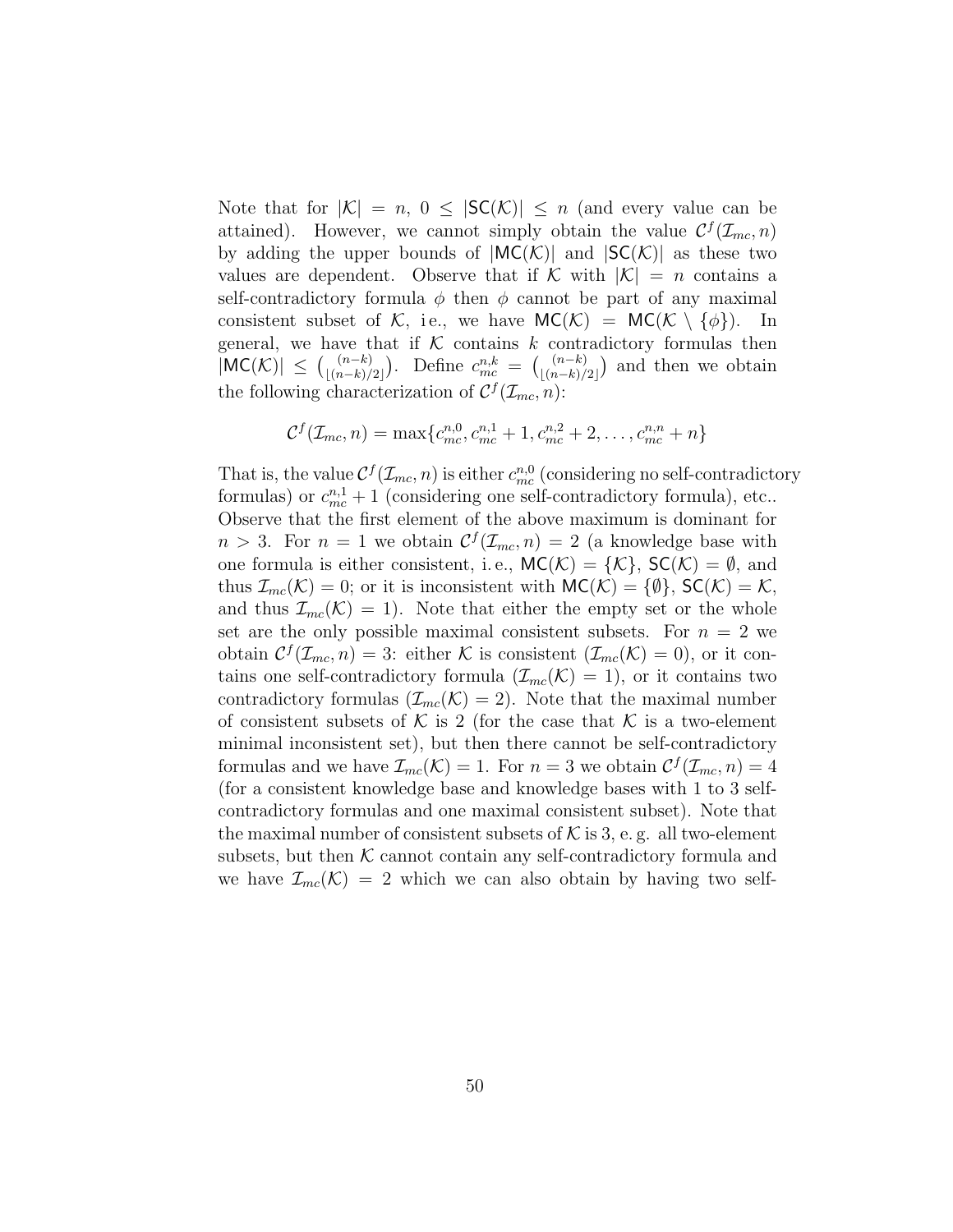contradictory formulas. For  $n > 3$  and  $k = 1, ..., n$  we have

$$
c_{mc}^{n,0} = {n \choose \lfloor n/2 \rfloor} = {n-1 \choose \lfloor n/2 \rfloor} + \underbrace{{n-1 \choose \lfloor n/2 \rfloor - 1}}_{\geq n \text{ as } n>3}
$$
  
\n
$$
\geq {n-1 \choose \lfloor n/2 \rfloor} + n
$$
  
\n
$$
= {n-1 \choose \lfloor (n-1)/2 \rfloor} + n
$$
  
\n
$$
\geq {n-k \choose \lfloor (n-k)/2 \rfloor} + n
$$
  
\n
$$
\geq {n-k \choose \lfloor (n-k)/2 \rfloor} + k = c_{mc}^{n,k} + k
$$

Note that  $\binom{n-1}{n}$  $\binom{n-1}{\lfloor n/2 \rfloor} = \binom{n-1}{\lfloor (n-1) \rfloor}$  $\binom{n-1}{\lfloor (n-1)/2 \rfloor}$  as for odd n we have  $\binom{n-1}{\lfloor n/2 \rfloor}$  $\binom{n-1}{\lfloor n/2 \rfloor} = \binom{n-1}{\binom{n-1}}$  $\binom{n-1}{(n-1)/2} =$  $\binom{n-1}{\binom{n-1}{n}}$  $\binom{n-1}{\lfloor (n-1)/2 \rfloor}$  and for even n we have  $\binom{n-1}{\lfloor n/2 \rfloor}$  $\binom{n-1}{\lfloor n/2 \rfloor} = \binom{n-1}{n/2}$  $\binom{n-1}{n/2}$  which (as  $n-1$  is odd) is the same as  $\binom{n-1}{n/2}$  $\binom{n-1}{n/2-1} = \binom{n-1}{(n-1)}$  $\binom{n-1}{(n-1)/2}$ . Hence, for  $n > 3$  we obtain  $\mathcal{C}^f(\mathcal{I}_{mc}, n) = \binom{n}{\lfloor n \rfloor}$  $\binom{n}{\lfloor n/2 \rfloor}$ .

27.  $\mathcal{C}^l(\mathcal{I}_{mc}, n) = \infty$ 

Note that  $n > 1$  is assumed as trivially  $\mathcal{C}^l(\mathcal{I}_{mc}, 1) = 1$ . Note furthermore that for  $n = 2$  only literals are allowed as formulas in K. Consider the family of knowledge bases  $\mathcal{K}_i^3 = \{a_1, \neg a_1, \dots, a_i, \neg a_i\}$  and observe that  $|\mathcal{K}_i^3| = 2i$  and  $\mathcal{I}_{mc}(\mathcal{K}_i^3) = 2^i$  (every interpretation  $\omega$  corresponds to a maximal consistent subset of  $\mathcal{K}_i^3$ , i.e., the union of all  $a_i$  with  $\omega(a_i)$  = true and  $\neg a_i$  with  $\omega(a_i)$  = false; adding any other formula from  $\mathcal{K}_i^3$  makes this set inconsistent). As only formulas of maximum length 2 are used in  $\mathcal{K}_i^3$  it follows that  $\mathcal{C}^l(\mathcal{I}_{mc}, n) = \infty$ .

28.  $\mathcal{C}^p(\mathcal{I}_{mc}, n) = \infty$ 

Consider the family knowledge bases  $\mathcal{K}_i^7$  from 25 and observe that every formula mentions only one proposition. It follows that  $\mathcal{C}^p(\mathcal{I}_{mc}, n) = \infty$ .

29.  $\mathcal{C}^v(\mathcal{I}_p,n) = \infty$ Consider the family of knowledge bases  $\mathcal{K}_i^2$  from 5. Then  $\mathcal{I}_p(\mathcal{K}_i^2) = i$ and  $\lim_{i\to\infty} \mathcal{I}_p(\mathcal{K}_i^2) = \infty$ . As each  $\mathcal{K}_i^2$  only uses one proposition the statement is true for every  $n > 0$ .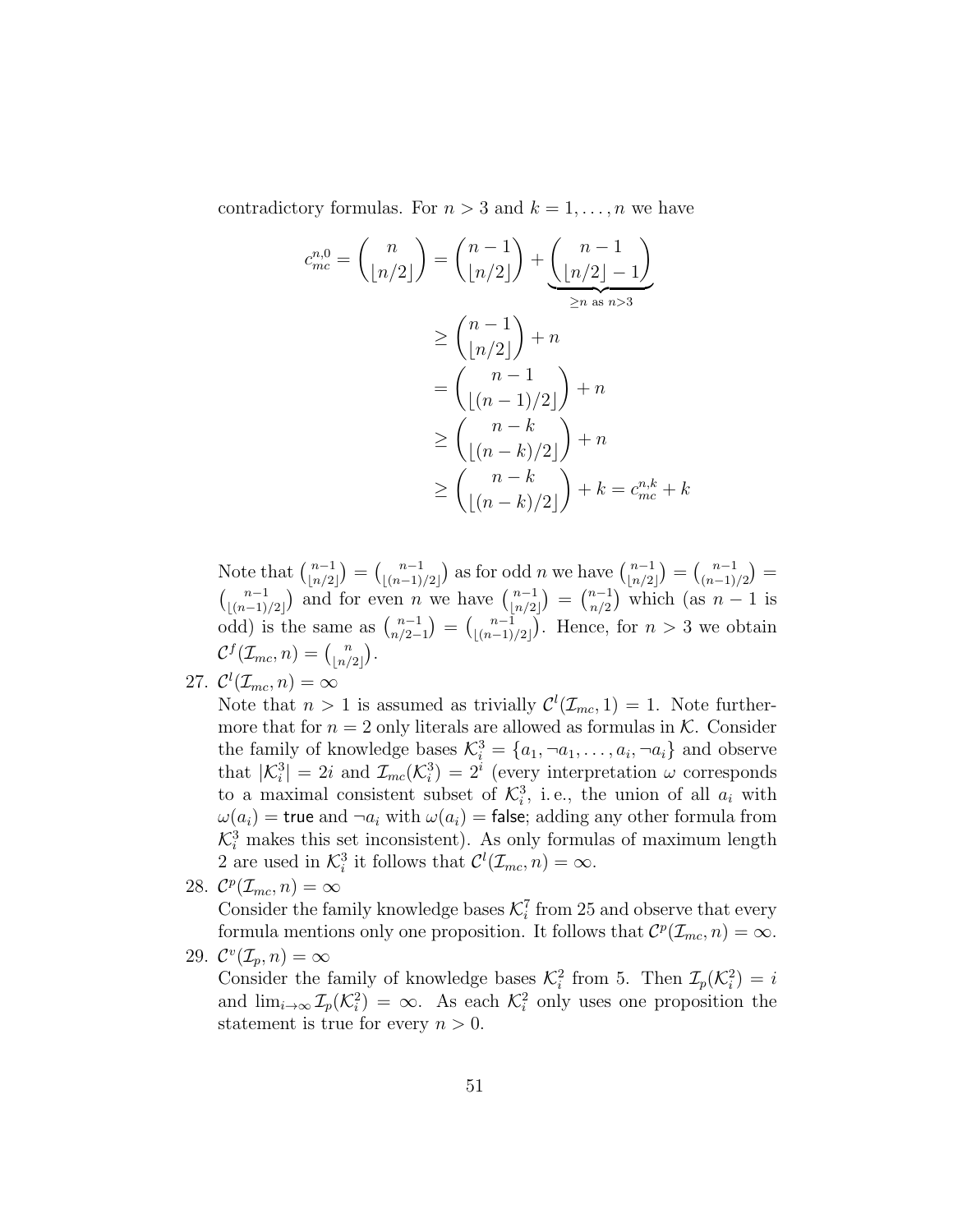# 30.  $\mathcal{C}^f(\mathcal{I}_p, n) = n + 1$

For  $k < n$  let  $M_k = \{a_1, \ldots, a_{k-1}, \neg a_1 \vee \ldots \neg a_{k-1}\}\$ . Note that  $M_k$  is a minimal inconsistent set. Consider  $\mathcal{K}_{n,k} = M_k \cup \{a_{k+1}, \ldots, a_n\}$ . Then  $\mathcal{K}_{n,k}$  has exactly one minimal inconsistent subset  $(M_k)$  and  $\mathcal{I}_p(\mathcal{K}_{n,k}) =$ k. Hence, for  $k = 1, \ldots, n$  every value in  $\{1, \ldots, n\}$  is attained for  $\mathcal{I}_p(\mathcal{K}_{n,k})$ . Together with  $\mathcal{I}_p(\mathcal{K})=0$  for any consistent K of size n we have  $\mathcal{C}^f(\mathcal{I}_p, n) = n + 1$ .

- 31.  $\mathcal{C}^l(\mathcal{I}_p,n) = \infty$ Analogous to 19.
- 32.  $\mathcal{C}^p(\mathcal{I}_p,n) = \infty$ Analogous to 20.

$$
33. \mathcal{C}^v(\mathcal{I}_{hs}, n) = 2^n + 1
$$

Any hitting set can be of maximal size  $2<sup>n</sup>$  as there are that many interpretations in a language with  $n$  propositions, and as a hitting set may not be defined in case of a contradictory formula we get  $\mathcal{C}^v(\mathcal{I}_{hs}, n) \leq$  $2^{n}+1$ . Let now  $\mathsf{At}_{i} = \{a_{1}, \ldots, a_{i} \text{ be a propositional signature } i \text{ propo-} \}$ sitions and consider the knowledge base  $\mathcal{K}_i^{11} = \{ \phi_\omega \mid \omega \in \Omega(\mathsf{At}_i) \}$ where  $\phi_{\omega}$  is any formula with  $\textsf{Mod}(\phi_{\omega}) = {\{\omega\}}$ . Then  $\mathcal{K}_i^{11}$  contains  $2^i$ formulas and each of them is satisfied by only one interpretation. We get  $\mathcal{I}_{hs}(\mathcal{K}_i^{11}) = 2^i - 1$  and removing any formula from  $\mathcal{K}_i^{11}$  reduces the value by one, so all values  $0, \ldots, 2^{i} - 1$  are attained. Taking the case of a knowledge base with a contradictory formula into account, we obtain  $\mathcal{C}^{v}(\mathcal{I}_{hs}, n) \geq 2^{n} + 1$  and thus  $\mathcal{C}^{v}(\mathcal{I}_{hs}, n) = 2^{n} + 1$ .

34. 
$$
\mathcal{C}^f(\mathcal{I}_{hs}, n) = n+1
$$

For K with  $|K| = n$  any hitting set can be of maximal size n, as only formulas in  $K$  need to be hit. Considering also the case of a knowledge base with a contradictory formula we obtain  $\mathcal{C}^f(\mathcal{I}_{hs}, n) \leq$  $n+1$ . For  $C^{f}(\mathcal{I}_{hs}, n) \geq n+1$  consider a knowledge base with n pairwise inconsistent formulas, such as in 33 (note that the signature can be arbitrarily large). Therefore we get  $C^{f}(\mathcal{I}_{hs}, n) = n + 1$ .

35. 
$$
\mathcal{C}^l(\mathcal{I}_{hs},n)=\infty
$$

Note that  $n > 1$  is assumed as trivially  $\mathcal{C}^l(\mathcal{I}_{hs}, 1) = 1$ . For  $n = 2$ or  $n = 3$  consider the interpretations  $\omega_1$ ,  $\omega_2$  with  $\omega_1(a) =$  true and  $\omega_2(a)$  = false for all  $a \in$  At. As formulas of maximal length 2 are either a, or  $\neg a$ , and formulas of length 3 are either  $a \wedge b$  or  $a \vee b$ for  $a, b \in At$ , either  $\omega_1$  or  $\omega_2$  is a model of each formula. Therefore,  $\mathcal{I}_{hs}(\mathcal{K}) = 1$  or  $\mathcal{I}_{hs}(\mathcal{K}) = 0$  and  $\mathcal{C}^l(\mathcal{I}_{hs}, 2) = \mathcal{C}^l(\mathcal{I}_{hs}, 3) = 2$ . For  $n > 3$ consider the signature  $At_m = \{a_1, \ldots, a_m\}$  and the knowledge base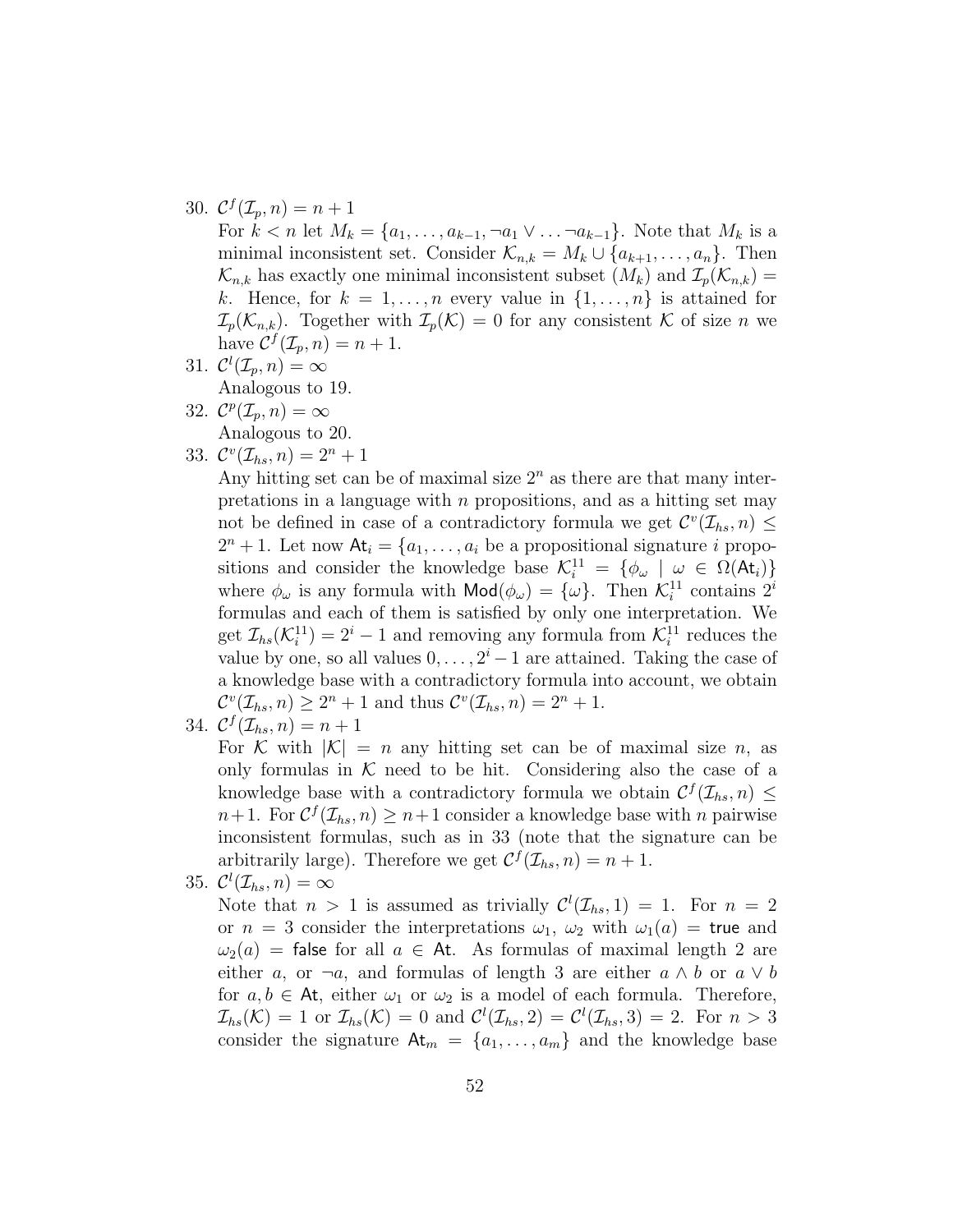$\mathcal{K}_m^9 = \{a \wedge b, \neg a \wedge b, a \wedge \neg b \mid a, b \in \mathsf{At}_m, a \neq b\}.$  Observe that for  $m \to \infty$  we have  $\mathcal{I}_{hs}(\mathcal{K}_m^9) \to \infty$  and therefore  $\mathcal{C}^l(\mathcal{I}_{hs},n) = \infty$ .

36.  $\mathcal{C}^p(\mathcal{I}_{hs},n) = \infty$ 

First, for  $n = 1$  observe that either  $\mathcal{I}_{hs}(\mathcal{K}) = 0$  (for consistent  $\mathcal{K}$ ),  $\mathcal{I}_{hs}(\mathcal{K}) = \infty$  (for  $\mathcal K$  containing a contradictory formula), or  $\mathcal I_{hs}(\mathcal{K}) = 1$ . For the latter, note that given a signature  $\mathsf{At}_{m} = \{a_1, \ldots, a_m\}$  the two interpretations  $\omega_1, \omega_2$  with  $\omega_1(a) =$  true and  $\omega_2(a) =$  false, for all  $a \in \mathsf{At}_{m}$ , form a hitting set for every knowledge base where the formulas mention at most one proposition. It follows that  $\mathcal{C}^p(\mathcal{I}_{hs}, 1) = 3$ . For  $n > 1$  consider the signature  $\mathsf{At}_{m} = \{a_1, \ldots, a_m\}$  and the knowledge base  $\mathcal{K}_m^9 = \{a \wedge b, \neg a \wedge b, a \wedge \neg b, \neg a \wedge \neg b \mid a, b \in \mathsf{At}_m, a \neq b\}$ . Observe that for  $m \to \infty$  we have  $\mathcal{I}_{hs}(\mathcal{K}_m^9) \to \infty$  and therefore  $\mathcal{C}^p(\mathcal{I}_{hs},n) = \infty$ .

37.  $\mathcal{C}^v(\mathcal{I}_{\text{dala}}^{\Sigma}, n) = \infty$ Consider the family of knowledge bases

$$
\mathcal{K}_i^{10} = \{a, \neg a, a \wedge a, \neg a \wedge \neg a, \dots, \bigwedge_{j=1}^i a, \bigwedge_{j=1}^i \neg a\}
$$

for  $i \in \mathbb{N}$ . Then  $\mathcal{I}_{\text{datal}}^{\Sigma}(\mathcal{K}_i^{10}) = i$  as there are only two interpretations  $\omega_1$ and  $\omega_2$  with  $\omega_1(a) =$  true and  $\omega_2(a) =$  false and for both interpretations the sets of models of half of the formulas in  $\mathcal{K}_i^{10}$  have a distance of one to each of them (note that  $|\mathcal{K}_i^{10}| = 2i$ ). Therefore we have  $\mathcal{C}^v(\mathcal{I}_{\text{dala}}, n) =$ ∞.

38.  $C^f(\mathcal{I}_{\text{dala}}^{\Sigma}, n) = \infty$ 

For K with  $|K| = 1$  we have that either  $\mathcal{I}_{\text{dual}}^{\Sigma}(\mathcal{K}) = 0$  or  $\mathcal{I}_{\text{dual}}^{\Sigma}(\mathcal{K}) =$  $\infty$  and therefore  $C^{f}(\mathcal{I}_{\text{dala}}^{\Sigma}, n) = 2$ . For  $n > 1$  consider the family of knowledge bases  $\mathcal{K}_i^1 = \{a_1 \wedge \ldots \wedge a_i, \neg a_1 \wedge \ldots \wedge \neg a_i\}$  for  $i \in \mathbb{N}$  and observe that  $\mathcal{I}_{\text{dala}}^{\Sigma}(\mathcal{K}_{i}^{1})=i$ . Therefore we have  $\mathcal{C}^f(\mathcal{I}_{\text{dala}}^{\Sigma}, n) = \infty$ .

- 39.  $\mathcal{C}^l(\mathcal{I}_{\text{dala}}^{\Sigma}, n) = \infty$ Note that  $n > 1$  is assumed as trivially  $\mathcal{C}^l(\mathcal{I}_{\text{dala}}^{\Sigma}, 1) = 1$ . Then for  $i \in \mathbb{N}$ consider the family of knowledge bases  $\mathcal{K}_i^3 = \{a_1, \ldots, a_i, \neg a_1, \ldots, \neg a_i\}$ and observe that  $\mathcal{I}_{\text{dala}}^{\Sigma}(\mathcal{K}_{i}^{3})=i$ . Hence, we obtain  $\mathcal{C}^{l}(\mathcal{I}_{\text{dala}}^{\Sigma}, n) = \infty$ . 40.  $C^p(\mathcal{I}_{\text{dala}}^{\Sigma}, n) = \infty$
- Analogous to 37 (note that in every formula of  $\mathcal{K}_i^0$  only one proposition is used).
- 41.  $\mathcal{C}^v(\mathcal{I}_{\text{dala}}^{\text{max}}, n) = n + 2$ For every consistent knowledge base  $K$  we have  $\mathcal{I}_{\text{dala}}^{\text{max}}(\mathcal{K})=0$  and for the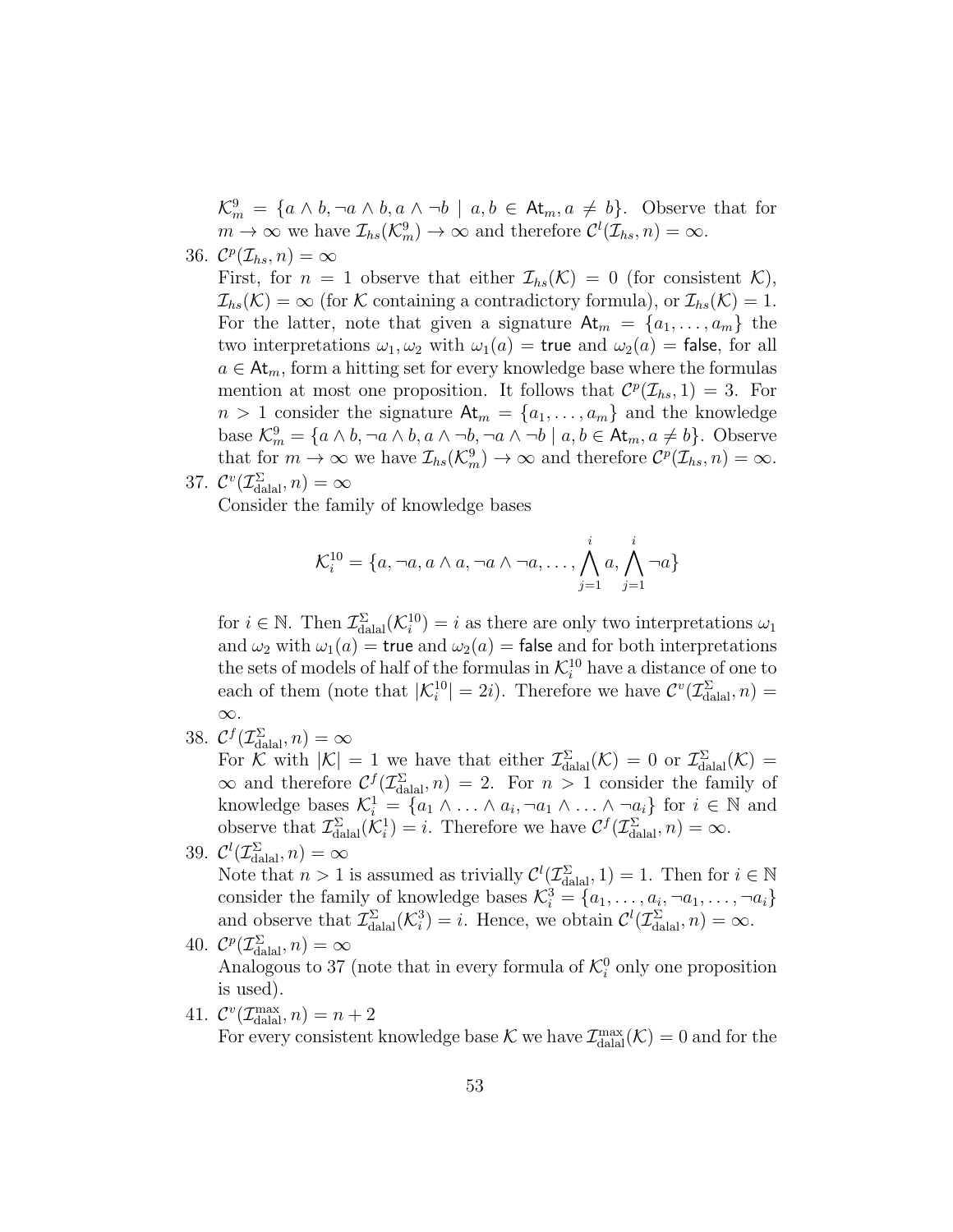knowledge base  $\mathcal{K}^9 = \{a \wedge \neg a\}$  we have  $\mathcal{I}_{\text{dala}}^{\text{max}}(\mathcal{K}^9) = \infty$ . Furthermore, for the signature  $At_i = \{a_1, \ldots, a_i\}$  and  $i = 1, \ldots, n$  consider the family of knowledge bases  $\mathcal{K}_i^{11} = \{\phi_\omega \mid \omega \in \Omega(\mathsf{At}_i)\}\$  where  $\phi_\omega$  is any formula with  $\text{Mod}(\phi_\omega) = {\omega}$ . Observe that for every  $\omega \in \Omega(\mathsf{At}_i)$  there is one formula  $\phi \in \mathcal{K}_i^{11}$  with  $d_d(\text{Mod}(\phi), \omega) = i$  and therefore  $\mathcal{I}_{\text{datal}}^{\text{max}}(\mathcal{K}_i^{11}) = i$ . Note also that  $d_d(\omega, \omega') \leq i$  for every pair  $\omega, \omega' \in \Omega(\mathsf{At}_i)$  as  $\omega$  and  $\omega'$ can differ in at most *i* propositions. Hence, we have  $\mathcal{C}^v(\mathcal{I}_{\text{dala}}^{\text{max}}, n) = n+2$ .

42.  $C^f(\mathcal{I}_{\text{dala}}^{\text{max}}, n) = \infty$ 

First, for K with  $|K| = 1$  observe that either  $\mathcal{I}_{\text{datal}}^{\text{max}}(\mathcal{K}) = 0$  or  $\mathcal{I}_{\text{datal}}^{\text{max}}(\mathcal{K}) =$  $\infty$  (K can only be inconsistent if it contains a contradictory formula and then the Dalal distance between the set of models of this formula (which is the empty set) to any interpretation is  $\infty$ ). Therefore we have  $C^f(\mathcal{I}_{\text{dala}}^{\text{max}}, 1) = 2$ . For  $n > 1$  consider the family of knowledge bases  $\mathcal{K}_i^1 = \{a_1 \wedge \ldots \wedge a_i, \neg a_1 \wedge \ldots \wedge \neg a_i\}$  with  $i \in \mathbb{N}$ . Then we have  $\mathcal{I}_{\text{dala}}^{\text{max}}(\mathcal{K}_i^1) = \lceil i/2 \rceil$  and therefore  $\mathcal{C}^f(\mathcal{I}_{\text{dala}}^{\text{max}}, n) = \infty$ .

43. 
$$
\mathcal{C}^l(\mathcal{I}_{\text{dala}}^{\text{max}}, n) = \lfloor (n+7)/3 \rfloor
$$

Note that  $n > 1$  is assumed as trivially  $\mathcal{C}^l(\mathcal{I}_{\text{dala}}^{max}, 1) = 1$ . For  $n = 2$  observe that  $K$  only contains propositions or negations of propositions and therefore, the set of models of every formula of  $K$  has at most distance 1 to any interpretation. Therefore,  $\mathcal{I}_{\text{dala}}^{\text{max}}(\mathcal{K}) = 0$  or  $\mathcal{I}_{\text{dala}}^{\text{max}}(\mathcal{K}) = 1$  and we have  $\mathcal{C}^l(\mathcal{I}_{\text{dala}}^{\text{max}}, 2) = 2$ . For  $n = 3$  observe that formulas may only have the form  $a, \neg a, a \wedge b$ , or  $a \vee b$  for  $a, b \in \mathsf{At}$ . Note that only the models of a formula  $a \wedge b$  may have distance 2 to some interpretation. However, as a conjunction cannot contain a negation, the minimal maximal distance of any formula from K is 1 as the models of e.g.  $\neg a$  has only distance 1 to any models of  $a \wedge b$ . As there can also be no contradictory formula (for that a length of 4 of a formula is required) we get  $\mathcal{C}^l(\mathcal{I}_{\text{dala}}, 3) = 2$ . For  $n = 4$  consider the interpretation  $\omega$  with  $\omega(a) =$  true for every  $a \in \Omega(\mathsf{At})$ . As every conjunction can contain at most one negation, the distance of the models of every formula to  $\omega$  is also maximally 1. Additionally, we have self-contradictory formulas which yield in total  $\mathcal{C}^l(\mathcal{I}_{\text{dala}}^{\text{max}}, 4) = 3$ . Assume  $n > 4$  with  $n = 2 + 3k$  with  $k > 0$  and let  $\phi_{\omega}$  be the complete conjunction that has  $\omega \in \Omega(\mathsf{At})$  as its only model. Then observe that  $\mathcal{K}_{k+1}^{11} = \{ \phi_\omega \mid \omega \in \Omega(\mathsf{At}_{k+1}) \}$  has only formulas of maximal length n and  $\mathcal{I}_{\text{dala}}^{\text{max}}(\mathcal{K}_k^{11}) = k$  (and that smaller inconsistency values can be attained by removing some formula in  $\mathcal{K}_i^{11}$ ). Observe further that for  $n \in \{3+3k, 4+3k\}$  the maximal distance cannot be larger than for  $n = 2 + 3k$ . Together with consistent knowledge bases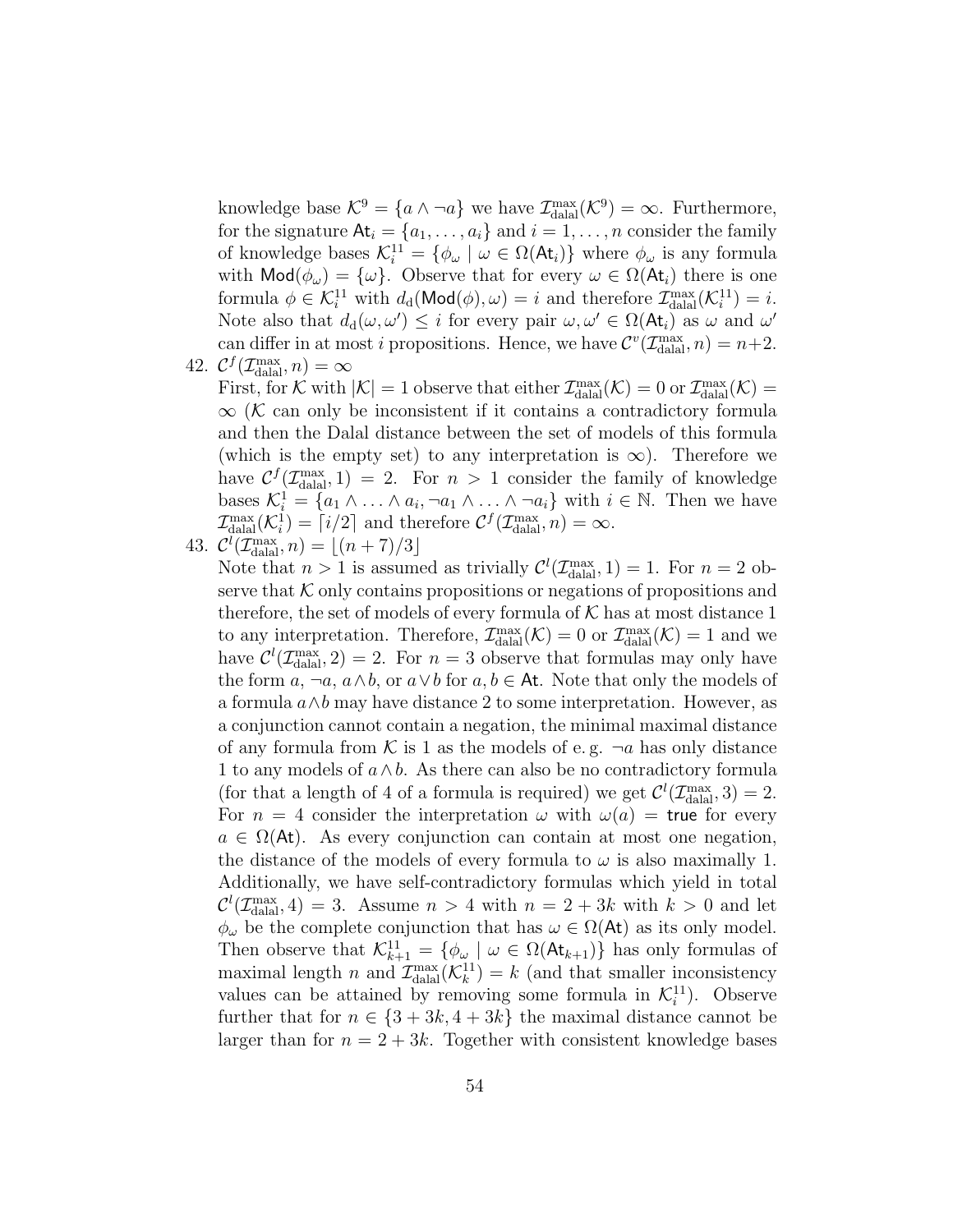and knowledge bases containing self-contradictory formulas we obtain  $\mathcal{C}^l(\mathcal{I}_{\text{dala}}^{\text{max}}, n) = \lfloor (n-2)/3 \rfloor + 3 = \lfloor (n+7)/3 \rfloor \text{ for } n > 3.$ 

44.  $\mathcal{C}^p(\mathcal{I}_{\text{dala}}^{\text{max}}, n) = n + 2$ 

Consider the signature  $\mathsf{At}_i = \{a_1, \ldots, a_i\}$  for  $i = 1, \ldots, n$  and the family of knowledge bases  $\mathcal{K}_i^{11} = \{\phi_\omega \mid \omega \in \Omega(\mathsf{At}_i)\}\.$  Note that every  $\phi \in \mathcal{K}_i^{11}$ mentions exactly i propositions and, with the same argumentation as in 41, we have  $\mathcal{I}_{\text{dual}}^{\text{max}}(\mathcal{K}_i^{11}) = i$ . Furthermore, for a consistent knowledge base K we have  $\mathcal{I}_{\text{dala}}^{\text{max}}(\mathcal{K})=0$  and for the knowledge base  $\mathcal{K}^9 = \{a \wedge \neg a\}$ we have  $\mathcal{I}_{\text{dala}}^{\text{max}}(\mathcal{K}^9) = \infty$  and therefore  $\mathcal{C}^p(\mathcal{I}_{\text{dala}}^{\text{max}}, n) = n + 2$ .

45.  $\mathcal{C}^v(\mathcal{I}_{\text{dala}}^{\text{hit}}, n) = \infty$ 

For every  $i \in \mathbb{N}$  consider the knowledge base  $\mathcal{K}_i^{10} = \{a, \neg a, a \wedge a, \neg a \wedge a\}$  $\lnot a, \ldots, \bigwedge_{j=1}^i a, \bigwedge_{j=1}^i \lnot a \}$ . Then  $\mathcal{I}_{\text{dalal}}^{\text{hit}}(\mathcal{K}_i^{10}) = i$  (consider e.g. the interpretation  $\omega$  with  $\omega(a)$  = true, then the models of half of the formulas of  $\mathcal{K}_i^{10}$  have distance one to  $\omega$  and  $|\mathcal{K}_i^{10}| = 2i$ . As only one proposition is necessary to create any inconsistency value we have  $\mathcal{C}^v(\mathcal{I}_{\text{dala}}^{\text{hit}}, n) = \infty$ .

46. 
$$
C^f(\mathcal{I}_{\text{dala}}^{\text{hit}}, n) = n + 1
$$

For every consistent knowledge base  $K$  we have  $\mathcal{I}_{\text{dala}}^{\text{hit}}(\mathcal{K})=0$  and for the family of knowledge base  $\mathcal{K}_i^5 = \{a_1 \wedge \neg a_1, \dots, a_i \wedge \neg a_i\}$  (for  $i = 1, \dots, n$ ) we have  $\mathcal{I}^{\text{hit}}_{\text{dala}}(\mathcal{K}^5_i) = i$ . Note that *n* is also the maximal value of  $\mathcal{I}^{\text{hit}}_{\text{dala}}$ as this is the maximal number of formulas in any  $K$ . Hence, we have  $\mathcal{C}^f(\mathcal{I}_{\text{datal}}^{\text{hit}}, n) = n + 1.$ 

- 47.  $\mathcal{C}^l(\mathcal{I}_{\text{dala}}^{\text{hit}}, n) = \infty$ Note that  $n > 1$  is assumed as trivially  $\mathcal{C}^l(\mathcal{I}_{\text{dala}}^{\text{hit}}, 1) = 1$ . Consider the family of knowledge bases  $\mathcal{K}_i^3 = \{a_1, \neg a_1, \dots, a_i, \neg a_i\}$ . Then  $\mathcal{I}_{\text{dala}}^{\text{hit}}(\mathcal{K}_i^3) =$ i and therefore  $\mathcal{C}^l(\mathcal{I}_{\text{dala}}^{\text{hit}}, n) = \infty$  as only formula of length 2 are neces-
- sary to produce any inconsistency value. 48.  $C^p(\mathcal{I}_{\text{dala}}^{\text{hit}}, n) = \infty$

Analogous to 45.

49.  $\mathcal{C}^v(\mathcal{I}_{D_f}, n) = \infty$ 

Consider for  $i \in \mathbb{N}$  the knowledge bases  $\mathcal{K}_i^2 = \{\neg a, a, a \wedge a, a \wedge a \wedge a\}$  $a, \ldots, \bigwedge_{j=1}^{i} a \}.$  Then  $\text{MI}^{(1)}(\mathcal{K}_i^2) = \text{MI}^{(3)}(\mathcal{K}_i^2) = \text{MI}^{(4)}(\mathcal{K}_i^2) = \ldots =$  $\text{MI}^{(|\mathcal{K}_i^2|)}(\mathcal{K}_i^2) = \emptyset$  and  $\text{MI}^{(2)}(\mathcal{K}_i^2) = \{\{\neg a, a\}, \{\neg a, a \wedge a\}, \{\neg a, a \wedge a \wedge a\} \}$  $a\},\ldots,\{-a,\bigwedge_{j=1}^{i}a_j\}$ . Therfore  $|\text{MI}^{(1)}(\mathcal{K}_i^2)| = |\text{MI}^{(3)}(\mathcal{K}_i^2)| = |\text{MI}^{(4)}(\mathcal{K}_i^2)| =$  $\ldots = |M|^{(|\mathcal{K}_i^2|)}(\mathcal{K}_i^2)| = 0$  and  $|M|^{(2)}(\mathcal{K}_i^2)| = i$ . Furthermore, note that  $CN^{(2)}$  is comprised of every two-element subset of  $\mathcal{K}_i^2 \setminus {\{\neg a\}}$  and therefore  $|CN^{(2)}| = \binom{i}{2}$  $R_2^{i}$ ). It follows that  $R_1(\mathcal{K}_i^2) = R_3(\mathcal{K}_i^2) = R_4(\mathcal{K}_i^2) = ... =$  $R_{|\mathcal{K}_i^2|-1}(\mathcal{K}_i^2) = 0$  and  $R_2(\mathcal{K}_i^2) = i/(i + \binom{i}{2})$  $\mathcal{I}_{2}^{i}$ ). We obtain  $\mathcal{I}_{D_f}(\mathcal{K}_i^2)$  =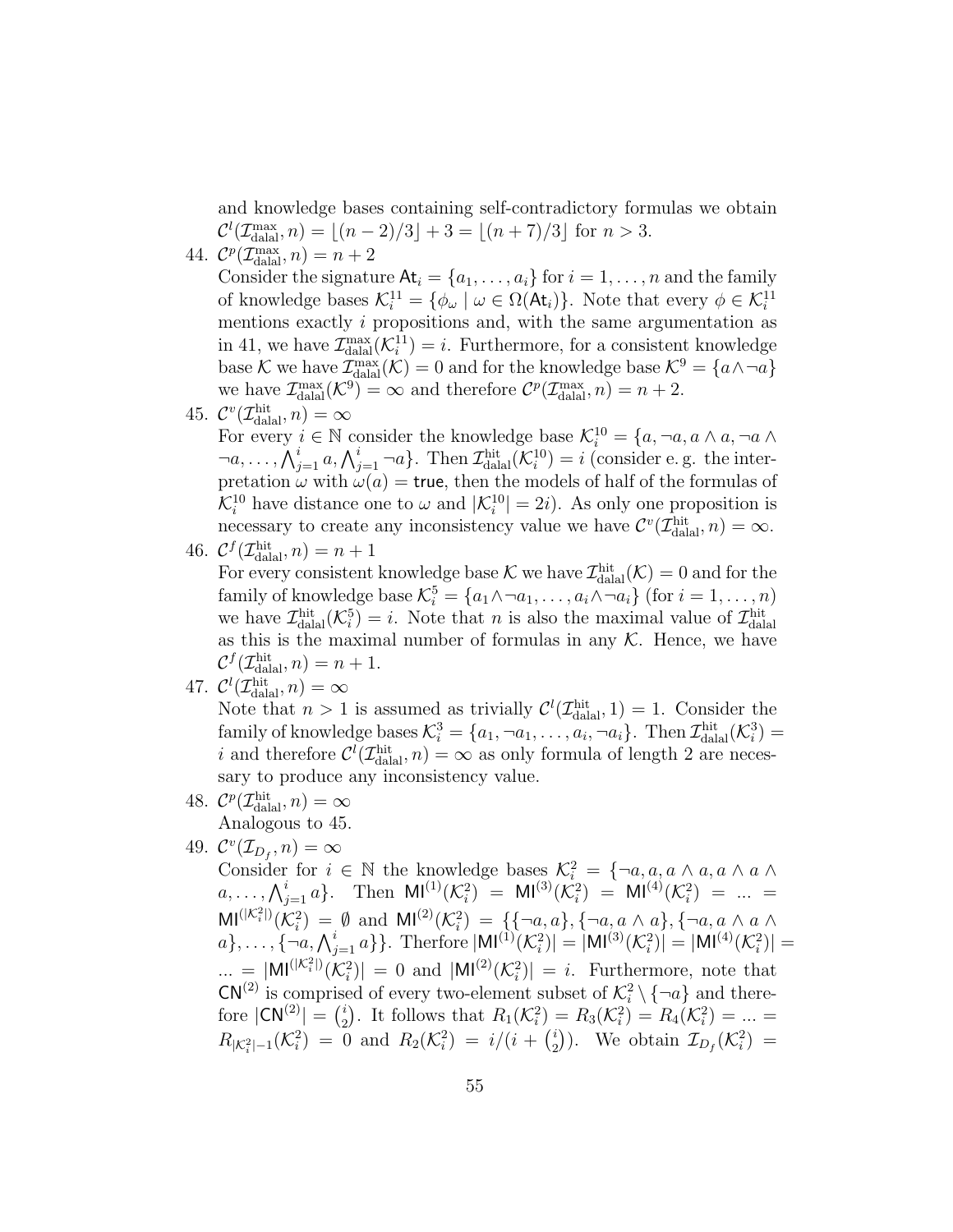$$
1 - R_2(\mathcal{K}_i^2)/2 = 1 - i/(2i + 2\binom{i}{2}) = 1 - i/(2i + i(i - 1)) = 1 - 1/(i + 1).
$$
  
As  $i \in \mathbb{N}$  we obtain  $\mathcal{C}^v(\mathcal{I}_{D_f}, n) = \infty$ .

50.  $\mathcal{C}^f(\mathcal{I}_{D_f}, n) \leq \Psi(n)$ 

Analogous to 10. Observe that each MI-profile  $(M^0(\mathcal{K}), \ldots, M^n(\mathcal{K}))$ also uniquely determines the corresponding  $\mathsf{CN}\text{-}\mathrm{profile}\left(\mathsf{CN}^0(\mathcal{K}),\ldots,\mathsf{CN}^n(\mathcal{K})\right).$ That is, there are no two knowledge bases  $K$  and  $K'$  that have the same MI-profile but different CN-profiles. Then there cannot be more R-profiles  $(R_1(\mathcal{K}), \ldots, R_n(\mathcal{K}))$  than there are MI-profiles and, thus, the number of inequivalent monotone Boolean functions on *n* variables is also an upper bound for  $C^f(\mathcal{I}_{D_f}, n)$ .

51.  $\mathcal{C}^l(\mathcal{I}_{D_f}, n) = \infty$ 

Note that  $n > 1$  is assumed as trivially  $\mathcal{C}^l(\mathcal{I}_{D_f}, 1) = 1$ . Consider then the family of knowledge bases  $\mathcal{K}_i^3$  from 7. Observe that  $M_i^2(\mathcal{K}_i^3) = i$ and  $\mathsf{M}^{j}(\mathcal{K}_{i}^{3})=0$  for  $j\neq 2$ . Furthermore, it is  $\mathsf{CN}^{2}=\binom{2i}{2}$  $2i \choose 2 - i$  and therefore  $R_2(\mathcal{K}_i^3) = i/(\frac{2i}{2})$  $_2^{2i}$ ). Then

$$
\mathcal{I}_{D_f}(\mathcal{K}_i^3) = 1 - \frac{i}{2\binom{2i}{2}}
$$

Hence, we have  $\mathcal{C}^l(\mathcal{I}_{D_f}, n) = \infty$ .

- 52.  $\mathcal{C}^p(\mathcal{I}_{D_f}, n) = \infty$ Analogous to 49.
- 53.  $\mathcal{C}^v(\mathcal{I}_{P_m}, n) = \infty$

Consider the family of knowledge bases  $\mathcal{K}_i^2 = \{\neg a, a, a \wedge a, \dots, \bigwedge_{j=1}^i a\}$ for  $i \in \mathbb{N}$ . Then  $\mathcal{K}_i^2$  contains one minimal proof for  $\neg a$  and i minimal proofs for a (each formula other than  $\neg a$  is a minimal proof for a). Then we have  $\mathcal{I}_{D_f}(\mathcal{K}_i^2) = i$  and therefore  $\mathcal{C}^v(\mathcal{I}_{D_f}, n) = \infty$ .

54.  $\mathcal{C}^f(\mathcal{I}_{P_m}, n) = \infty$ 

Consider the family of knowledge bases  $\mathcal{K}_i^6 = \{a_1 \wedge \ldots \wedge a_i \wedge \neg a_1 \wedge \neg a_2 \}$ ...  $\land \neg a_i$ } for  $i \in \mathbb{N}$ . Then  $\mathcal{K}_i^6$  contains one minimal proof for each  $a_j$ and one minimal proof for each  $\neg a_j$  for  $j = 1, \ldots, i$ . Then we have  $\mathcal{I}_{D_f}(\mathcal{K}_i^6) = i$  and therefore  $\mathcal{C}^f(\mathcal{I}_{D_f}, n) = \infty$ .

55.  $\mathcal{C}^l(\mathcal{I}_{P_m},n)=\infty$ 

Note that  $n > 1$  is assumed as trivially  $\mathcal{C}^l(\mathcal{I}_{D_f}, 1) = 1$ . Consider the family of knowledge bases  $\mathcal{K}_i^3 = \{a_1, \ldots, a_i, \neg a_1, \ldots, \neg a_i\}$  for  $i \in \mathbb{N}$ . Then  $\mathcal{K}_i^3$  contains one minimal proof for each  $a_j$  and one minimal proof for each  $\neg a_j$  for  $j = 1, \ldots, i$ . Then we have  $\mathcal{I}_{D_f}(\mathcal{K}_i^3) = i$  and therefore  $\mathcal{C}^l(\mathcal{I}_{D_f}, n) = \infty$  as only formulas of maximal size 2 have been used.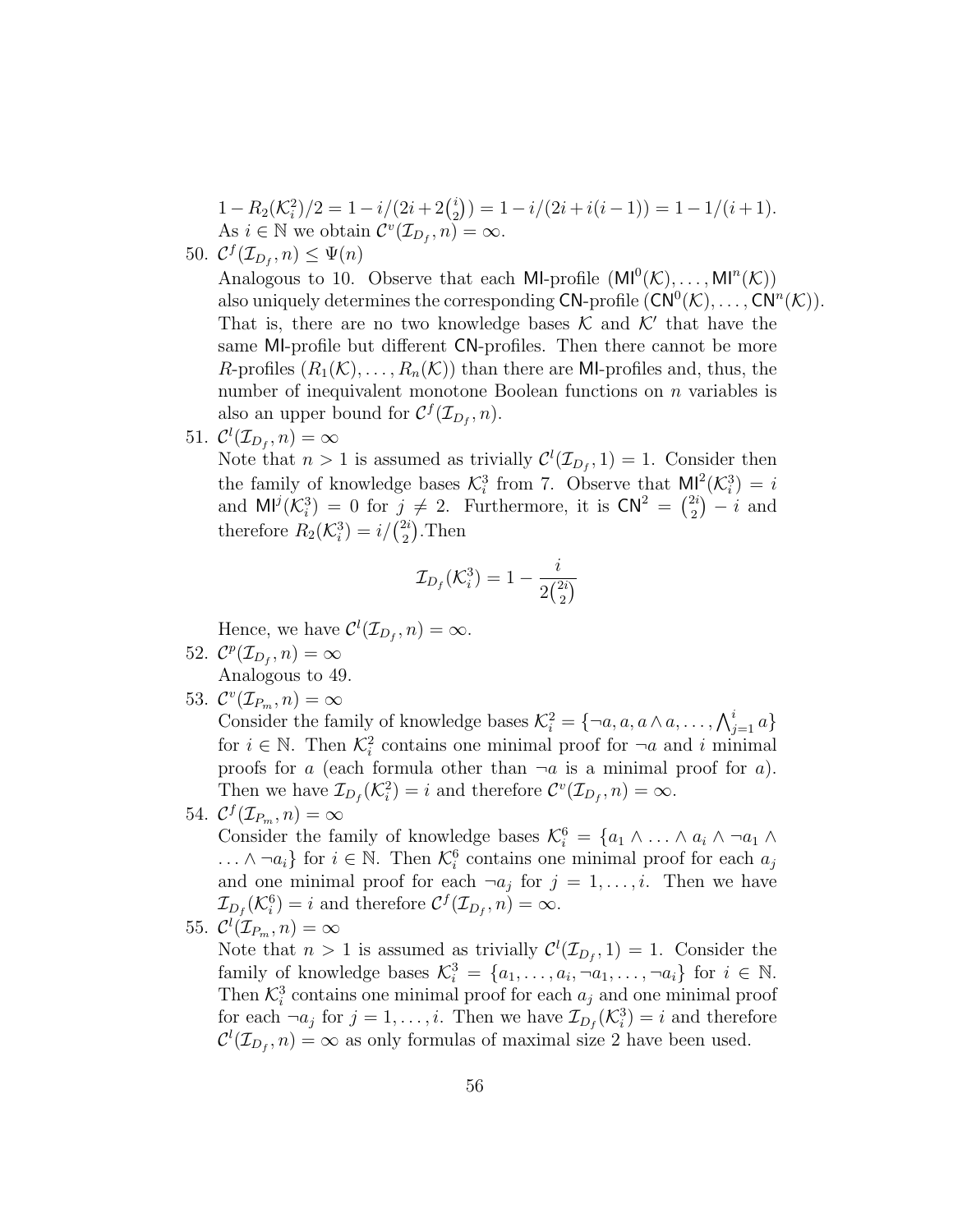- 56.  $\mathcal{C}^p(\mathcal{I}_{P_m}, n) = \infty$ Analogous to 55 (note that  $\mathcal{K}_i^3$  mentions only one proposition in each formula).
- 57.  $\mathcal{C}^{v}(\mathcal{I}_{mv}, n) = n + 1$

Consider the propositional signature  $At = \{a_1, \ldots, a_n\}$  and for each  $i = 0, \ldots, n$  consider the knowledge base  $\mathcal{K}_i^{13} = \{a_1 \wedge \neg a_1, \ldots, a_i \wedge \neg a_i\}$  $\{\neg a_i, a_{i+1}, \dots, a_n\}$  (with  $\mathcal{K}_0^{13} = \emptyset$ ). Then  $\mathcal{I}_{mv}(\mathcal{K}_i^{13}) = i/n$  and we obtain  $\mathcal{C}^v(\mathcal{I}_{mv}, n) = n + 1.$ 

58.  $C^f(\mathcal{I}_{mv}, n) = \infty$ 

If  $|K| = 1$  then observe that either  $\mathcal{I}_{mv}(\mathcal{K}) = 0$  or  $\mathcal{I}_{mv}(\mathcal{K}) = 1$  (if the knowledge base is inconsistent then all propositions appearing in  $K$  also appear in the only formula of  $K$  and are thus part of a minimal inconsistent subset), so we have  $C^{f}(\mathcal{I}_{mv}, 1) = 2$ . For  $n = |\mathcal{K}| > 1$  consider for  $i \in \mathbb{N}$  the family of knowledge bases  $\mathcal{K}_i^{14} = \{a_1 \wedge \ldots \wedge a_{i-1}, a_i \wedge \neg a_i\}$ and observe that  $\mathcal{I}_{mv}(\mathcal{K}_i^{14}) = 1/i$ . Hence, we have  $\mathcal{C}^f(\mathcal{I}_{mv}, n) = \infty$  for  $n > 1$ .

59.  $\mathcal{C}^l(\mathcal{I}_{mv}, n) = \infty$ 

Note that  $n > 1$  is assumed as trivially  $\mathcal{C}^l(\mathcal{I}_{mv}, 1) = 1$ . For  $n > 1$ consider  $\mathcal{K}_i^{12} = \{ \neg a_1, a_1, a_2, \dots, a_i \}$  with  $i > 1$  and note that  $\{ \neg a_1, a_1 \}$ is the only minimal inconsistent subset of  $\mathcal{K}_i^{12}$ . Then  $\mathcal{I}_{mv}(\mathcal{K}_i^{12}) = 1/i$ and therefore  $\mathcal{C}^l(\mathcal{I}_{mv}, n) = \infty$ .

- 60.  $\mathcal{C}^p(\mathcal{I}_{mv}, n) = \infty$ Consider the family of knowledge bases  $\mathcal{K}_i^8 = \{a_1 \wedge \neg a_1, a_2, \dots, a_i\}$  for  $i \in \mathbb{N}$ . Then  $\mathcal{I}_{mv}(\mathcal{K}_{i}^{8}) = 1/i$  and therefore  $\mathcal{C}^{p}(\mathcal{I}_{mv}, n) = \infty$ .
- 61.  $\mathcal{C}^v(\mathcal{I}_{nc}, n) = \infty$

Consider the family of knowledge bases  $\mathcal{K}_i^2$  from 5. Then  $\mathcal{I}_{nc}(\mathcal{K}_i^2) = i$ and  $\lim_{i\to\infty} \mathcal{I}_{nc}(\mathcal{K}_i^2) = \infty$ . As each  $\mathcal{K}_i^2$  only uses one proposition the statement is true for every  $n > 0$ .

62.  $C^f(\mathcal{I}_{nc}, n) = n + 1$ 

Obviously,  $\mathcal{I}_{nc}(\mathcal{K}) \leq |\mathcal{K}| \in \{0,\ldots,n\}$  for every knowledge base. Consider the family of knowledge bases  $\mathcal{K}_{n,k}$  from 30. Then  $\mathcal{I}_p(\mathcal{K}_{n,k}) = k-1$ for  $k = 1, \ldots, n$ . Furthermore, a knowledge base K containing at least one contradictory formula has  $\mathcal{I}_{nc}(\mathcal{K}) = |\mathcal{K}| = n$ . Hence, we have  $\mathcal{C}^f(\mathcal{I}_{nc}, n) = n + 1.$ 

63.  $\mathcal{C}^l(\mathcal{I}_{nc}, n) = \infty$ 

Note that  $n > 1$  is assumed as trivially  $\mathcal{C}^l(\mathcal{I}_{nc}, 1) = 1$ . For  $n > 1$ consider  $\mathcal{K}_i^{12} = \{ \neg a_1, a_1, a_2, \dots, a_i \}$  with  $i > 1$  and note that  $\{ \neg a_1, a_1 \}$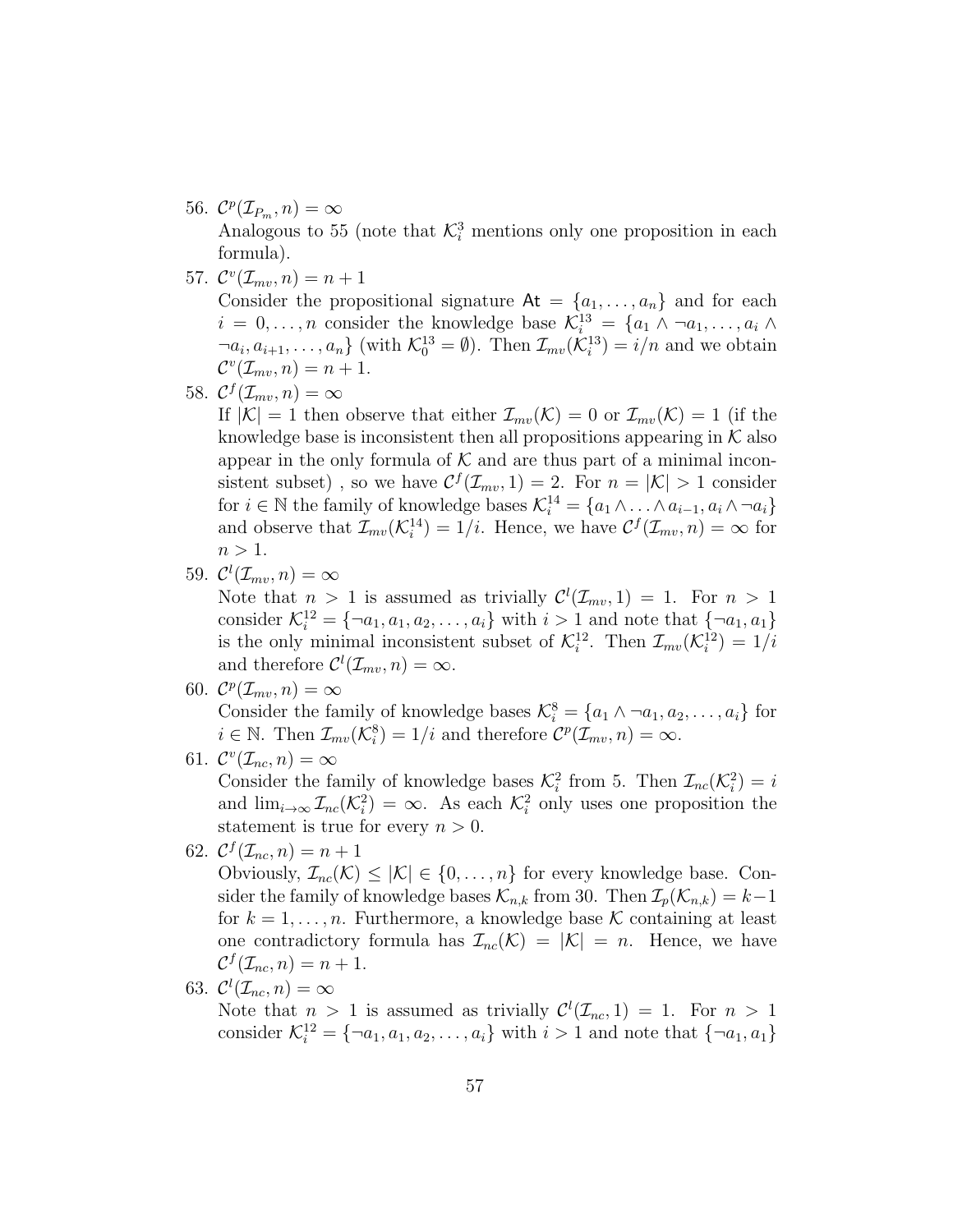is the only minimal inconsistent subset of  $\mathcal{K}_i^{12}$ . Then  $\mathcal{I}_{nc}(\mathcal{K}_i^{12}) = |\mathcal{K}_i|$  –  $1 = i$  and therefore  $\mathcal{C}^l(\mathcal{I}_{nc}, n) = \infty$ .

64.  $\mathcal{C}^p(\mathcal{I}_{nc}, n) = \infty$ Analogous to 61.

 $\Box$ 

### Theorem 3.

- 1. The measures  $\mathcal{I}_d$ ,  $\mathcal{I}_c$ , and  $\mathcal{I}_{LP_m}$  satisfy ∧-Indifference, ∧-Penalty, and ∧-Mitigation.
- 2. The measures  $\mathcal{I}_\eta$ ,  $\mathcal{I}_{hs}$ , and  $\mathcal{I}_{\text{d\nu}}^{\text{max}}$  satisfy  $\wedge$ -Penalty, but not  $\wedge$ -Mitigation.
- 3. The measures  $\mathcal{I}^{hit}_{dala}$  and  $\mathcal{I}_{P_m}$  satisfy ∧-Mitigation, but not ∧-Penalty.
- 4. None of the measures  $\mathcal{I}_{ML}$ ,  $\mathcal{I}_{ML}$ ,  $\mathcal{I}_{mc}$ ,  $\mathcal{I}_{p}$ ,  $\mathcal{I}_{\text{d}l}^{\Sigma}$ ,  $\mathcal{I}_{D_f}$ ,  $\mathcal{I}_{mv}$ ,  $\mathcal{I}_{nc}$  satisfies any of  $\land$ -Indifference,  $\land$ -Penalty, or  $\land$ -Mitigation.

*Proof.* Let K be some arbitrary knowledge base and  $\alpha, \beta \in \mathcal{L}(A_t)$  formulas.

- 1. Note first that if an inconsistency measure  $\mathcal I$  satisfies ∧-Indifference it also satisfies ∧-Penalty and ∧-Mitigation. Therefore, we only show that  $\mathcal{I}_d$  and  $\mathcal{I}_c$  satisfy ∧-Indifference.
	- (a)  $\mathcal{I}_d$ : the statement follows directly from that fact that every knowledge base  $\mathcal{K} \cup {\alpha, \beta}$  is inconsistent if and only if  $\mathcal{K} \cup {\alpha \wedge \beta}$  is inconsistent.
	- (b)  $\mathcal{I}_c$ : let v be a three-valued interpretation  $v : \mathsf{At} \to \{T, F, B\}$  with  $v \models^3 \mathcal{K} \cup {\alpha, \beta}$ . Then  $v(\alpha), v(\beta) \in {\{T, B\}}$ . From Table 2 it follows that  $v(\alpha \wedge \beta) \in \{T, B\}$  and therefore  $v \models^3 \mathcal{K} \cup \{\alpha \wedge \beta\}$  as well. Note that the converse holds as well. Then we have

$$
\mathcal{I}_c(\mathcal{K} \cup \{ \alpha, \beta \}) = \min \{ |v^{-1}(B)| \mid v \models^3 \mathcal{K} \cup \{ \alpha, \beta \} \}
$$
  
= 
$$
\min \{ |v^{-1}(B)| \mid v \models^3 \mathcal{K} \cup \{ \alpha \land \beta \} \}
$$
  
= 
$$
\mathcal{I}_c(\mathcal{K} \cup \{ \alpha \land \beta \})
$$

- (c)  $\mathcal{I}_{LP_m}$ : this follows directly from  $\mathcal{I}_c$  satisfying ∧-Indifference and  $At(\mathcal{K} \cup {\alpha, \beta}) = At(\mathcal{K} \cup {\alpha \wedge \beta}).$
- 2. (a)  $\mathcal{I}_n$ : let P be a probability distribution  $P : \Omega(\mathsf{At}) \to [0,1]$  with  $P(\phi) \geq \hat{\xi}$  for all  $\phi \in \mathcal{K} \cup \{\alpha \wedge \beta\}$  with  $\hat{\xi}$  being maximal. Then  $P(\alpha) \geq \hat{\xi}$  and  $P(\beta) \geq \hat{\xi}$  as well. It follows that

$$
\hat{\xi} = \max\{\xi \mid \exists P \in \mathcal{P}(\mathsf{At}) : \forall \phi \in \mathcal{K} \cup \{\alpha \wedge \beta\} : P(\phi) \ge \xi\}
$$
  

$$
\le \max\{\xi \mid \exists P \in \mathcal{P}(\mathsf{At}) : \forall \phi \in \mathcal{K} \cup \{\alpha, \beta\} : P(\phi) \ge \xi\}
$$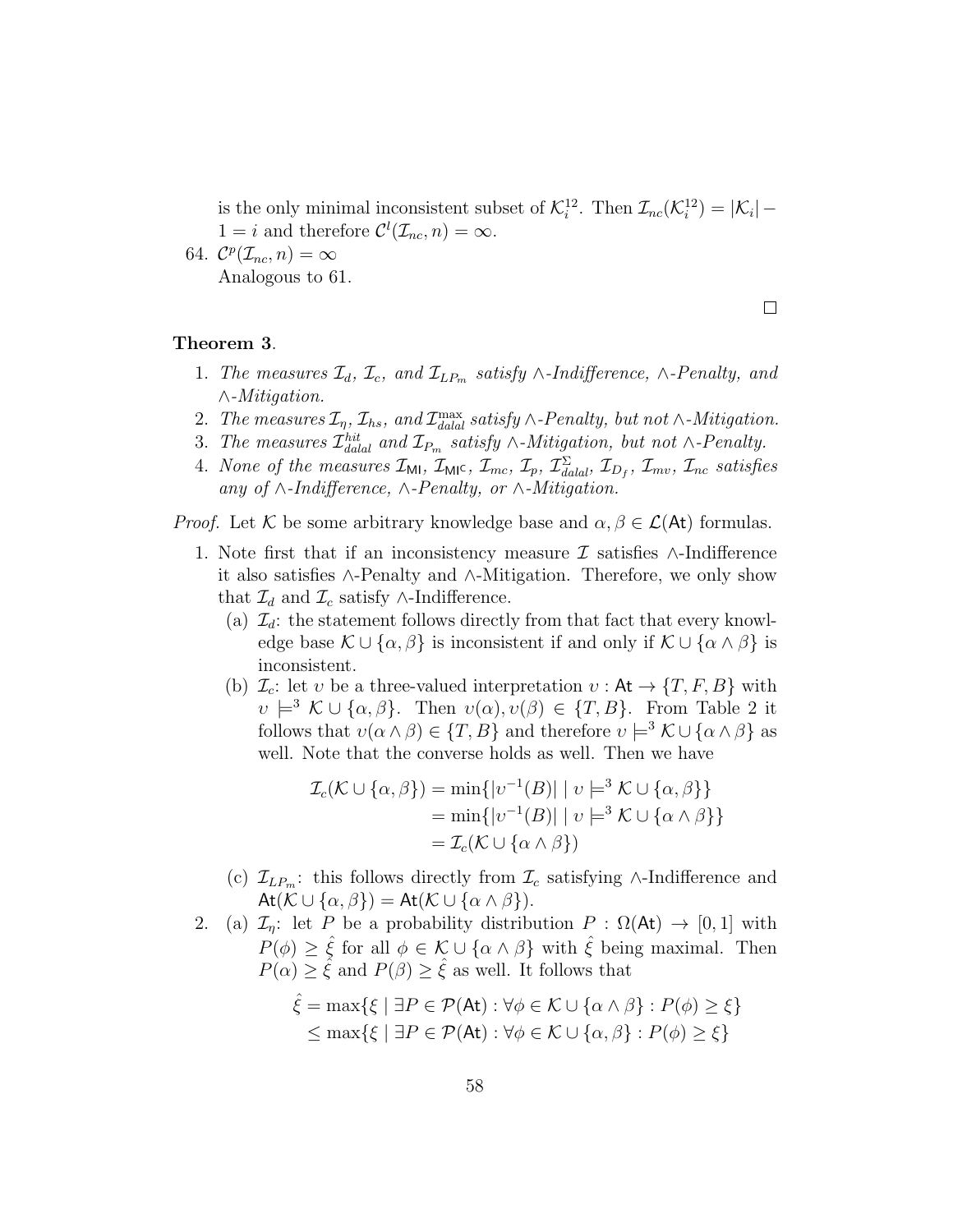and therefore  $\mathcal{I}_{\eta}(\mathcal{K} \cup {\alpha \wedge \beta}) \geq \mathcal{I}_{\eta}(\mathcal{K} \cup {\alpha, \beta})$ . To see that  $\mathcal{I}_{\eta}$ does not satisfy ∧-Mitigation consider  $\mathcal{K}_{10} = \{ \neg a \wedge b, a \wedge \neg b \}$  and

$$
\mathcal{I}_{\eta}(\mathcal{K}_{10} \cup \{a \wedge b\}) = 2/3
$$
  

$$
\mathcal{I}_{\eta}(\mathcal{K}_{10} \cup \{a, b\}) = 1/2
$$

(b)  $\mathcal{I}_{hs}$ : let H be a hitting set of  $\mathcal{K} \cup {\alpha \wedge \beta}$  and let  $\omega \in H$  be such that  $\omega \models \alpha \land \beta$ . Then  $\omega \models \alpha$  and  $\omega \models \beta$  as well and H is a hitting set of  $\mathcal{K} \cup {\alpha, \beta}$ . So we have that every hitting set of  $\mathcal{K} \cup {\alpha \wedge \beta}$ is also a hitting set of  $\mathcal{K} \cup {\alpha, \beta}$  and therefore

$$
\{H \mid H \text{ is a hitting set of } \mathcal{K} \cup \{\alpha \land \beta\}\}\
$$

$$
\subseteq \{H \mid H \text{ is a hitting set of } \mathcal{K} \cup \{\alpha, \beta\}\}\
$$

and

$$
\mathcal{I}_{hs}(\mathcal{K} \cup {\alpha \wedge \beta}) = \min\{|H| \mid H \text{ is a hitting set of } \mathcal{K} \cup {\alpha \wedge \beta}\}\
$$
  
\n
$$
\geq \min\{|H| \mid H \text{ is a hitting set of } \mathcal{K} \cup {\alpha, \beta}\}\
$$
  
\n
$$
= \mathcal{I}_{hs}(\mathcal{K} \cup {\alpha, \beta})
$$

To see that  $\mathcal{I}_{hs}$  does not satisfy ∧-Mitigation consider  $\mathcal{K}_{10} = \{\neg a \land a\}$  $b, a \wedge \neg b$  and

$$
\mathcal{I}_{hs}(\mathcal{K}_{10} \cup \{a \wedge b\}) = 2
$$
  

$$
\mathcal{I}_{hs}(\mathcal{K}_{10} \cup \{a, b\}) = 1
$$

(c)  $\mathcal{I}_{\text{dala}}^{\text{max}}$ : For every  $\omega \in \Omega(\mathsf{At})$ , as  $\mathsf{Mod}(\alpha \wedge \beta) \subseteq \mathsf{Mod}(\alpha)$  and  $\mathsf{Mod}(\alpha \wedge \beta)$  $\beta$ )  $\subseteq$  Mod( $\beta$ ) we have

$$
d_{\mathbf{d}}(\mathsf{Mod}(\alpha \land \beta), \omega) \geq d_{\mathbf{d}}(\mathsf{Mod}(\alpha), \omega)
$$
  

$$
d_{\mathbf{d}}(\mathsf{Mod}(\alpha \land \beta), \omega) \geq d_{\mathbf{d}}(\mathsf{Mod}(\beta), \omega)
$$

It follows that

$$
\max_{\phi \in \mathcal{K} \cup \{\alpha \wedge \beta\}} d_{\mathrm{d}}(\mathsf{Mod}(\phi), \omega) \ge \max_{\phi \in \mathcal{K} \cup \{\alpha, \beta\}} d_{\mathrm{d}}(\mathsf{Mod}(\phi), \omega)
$$

and

$$
\mathcal{I}_{\text{dala}}^{\text{max}}(\mathcal{K} \cup \{\alpha \wedge \beta\}) = \min \{ \max_{\phi \in \mathcal{K} \cup \{\alpha \wedge \beta\}} d_d(\text{Mod}(\phi), \omega) \mid \omega \in \Omega(\text{At}) \}
$$

$$
\geq \min \{ \max_{\phi \in \mathcal{K} \cup \{\alpha, \beta\}} d_d(\text{Mod}(\phi), \omega) \mid \omega \in \Omega(\text{At}) \}
$$

$$
= \mathcal{I}_{\text{dala}}^{\text{max}}(\mathcal{K} \cup \{\alpha, \beta\})
$$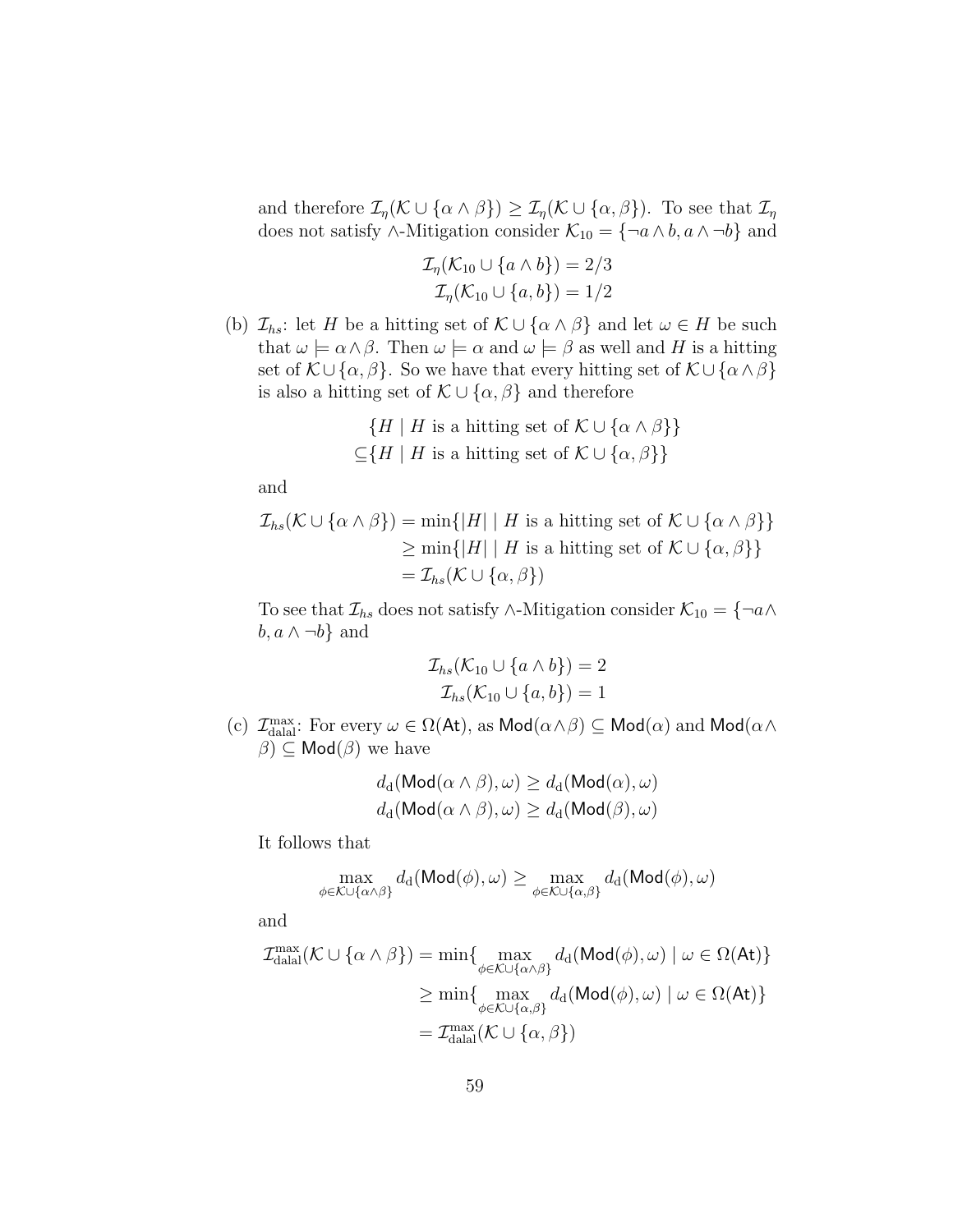To see that  $\mathcal{I}_{\text{dala}}^{\text{max}}$  does not satisfy ∧-Mitigation consider  $\mathcal{K}_{11}$  =  $\{\neg a \wedge b, a \wedge \neg b, \neg a \wedge \neg b\}$  and

$$
\mathcal{I}_{\text{dala}}^{\text{max}}(\mathcal{K}_{11} \cup \{a \wedge b\}) = 2
$$

$$
\mathcal{I}_{\text{dala}}^{\text{max}}(\mathcal{K}_{11} \cup \{a, b\}) = 1
$$

3. (a)  $\mathcal{I}_{\text{dala}}^{\text{hit}}$ : Let  $\omega \in \Omega(\mathsf{At})$  be arbitrary. Note that  $\omega \not\models \alpha \wedge \beta$  if and only if either  $\omega \not\models \alpha, \omega \not\models \beta$ , or both. Therefore,  $d_d(\mathsf{Mod}(\alpha \wedge \beta), \omega) > 0$ if and only if either  $d_d(\text{Mod}(\alpha), \omega) > 0$ ,  $d_d(\text{Mod}(\beta), \omega) > 0$ , or both. Then

$$
|\{\phi \in \mathcal{K} \cup \{\alpha \wedge \beta\} \mid d_{\mathrm{d}}(\mathsf{Mod}(\phi), \omega) > 0\}|
$$
  

$$
\leq |\{\phi \in \mathcal{K} \cup \{\alpha, \beta\} \mid d_{\mathrm{d}}(\mathsf{Mod}(\phi), \omega) > 0\}|
$$

and  $\mathcal{I}_{\text{dala}}^{\text{hit}}(\mathcal{K}\cup\{\alpha\land\beta\}) \leq \mathcal{I}_{\text{dala}}^{\text{hit}}(\mathcal{K}\cup\{\alpha,\beta\})$ . To see that  $\mathcal{I}_{\text{dala}}^{\text{hit}}$  does not satisfy ∧-Penalty consider  $\mathcal{K}_{12} = \{\neg a, \neg b\}$  and

$$
\mathcal{I}_{\text{dala}}^{\text{hit}}(\mathcal{K}_{12} \cup \{a \wedge b\}) = 1
$$

$$
\mathcal{I}_{\text{dala}}^{\text{hit}}(\mathcal{K}_{12} \cup \{a, b\}) = 2
$$

- (b)  $\mathcal{I}_{P_m}$ : observe that if  $\pi$  is a minimal proof for some  $\gamma$  in  $\mathcal{K}\cup\{\alpha\land\beta\}$ and  $\alpha \wedge \beta \in \pi$  then either
	- i.  $\pi \setminus {\alpha \wedge \beta} \cup {\alpha}$ , or ii.  $\pi \setminus {\alpha \wedge \beta} \cup {\beta},$ iii. both of the above, or iv.  $\pi \setminus {\alpha \wedge \beta} \cup {\alpha, \beta}$ is a minimal proof (are minimal proofs) for  $\gamma$  in  $\mathcal{K} \cup {\alpha, \beta}$ . In any case,  $|P_m^{\mathcal{K}\cup{\{\alpha,\beta\}}}(\gamma)| \leq |P_m^{\mathcal{K}\cup{\{\alpha,\beta\}}}(\gamma)|$  for every  $\gamma$  and therefore  $\mathcal{I}_{P_m}(\mathcal{K} \cup {\alpha \wedge \beta}) \leq \mathcal{I}_{P_m}(\mathcal{K} \cup {\alpha, \beta}).$  To see that  $\mathcal{I}_{P_m}$  does not satisfy ∧-Penalty consider  $\mathcal{K}_{13} = \{\neg a\}$  and

$$
\mathcal{I}_{P_m}(\mathcal{K}_{13} \cup \{a \wedge \neg \neg a\}) = 1
$$

$$
\mathcal{I}_{P_m}(\mathcal{K}_{13} \cup \{a, \neg \neg a\}) = 2
$$

4. (a)  $\mathcal{I}_{\text{MI}}$ : consider Example 16 with  $\mathcal{K}_7 = \{a, \neg a\}$ . Here we have

$$
\mathcal{I}_{\text{MI}}(\mathcal{K}_7 \cup \{a, b\}) = 1 < 2 = \mathcal{I}_{\text{MI}}(\mathcal{K}_7 \cup \{a \wedge b\})
$$

and

$$
\mathcal{I}_{\text{MI}}(\mathcal{K}_7 \cup \{a \wedge \neg a, \neg \neg a\}) = 3 > 2 = \mathcal{I}_{\text{MI}}(\mathcal{K}_7 \cup \{a \wedge \neg a \wedge \neg \neg a\})
$$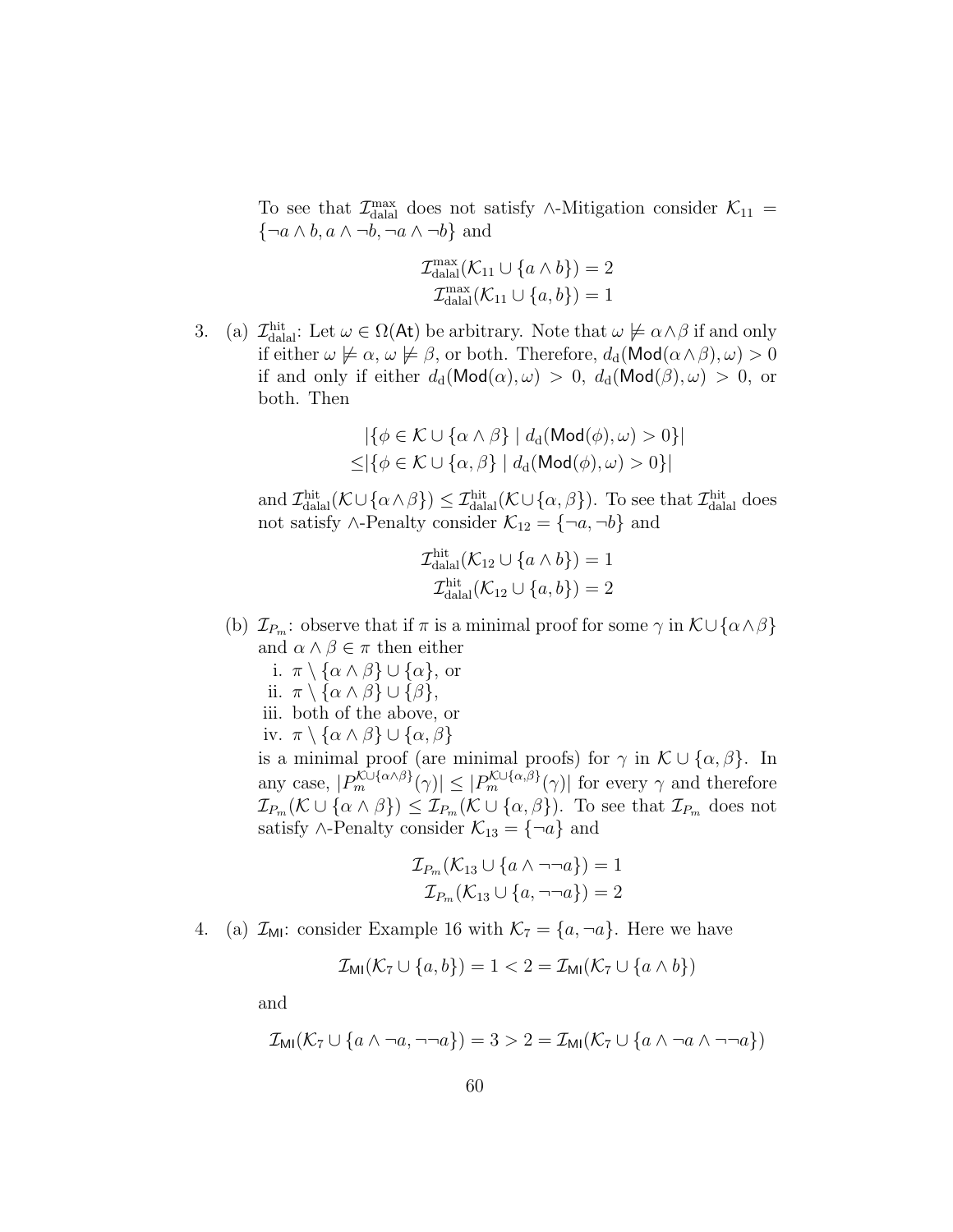(b)  $\mathcal{I}_{\text{MI}}$ c: consider Example 16 with  $\mathcal{K}_7 = \{a, \neg a\}$ . Here we have

$$
\mathcal{I}_{\text{MIC}}(\mathcal{K}_7 \cup \{a, b\}) = 1/2 < 1 = \mathcal{I}_{\text{MIC}}(\mathcal{K}_7 \cup \{a \wedge b\})
$$

and

$$
\mathcal{I}_{\text{MIC}}(\mathcal{K}_7 \cup \{a \wedge \neg a, \neg \neg a\}) = 2 > 3/2 = \mathcal{I}_{\text{MIC}}(\mathcal{K}_7 \cup \{a \wedge \neg a \wedge \neg \neg a\})
$$

(c)  $\mathcal{I}_{mc}$ : consider Example 16 with  $\mathcal{K}_7 = \{a, \neg a\}$ . Here we have

$$
\mathcal{I}_{mc}(\mathcal{K}_7 \cup \{a, \neg a\}) = 1 < 2 = \mathcal{I}_{mc}(\mathcal{K}_7 \cup \{a \land \neg a\})
$$

and for  $\mathcal{K}_9 = \{a, b\}$  we have

$$
\mathcal{I}_{mc}(\mathcal{K}_9 \cup \{\neg a, \neg b\}) = 2 > 1 = \mathcal{I}_{mc}(\mathcal{K}_9 \cup \{\neg a \land \neg b\})
$$

(d)  $\mathcal{I}_p$ : consider  $\mathcal{K}_{10} = \{\neg a, a, \neg b, b\}$ . Here we have

$$
\mathcal{I}_p(\mathcal{K}_{10} \cup \{a, b\}) = 4 < 5 = \mathcal{I}_p(\mathcal{K}_{10} \cup \{a \land b\})
$$

and for  $\mathcal{K}_5 = \{a, b\}$  we have

$$
\mathcal{I}_p(\mathcal{K}_5 \cup \{\neg a, \neg b\}) = 4 > 3 = \mathcal{I}_p(\mathcal{K}_5 \cup \{\neg a \land \neg b\})
$$

(e)  $\mathcal{I}_{\text{dala}}^{\Sigma}$ : consider  $\mathcal{K}_{5} = \{a, b\}$ . Here we have

$$
\mathcal{I}_{\text{dala}}^{\Sigma}(\mathcal{K}_5 \cup \{\neg a, a\}) = 1 < \infty = \mathcal{I}_{\text{dala}}^{\Sigma}(\mathcal{K}_5 \cup \{\neg a \wedge a\})
$$

and for  $\mathcal{K}_{14} = \{a, b, a \wedge b, \neg a \wedge \neg b\}$  we have

$$
\mathcal{I}_{\text{dala}}^{\Sigma}(\mathcal{K}_{14} \cup \{\neg a, \neg b\}) = 4 > 2 = \mathcal{I}_{\text{dala}}^{\Sigma}(\mathcal{K}_{14} \cup \{\neg a \land \neg b\})
$$

(f)  $\mathcal{I}_{D_f}$ : consider Example 16 with  $\mathcal{K}_7 = \{a, \neg a\}$ . Here we have

$$
\mathcal{I}_{D_f}(\mathcal{K}_7 \cup \{a, b\}) = 1/6 < 1/3 = \mathcal{I}_{D_f}(\mathcal{K}_7 \cup \{a \wedge b\})
$$

and for  $\mathcal{K}_{15} = \{a \wedge b, a \wedge c, a \wedge d\}$  we have

$$
\mathcal{I}_{D_f}(\mathcal{K}_{15} \cup \{\neg a, \neg a \wedge e\}) = 3/10 > 1/4 = \mathcal{I}_{D_f}(\mathcal{K}_{15} \cup \{\neg a \wedge \neg a \wedge e\})
$$

(g)  $\mathcal{I}_{mv}$ : consider  $\mathcal{K}_8 = \{a\}$ . Here we have

$$
\mathcal{I}_{D_f}(\mathcal{K}_8 \cup \{\neg a, b\}) = 1 < 2 = \mathcal{I}_{D_f}(\mathcal{K}_8 \cup \{\neg a \land b\})
$$

and for  $\mathcal{K}_6 = \{a \wedge b\}$  we have

$$
\mathcal{I}_{D_f}(\mathcal{K}_6 \cup \{\neg a, a\}) = 2 > 1 = \mathcal{I}_{D_f}(\mathcal{K}_6 \cup \{\neg a \land a\})
$$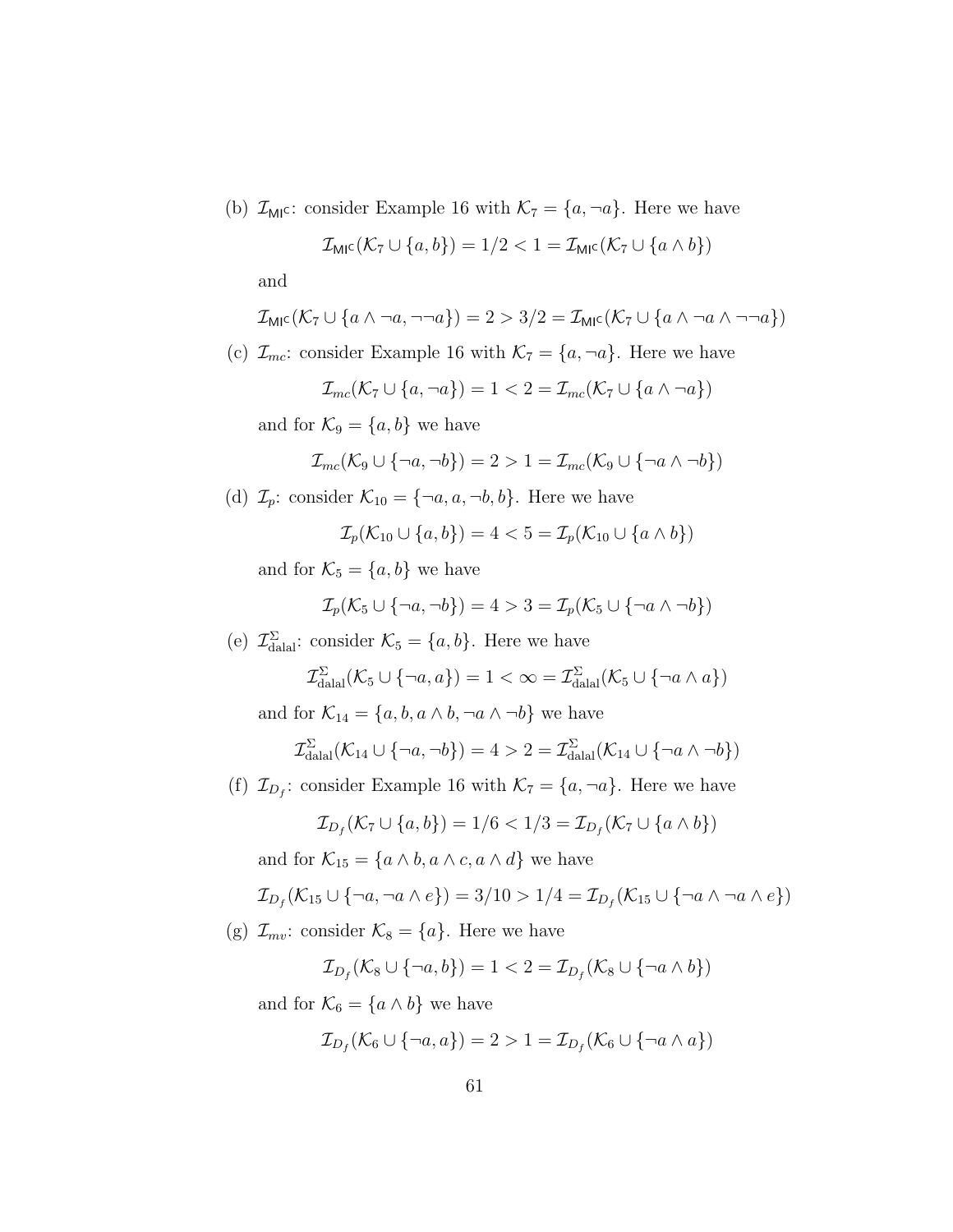(h)  $\mathcal{I}_{nc}$ : consider  $\mathcal{K}_8 = \{a\}$ . Here we have

$$
\mathcal{I}_{nc}(\mathcal{K}_8 \cup \{\neg a, a\}) = 1 < 2 = \mathcal{I}_{nc}(\mathcal{K}_8 \cup \{\neg a \land a\})
$$

and for  $\mathcal{K}_7=\{a,\neg a\}$  from Example 16 we have

$$
\mathcal{I}_{nc}(\mathcal{K}_7 \cup \{b,c\}) = 3 > 2 = \mathcal{I}_{nc}(\mathcal{K}_7 \cup \{b \wedge c\})
$$

# Appendix B. List of Knowledge Bases

K<sup>1</sup> = {a, b ∨ c, ¬a ∧ ¬b, d} K<sup>2</sup> = {a, ¬a, b, ¬b} K<sup>3</sup> = {a, ¬a, b, c, d} K<sup>4</sup> = {a, b, c, ¬a ∨ ¬b ∨ ¬c, ¬(a ∧ b ∧ c)} K<sup>5</sup> = {a, b} K<sup>6</sup> = {a ∧ b} K<sup>7</sup> = {a, ¬a} K<sup>8</sup> = {a} K<sup>9</sup> = {a ∧ ¬a} K<sup>10</sup> = {¬a ∧ b, a ∧ ¬b} K<sup>11</sup> = {¬a ∧ b, a ∧ ¬b, ¬a ∧ ¬b} K<sup>12</sup> = {¬a, ¬b} K<sup>13</sup> = {¬a} K<sup>14</sup> = {a, b, a ∧ b, ¬a ∧ ¬b} K<sup>15</sup> = {a ∧ b, a ∧ c, a ∧ d} K 1 <sup>i</sup> = {a<sup>1</sup> ∧ . . . ∧ a<sup>i</sup> , ¬a<sup>1</sup> ∧ . . . ∧ ¬ai} i ∈ N i

$$
\mathcal{K}_i^2 = \{ \neg a, a, a \land a, a \land a \land a, \dots, \bigwedge_{j=1} a \} \qquad i \in \mathbb{N}
$$

$$
\mathcal{K}_i^3 = \{a_1, \ldots, a_i, \neg a_1, \ldots, \neg a_i\}
$$
  $i \in \mathbb{N}$ 

$$
\mathcal{K}_i^4 = \{ \neg a_1 \lor a_2, \neg a_2 \lor a_3, \dots, \neg a_{i-1} \lor a_i, a_i \land \neg a_1 \} \qquad i \in \mathbb{N}
$$
  

$$
\mathcal{K}_i^5 = \{ a_1 \land \neg a_1, \dots, a_i \land \neg a_i \}
$$
  

$$
i \in \mathbb{N}
$$